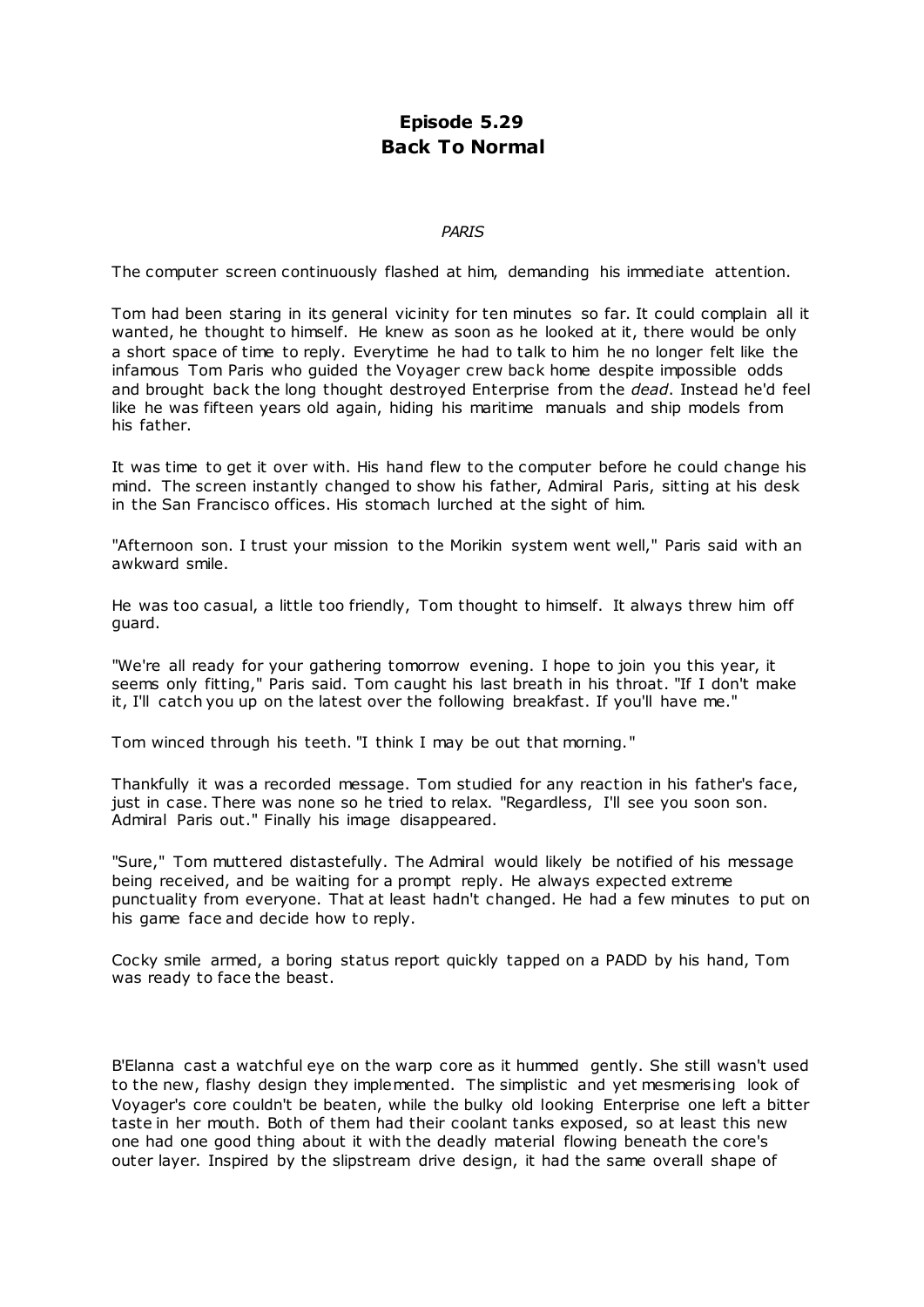Voyager's, but armoured by a silly neon striped shell. She'd accept that if it weren't for the red glowing tubes gracing the four corners.

Somebody appeared in her peripheral, to her right. It took her a moment to bring her full attention back to reality. She turned to address the nervous and very young crewman standing beside her. Easily twice her height, average build, even so he was very much on edge around her. B'Elanna thought to herself that she had calmed down since the old days, still it made her smile.

"What is it Ensign?" she greeted him warmly.

"The hourly report, sir. The only problem appears to be two malfunctioning gel packs on Deck Five," he reported. B'Elanna was about to question him further, he had a feeling what she would say and responded before she could, "there's a team already on the case. They reported in two minutes ago, they said replacements were needed. It should be done in half an hour."

B'Elanna nodded appreciatively, still the Ensign didn't relax. "At ease before you sprain something."

"Sir?" the Ensign almost squeaked.

"Relax. We'll reach Earth within a few hours. After that anything that goes wrong is McKinley's problem," B'Elanna said, laughing lightly.

The Ensign laughed hesitantly with her, unsure if he was supposed to. "You um... looking forward to seeing your crew again?" he asked.

His question was a step in the right direction, she figured, even if it was an obvious one. B'Elanna hadn't thought about it recently until now. "Some, yes, if they make it this time."

The main entrance doors opened, getting her attention. "Keep up the good work," she said before walking away towards it and the new arrival. "How did it go?"

Tom still had his smile painted on as he glanced around at passing engineers. Once they left he tried to fade it out, it proved a little difficult. "Same as ever." B'Elanna sensed a missing *but* at the end of his sentence. She waited for it. Instead he lowered his chin. "Maybe we should think about leaving the kids at home this year."

"Tom," B'Elanna's voice lowered, disagreeing with him but softly. "We don't know for sure. Even if we did, it would only look off to everyone." Tom knew she was right, still he couldn't shake off his paranoia. "Miral's really looking forward to seeing Amy."

"Yeah," Tom answered meekly. His mask finally melting into a grimace.

A hand gently cusped his shoulder, supportive and warm. "Remember, everything's normal."

The word had very little meaning to him now. It had been so long since his life could be described as such.

"We did this last year, and the year before. We'll exchange stories, make fun of each other, eat and drink. Come two days our lives *will* be back to normal, for another year," B'Elanna said. "Same as every other year."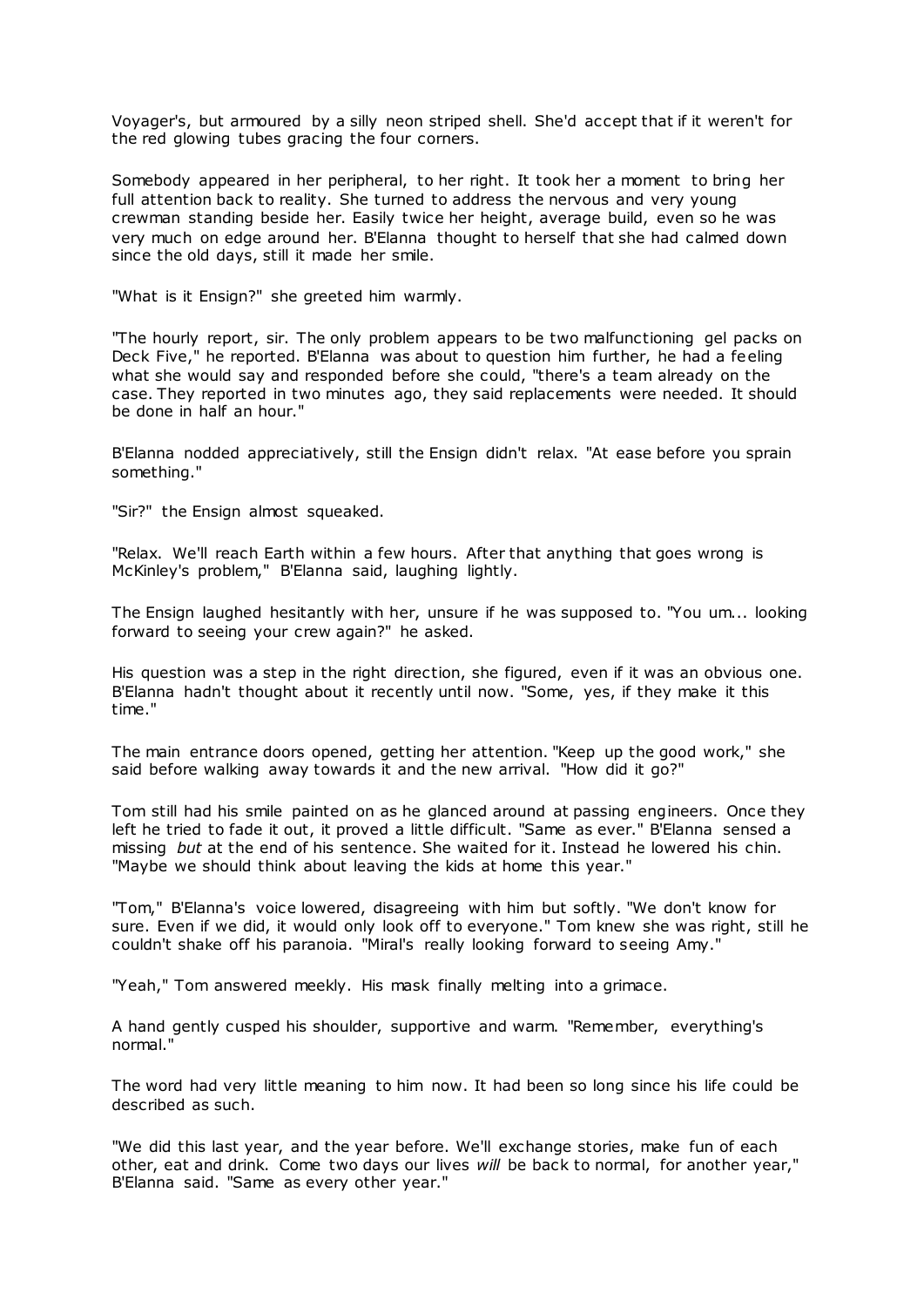"He's going to be there, so he says," Tom said quietly.

She didn't have to ask or wonder anymore. The reason for Tom's greater anxiety was plain for her to see, not that anyone else would. All she could do was keep his mind off it until the time arrived.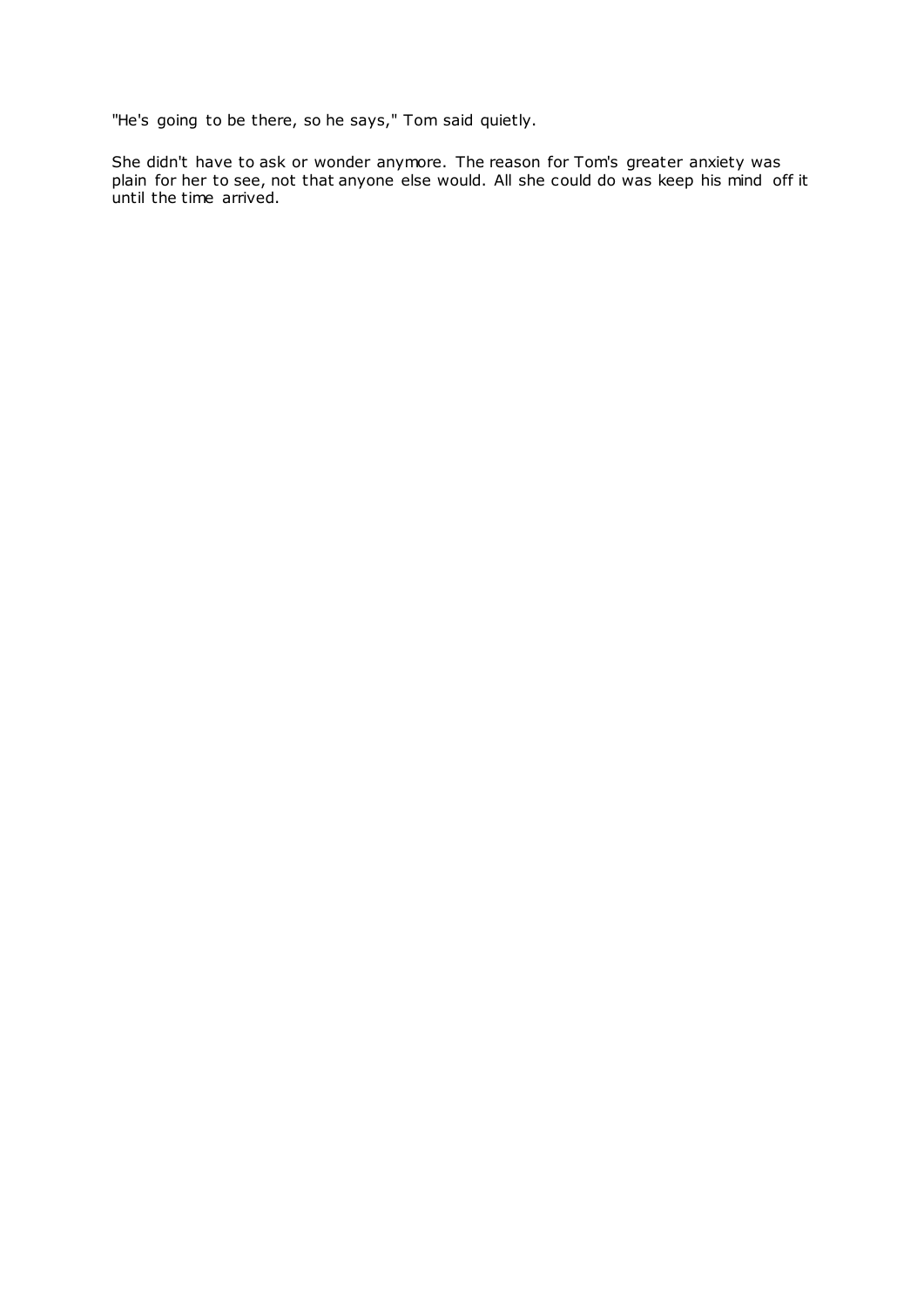#### "Daddy?"

He turned in time to see a little girl bounding for him. Her long hair tied into bunches streaming behind her. They weren't the only things trailing behind her. Both of her tiny red shoes were loose, laces flew around with her as she ran. He had to stop her before she stepped on them again. This girl spent more time lying on the floor than anything else.

Just in time he scooped her up, holding her with one arm while the spare hand reached for her laces. "No," the little girl snapped, tapping his knuckles to stop him.

"Why?" he asked, expecting the same style answer she always gave him.

"Don't like them," she said bluntly.

Well okay, he thought, the amount of time lying on the floor was second to his little girl's stubborn nature. They tended to go hand in hand. "Why not? They're pretty, they suit you," he tried to convince her.

"I don't care. I want white ones," the girl pouted, her arms folding together. He took the opportunity to try and tie the laces with one hand, which proved difficult. "No. Mummy won't change them," she whined.

Harry shook his head while smirking to himself. He and her mother had completely opposite parenting styles, and so they created this little terror which he still wouldn't trade for anything else in the universe. Her mummy was the firm one while he was raising her like his parents raised him. She would accuse him of spoiling her while worshiping the ground she fell on. The shoe laces incident would be a perfect example she'd use against him. Harry decided to keep this to himself, but in his mind the only solution would be to get her different shoes like she wanted. Tira wouldn't miss something like that.

"I'm more than just pretty," the girl said, her head dipped down, the pout growing.

"Oh I know that, munchkin," Harry smiled at her.

His little princess gazed up at him, her lavender eyes sparkling. *Uhoh*. She only ever used her innocent stare when she wanted something, and he already seemingly owed her new shoes. "Can I boss people around like you, daddy? I wanna sit in your chair."

Harry was suddenly struck with the memory of what happened the last time she was interested in something he did. He still didn't know how such a tiny thing could dent a clarinet so badly it sounded closer to a trombone. He should have learned his lesson after the kal-toh incident. How was he supposed to know that certain illegal moves caused a mini explosion? It took him weeks to recover all the pieces, which he was certain that his sweet daughter would keep hiding.

Tira had a point, he knew that. She was his only child, he was still learning the ropes, this little girl had a way of making him succumb to anything. His parents adored her, showering her with praise and presents. Tira was fighting a losing battle and the result was a girl who'd rather fall on her face than wear red shoes. There were days he'd try to find a middle ground, but the little girl was so stubborn to change, she never got any rewards for good behaviour and he'd fall for her doe eyed routine in no time.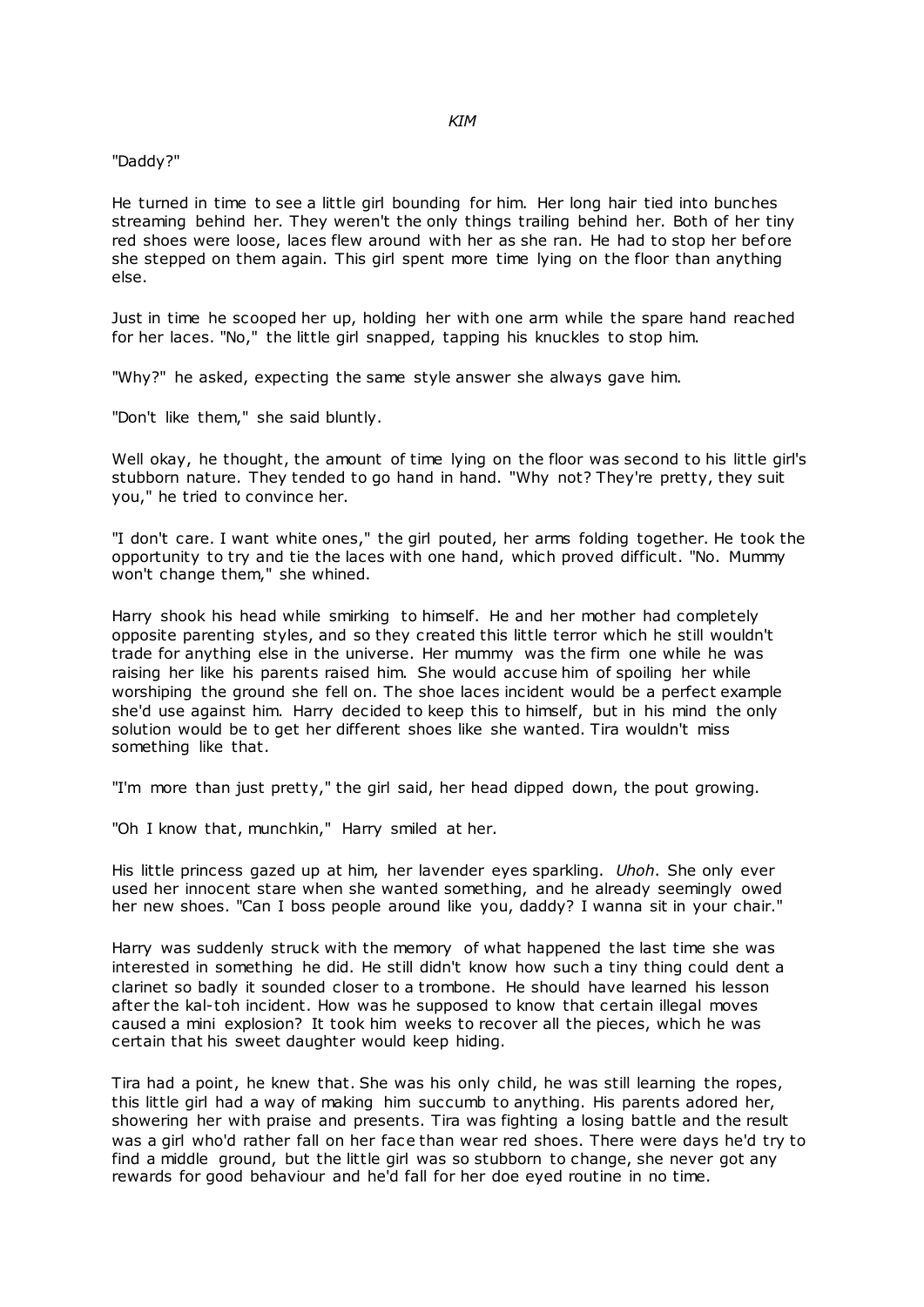Tom had warned him and it wasn't like he didn't see it for himself with Miral. Every parent he knew had similar issues. He remembered well how Duncan was when he was a baby and toddler. He only settled down slightly when his parents did too. Poor Triah was still trying to get her son to stop making a mess everywhere he went, thanks to his dad's completely absent style.

The little girl squirmed, hinting that she wanted to be down. He did so, hoping that he could finish with her laces while she waited for her answer. She shook her foot everytime he tried. It got him wondering why she cared what colour the shoes she wore were. She'd run around with a paper bag on if she was left alone. Given half the chance, she'd run around in only her underwear.

As if she sensed his thoughts, she began to pull her dress over her head. He tried to stop her, prompting whines. "No munchkin." She tried again while blowing a raspberry. "Mary, we're going out soon."

"Not in a dress I won't!" she huffed.

Harry stared at her blankly, bemused. "What?"

"Dresses are for show offs. I'm a smart girl," his daughter said, her head nodding.

Now he had an idea where this come from. "We're not going to the party until tomorrow."

"I'm not a doll. I want to wear trousers," Mary said.

Harry sighed then chuckled, "okay, okay. If you're so smart, why are you doing what the little girl last year said?"

It was rare for him to secure a victory, today was one of those days. Mary was speechless, her eyes darted around as she thought of an answer. Finally she shrugged meekly. "Can I have a cookie please?"

So predictable, change the subject, he kept to himself. At least she asked politely. It was progress.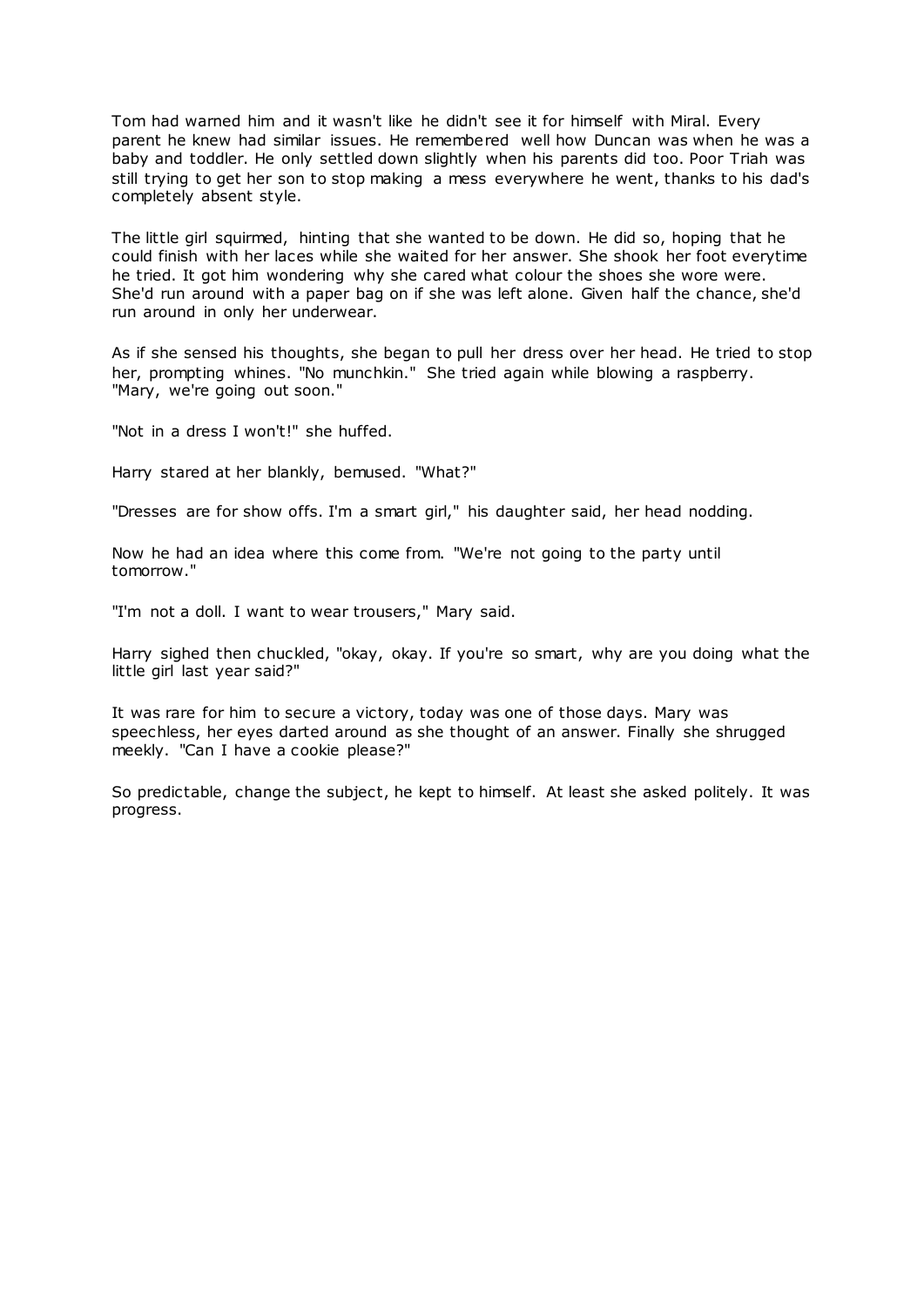# *NEELIX AND THE DOCTOR*

Neelix hummed to himself while collecting a few pots and pans from the sink. One still stained with a stray purple pea. He brought it closer, tilting it slightly. A quick exhale sorted that problem out. His hums turned into tuneless warbles as he carried them to the workbench, with numerous food ingredients waiting for him. There wasn't much room to put all of them down, which made him groan humourously at his mistake. He had no idea that he was being watched.

Quickly determining that the grill pan would be useless, he tossed it over his shoulder. Only then noticing the audience. His smile spread to a grin, his eyes lit up. "Oh hello, didn't see you there." He puffed his chest, "welcome to A Briefing With Neelix. Today is an extra special episode." To prove his point he swung his arm out at the many food items in front of him. After doing so he began to pace, smiling fondly. The camera man followed him.

"If you follow my show loyally, you'll know what I'm talking about. It's the day we look back on old times, remember lost friends and family." He stopped, faking a gasp toward the camera. "Ohno, don't look like that. I'm not going to be spreading doom and gloom, no. That's not what this show is about. Happy memories, happier times is what it's all about on A Briefing With Neelix."

The camera man followed him to the far side of the set by a window. On the wall hung a photo of Voyager orbiting Earth. It brought a tear to the Talaxian's eye. "Good times, good memories," he said in a lower voice. He turned back to the camera, all smiles once more. "Yes, today's show is dedicated to the USS Voyager and her crew. She died so we may live in peace. Free from the uncertainty of the Games and their awful little creatures. We must not mourn sadly. Celebrate!" he shouted the last line, gesturing his finger upward. "Their existence and their sacrifice." He bowed his head briefly to let that sink in.

Once done, he made his way back to the bench to face the camera once more. "To kick things off, I'm going to share one of my most popular recipe's. Described as breathtaking, or simply *oh my god*, the Voyager crew could not get enough of it." He failed to notice his production crew biting their lips, one held their nose in anticipation.

Neelix meanwhile grabbed a pepper in one hand, and vinegar with the other. "First, we marinade the peppers in a thin layer." Despite his words, he drowned the pepper in the biggest pan with the whole bottle. He looked worried when it ran out, until he grabbed another to continue. The smell left tears in everyone's eyes. "Oh, getting emotional again. This takes me back!" he sniffled, wiping the tears away.

One of his audience watched on a small screen on his station. He shook his head, not out of disbelief when Neelix finished emptying a second bottle. "He's cut back over the years," the hologram commented.

His attention briefly returned to his work, which he was almost done and wasn't really top priority. He had days to finish filing the crew's yearly medicals. As always he wanted them to be done before the gathering tomorrow.

"Now, we shave some garlic. Just a little," Neelix's voice said over the screen.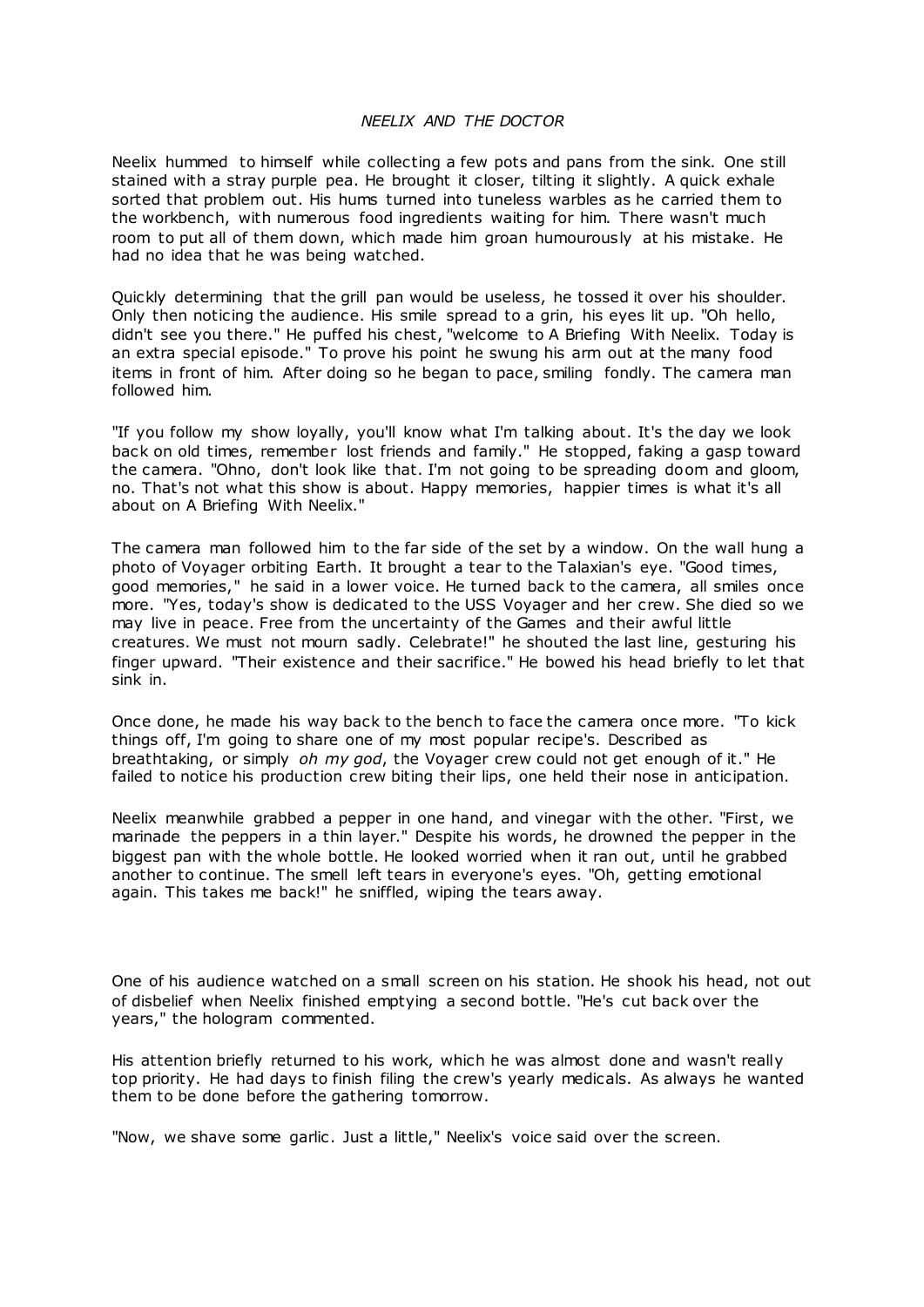The Doctor's eye drifted over in time to see him grate a large clove of garlic several times. He was surprised there was anything left of it when he was done.

"We leave that to simmer while we prepare the meat," Neelix said cheerfully while placing the huge pan onto a hob turned to its highest. It immediately started spitting viciously. He ignored it to go to the slab of raw meat sitting next to vegetables. "Oh, we'll move these along so..." He pushed the meat a little to the left, then the vegetables so they were sitting in that same spot.

"Ohno," the Doctor groaned into his hand. Nobody would be stupid enough to follow his recipes or his lack of hygiene, he hoped with his entire being.

Neelix ducked down out of camera sight for a few seconds, reappearing with the grill pan he had thrown. It was momentarily upside down, then flipped back upright. "Okay. Rabbit is a delicate meat, so we need to cook it slowly. First, preparation is the key."

"I hope Damien isn't watching," the Doctor said.

As Neelix picked up a butcher's knife, the previous pan spat so much it aggravated the flames, engulfing the whole thing. Neelix continued, somehow unaware even when the fire warnings went off and his production crew started shouting.

"Now my secret ingredient, other than love, is rather tricky so pay close attention. Close up please," Neelix said.

"Oh god, the smoke stinks of vinegar!" somebody off screen spluttered.

"And garlic!" someone else cried.

Neelix remained oblivious. His knife stabbed the meat in the centre, which he then roughly shimmied about until most of the meat had been crushed. There wasn't much left to eat thankfully once he was done. "I'm afraid that my usual secret ingredient can no longer be replicated for some reason. I assume high demand. We'll substitute it with something called turnip."

The Doctor was surprised that he was surprised when the oblivious man grabbed a whole turnip, merely cut it in half with the same knife he used to cut raw meat, then shove it into the hole. All of this while his kitchen turned black from all the smoke.

"What are you watching, an emergency broadcast?" a woman behind the hologram asked.

The Doctor bit his lip, shaking his head in disbelief. Her annoyed sigh told him he didn't need to answer her, she noticed it for herself. "He'll never know he's actually in the comedy slot. They really should give him stunt camera people though."

"Is that?" Nikki asked, squinting her eyes since the smoke was getting in the way. "Is that beetroot?"

Sure enough Neelix's next ingredient was a whole jar of the stuff. He used a hammer to smash it into a paste, which he slavered all over the meat.

"He threatens to do the banquet every year, one..." Nikki said, repressing a gag.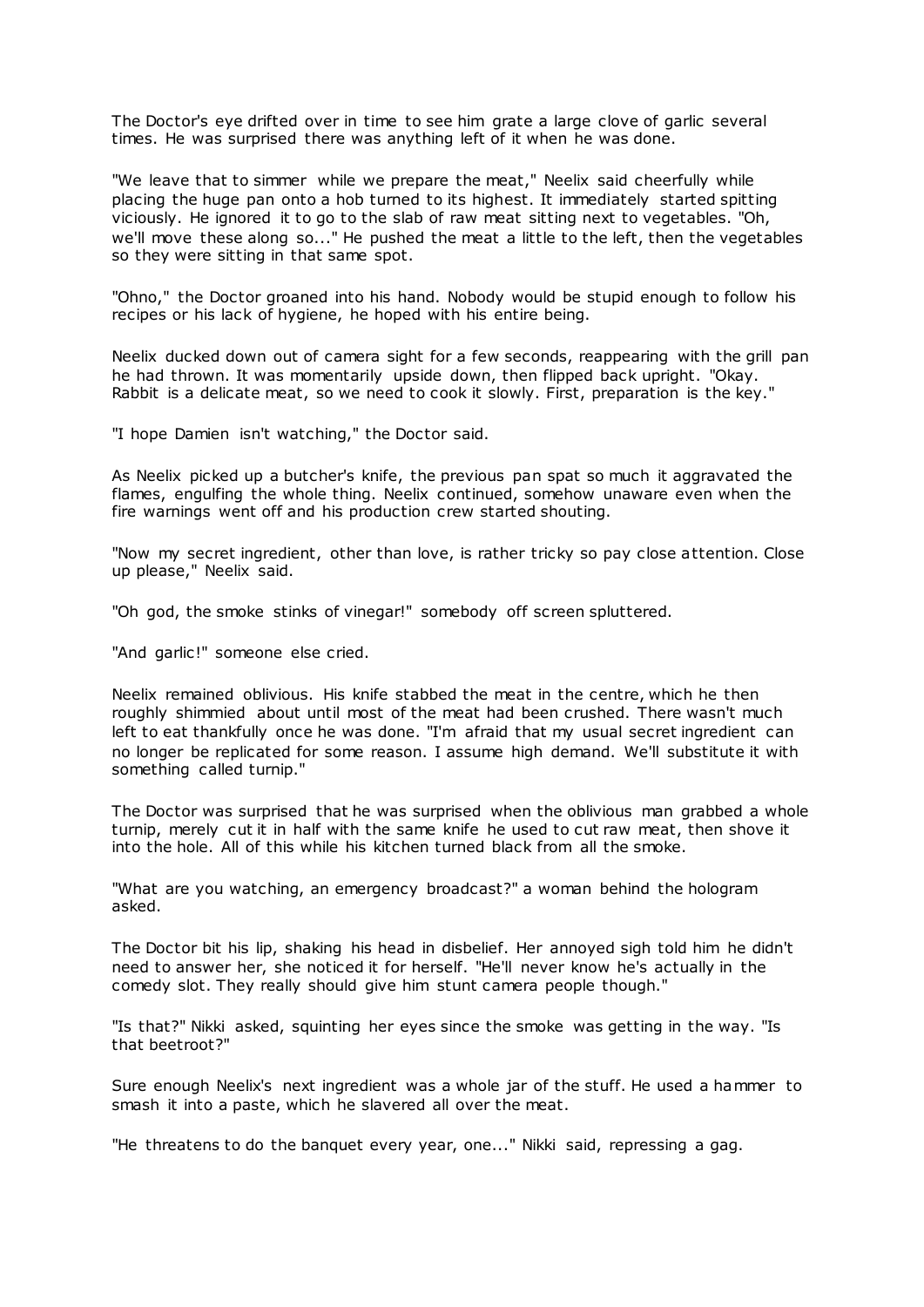"No. Thanks to this he's famous. Security have his picture," the Doctor said. All they could see was smoke now, until Neelix waved his hand. "Assuming he survives."

"Phew, it's getting a bit steamy in here," Neelix laughed. There was a thud, the Doctor assumed it was him passing out.

The Doctor shook his head, briefly turning his attention to the woman by his desk. "Please tell me you passed this time."

"I passed the first question," Nikki said sheepishly.

The Doctor stared blankly, "your name?"

Nikki faked a laugh, "yeah good one, you know I can't spell that." After so many years of knowing this girl, the Doctor wasn't sure if she was serious.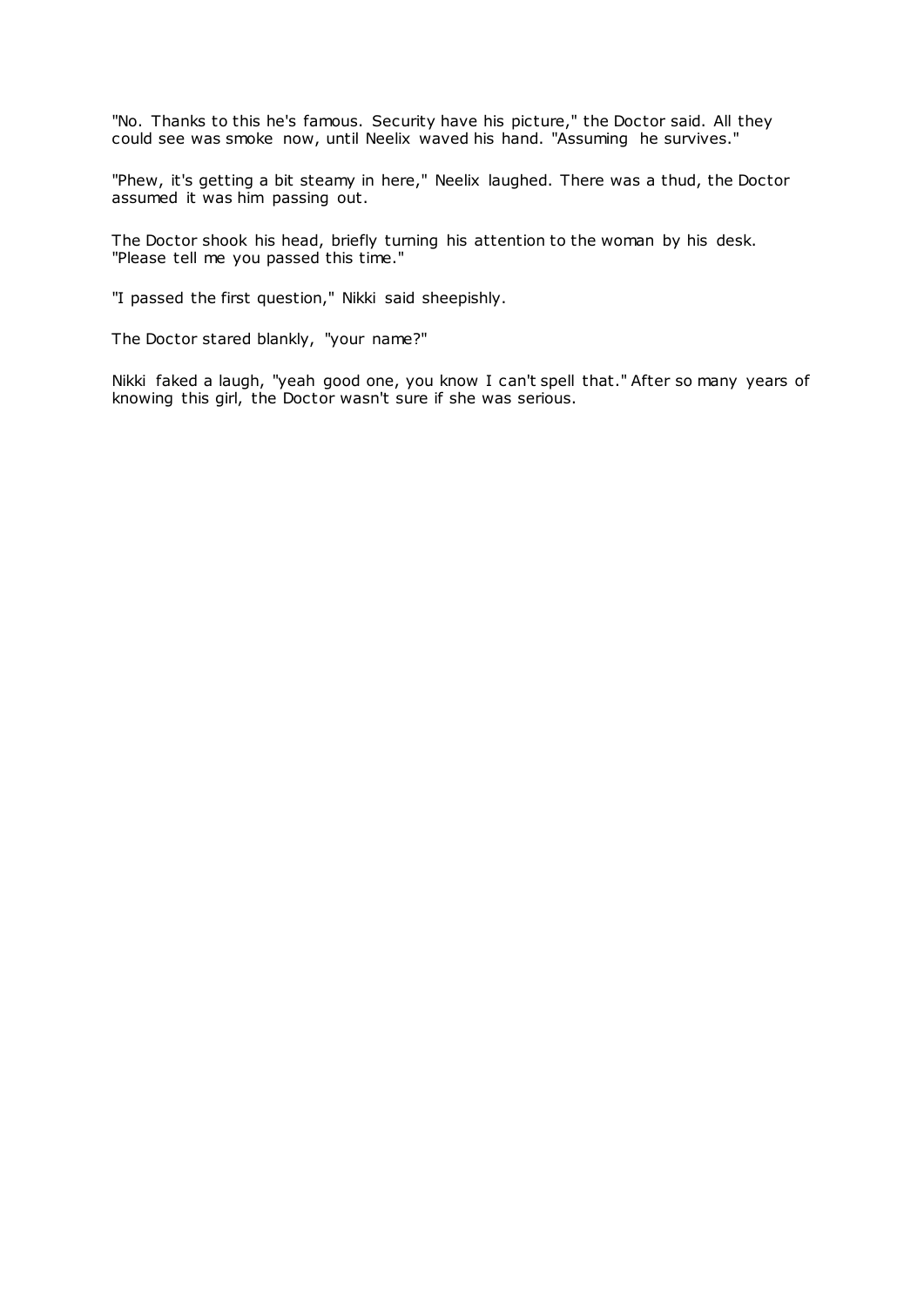## *LENA AND KIARA*

The clouds parted a little, allowing the sun to shine. Some of the crowd had dressed for a cooler cloudy day and were already regretting their decision. Hundreds of people stood around, chatting with their group or absentmindedly sipping on drinks. Further back on the lightly sloped areas of grass, some sat on sheets with picnic boxes already broken into. Several people were still arriving through the gates as the spot lights brightened into a soft blue tint over the epicentre of the gathering. A small stage, with a high curved screen forming the back of it. A man walked out onto it, prompting most of the crowd to clap.

"Thank you, and to all who are arriving now, welcome to the Gamefree Festival. It's time now for our very special guest," the man said, pausing for further applause. "You may know her as the chosen one... out of two," he said with a flourished wink. A few people laughed, everyone else remained deathly silent but the man took it in his stride. "All painful jokes aside, we know her as the lovely Lena. Give her a hand folks!"

While he side stepped off the stage, the crowd erupted in claps and cheers. The spotlights on either side dropped down to nothing just in time for the sun to hide behind the clouds again. A figure slowly emerged up from the centre of the floor, with their back facing the audience. A tiny tinkling bell sound effect signalled the beginning of some gentle music playing through the speakers throughout the event.

The figure now completely on the stage raised a microphone.

*Bittersweet, memories, that's all that's left of me. No matter what, I know that I can get by.*

The music picked up in volume, an electric piano seemed to be the prominent instrument. The figure then turned around to face the audience.

*I know what they want me to be. Using gentle lies to shape me.*

Lena's voice began as a mere whisper, amplified by the microphone and speakers. She couldn't help it as the thought behind her next lines made her tremble.

*My life was never mine.*

*Images falling through my mind.*

*Floating outside time.*

The break in between the verse gave her a chance to recover, take a deep breathe. Fortunately the tremble gave her soft vocals an edge, it got the audience's attention.

*We acted so crazy then.*

*I didn't say sorry before you left.*

Lena's eyes drifted to the left side of the stage, no one but the front rows would have seen it. The announcer did as for a moment it felt like it was at him, but it wasn't. The young girl with long brown and wavy hair stood ahead of him, as close to the stage as she could without being seen by the crowd. A much younger sister, he thought, the two looked very much alike.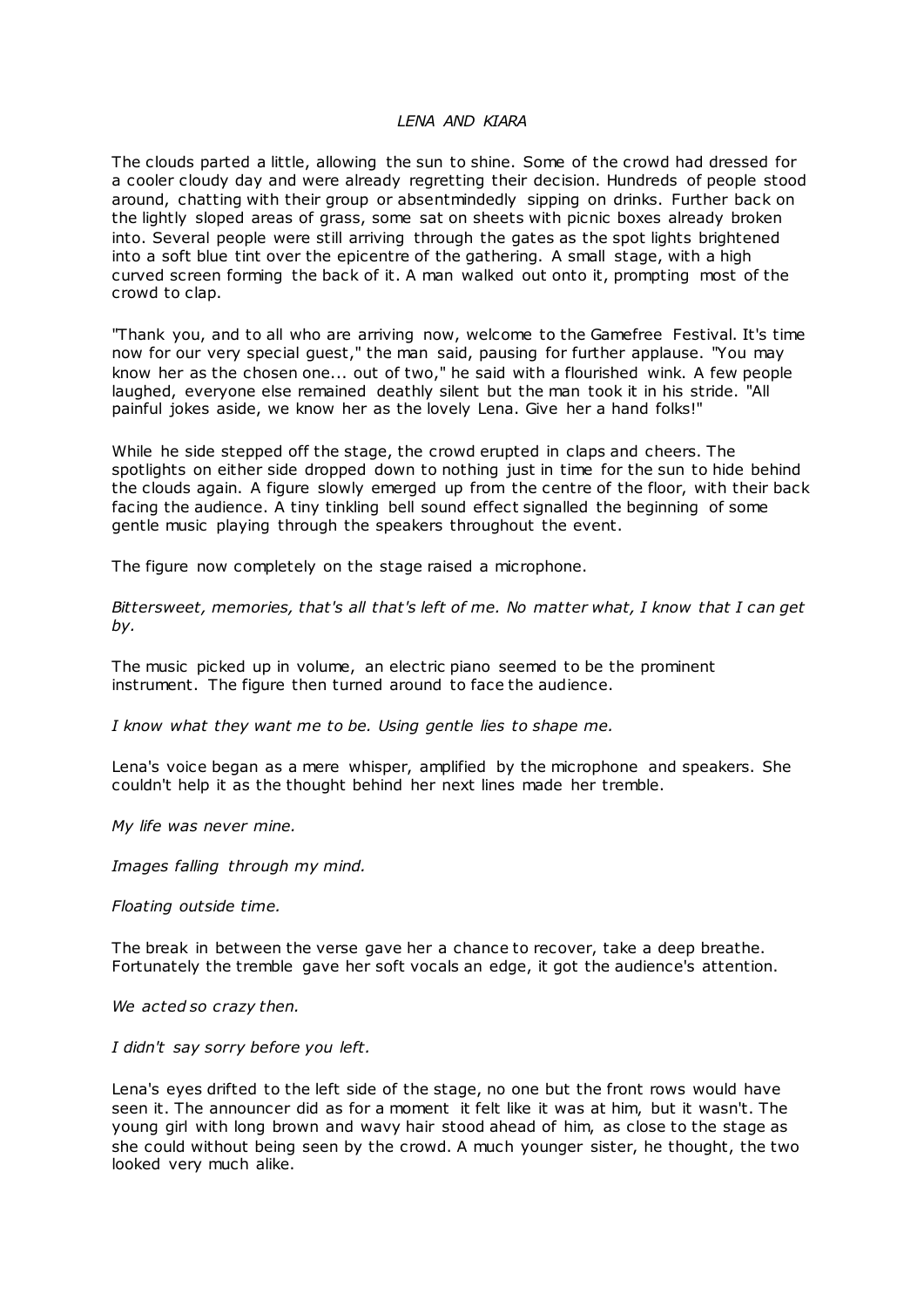*See, I was resisting.*

*I'd fight your battles for you.*

*No hesitating.*

The brief pause felt awkward, Lena was used to singing more upbeat material and this was far from it. She didn't realise until then that she had been swaying gently all this time. Standing still on stage wasn't her thing. Pushing a strand of hair back behind her shoulder, she continued.

*Don't worry, 'cause I'll come back.*

*I could hear you whisper as you vanished within the light.*

*But still I fight. To hide the pain, as I stare at empty pages.*

The spot lights slowly started to brighten, illuminating her in a soft blue glow.

*I've been waiting for the silver in the clouds.*

*Only it gets darker, it gets harder to see anything.*

The piano slowed down, then began to build up to something bigger, all the while the other instruments in the background rose gradually.

*It's only the two of us, so who cares if we fall down.*

Behind Lena, the giant screen flickered to life with an image of stars gently moving, a nebula in the distance. The spotlights reflected the stars themselves on whatever it could reach, giving it a sparkly effect. The music swelled to its peak at the same time.

*Because the five worlds, call out through the ages.*

*They'll live with you, even though you can't see.*

The image spread over onto the stage's ceiling, even across the sky over the people's heads, immersing everyone in what it was showing.

*Their distance holding you. Together within silver walls.*

On the silver cue, a very familiar ship flew from the screen and flew in the sky above Lena. It looked like to everyone that it was really there, flying over them.

*Only five worlds, one fifth of a lifetime.*

*Will stay with you. Making all of your forgotten days seem like yesterday.*

*They'll haunt you forever.*

The final word she hung onto for as long as she could, before allowing herself to breathe in once more while the piano picked up. Behind her the peaceful image of space behind became far less quiet. A circular anomaly grew out of nowhere, a shadow emerged from it. The sight of it got everybody talking quietly amongst themselves. Lena was about to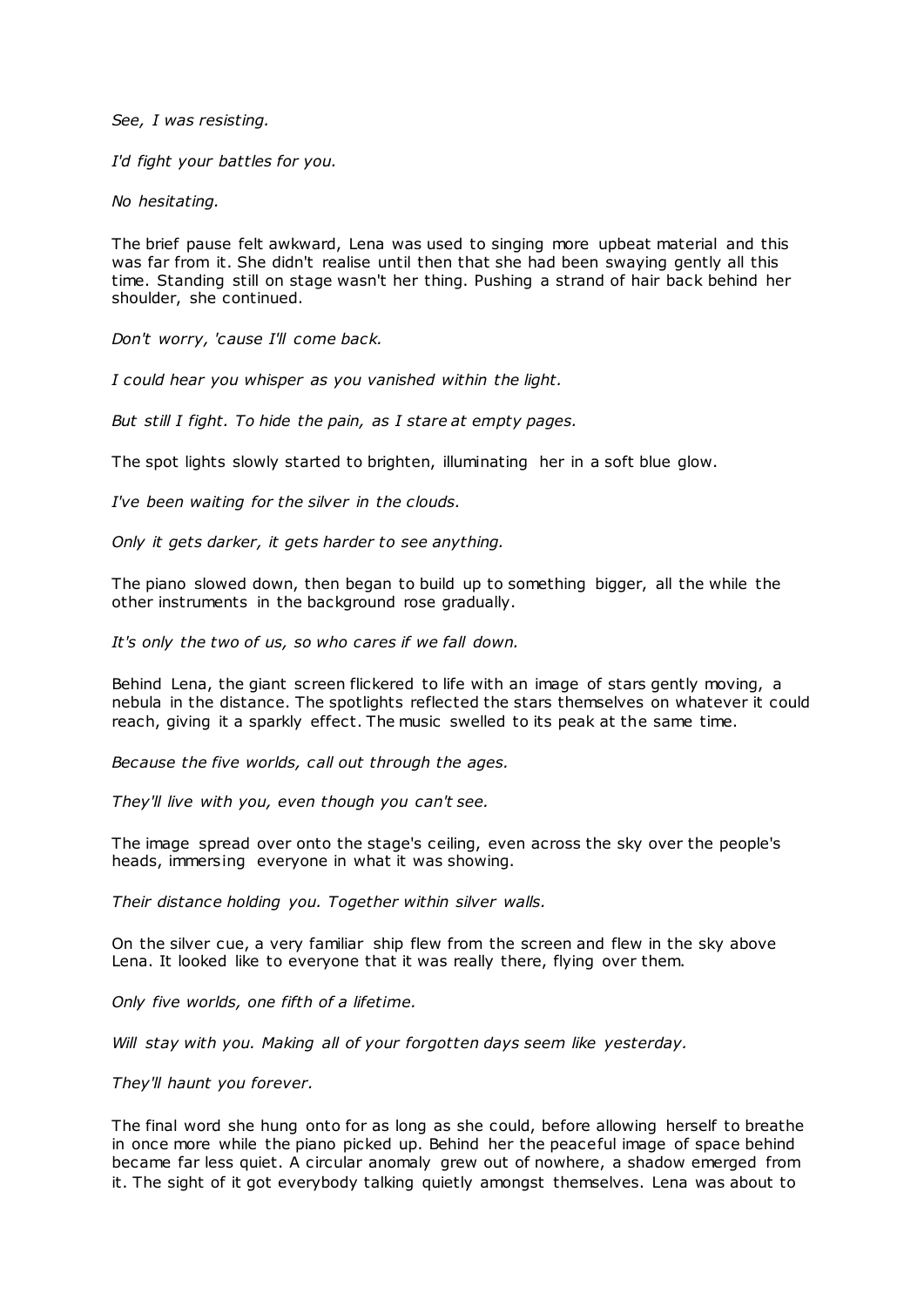continue when the shadow showed itself to be a Borg Sphere. It wasn't real, everyone knew, but it put most of the crowd on edge. It lingered in the background behind in the sky above her.

## *Now and then we all can lose our way.*

#### *Tomorrow's going to bring a better day.*

People were starting to wonder what the point of the images were in relation to the song. They only got further questions as the Borg ship began to fire at the first ship, damaging it instantly.

# *And I can see that finally, I'm free.*

The music built up to a climax, with the phaser barrage silently slamming into the back of the image of Voyager directly over Lena's head. From the right side of the stage another person stepped out into the far corner, hidden behind the lack of light.

#### *Because the five worlds.*

The new arrival adlibbed softly over her, "were for nothing." Lena wasn't sure if she heard it, the music overpowered the voice, so she continued while it was still singing *nothing*.

#### *Have forever been broken.*

Lena thought she heard a *oh* come from behind her, she didn't have time to look over her shoulder to check.

# *Will stay with you. They'll carry you home.*

The audience were wondering who the other singer was. An unannounced guest, a lot guessed. Her next line, cut in while Lena still was singing her last word, "destroy our home," was raised a little so the people could hear it but Lena herself would still not over the music .

She sang her next one unknowingly over the top of the other singer.

#### *We are only Human.*

The holographic Voyager maneuvered a little to the right to dodge an attack. A second weapon, what looked like a prolonged phaser beam sliced into its hull. The audience's reaction to it confused Lena as she couldn't see it, barely just above her head. She had to be professional though, so she couldn't stop.

# *Protected by silver walls.*

"By ruined walls," the mystery singer sang, taking one step further out of the shadows. People still struggled to see her, but the voice was all too familiar. She sang the line with such venom, at quite a volume Lena did hear it this time. Her body flinched at it.

The voice was hers.

*And five past lives.*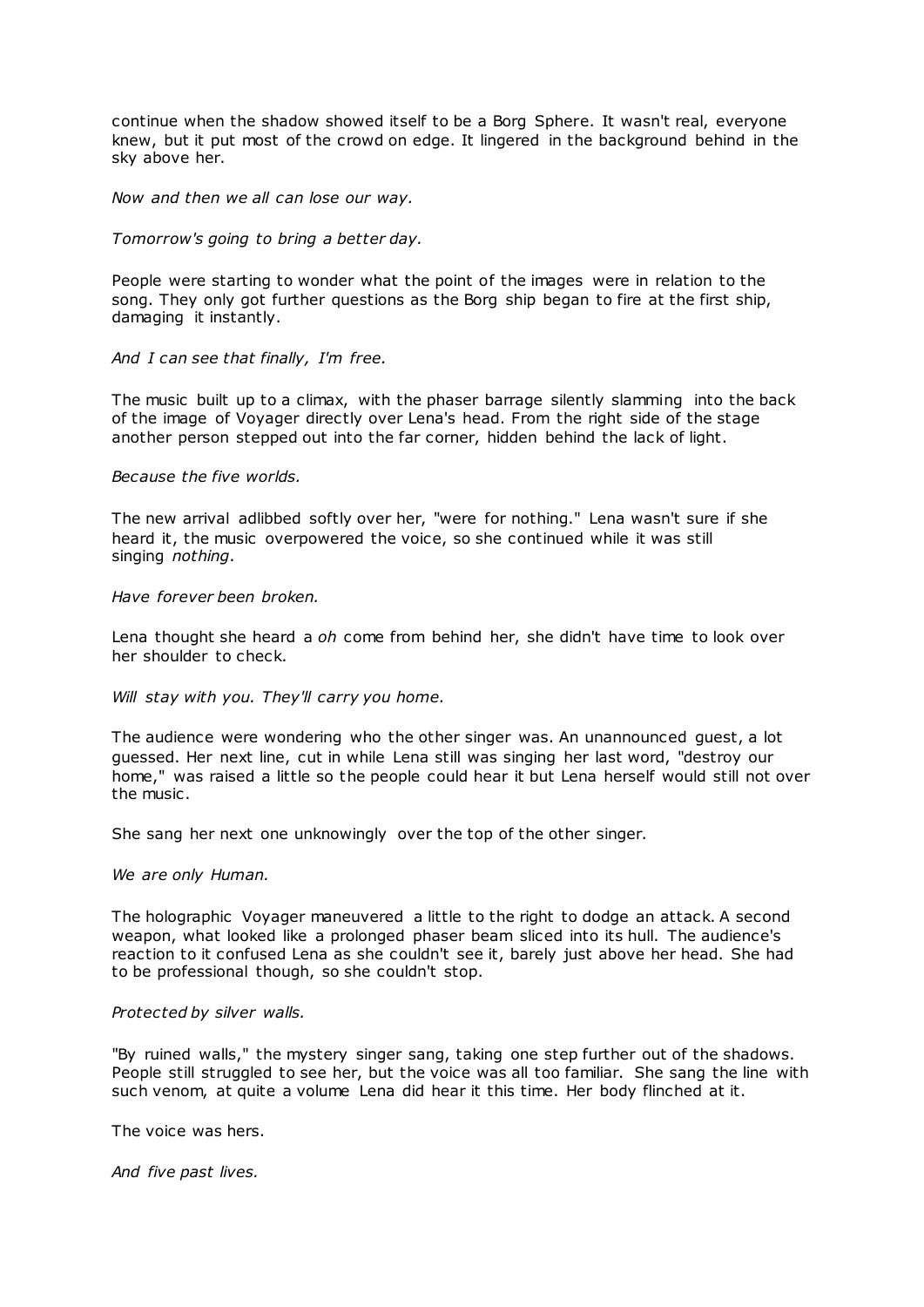Lena tried not to visibly shudder when she heard her own voice vocalise behind her.

*You don't see but feel them hurt.*

Now the audience could see the other singer. Same face, same hair, even the same outfit. The girl was an exact copy of Lena. The only difference was a malicious glint in her eye everytime she sang. "We're nothing special."

*They'll stay with you.*

The other her countered with a mere, "oh no," as holo-Voyager maneuvered to finally fly over Lena's head, above the audience.

*Making all of the pain...* Voyager didn't look right, it was damaged. It wasn't supposed to be.

*You feel so far away.*

About to sing the final chorus line, Lena was left speechless when a few weapons flew into her line of sight. The other singer followed with, "end of days."

One hit tore her old home to bits in seconds. The audience were as shocked as her, their voices almost drowned out the music .

"They'll haunt you forever," the impostor stole her last line, and with a lot of power. The music swelled at the same time, before fading out to a gentle piano tap.

The Borg ship flew over Lena, only to fade out along with the stars. She only had a couple of seconds to see it.

"Oooh, the fifth world," the singer sang softly while stepping backwards into the shadows once more.

Lena's knee's buckled at the weight of the images. She dropped to them while the audience struggled to decide whether they should clap or jeer at what they saw.

The announcer glanced to the girl he thought was her sister, in case she wanted to go to her first. Only she was gone. He did hear footsteps fading away from him, so he looked over his shoulder in time to see her disappear around the back of the stage. He decided to put his game face on and walk back on the stage as if the performance went as planned.

The girl broke into a run behind the stage. Her target, the look-alike stage crasher heading for one of the tents. Before she had the chance to lose her within them, the girl picked up her speed. Only once she was close enough she shouted at her, "hey!"

To her surprise the woman stopped to face her, smiling broadly. "Kiara? What did you think, did mummy make you proud?"

The mocking tone in her voice enraged Kiara further. The imposter didn't expect anything, let alone a vicious back hand across the face. Unlike the real thing, the blow made her stumble backwards, almost to the floor. "What have you done? How...?"

The fake laughed through her stinging cheek. "I put on a good show. That's all."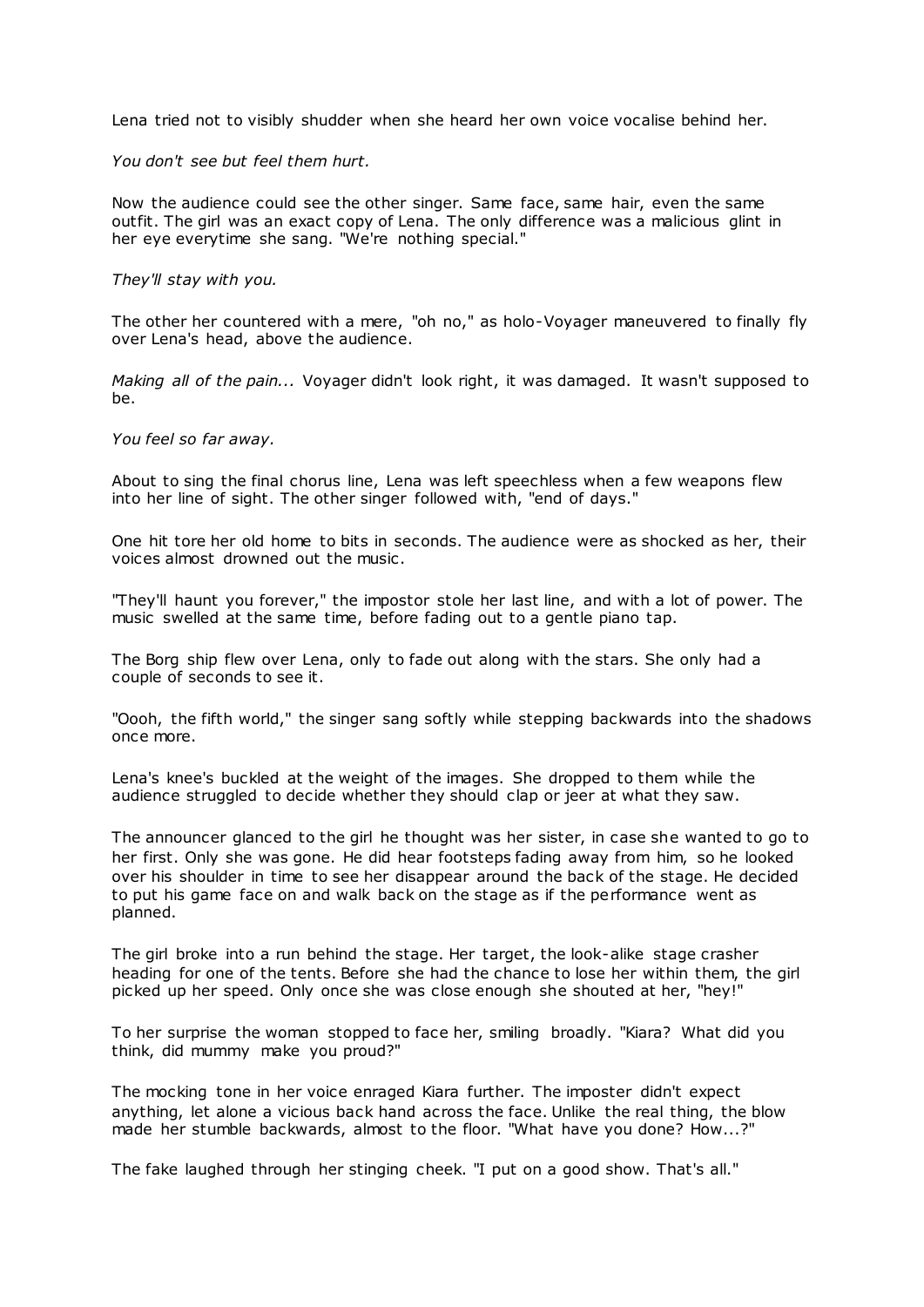Kiara's eyes narrowed even further. "Who put you up to this? Who programmed you?"

"My, I did ask for no paparazzi, so I'll tell you. No questions, no interview," the fake sniggered.

Kiara reached forward to grab her by the arm, pushing her to one side, closer to the tent. Doing so made her think, that was her original destination. She looked around, focusing on the edge of the stage, and up at the other spot lights towering over them a metre away. Her gaze fell back on the woman, her grossly smug expression and darker eyes didn't suit her, they weren't meant to be on Lena's face. "We're out of the holo emitter range. You're not a hologram." The fake Lena shook her head slowly, Kiara felt the blood rushing away from her cheeks. "Who are you?"

"It's difficult to say. Am I you, your sister, or the mother who didn't want you?" the fake said sweetly. "What are we going with these days?"

"Dead," the exact same voice said from the stage. Kiara knew to close her eyes, just in time for the microphone stand to be flung at the woman in front of her. Knocked out instantly, they dropped to the floor in a heap. The noise gave Kiara the cue to look again, she spotted the real Lena jump down the steps to join them. A stern look planted on her face, fire in her eyes, a hardened look ruined by the obvious tear trail under her eyes.

"Are you all right?" Kiara asked softly.

Lena gave her a nod, then looked down at the copycat by her feet. "All it did was make it easier."

Kiara noticed slight movement come from the body, it was still breathing. "How are they here, what was the point? It blew its cover."

"It didn't want to kill me. It wanted to hurt me," Lena answered with a disgruntled sigh. "Why else would it use Annika's methods?"

"Yeah," Kiara laughed nervously. "You don't look surprised."

That wasn't entirely true. Lena didn't expect a personal attack from a copy of herself. Normally they would remain in the shadows, preferring to be out of the spotlight. This creature was against the norm. It wanted to play with her and in Lena's opinion, that meant only one thing. They knew.

"I hope it was alone. I don't want to think about what comeback they've been planning for so many years," Kiara said.

Lena realised that it couldn't be just one thing, but two. Either way, they were beginning to get bold and that was never a good sign.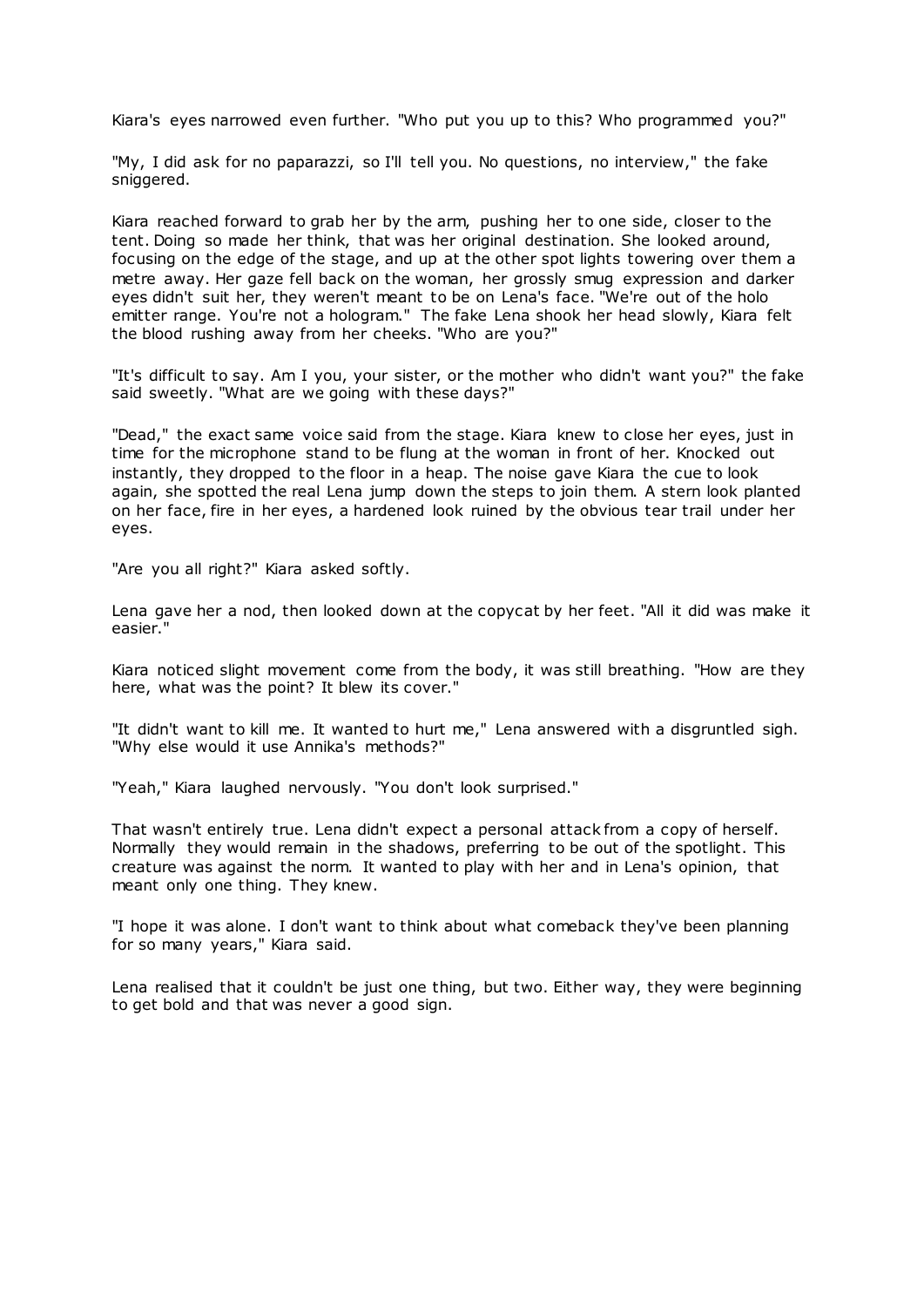# *AN OLD FRIEND*

Everything she had heard about this place was true. Earth was beautiful. Vast blue oceans, interesting mountains of various different sizes, shapes and colours. The many lights sparkling in the dark, some of which formed patterns in her mind's eye. It looked peaceful, she thought.

*Oblivious to what danger it is in*, another thought intruded on her own while her consciousness floated within the atmosphere.

He hadn't visited her in so long, there had to be a reason for this one. Her other incarnations had dealt with him far more, something she was always sorry for and didn't understand.

"I've been here for a good minute and I'm already bored. I don't see the big fuss, to be honest," she heard his voice float above her.

"Surely you still don't need to put on your act. We're alone," she told him.

A chuckle within the clouds ruffled them a little. "A confident little girl, aren't you Three? You think the Continuum can't see through your little bubble?"

If they could, they would have dealt with her a long time ago. Her soul grimaced. A few lifetimes ago in her perspective. He knew it, he was teasing. There was no reason to go along with it, it would only encourage further. She couldn't let his nickname for her go however.

"My name is not Three. I refuse to be simplified like your kind," she said.

Of course he laughed at her, as she expected. It was affectionate though, she recognised that even after so much time. "I'm not your enemy, you know."

She knew that. There was already some doubt to his motives before she had freed one of the Quinn's from his eternal prison. He had told her of Q's obsession with Humanity, his secret admiration for them. If he wasn't aware she had done this, he would be now.

"I hope it wasn't the one who tried to hide in the first season. I'm still trying to clean up that mess," he said with some amusement mixed in with a little exhaustion.

"Why are you here?" she asked quickly before her thoughts betrayed her.

"Five may have a *headache* for a while. Tell her not to worry, it'll fade in a year or so," he said sympathetically.

She knew that as well, and the nickname made her sigh, pushing parts of a cloud away from its parent. "You didn't answer me."

The lighthearted feeling she got from his presence faded, replaced with a serious aura. It worried her greatly. "Same reason you are I imagine."

"I don't know what you're talking about. We succeeded, there's little more we can do," she said.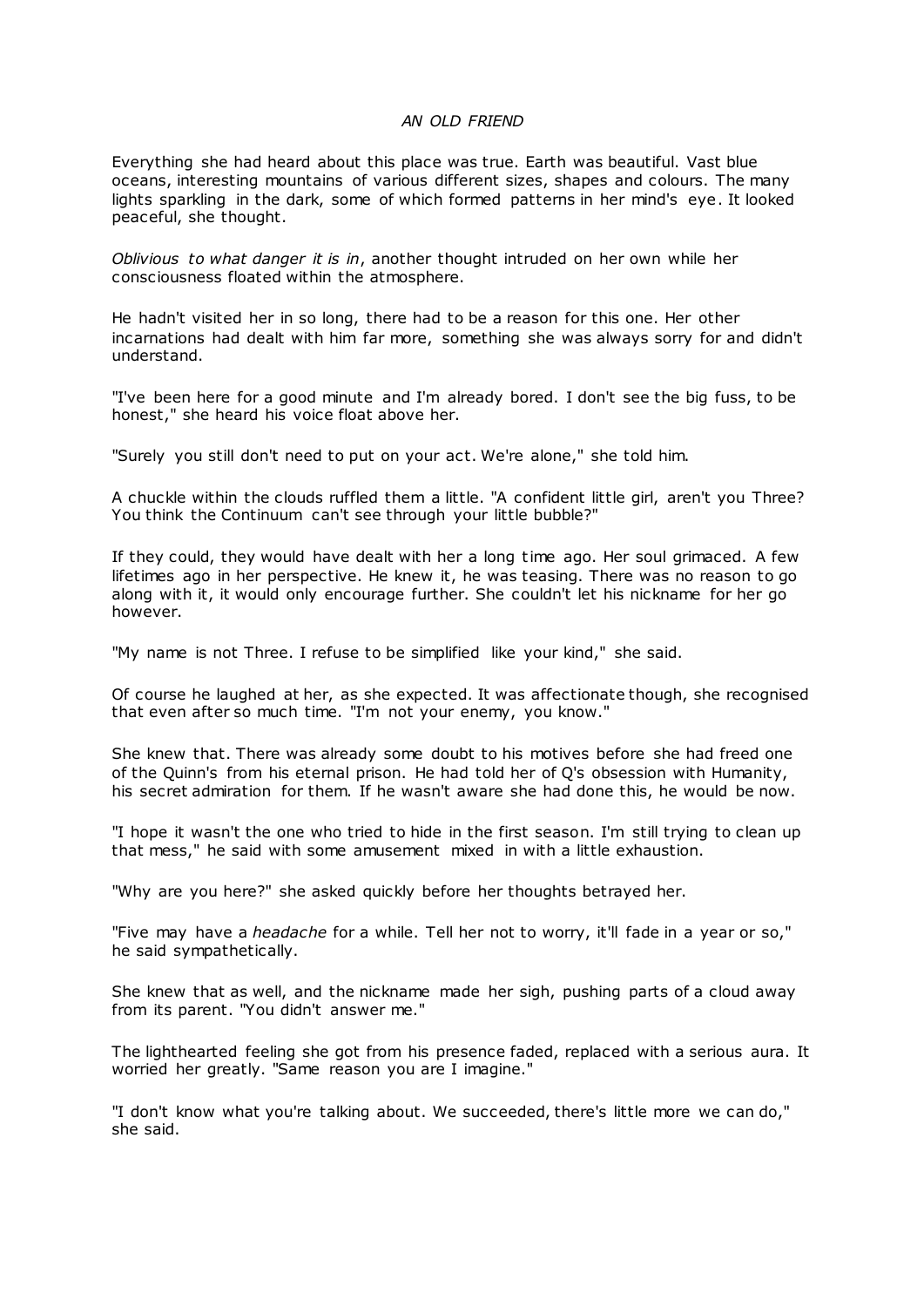"Oh?" his voice said humourlessly, which didn't suit him one bit. "You don't strike me as the self centered, narrow minded type. Your friends were saved, for the most part. The Continuum were momentarily appeased. However the cycle still continues, you sense it too."

There was no way for her to argue against him, he'd see right through her. Her whole being radiated the anxiety she was feeling over it. Her mind had been focusing on the issue for so long she had lost track. "Will the Continuum be supporting you this time?"

Before he answered, she felt a negative vibe float over to her in a wave. "They consider the matter settled. At least..." he hesitated as if he was paranoid someone was listening. Once he was convinced he continued, "at least where the Humans are concerned."

If she understood him correctly her opinion of the Continuum dropped a few thousand light years once more. They weren't like Q, they only cared about the grand scale. Needs of the many outweigh the few. Unfortunately in the Continuum's perspective, one species of billions would be considered few. They'd brush Humanity under the cosmos' carpet if it solved the problem. It looked like to her they were on their own again. The questions were would Q be helping her under their nose once more, and would he consider a different tactic?

"I hope you're not already there with a finger on the button," she said.

"I don't know about you," he said in a serious tone. She sensed his mischievous side bubbling underneath. "But I don't fancy doing this all over again. It's took us too long to get this far."

If she still had her physical form she would have smiled, instead her soul glowed a warm yellow. She felt a bit mischievous herself. "Since we're throwing caution to the wind, hopefully not too literally, you mind if...?"

Q already knew what she was going to ask, he laughed a little. "By all means. This is a team effort after all. It would be rude not to."

They all needed to be here, to find out what had caused the ripple she had been feeling the last few years. One of them may have an idea already. She had to call them back, time was a factor. Her voice reached out to as far as the Delta Quadrant where one of her incarnations had decided to return home and rest.

"Do you really think One would help? We don't want her flying off the handle again," Q teased.

She ignored the nickname jokes this one last time. The next time he called her other selves by a simple number she'd return the favour. No doubt Quinn would be interested in hearing a few tales from her successors dealings with him. Her thoughts returned to the matter at hand. There was no way they were going to fail this time. She was sure.

Kes had all the confidence in the universe that whatever plan Q and herself would come up with, it would not be necessary. Her friends had proven themselves time and time again. She hoped so, for their sake.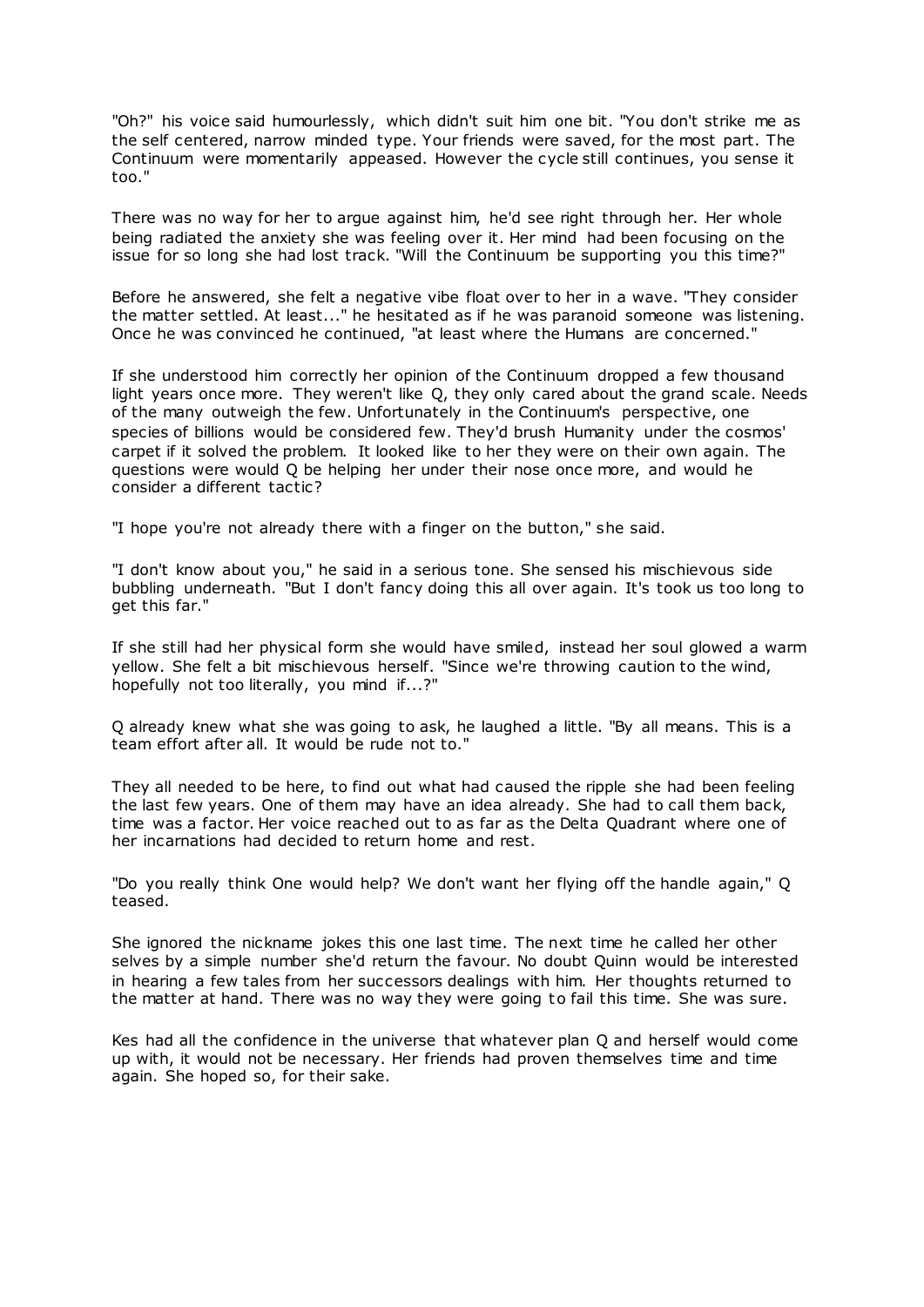#### *CHAKOTAY*

It slipped by, right under the huge starship's nose within only a few metres of its shields. None of the wiser. It made little difference how close they were to it as they flew passed. As close as possible felt more insulting, which he couldn't resist. It was more than fair, it was ironic in a way. See how they like having something hidden right in front of them, even if it was for a few seconds.

The weapons officer sat beside him, he caught looking at him with a smirk on her face. It was blurry, just in the corner of his eye. He turned his head to stare at her back.

"What?" he asked.

"You enjoyed doing that," the woman said. He didn't answer vocally, his matching smirk did instead. The woman laughed, her eyebrow flickered upwards slightly, making her face long scar seem a bit zigzagged.

Chakotay entered the commands for a warp jump. He glanced once more at the image of the starship behind them, still maintaining their orbit, unaware he was even there.

"How did it go?" he asked.

The woman giggled in a malicious way, clashing with the childlike twinkle in her eye. "Oh, it went screamingly well."

"Emma," Chakotay warned her, already feeling sick and she hadn't even started on the details yet.

Nevertheless she continued, "there was one guy who actually cried *mummy* before I kicked him in. Do they have mummies?"

"Kicked him in where?" Chakotay found himself asking even though he didn't want to know.

Emma's eyes lit up. "It was so funny. His screams turned into gargles. Blood whooshing up like a fountain. His face..."

Chakotay raised his hands as a sign of surrender. "I get the picture. Unfortunately. Where would you even find something like a..."

"I called it the meat grinder," Emma smirked.

"Lovely," Chakotay groaned. "You know this is important right? You can't be so indiscreet."

"Oh I am," Emma said innocently. "I work better without witnesses. I buried what was left of them at the back, I think."

An image of the girl happily singing to herself while digging a hole in the ground popped into his head. It wouldn't have been so bad until she started kicking small objects into the hole, all while mocking the victim's death cries. Chakotay shook it off, knowing that his latest recruit wasn't as crazy as she tried to appear. The meat grinder incident could've been an over dramatisation, he hoped it wasn't wishful thinking on his part.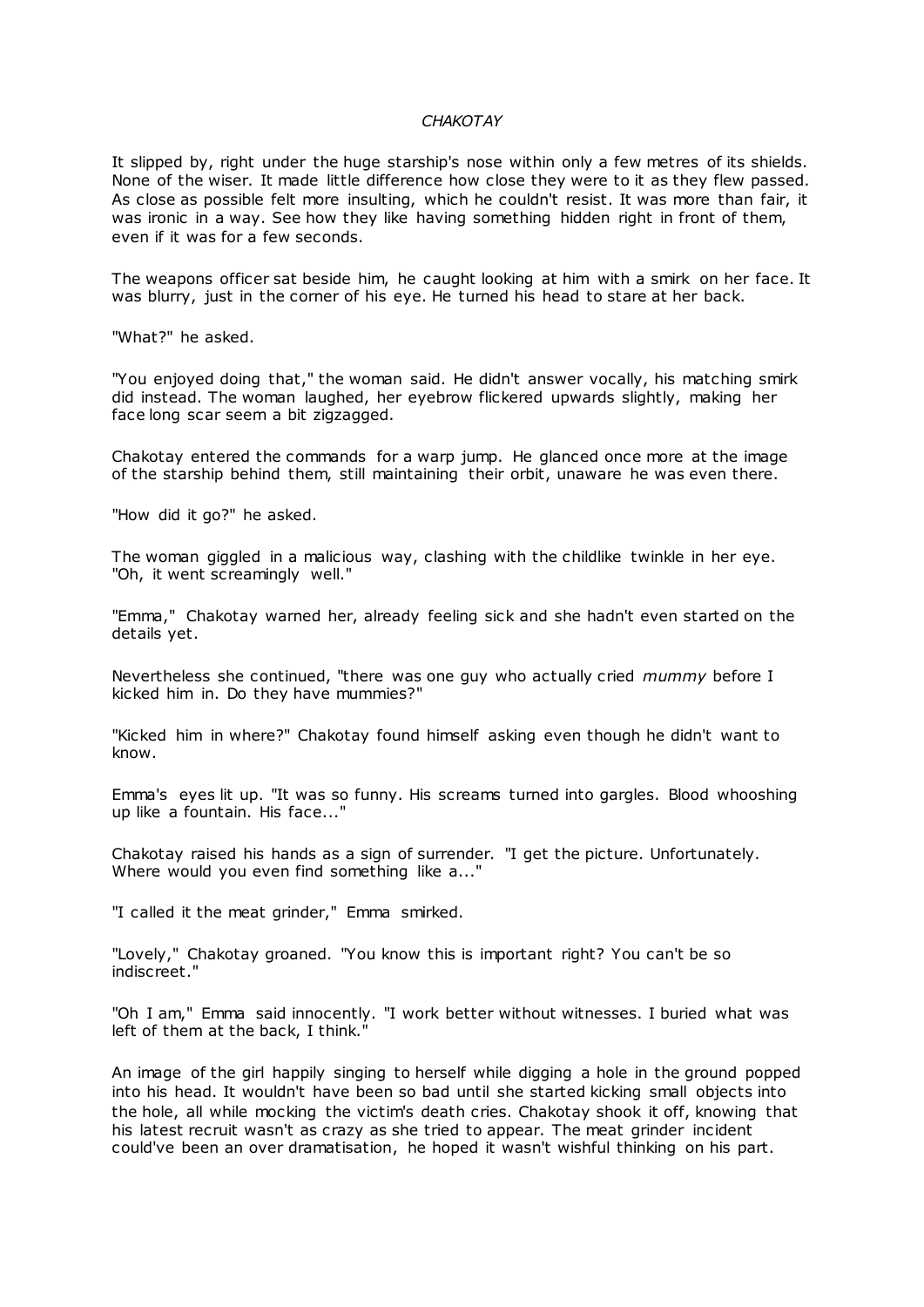"Maybe next time a quick neck snap or choke. There's a reason why it's effective," Chakotay decided to suggest.

"Do they have necks? Gotta make sure," Emma said, slightly puzzled.

Another member of his team approached the pair from behind, stopping in between them. "Commander, the Dauntless has transmitted code 146."

"Location?" Chakotay questioned as his face fell.

"It would be an hour out of the way from our current course. Co-ordinate shift would be .075 by 131." She handed him a PADD. As the Commander studied it she turned to address Emma. "Did you find another turbine?"

"How did you know?" Emma asked sweetly, grinning widely.

Chakotay tried not to shudder as he typed in the new course at the helm.

"That's a fun kill smile. I know it well," the woman replied cheerfully despite the topic .

"Yeah well, he deserved it," Emma said, glancing back toward Chakotay with a quizzical look. "What's 146?"

"Infiltration," Chakotay answered. Emma waited for the full answer she knew he was holding back. "Command level."

Emma's good mood dropped away in an instant. "Oh. Then whoever sent it has probably been caught by now."

"That's not the biggest problem," Chakotay said unevenly. "Getting onto a planet, into a building is one thing. A starship is shielded, or at least it should be. It's not like we can decloak and ask to visit."

"No, not with both of us on board," Emma mumbled, disappointed. "What if someone else hailed them? Do they know the ship?"

Chakotay sighed deeply, he shook his head. "We stole it, so I imagine all of them know. I don't think I'm quite ready to out the Marquis II just yet, not for one ship in the outskirts. We're not ready."

"You stole another ship?" Emma sniggered, forcing Chakotay to stare at her blankly. "Maybe you wouldn't have such a high price on your head if you got help for that."

"Stealing a shuttle all those years ago is *not* why Starfleet want to get their hands on me," Chakotay said. Their conversation sparked an idea to grow in his mind. "There is a sure fire way of getting them to lower their shields without the two of us hiding under the tables."

"How?" Emma asked.

"You said it yourself. They want me, you're probably wanted for multiple counts of *hilarious* homicide..." Chakotay said with a light hearted smile. Emma returned it with pride. "If they found out we are nearby, they'll try to capture us."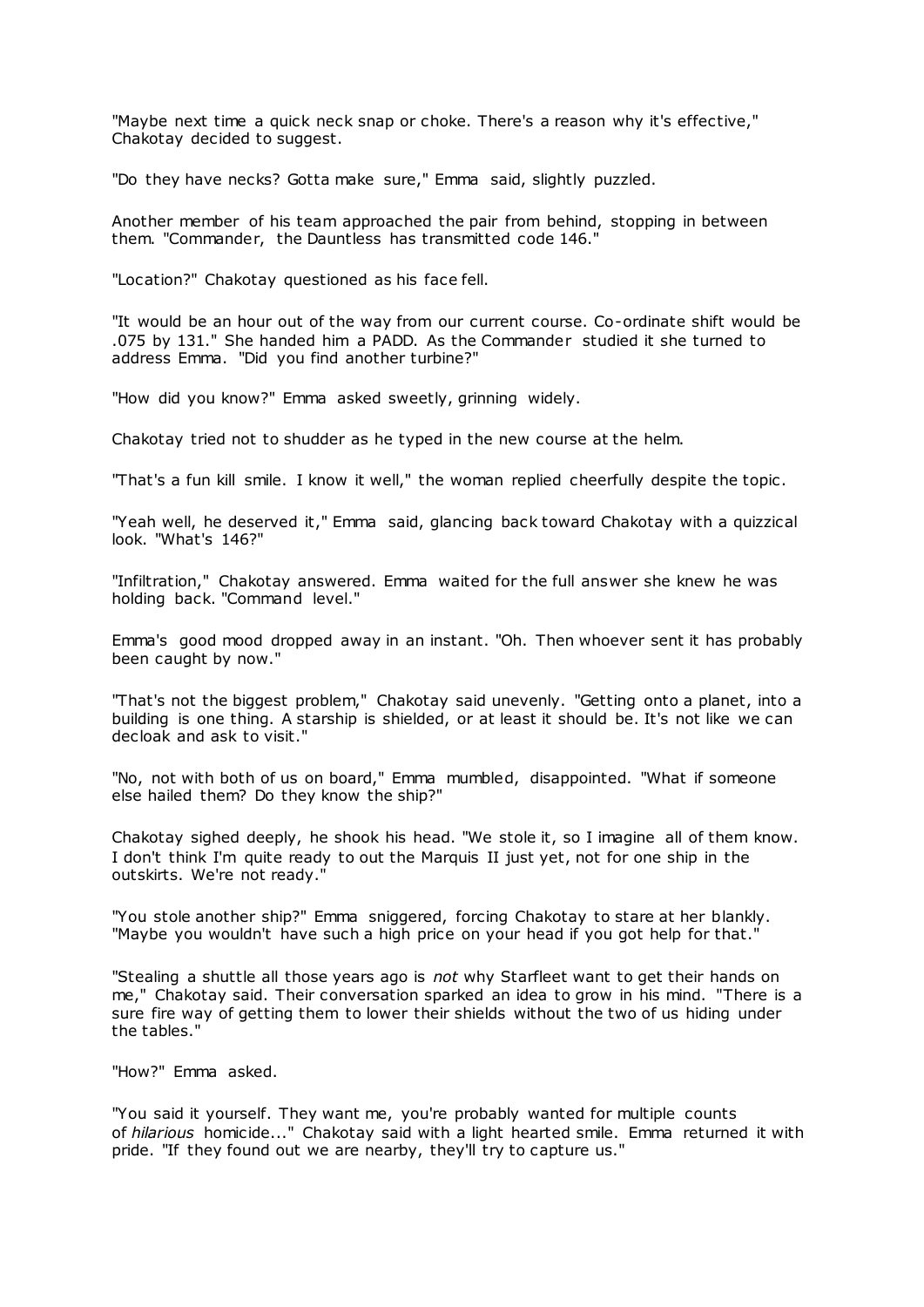"Nope. They just liked to send me to death traps and set demons onto me," Emma shook her head.

"Fine. Maybe you should hide under a table then. I think it's time to crash the party," Chakotay said.

Emma's eyes shot wide open, her bottom lip quivered. Chakotay recognised that look and immediately grew worried. He didn't have time to do anything about it. "Literally?" she said, her voice squeaking. "Can I fly?"

Chakotay worked on his station, pushing the ship into warp. One panel to his right brought up an image of a Federation starship with the usual oval saucer, almost straight star drive, and three nacelles with one placed in the middle of its back. "We should arrive in five hours. Plenty of time to device a strategy."

"Sooo, can I?" Emma asked with a pout.

Chakotay stared thoughtfully ahead of him. "Perhaps a fake hostage situation will get their attention. I *steal* this ship and someone escapes from me to send a distress call."

Emma reached over to touch the helm anyway as he was clearly distracted. At the last second the particular set of commands faded to black, while the neighbouring one closest to Chakotay flashed the text *Auto Pilot Engaged* a couple of times. He looked at her with a faked sad face, "oh, this ship's getting on. It can get a bit crabby sometimes. Don't worry, auto pilot is usually reliable."

"Probably because you fly it like an old man," Emma argued.

"No, the ship's a she and please, she's sensitive about her age," Chakotay whispered.

Emma groaned and got up to walk out of the small bridge. The Commander smirked once she was gone, secretly relieved. "One disaster at a time."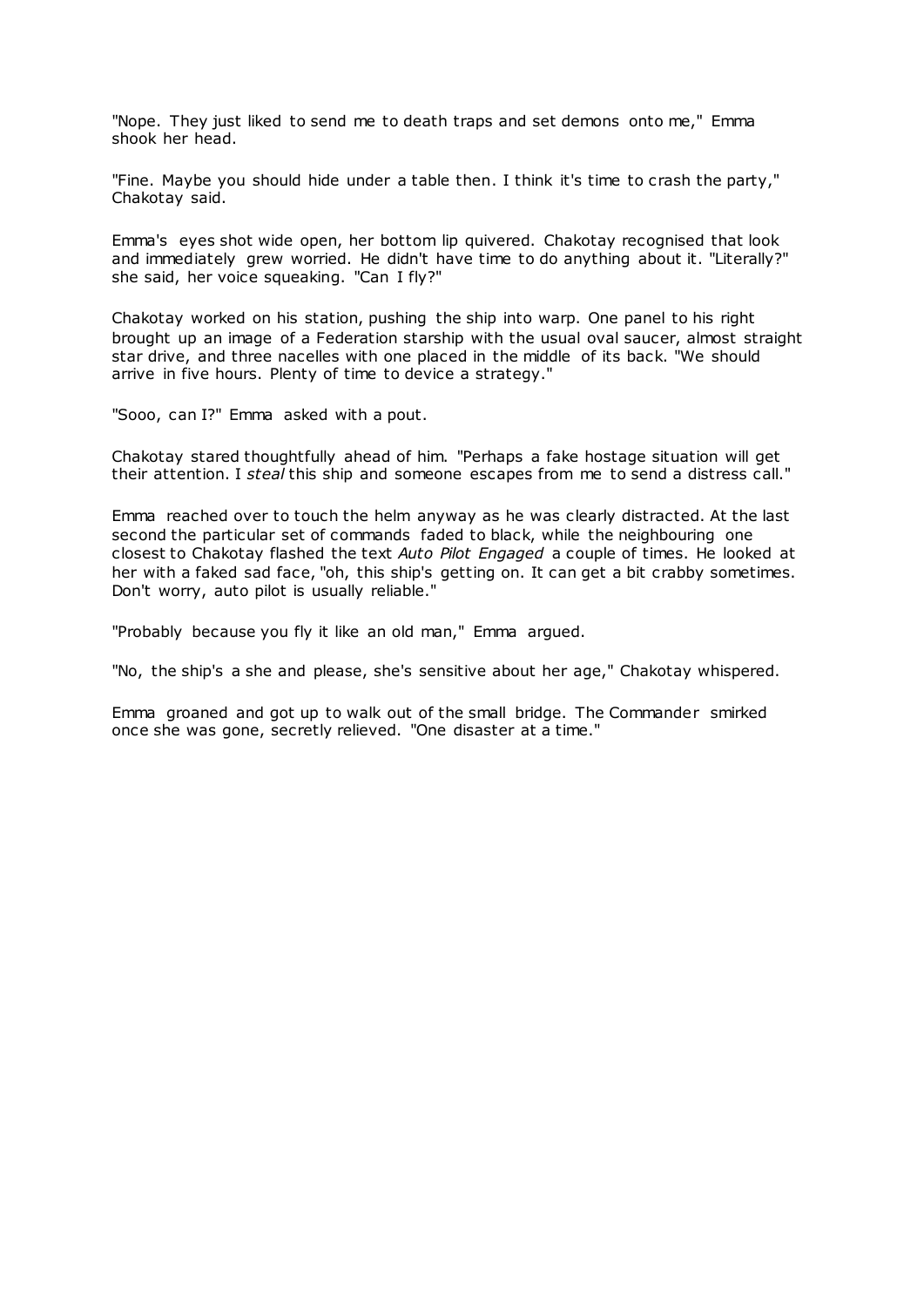# *CRAIG AND AN OLD ENEMY*

The thirty odd years Craig knew her, he thought he'd seen everything. The moment he walked into his step sister's house he was instantly proved wrong.

Something had to be amiss if his nephew was allowed to answer the door with the mat on his head. He didn't expect though to walk into the living room and find his sister floating on her back from the ceiling in a makeshift hammock made out of old bed sheets, pushing a vacuum back and forth upside down.

She seemed happy enough. Strangely blissful despite how painful and awkward it looked. So Craig waited for her to finish, which would have to be soon. Even Triah wouldn't clean the same spot with one thing for more than ten minutes before she'd have to move to another. He wondered if she managed to put up that contraption, couldn't she have vacuumed using a similar method to get up there.

Once the machine was off and the house was mostly peaceful again, Craig spoke up, "you know, you could have asked."

Triah hadn't noticed him enter, she jumped slightly, rocking the hammock enough to make Craig worried she would fall out. Instead she rolled over in it to put the vacuum down onto the old chair she only used to step on and reach things. God forbid she used it as an actual chair. After every clean it would go back to the shed, which she always wore some rain coat that reminded him of a hazmat suit to go into.

"Please, you'd miss so many spots," Triah scoffed mockingly.

"Ever heard of a feather duster? How dirty can a ceiling get?" Craig asked, knowing he'd regret it.

Triah wasn't shocked that he asked, like she usually would and he expected. Her eyes merely rolled. "This is why I avoid your place. Dusting a high object without vacuum? You don't own that house, the dust does. I don't know how you can live with that."

"You'd hoover the floor afterwards," Craig said.

Triah laughed as she dropped down onto the floor, thankfully feet first. "Oh Craig, sometimes I wonder how you dress in the morning."

Craig laughed with her, "like normal people do. You should try it."

"No thanks. I've seen you wear the same trousers two days in a row," Triah said with disgust in her voice. Her eyes widened as she looked around. "I thought it was too quiet, where's..."

On cue her son ran by Craig and into the living room, leaving green tracks behind him. The mat on his head had deposited brown needles onto his head, shoulders and then the carpet. Naturally some dropped into the green as well, which Craig noticed looked a little sticky and was already drying.

"Scott, stop. Still!" Triah shouted. To Craig's surprise, Scott did stop. "I... where, have you even been to look like that?"

The boy bit his lip as if he was trying not to laugh. "Nowhere."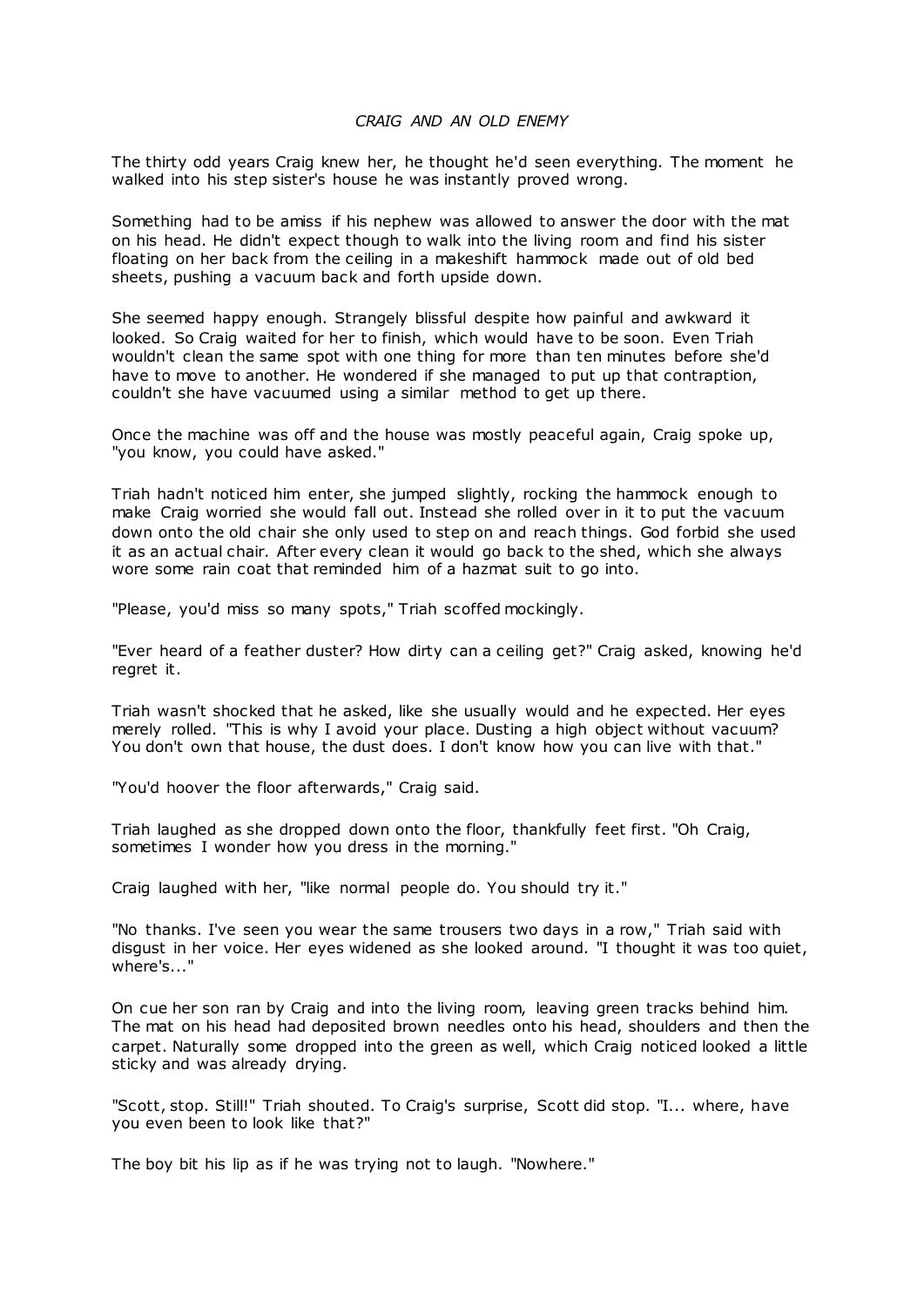"Nowhere is made of green tar, is it?" Triah said tiredly. She turned to Craig, her eyes flickered with despair. "I don't even have anything green."

"Yes you do, in the sink," Scott said, then he gasped as he realised he'd told her after all.

"Which sink?" both Craig and Triah wondered aloud. Triah's face suddenly was a picture of horror. "That, that's the stuff I use to make my toilet bleach with."

Scott shook his head, smiling sheepishly. "No it's not."

Craig involuntarily backed off a few steps, fearing for his life. Triah had smoke rising from her. "That's mummy's cleaning cupboard. How did you get through the padlocks!?" she shouted.

"Uhoh, released the Kraken," Scott said in his uncle's direction before he escaped in the same direction he was running to earlier. His target was the kitchen door. Craig knew the boy wouldn't survive the day if he went in there that like that. As expected, Triah bolted after him, grabbing him in time as his hand touched the handle of the door. Scott did as he normally did once he was caught, reach up to give her a peck on the cheek, all while smiling innocently. In a couple of years he wouldn't be able to pull that off anymore, Craig thought.

"Ohno, not this time," Triah growled. "You're going in the bath."

Since the mummy's boy routine clearly wasn't working, Scott's huffy nature took over and he tried to pull away. "Aaaw but mum, I had one two hours ago!" He was already up to her shoulders in height, so he managed to get out of her hold.

Triah's face turned red, "I told you not to play football in the garden, I just cut the grass." She had her arms back around his shoulders, guiding him back the way he came. Craig was a little impressed that she didn't force him to have a piggy back ride to the bathroom, like she used to.

"So, why bother if I can't go on it?" Scott whined further.

"It's raining, that's why!" Triah snarled at him.

Craig just managed to hear his commbadge chirping at him over the noise. He took it out of his pocket, tapping it before he brought it closer to his face.

"Don't have any kids," Triah hissed to him as she passed by.

Craig nodded, "no problem, already there." Once they were gone he felt his shoulders relax. He didn't even notice they were tense until he did. "Yeah?" he said into the commbadge.

*"Craig, it's me."* Usually hearing Lena's voice brightened his mood, regardless of what was happening. Her tone though instead left him worried. *"We have a crasher. We're going to need to tighten security. Understand?"*

He did. The word that stumped him though was crasher. He thought about it as he made his way over to the window, looking out of it gingerly before shutting the curtains. In that fraction of a second he noticed a human sized shape blur behind a tree. Once the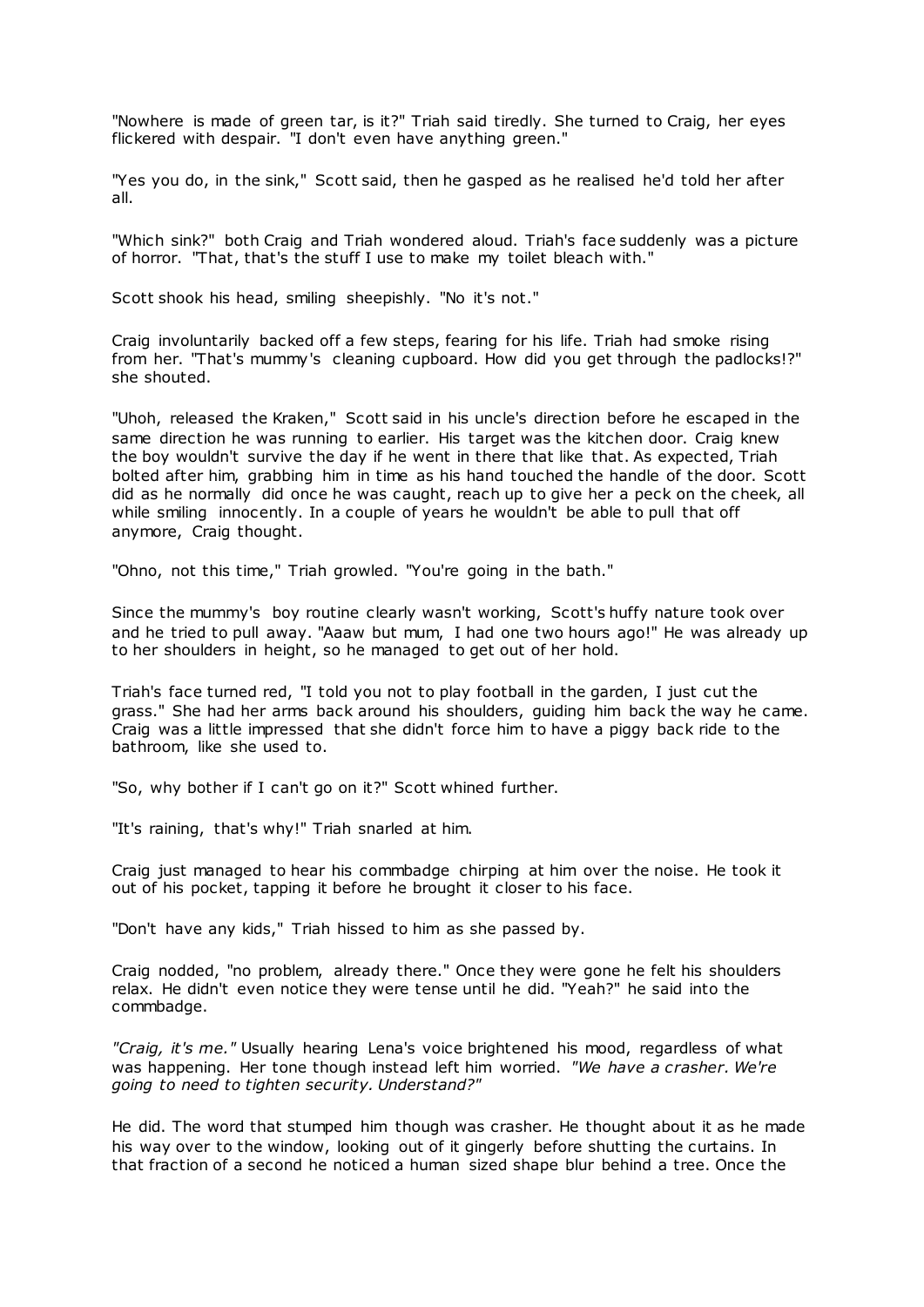room fell dark he remembered, the realisation slapped him in the face. "The festival. Ohno, is it that time already?"

*"No, there were a few cancellations before me,"* Lena's voice answered. She sounded annoyed, now he had a good idea of the reason.

*"Gee, I wonder why,"* he heard Kiara mutter in the background.

"What happened?" Craig asked.

He got a sigh before an answer, *"we're fine. It felt more like a warning than an attack."*

Craig wasn't relieved to hear that, for multiple reasons. The one shouting in his head was the proximity of this incident to the yearly gathering. He hoped Lena was wrong.

*"A one off revenge attack or a warning. Either way, it's worrying,"* Kiara's voice said.

Craig's eye fell to the blocked window. He hadn't forgotten what he saw outside, the conversation brought it back into focus. "I wonder if anyone knew about this," Craig mumbled.

*"If anyone has, wouldn't we know about it by now?"* Lena's voice asked.

"Mum!" Scott's voice shouted from the stairs, outside the living room. "There's a man here, he stinks, put him in the bath."

There was a feeling of panic for a couple of seconds. The response to Scott's shouting settled his worries down. "I'm not the one covered in snot, little brat," a man's voice muttered irritably. "Isn't it time for your sponge bath with mummy? Get your nappy changed and jump in."

Craig's panic was long forgotten, he groaned over the top of a heavy foot stamp. "I'm ten!" Scott snapped.

*"Let me guess,"* Lena's voice sniggered.

"Yeah. I'll call you back," Craig smiled as if she were there. He tapped his commbadge.

More heavy steps followed, these ones sounded like they were on the stairs though. "Oh my god, is that the same robe you wore last time? I told you not to come in my house," Triah's voice broke the sound barrier.

Craig sighed and decided to go quell whatever was happening in the passage. There he found Triah standing on the fourth step, glaring at a robed figure in front of the open door. Scott had a scowl of his own, it would have been identical to his mother's if his bottom lip wasn't sticking out. The robed figure turned to Craig's direction.

"You're taking a huge chance meeting me today. This better be good," Craig told him.

The man grunted, he glanced over his shoulder to shut the door. "Everything I say is good. You're just not listening."

"So, you're good now?" Craig couldn't resist, a smirk formed on his face.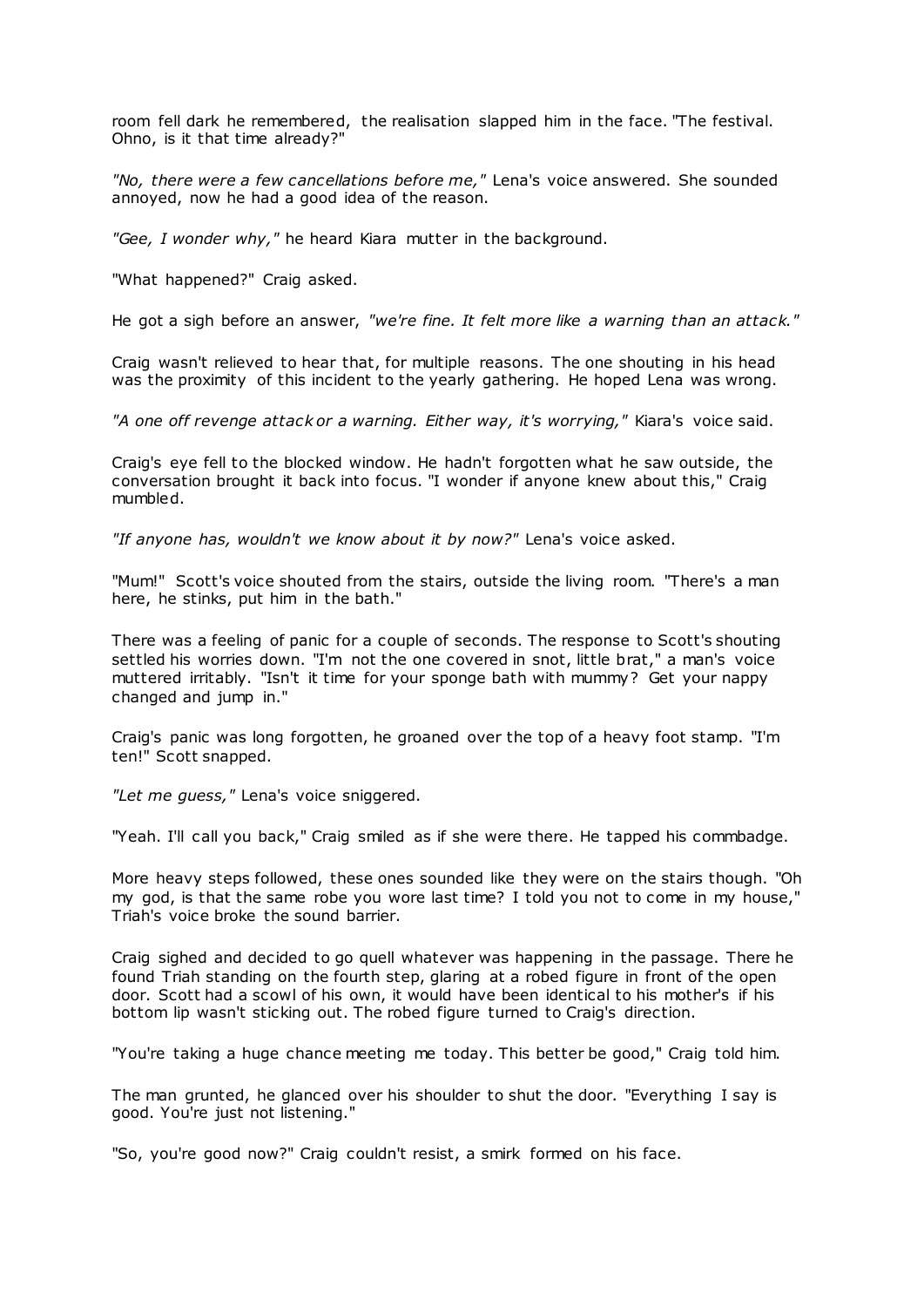It had the desired effect. The robed figure twitched visibly and greatly, Scott heard him grumble a few swear words.

"Yes, let your guard down," the man said in an obviously put on boastful voice. He said it far too quickly for it to be legit. "I'll make it brief. It's quiet, uneventful."

"You broke out of prison for that?" Triah muttered.

Craig wasn't sure what to make of it. This news could have meant anything but after his earlier call he had a bad feeling. "You think they know?"

The man reached up to lower his hood, revealing his face. For once he didn't have a smug or mocking expression on his face. Damien seemed almost serious, which was never a good sign. "They were bound to find out sooner or later."

Triah tapped her son on his shoulder, once she got his attention she pointed upstairs. "You're right, we should leave them alone," he said. She expected it, but still he ran for the front door instead. She rushed straight after him.

"I know," Craig sighed. "I had hoped it would be later. We're not ready. Tomorrow's too tempting for them."

"About that, I do know one thing," Damien said. He smiled as he spotted Craig's interest growing. "They're putting on quite a party this year. I hear an old friend will be a special guest."

Craig's face turned a little white. "You don't mean... Are you sure?"

Damien nodded. "He told me himself."

"Why?" Craig asked, trying desperately to ignore the dread building in his chest.

Damien burst into close mouthed laughter, his shoulders shook. "I didn't break out of prison. He allowed it, just like he's done before."

"He thinks you'll betray us, at our own reunion party," Craig thought aloud. He was worried, but he couldn't let Damien know. The smile on his face showed that Craig had failed. "Will you?"

Disgust took over Damien's smug face, he grunted in anger. "You misunderstand. I'm clearly the distraction. I won't be insulted by these things any further. I'm better than that."

"Yeah sure," Craig said quickly. "You have considered that they may expect you to defy your instructions. Not doing it may be what they want."

Damien's eyes narrowed. "Maybe they want me to think that, so I'll do it and fall into their hands. I'm no fool."

Craig groaned and covered his face briefly, "we could do this all day. We need to find a safer place to talk."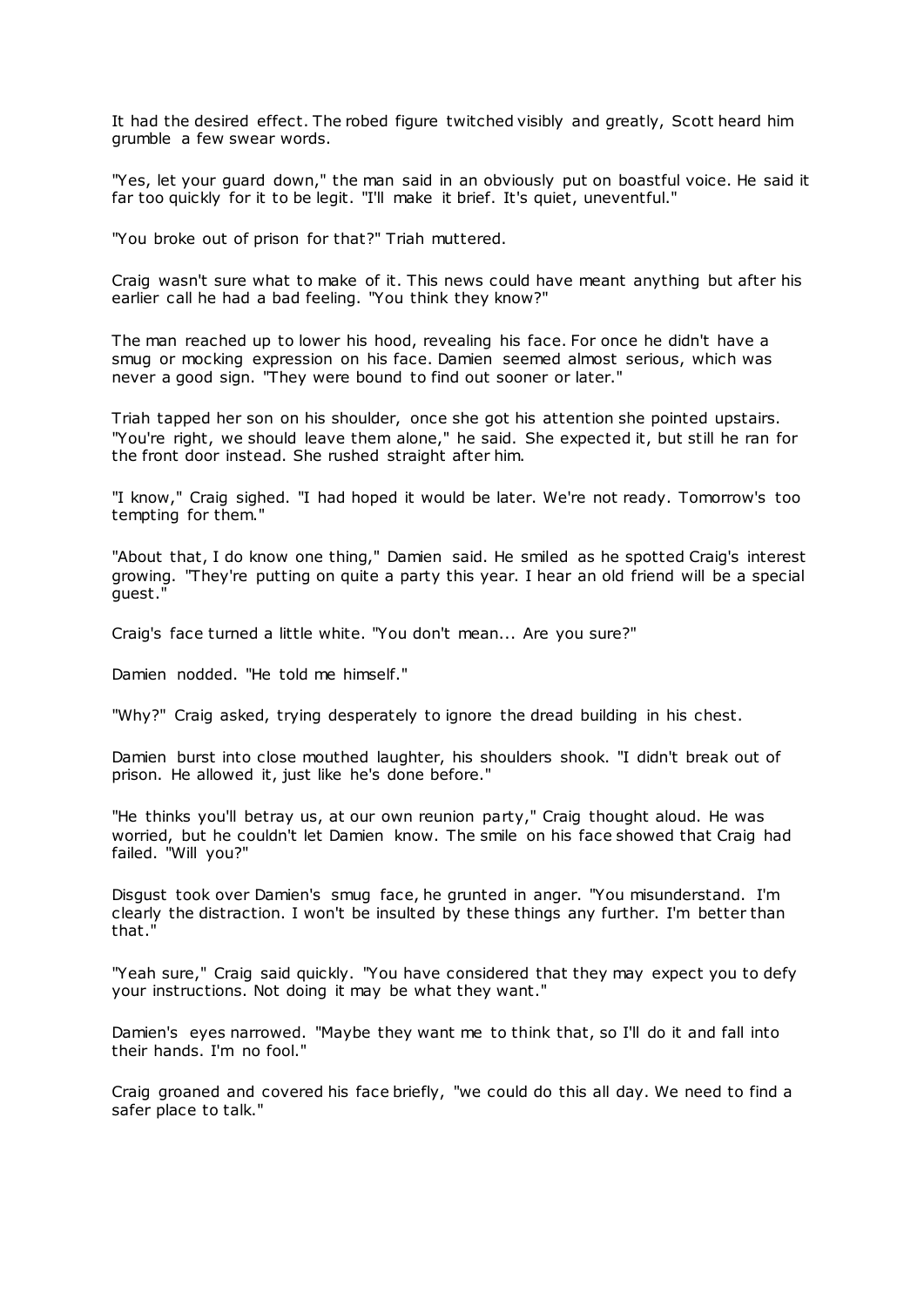"What are you doing with that? No, put it..." Triah's voice screamed. The sound of a machine blowing air interrupted her. "No, I don't want those leaves in my garden. They've been on the pavement!"

"Yes, we do," Damien smirked.

Craig laughed nervously, "in more ways than one."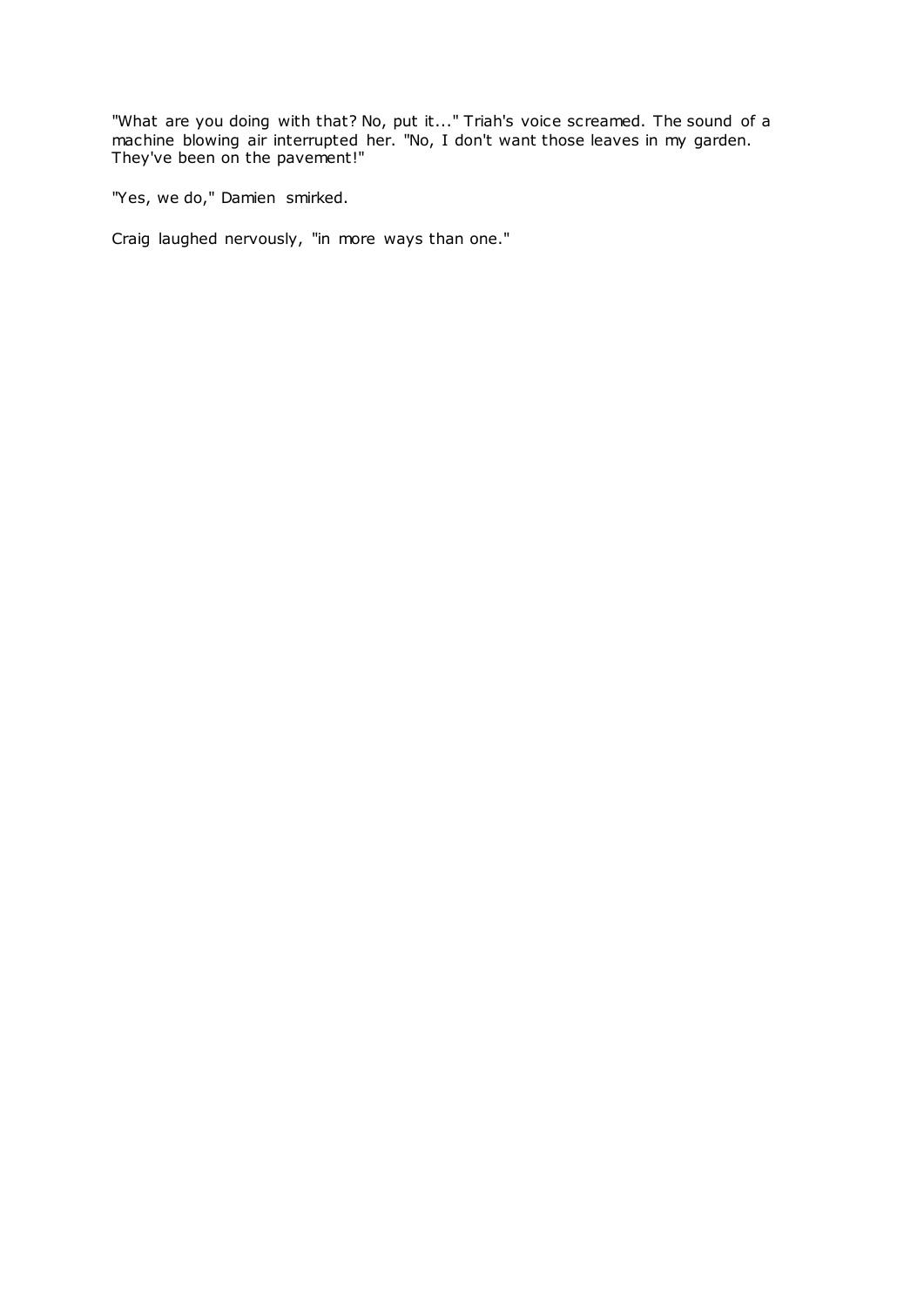#### *STUART*

The sun had finally come out, the path outside seemed to be already drying from its warmth. A couple of laughing children ran right by. It had to be ten minutes by now, so she looked to the clock sat on the book shelf she knew was mostly just for show. What was behind and hidden by a holographic wall was a mystery to her. Getting her attention back to the clock, her impatience grew.

"Oh come on. You've been up there for an hour!" Amy shouted towards the stairs. Whether or not she was heard, she didn't know. It wouldn't matter, it never did. They'd make her wait, as usual.

On the next floor, in the largest of the bedrooms a little girl hovered in front of the wardrobe, scanning half of it for something. A brush gently went through her chocolate brown hair, styling it into a neat ponytail.

"Your sister's waiting, you have plenty of things to choose from," Jessie told her once she was done.

A pout developed on the girl's lips. "But, I have nothing that goes with the new red top I want to wear. Unless I want to go looking like Supergirl," she said, her finger on a navy item.

Jessie's eyes drifted up to the ceiling, smiling slightly. "Is this what I sound like?"

Her daughter swiveled around to look up at her curiously. "What's that mummy?"

"You're only going to the park again. Whatever you pick's going to get dirty," Jessie said, avoiding the question.

"I didn't say you're only going out with daddy again when I helped you pick something yesterday," her daughter said in a sweet voice. Her face scrunched a little, confused for some reason. "What we picked ended up dirty too, such a waste."

Jessie's face flushed a little, she tried not to stutter her next words, "they weren't dirty. They were ruff..." She cleared her throat to shut herself up. "You have some black tracksuit bottoms, they'll go with red."

"Granddad was mad. I don't get why, he doesn't care about fashion. He's terrible," she said, shaking her head and tutting once. It wasn't malicious, the little girl said it with affection. Her brilliant blue eyes always sparkled when she did. Jessie smiled and reached into the wardrobe to retrieve the trousers she mentioned. Of course the girl turned her nose up at it. "But those are not for going out."

"Alisha sweetie, you're missing the point. Your sister invited you out to play. You're not there to impress anyone," Jessie gently scolded her.

The little girl broke out into her usual bright smile. "Silly mummy, thinking I give a crap about what the other kids think. Have you seen how they dress?" she said the last sentence in a hushed voice.

Jessie laughed with her, "mmm hmm, so why did you push that last boy off the swing?"

"You don't want to know, trust me," Alisha answered, blinking a little too much. Jessie sighed, everytime she did that it meant trouble. She needed convincing and Jessie knew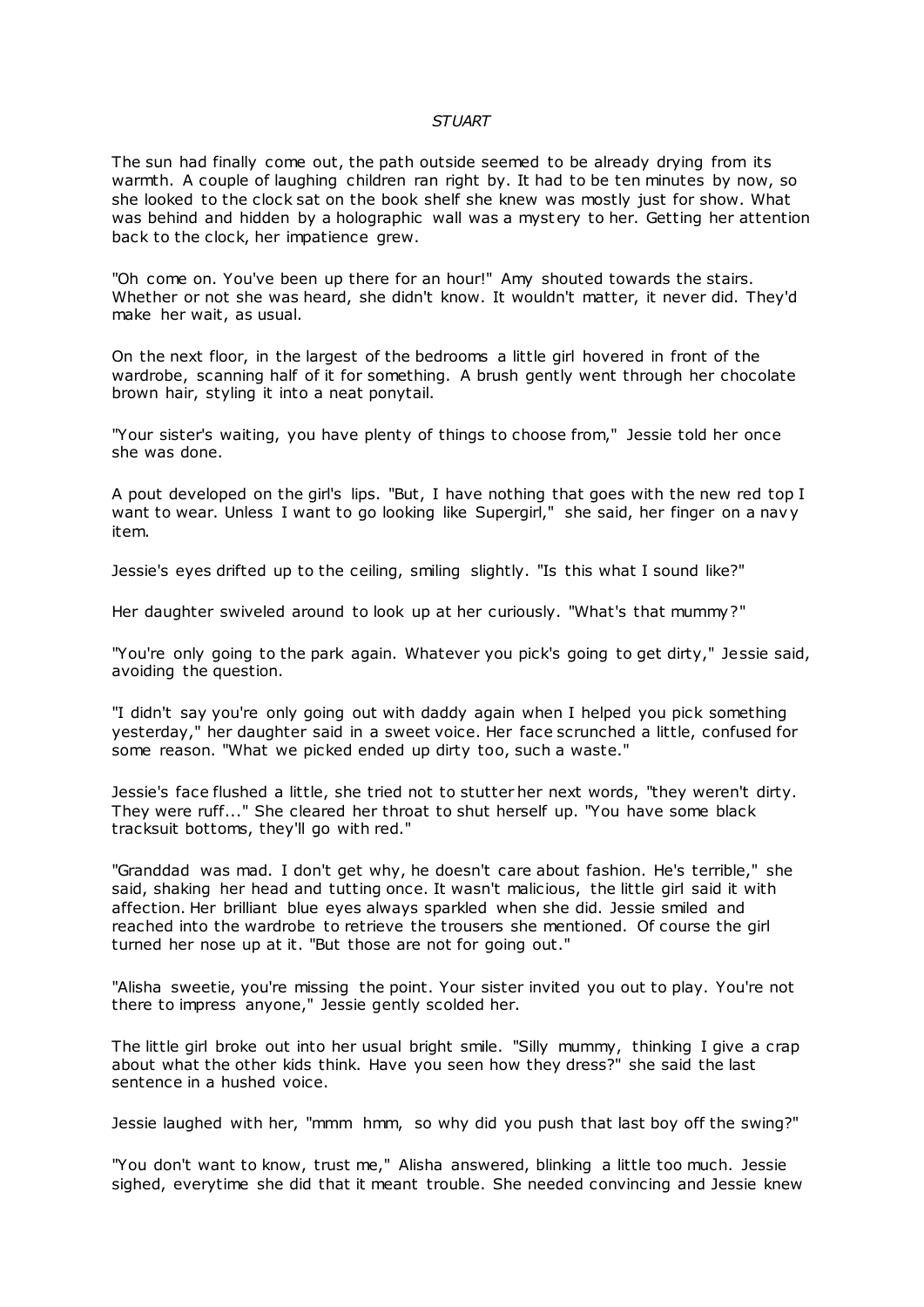what buttons to press. Today the button was navy leggings. As expected the response wasn't in favour of them, she broke out into nervous stutters. "He started it. He pushed some younger boy to get on the swing. Eye for an eye, and daddy said not to take that literally. Also boy said I was the ugly sister cos *blondes* are cuter."

"I thought you didn't give a crap," Jessie teased, all the while putting the cuter and ugly words aside for now.

The pair heard a tap on the front door, Jessie briefly glanced towards the passage. Alisha shrugged casually, "he said it to Amy, creep. How much older does he have to be before daddy will slap him around?"

The question caught Jessie off guard, she burst into laughter. "Oh, so dad's gave you the talk already. You'll have to do your own slapping for a while yet, sweetie."

"Aaw, you won't tell me the age limit either? Mean," Alisha pretended to huff. "Is Sasha close?"

Hurried footsteps going up stairs caught Jessie's attention briefly. "No, and don't encourage him. You haven't seen how, erm, far your daddy used to go."

"Was it like what he did to the neighbour? I love daddy, he's so funny," Alisha asked, her smile came back brighter than ever.

Amy hurried into the bedroom while Jessie wondered silently how her youngest witnessed that incident. At least there was no way she saw the whole thing, which was a huge relief. "Mum, *he's* here," Amy stammered nervously.

Jessie tensed, she looked at her with a painted on smile. "It's okay, you stay up here. I'll deal with it."

Halfway down the stairs Jessie felt a rush of cold air strike her. For a moment she thought nerves had gotten the better of her. Then she noticed the blinds in the dining room fluttering everytime she felt it. Jessie glanced over her shoulder. It was coming through the downstairs passage, the front door. It wasn't like Amy to answer the front door, let alone leave it open. She knew she hadn't before she heard light footsteps in the living room.

Any anxiety she had been feeling was gone instantly. There was no need to be nice and polite, no fake smiles or anything. It was a relief, but the brazenness of the visitor was insulting. Fuming she grabbed the handle to the living room and pushed the door open. The figure standing on the other side, inspecting the photos standing on the window sill, turned towards her with a fake smile of his own.

"What the hell Paris... you can't just barge into somebody's home uninvited!" she snarled.

The man didn't even blink which was even more insulting. "Your lovely daughter let me in."

"Yeah right," Jessie said. Amy was still far too shy to do so. Unless it was a family member or a friend, she'd always tell her or James. There was no chance in hell she'd open the door to this man, let alone invite him in. "Leave, I won't have people barging into my house. I don't care who they are."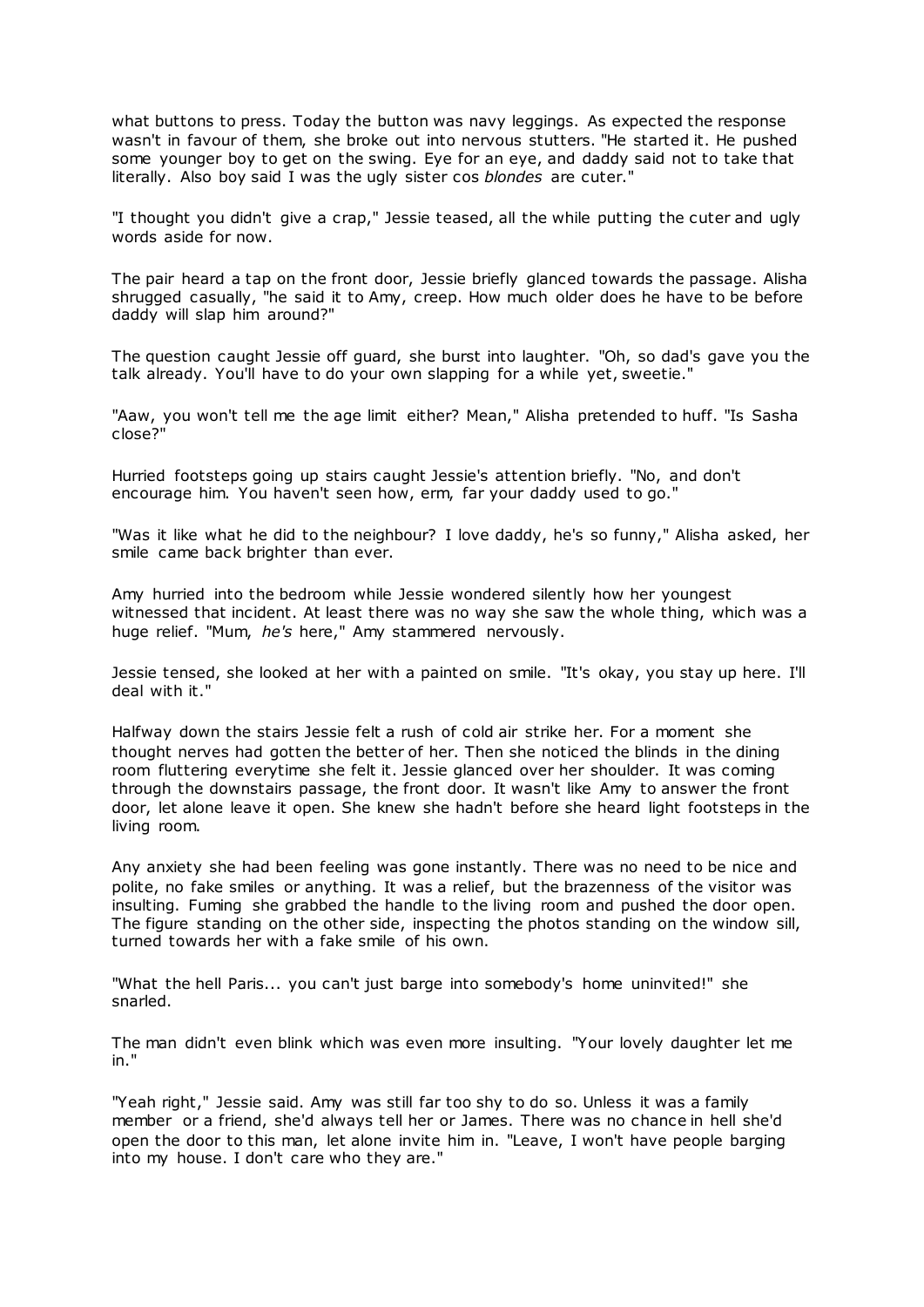"That's interesting, because your husband isn't so like minded," Paris said, his eyebrows furrowed slightly, seemingly feigning confusion.

What did that mean, Jessie thought to herself. She hoped it had nothing to do with why he was here today. "The odds of James being okay with you walking into our house on your own, then making you a nice cup of something, is lower than your son keeping his mouth shut for ten minutes."

Paris' smile turned into a genuine smirk. "That's not what I mean. You're wondering why I'm here, I assume." The glare was more than enough of an answer. "Where is your husband, may I ask?"

"Out. If you have a message, I can relay it," Jessie said in distaste.

"For someone who no longer has a purpose in life, he's sure out a lot," Paris said.

A few years ago the Admiral would be nursing a black eye for a comment like that. Today Jessie had to hold it back. It was the response he wanted from her, she knew it. "I didn't realise he was under house arrest. Why is he being monitored?"

If he was disappointed at her reaction, he didn't show it. "I guess I beat him here. Very well." Jessie flinched, the comment made her think he already knew where James was. Luckily she had plenty of experience with hiding her concern. "You were correct, for the most part. He will be monitored very closely. The slightest miss step and he'll be in prison for a very long time."

There was no reason to keep any neutral or fake expression on now, the blood drained from Jessie's face anyway. "What? On what charge?"

"What else?" Paris said with a shrug. "Security breaches, trespassing and my personal favourite; murder."

"That's ridiculous. James and I have a normal life here now, for once. You said it yourself, there's no reason for him to do anything," Jessie snapped as she stepped forward.

Admiral Paris' face tensed, his eyes flickered in anger. "Animals don't change their nature. A Slayer as violent as Mr Stuart would never settle for a happy family life. It would be too boring for him."

Jessie involuntarily clenched her fists, it took all the strength she had not to do anything with them. "You've always had nothing but contempt for him. Why is that?"

Paris' eyebrow raised, while his pupils dilated. The question surprised the Admiral. "I beg your pardon?"

"You wouldn't believe him when he said a Game would destroy a city, you even accused him of doing it to get attention. I don't recall you ever recognising what he did to get Voyager's crew, including your son home. Who by the way insisted that him and Lena should be commended for their actions. Your attitude everytime you walk into this house," Jessie answered as calmly as possible. "It seems a bit strange to me. I'd like to hear your excuse... oh sorry, *reason.*"

Paris took a step closer, leaning forward a little to look her in the eye. Jessie stood her ground, daring him to even think of trying something with her deadly gaze. Instead he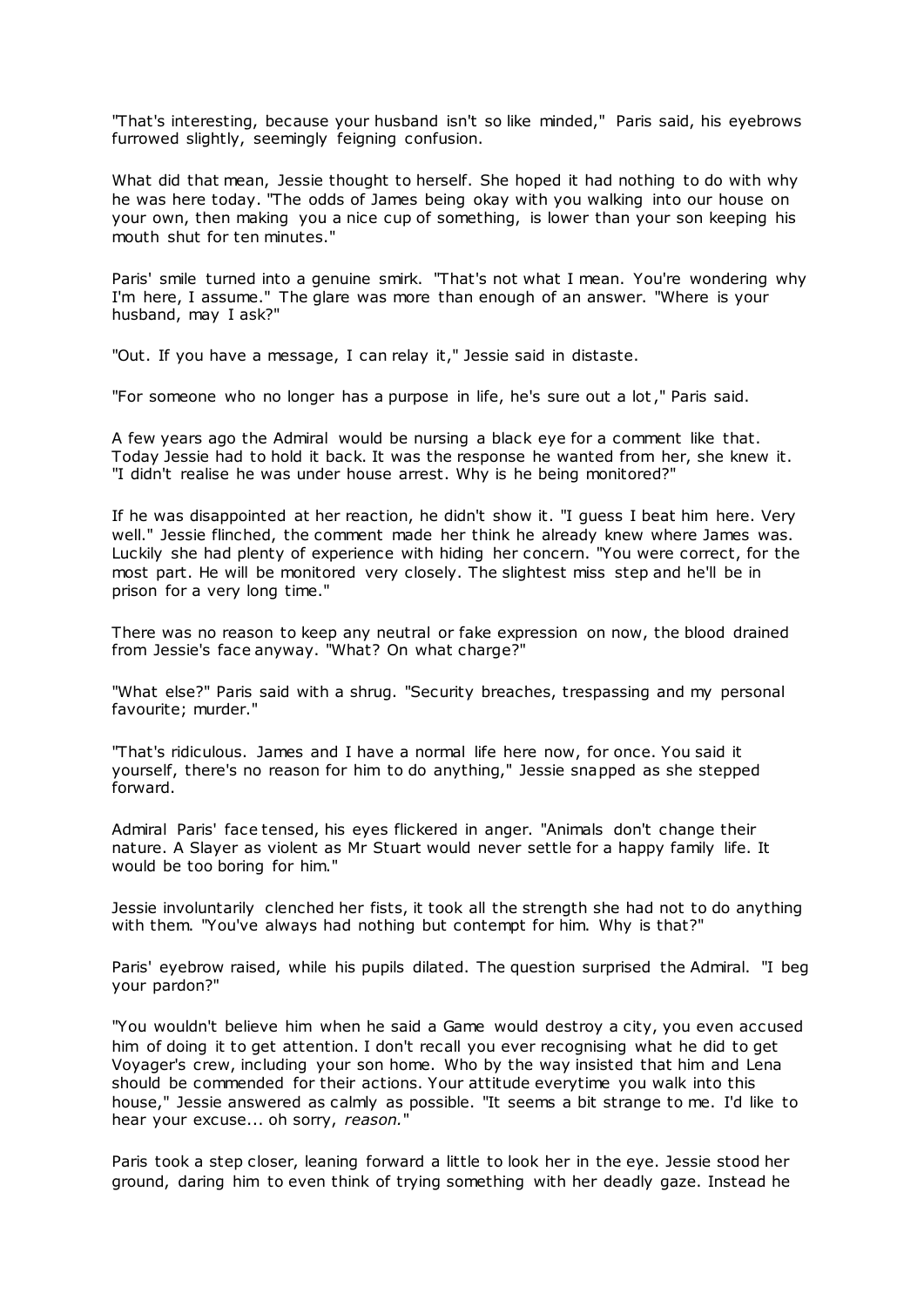smiled. "You're right. A suitable reward for his actions in the Game Sphere is long overdue."

Jessie noticed movement behind the Admiral, the second door to the living room sliding open carefully. "Be careful. You don't want people to think you're..." Jessie said as somebody walked through the tiny gap in the door. "Giving him *preferential* treatment."

"Hmm, it would be expected," Paris said as the new arrival edged towards them.

"Would it? The public regard James and Lena as heroes. The fact that officials have never said one word about them has always been a question," Jessie said. "It'll look a bit odd now after so long."

Paris stared her down. She couldn't tell what he was feeling, whether or not she had made her point a little too well or at all. At the very least he wasn't aware of the third person almost right behind him.

"I know what your pet has been doing," Paris hissed. The figure behind him momentarily stopped to mouth the word pet with a narrowed eyed, raised eyebrow and near smirk expression. "I know about the callous murder of the Klingon chancellor last week. I know he infiltrated Starfleet Command and his cold blooded assassination of council member Barton. I know that your next door neighbour was buried in his own back garden." Jessie was worried, but mostly because a weapon was slowly being pointed at the Admiral's head. "And I know the rat's behind me."

"Then I can ask. Have you got anymore stupid names for me before I cut your head off?" James said in a light tone.

Paris smiled darkly, only Jessie could see it though as his back was still facing James and the weapon. "Was that a threat?"

"An inevitability," James answered.

"Hmm. I doubt it. Not your ability or attitude, that's never been doubted," Paris said. He turned slightly so the pair were on either side of him. "But of your family's survival instincts. My location, my lifesigns are being monitored. You can't get away with it."

Jessie clenched her jaw as she resisted the temptation to hurt him. "You son of a..."

"If you do anything, you won't be able to stop the news from spreading. Your secret would be out," James said, strangely calm despite what the Admiral said.

It surprised the Admiral slightly, his eyes wavered for a second or two. It helped calm Jessie's angered nerves. Still her fists remained clenched. "I'm not the one keeping secrets," Paris said, his voice had lowered to a near croak. "I'm not the one murdering innocents."

"You have no proof that I have, or you would've had a battalion of redshirts out there," James said. Before the Admiral could respond he grabbed his arm roughly, "now get out of my home." He didn't give him a choice, he dragged Paris to the front door. Jessie followed closely, secretly hoping he'd resist in some way so she would have a reason to smash his nose.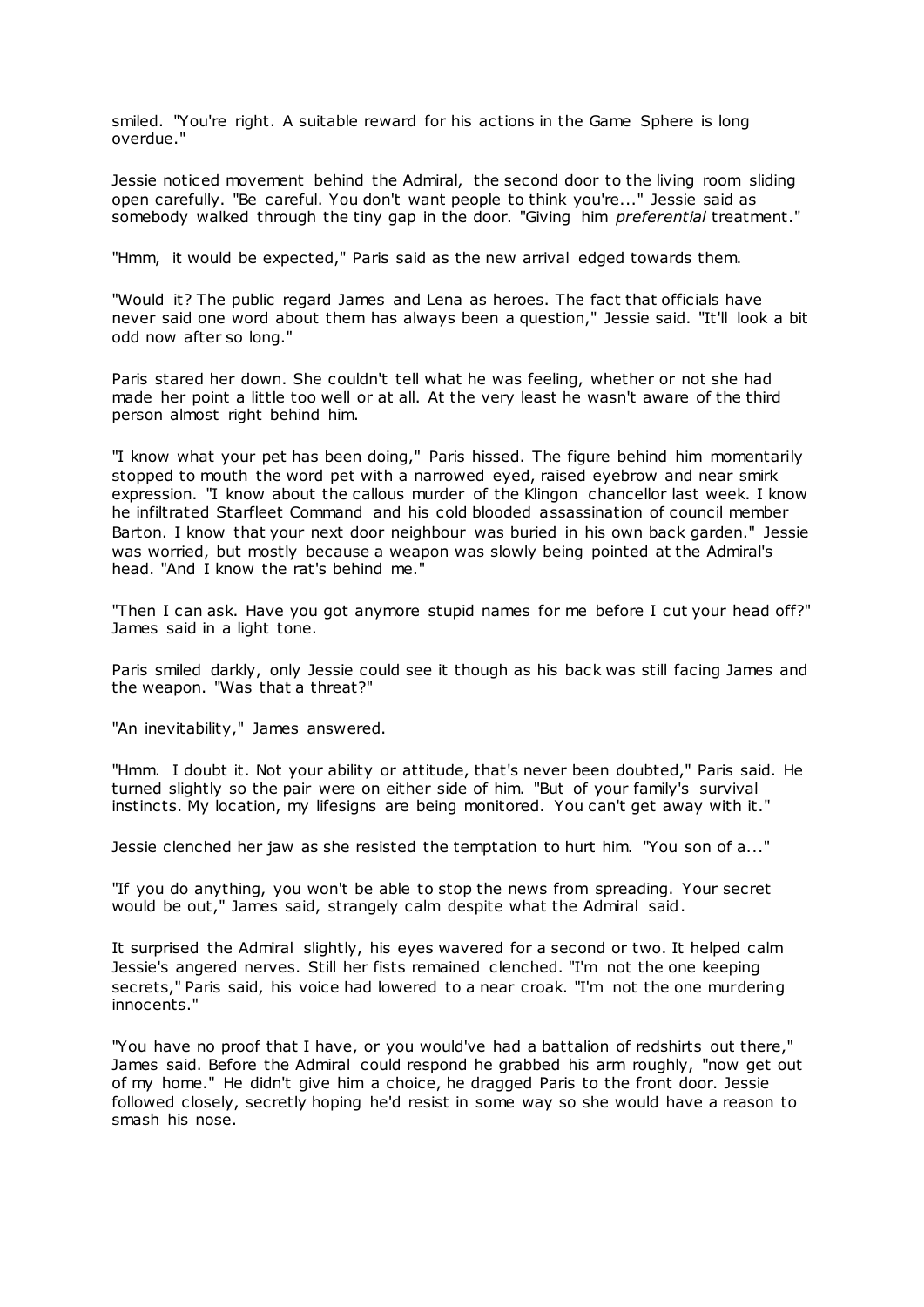"You're making a big mistake here, Slayer. Don't think for one second that I can't touch you," Paris snarled as he was pushed out of the door, light enough to keep him on his feet. "You'll regret playing games with me."

Jessie scoffed, rolling her eyes. "Unlike you, we don't play around, tricking people for our amusement. The games are over, accept it and move on while you still have some dignity left."

"Or people left," James added on.

Paris broke out into quiet laughter. "It's only just beginning." He walked away with his head turned so he could maintain eye contact for a while.

James closed the door, rolling his eyes at the same time. "They all act like a poor man's Damien impressionist. It was hard to keep a straight face."

"Maybe you should have opened with that then," Jessie said with a half smile. She sighed in relief, "I don't need to ask if your trip went well, at least."

"It could've gone better," James said reluctantly.

A city filled with lights, spanning miles in all directions had a gap in it. One building within a mixture of old buildings centuries old, and modern ones built a few decades ago. It appeared to be abandoned, not a soul in sight. Entirely made of glass, it would've been lost in the night if it were not for the street lights reflecting off a few windows.

The grounds before it were eerily quiet, until footsteps crunched against gravel on the walkway. One step brushed against something that clinked across the concrete, their second step landed on top of it to stop it. The door behind them closed on its own when a figure hiding in the shadows let go of it. They walked the few steps toward a lump lying in their path.

They looked around discreetly, then crouched down to lift the object up from the ground. Further clinks and crunching until it was completely clear. With it they walked back into the building, leaving behind only the shattered glass.

Jessie shook her head. "A bricked building would've been far noisier, and longer to clean up."

James considered that for a second, then he scrunched up his face before smiling a little. "Yeah, but if I had been similarly careful in one, the odds of him *escaping* it would've been lower."

"Hmm yeah, you did clean up the glass, right?" Jessie asked, suddenly worried.

"You act like this was my first time," James said, laughing slightly.

Jessie didn't feel better though, "Paris knew. If you covered your tracks, how?"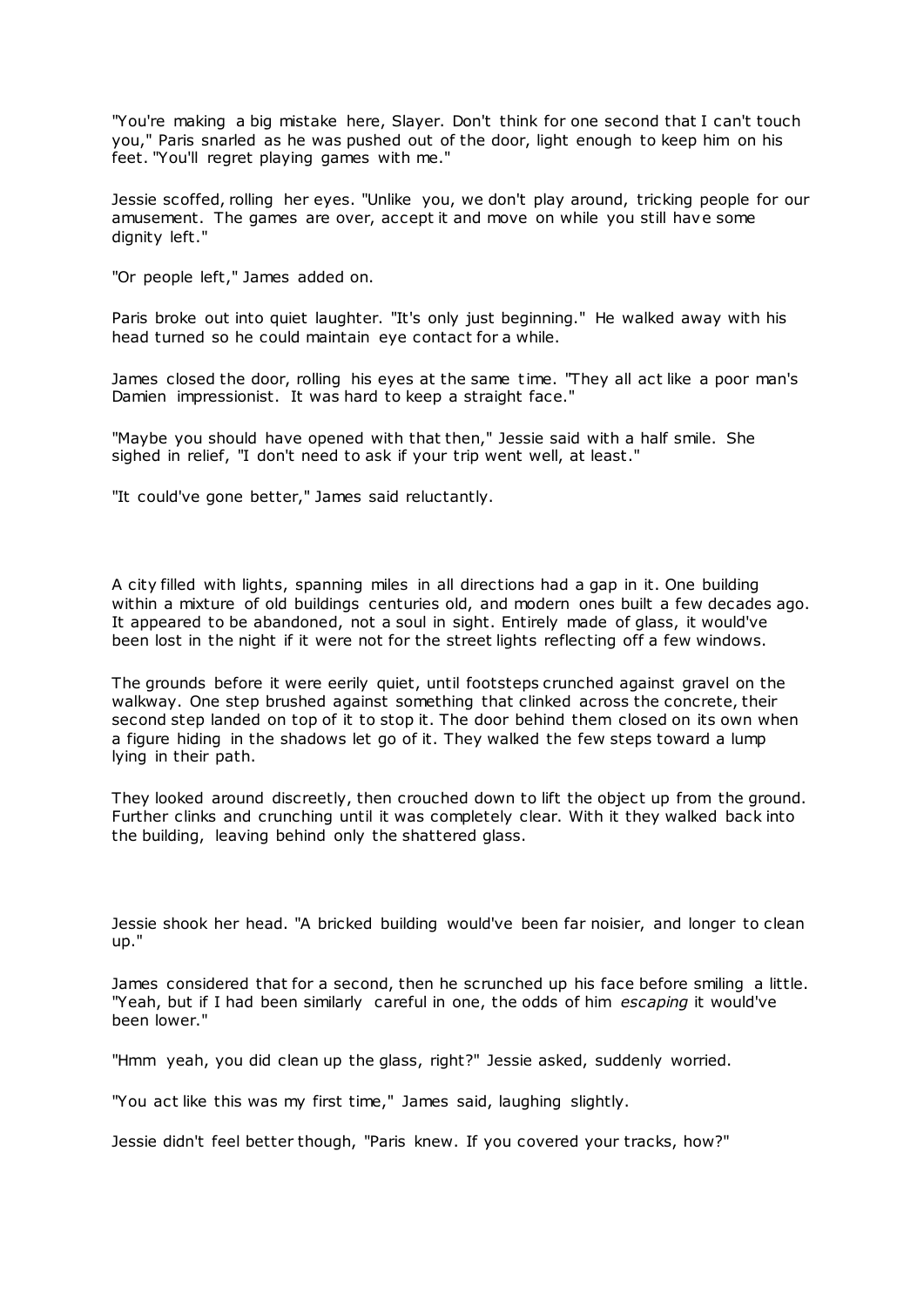"The net's closing in, it's a good sign. I guess him knowing so quickly is a bit odd," James answered.

"He's getting bolder. Desperation or confidence, I wonder which it is," Jessie said as her worry drew her gaze to the window.

"Knowing him, both. We're prepared for either. They know without their network they're weaker, they'll do anything to get that power back," James said.

"That's what I'm worried about," Jessie mumbled.

On his way back to his shuttle Paris caught sight of a pair of young children, one teenage boy and pre-teen girl. The girl with her long curly black hair, paler complexion and brown eyes. The boy with messy blond, slightly darker skin and blue eyes. At first glance they would look like polar opposites. A closer look a stranger would see their shared facial features and shape, making it obvious they were siblings.

Paris smiled at them as he walked by on the opposite side of the path. The boy noticed him and stared back, his eyes narrowed with every step.

"Good day, son," Paris said politely despite his sharpened eyes drilling into him. The boy rolled his eyes and kept going. His response amused the Admiral, encouraging him further. "Just in case I miss tomorrow, give your father my best wishes for his birthday."

The boy hesitated on his next step, stopping him momentarily. The girl kept going, his reaction made her frown over her shoulder. "Ignore him Duncan," she said.

"I'll see you tomorrow, all going well," Paris finished with, now behind them and a few feet from his shuttle.

"Are you still here?" the boy asked rudely, bringing the Admiral to a stop. The boy turned around so he could see his face, a twinkle in his icy eyes. "Haven't you got somewhere to go, home perhaps..." his mouth dropped open in mock concern. "Oh wait, you don't. My bad."

"What! How dare you be rude to me," Paris hissed.

The boy's lips curled into a smirk, exactly how his father's would, Paris felt like he was talking to a younger clone. "Careful, you don't want to throw your last toy too far out of the crib, you'll be left with nothing." He walked away, leaving the Admiral lost for a decent comeback. He seethed quietly to himself.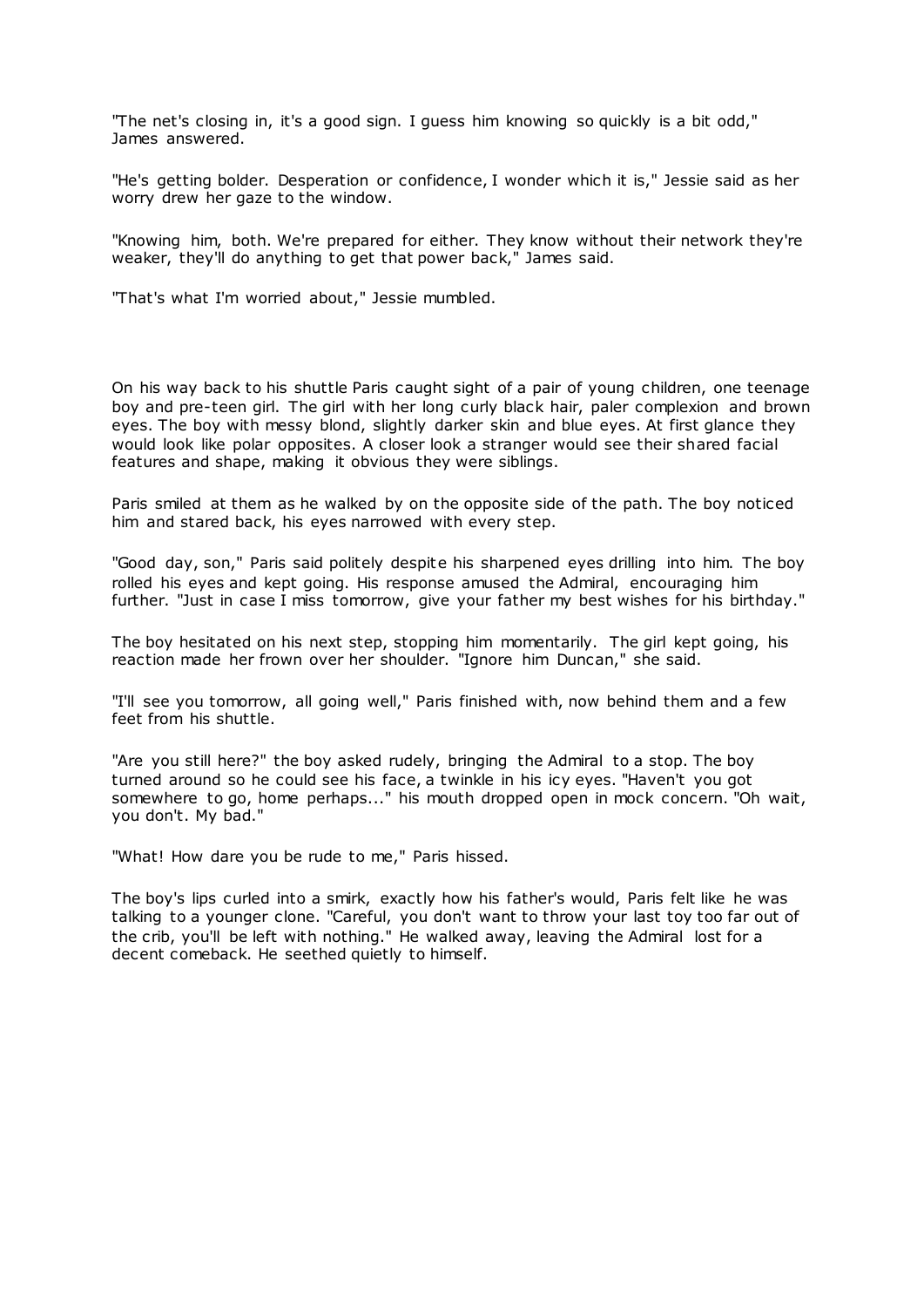#### *REUNION*

It looked like everyone had made it this year. Tom was torn over whether it was a good thing or not. Hundreds of people in one place, all but a select few blissfully unaware of what worried him so much. He had to keep it that way, so with his smile prepared and painted on beforehand in his Ready Room, he greeted everyone who stopped to chat with him. A lot of the faces he recognised, none so far were ones he would feel better seeing. The gaps in between people he would walk and look around, hoping to spot them.

B'Elanna appeared by his side, caressing his back. He didn't see her coming, his nerves were frail so he couldn't help but jump a little in shock. "Relax, paranoia doesn't help anyone."

She was right of course, she always was Tom thought silently to himself. He couldn't help it though. His father never attended these parties, he was always far too busy. A few years he would record a video message to be played after everyone else's speeches. What was so special about this one that he'd try to show up? He'd understand the tenth year anniversary, that would be a special one. Today, not so much. He hadn't seen him yet, so Tom told himself that it was an empty threat.

A loud couple of taps echoed around the large hall, courtesy of the microphone standing on the stage. For the first time in a couple of days Tom felt a little better. Finally the face of an ally, a friend. Even if it was only his first officer he saw nearly everyday, it was a big comfort to see him.

"Hello everyone, welcome to another reunion," Harry spoke into the microphone. He paused as close to a dozen more people filed into the hall. "This year we're kicking things off on a not-quite sombre note, with a fitting tribute to a very special woman we all know and miss. Please welcome..." Harry turned with his arm outstretched to greet someone entering the stage, only for his eyes to pop out at the sight of his daughter clambering onto it instead holding something by her lips. Tom recognised his look as pure horror.

"Daddy, daddy, daddy, guess what, guess what!" his daughter said super fast, her own eyes inhumanely wide. She tossed the object over her shoulder, Harry's intended guest stumbled forward to catch it, just missing it. "I had the best drink. It was like brrr, bleurgh at first and then, and then it was like whooo! I wanna sing for the nice people. Oooh, can I have a shuttle for my birthday. Daddy, daddy!" she tugged at his trouser legs so hard she nearly pulled them down. "Why is your last name a girl's name? Why are you not Captain yet, is it cos of that? Oh daddy! You have funny hair, it's like wet all the time like you stick it in a sink."

Harry quickly bundled the little girl up in his arms and stood up. Tira soon joined him on the stage. "This isn't the tribute I had in mind," he groaned as he carried his rapidly nodding and grinning daughter away. Yasmin took his place after picking up a flask from the floor. All the while the audience laughed quietly.

"The kid came out of nowhere," Yasmin muttered while checking if anything was left. Seeing there wasn't made her pout. "Anyway. This year it's the tenth anniversary of a pretty crappy time in our journey. She had gotten us all home like she promised, only for her to be taken away from us a few months later. I don't want us to mope about it, but remember how great she was. Her actions and some of her words..."

"I want some more coffee, now!" Mary screeched off stage somewhere. People couldn't contain their laughter, luckily it overlapped some of the child's tantrum'y screams.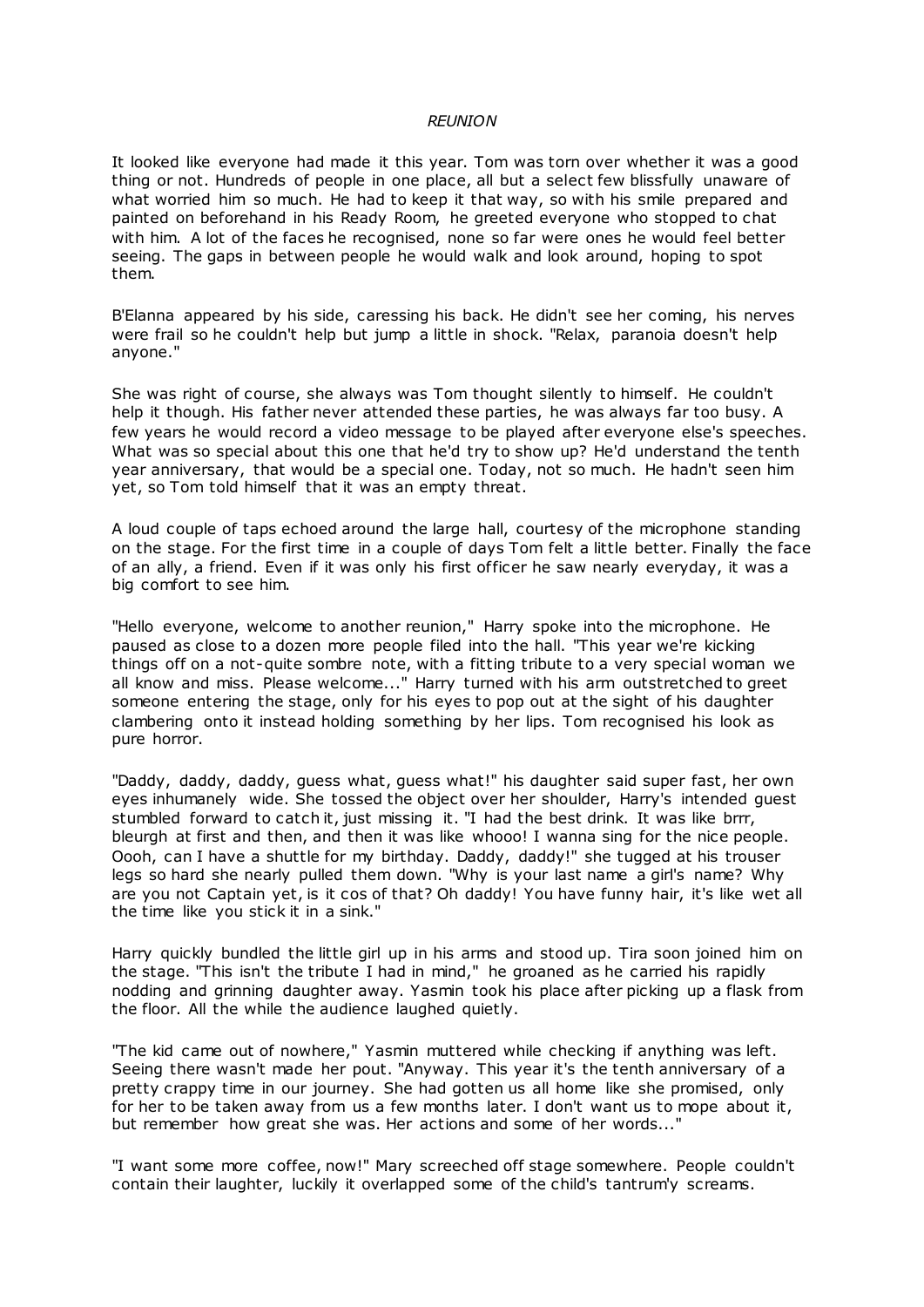"So erm... my brother and sister agreed that we should instead think back on our favourite times with her. How people met her and some things she did that left a lasting impression," Yasmin said, gesturing to the large screen behind her. She stepped to one side out of the way. An image of Kathryn Janeway faded onto it, smiling into the camera with her arms folded.

The image faded into a black background with text reading, "what was your first impression of Captain Janeway?"

Tom appeared on the screen moments later, sitting behind his Ready Room desk, biting his lip, worried that his words would be his last. "Buns of steel," he said, quickly becoming flushed. The current Tom did the same as nearby people snickered in his direction. "But no seriously. The first time I met her, she was talking down at me, like she did until the very end. True I was in a hole at the time but sometimes it felt like I never left it."

Harry appeared next, his eyes aiming at the ceiling as he thought about it. "I still don't know what the criteria is for crunch time."

B'Elanna laughed on the screen, sighing afterwards. "Are we allowed to be honest in these things? My first impression was this woman wasn't content unless the solution was blowing something up. I still stand by that."

Tom looked towards the real B'Elanna, she smiled awkwardly.

The next clip showed the inside of the Stuart's home, with James and Jessie sitting on their sofa, him looking at her expectantly with a telltale sign of a smirk. "If anyone had told me back then that she'd be my mother-in-law, I'd have punched the nutcase in the face cos it would likely have been Tom," she said.

"That's not a first impression," James sniggered at her.

Jessie pulled a face, slightly exaggerated as she thought about it. "That hair is ridiculous." She turned to James expectantly, smiling curiously.

"I can't remember my first, but it was probably something like *can I get a redo*?" he said, not in a serious tone. He laughed a little awkwardly. "You stole my second one," he said to Jessie, prompting her to smile innocently.

Craig, reminiscent of a deer in headlights, was next, standing in a different living room. "Uh, I don't want to piss this woman off."

"So you date her daughter, great plan," Yasmin's voice said off screen. Craig laughed nervously.

Neelix appeared afterward with a tear in his eye. "She wasn't interested in my debris. I'll never forget that."

The shot returned to the Stuart's living room at the same sofa, only this time three of the children were sitting on it with Kiara in the middle.

"Coffee. Coffee everywhere," Duncan started with. Sasha pouted as if he stole her answer, and everyone thought that was likely. He wasn't done either, "when babysitting me once, she thought I was a coffee pixie."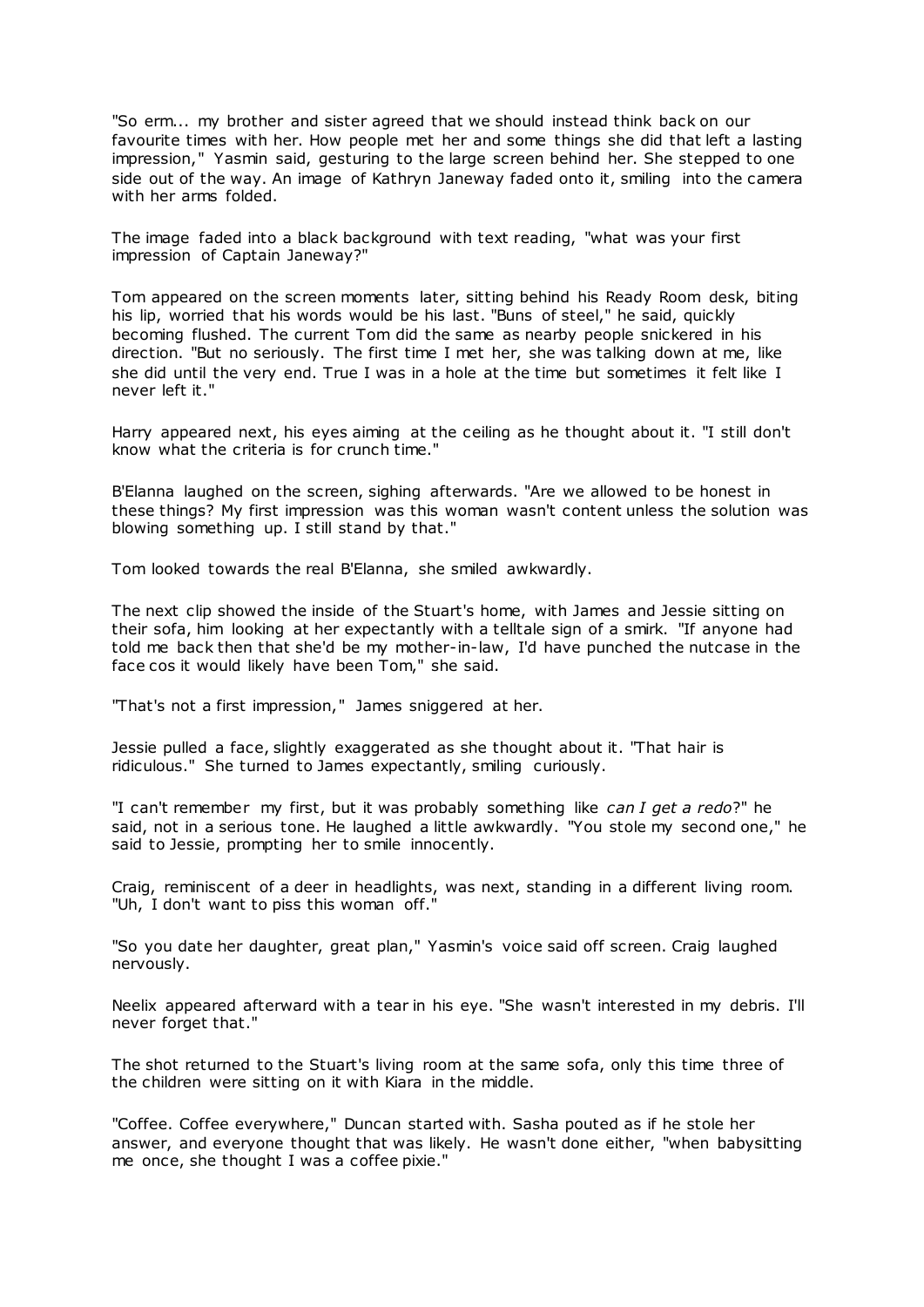"She always made me laugh," Sasha said, giving her brother a brief what the hell look in between. Amy nodded, it was the only time her face was in the camera's view as she kept her head down. "Grandma Janeway was strong and in your face. I always liked her 'cause daddy is too." She smiled, Amy dared to raise her head while turning it to look at her. Duncan thought about it, then nodded as well.

Kiara's smile spread, her eyes sparkled. "My first memory of her I was laughing. I don't remember what it was about, but yeah I gotta go with Sasha on this one. I wanted to be like her."

Duncan looked like he was trying to resist saying something when the clip ended. The black screen came back with new text. "Your favourite Janeway moment?"

Tom's face brightened on his second clip. "I'm pretty partial to her moments of badassery to be honest. There's a reason why her puns are the classics. Time to take out the garbage. Brr, chills. Personally, I think she was the only person to take on the Borg. On purpose. That's pretty cool."

"Call me dull but I'm a sucker for the times when she showed her caring side," Harry answered. "She wasn't just a Captain, she was a leader. Not just a mother to James, Lena or Yasmin, but us as well." His face turned a little pale, "I'm gonna get haunted aren't I?" The camera nodded.

B'Elanna didn't need to think about it, her answer was simple. "When she chased down the demons invading her ship and they ran away from her. No surprise where her kids get it."

Back in the Stuart's household James winced, inhaling through his gritted teeth. "Just one?"

"Threw a chair at Seska. Wish I was there to see it," Jessie smiled. James looked at her in bemusement.

"Though who didn't laugh when she mixed up Crewman Suder with Counsellor Troi? Only Janeway," Harry laughed quietly.

"There's coffee in that plasma storm," the Doctor said, smiling nostalgically. He sighed, his voice turned slightly sarcastic, "it was never dull."

"When she told the Hirogen to grow a pair and stick their hunt up their uptight asses. That kind of thing you never forget," Tom added on. He winked at the camera, "I bet you wish you'd seen that!"

Craig looked on a little nervously, even though his eyes gave away that his example was funny to him. "In one sector she was known as the Coffee Smuggler. Wanted: armed and slightly unhinged. Last seen holding up a Cheapa Coffee with a coat hanger. How do I know this? The bounty hunter hired to catch her followed us around, begging for a signed phaser."

Harry sighed in contentment. "Oh yeah, Mr Shooty. Good times!"

"Ohno," Harry groaned in real life. Tira laughed behind her hand as her partner's face flushed bright red. That stopped when the clip set their daughter off into another frenzy, jumping up and down shouting *shooty*.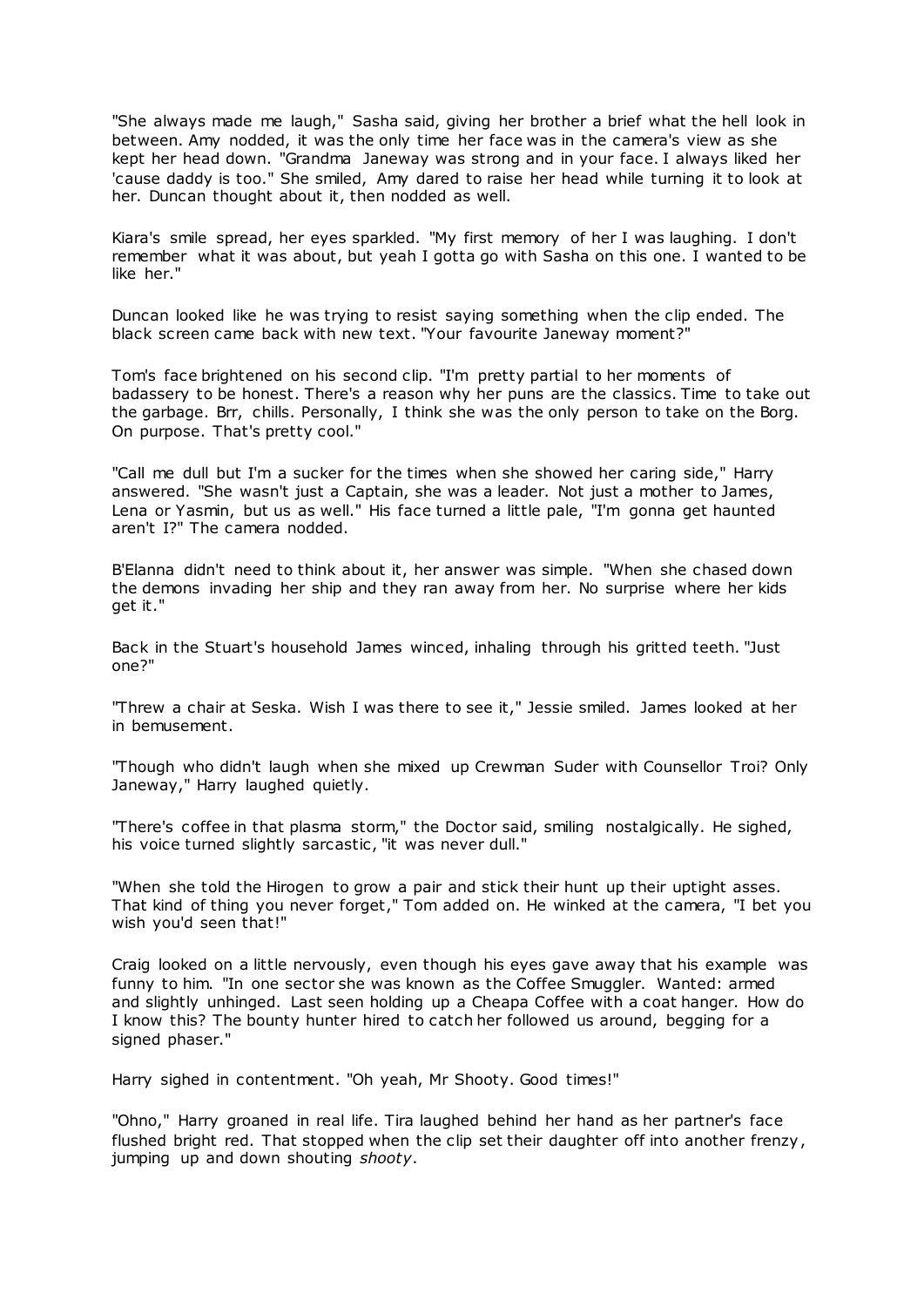"When she asked me to punch Seven of Nine whenever she said something *American*," James said with one finger protruded from a lightly clenched fist. Jessie smirked next to him.

Lena appeared on the screen, in the same living room Craig had been in. She looked disappointed. "What? I should've been first," she complained.

"I don't know anyone else who'd beat someone up for saying data or futile differently," B'Elanna admitted.

"James took the American versus British thing a little too far. Now I know why," Tom said, his eyes wide. "Like mummy like crazy son."

Lena returned, quietly thinking the question over. "Whenever mum didn't take any crap from anyone. It's cheating I know, but I don't care." The camera lingered on her stubbornly, shaking a few times. She frowned at it.

The next image was of Kathryn Janeway's grandchildren sitting on the sofa. Sasha spoke up first, "when she threw that cup of sludge in Neelix's face. She was like this isn't coffee, it's crap, why would you serve me your crap. Then she gasped and slapped him, calling him a dirty git before storming out."

Amy giggled, Duncan didn't until he remembered that as well, then he was in tears laughing from it. "Yeah, and Neelix was crying. He wiped the sludge off his face and licked it, gross," he said.

"Was that the same day she told him if he touched her cup again, she'd stick his head in his wok?" Kiara asked. The children laughed, Duncan shook his head while doing so. "Oh, yeah that was when he slipped her the decaf. You guys weren't around then."

James brought out a fourth finger, leaving only his thumb clenched. He hesitated on it, his good mood faded away slightly making Jessie a little worried for him. "Despite how badly I treated her, when I needed her, she was there. Yeah she was hotheaded and sometimes a *little* crazy, but..." He struggled to continue, his head lightly shook.

Lena came back with a smile on her face. "Mum would never give up. It was her way or no way. She did whatever she thought was necessary because she cared about this crew, us. I think that I wouldn't be who I am if it wasn't for her example." She grimaced, "except for the coffee thing. I dunno how she drank that stuff."

The screen faded into another still image of Kathryn sitting in the Captain's chair, smiling proudly with a cup waiting nearby on the armrest. The picture encouraged the entire room to break into applause. Harry and Tira's daughter kept going long after they were done, so Tira had to gently clasp her hands.

It was Tom's cue to go up to the stage, he quickly maneuvered around the crowds to reach it. Once he got there he smiled broadly, and this time it wasn't faked. "Captain Janeway is still greatly missed amongst us all. But she lives on in us, and no I'm not being cheesy." A few people coughed. "If it wasn't for her, I'd probably still be in that penal settlement in New Zealand."

"I thought this was a celebration of her," Jessie spoke up loud enough for most to hear.

Tom cleared his throat, putting on a smirk as he gestured to her. "If it wasn't for Captain Janeway, Jessie would be a very bitter spinster with an army of cats instead of kids." He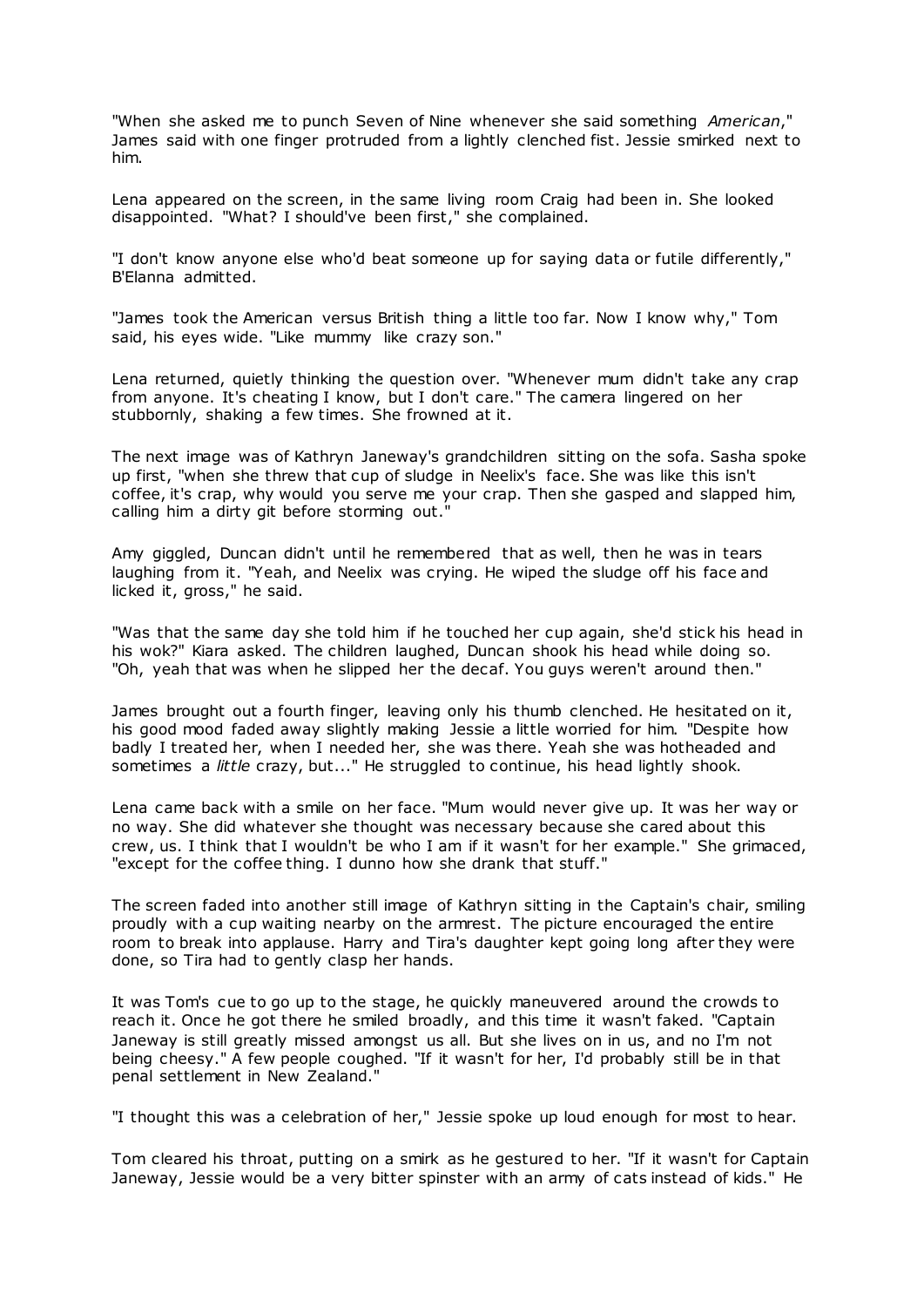knew Jessie's expression meant that she was making a mental note to pummel him later when no one was around, so he laughed gently to show he didn't mean it. "I kid, I kid. But seriously..."

"There'll be a tribute to him in about ten minutes," Jessie whispered. Beside her James struggled to keep a straight face.

Tom continued undeterred, "her sacrifice not only gave us a fighting chance, it's the reason we're all here tonight. On this day eight years ago, we returned home, to a safer..." His voice threatened to shake, giving him away. "Galaxy. Where our lives could go back to what they once were, only bettered by our journey. Today we celebrate, reminisce, look back fondly on other lost souls."

"Snore, bring back coffee lady," Mary blurted out, pointing at Yasmin. Harry tried to shush her but it was too late.

Tom cleared his throat once more. "As with every year, we will have a special program to pay respects to them as well. If you'd like to contribute, talk to Commander Kim. For now, please enjoy the party and relax. You've all earned it."

Neelix made his way towards the buffet table, determined not to show any signs of bitterness for once again being denied the chance to help. Like every year he came to these gatherings, the food laid out looked boring, uninspired and utterly tasteless. Nevertheless he began to fill his plate. On the other side he spotted a familiar young face he couldn't quite name, building a sausage roll fortress on his plate, or so it looked. The last time he remembered seeing the boy, he was a foot shorter, the same height he had been for many years thanks to a botched magic spell. He still had the same baby face coupled with bright blue eyes, Neelix didn't know why he hadn't realised who he was at first.

Standing beside him in the queue was a blonde girl, a similar age. She was somewhat familiar as well, yet nothing about what she was doing clued him in to who she was. Not until she pulled a small wrapped present from her pocket, while her face turned red and mumbled something. He didn't hear, but the boy heard fine. "My mum wanted to give this to you."

Duncan took one look at it and threw it over his shoulder to the girl's relief. "No way."

"She said it was extra special because you were thirteen now, a..." the girl said, swallowing a disgusted lump in her throat. "A big boy now."

Duncan shuddered, almost dropping his plate in the process. "Is she still trying to convince you to ask me..."

On cue Danny appeared behind the two kids, wrapping both her arms around their shoulders. "Aaaw, how's my two lovebirds? I found a lovely place for some alone time..."

"Mum!" the blonde girl barked at her. "Stop trying to force Duncan and I together. It's not happening."

"Aaaw Kirsty sweetie. That's some denial right there," Danny cooed, pinching her cheek. The girl squirmed to try to escape it. "I couldn't get his dad, so you gotta do this for mummy. I want some hot grandkids."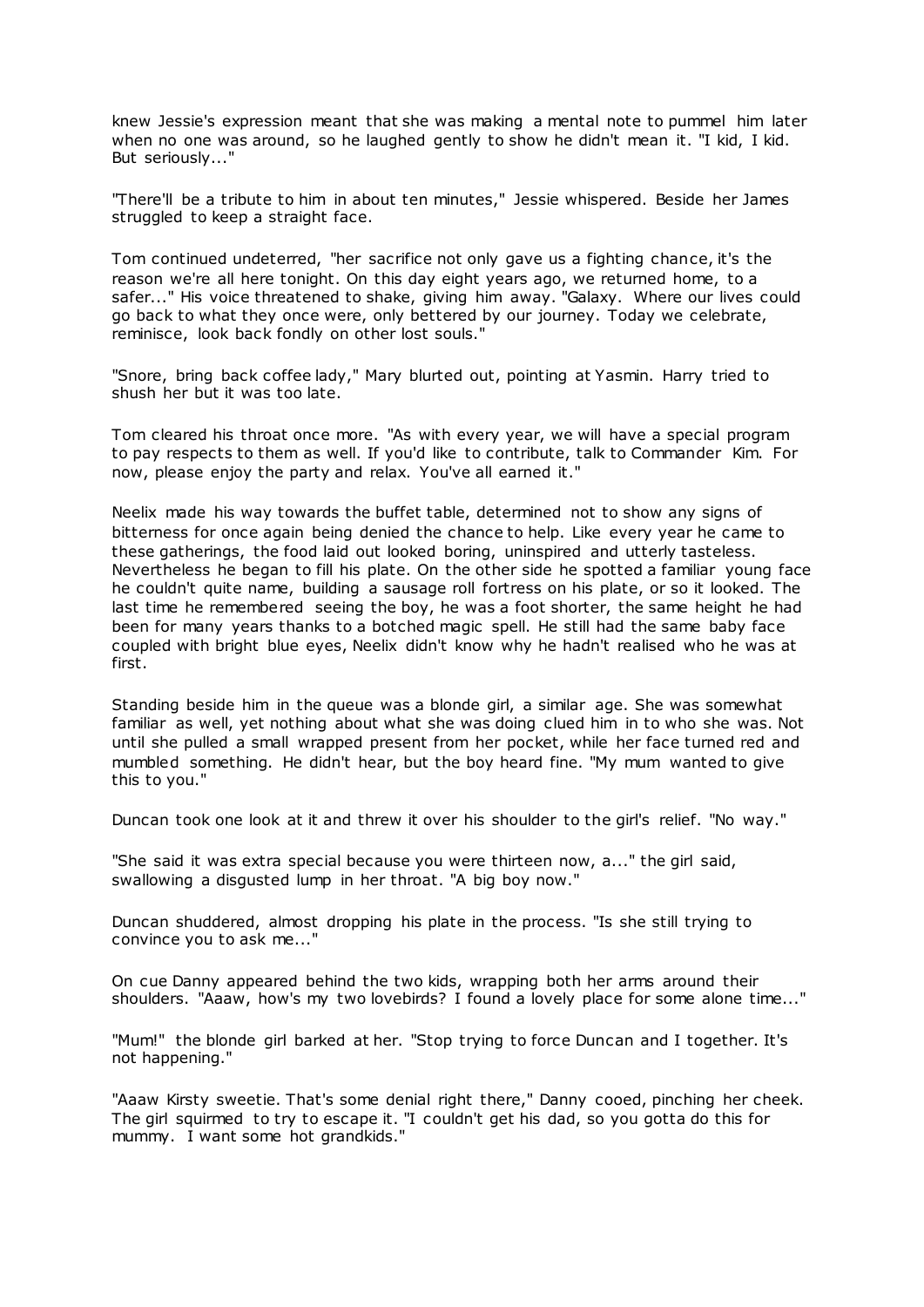Duncan and Kirsty scrunched their faces in such disgust, even Duncan put down his plate, his appetite completely gone.

"Eeew mum, I'm still not thirteen yet," Kirsty complained.

Unknown to the trio, Jessie had arrived on the scene with a look that would always smack Tom around on her face.

"Not now, silly. Still gotta lay the foundations early," Danny giggled, then gave Duncan a wink. He groaned and walked away to escape from the crazy woman. "He's the only boy, so you gotta work with me Kirst. Unless you want to go the IVF route with one of his sisters."

"Oh god mum. This joke is no longer funny. It's also insulting to dad, like he was your second choice," Kirsty said.

Danny waved her off with her now spare hand. "Oh he knows that already." Kirsty's jaw dropped. "Sweetheart, you're not going to do much better. He's a spitting image of his dad, so he's gonna look good later." Jessie's face twitched, violence brewed in her eyes. "We already know he's inherited the badass Slayerness from daddy too. What's the problem?"

"He's my friend mum, and it's creepy that you're trying to set me up with anyone," Kirsty grumbled.

Danny shrugged, "his parents were friends, so? I'm only trying to help, I wouldn't pimp you out. We both know it's gonna happen sooner than later, don't deny it."

"Oh really?" Jessie said in a threatening tone.

Kirsty sighed in relief while her mother momentarily stood, stunned with her eyes widening. Her smile reappeared, brightening her face. She swung around with her arms outstretched. "Jessie, my best girl friend. Give me a hug."

Jessie rolled her eyes. "Really, best? I'm so sorry for getting in the way of your *hot kid or grandkid* dreams." She shuddered in disgust for saying it. Danny didn't notice. "Didn't you think you went far enough with my son's birthday present this year?"

"I know," Danny actually sounded apologetic. "It was thoughtless. A boy like Duncan's not gonna need a pickup line book in a million years. You must be busy being overprotective mum, batting the swarms of girls away, for my Kirsty as well."

"Oh mum, only you could ruin a buffet," Kirsty groaned. She began to walk away just in time to see Neelix trying to sneak something from his jacket onto a nearby platter of snacks. Luckily a Security team got to him first, grabbing his arms roughly. They dragged him away. "Only you and the mad Talaxian anyway."

"Oh batting people away, what a good idea," Jessie said, smiling sweetly. Danny briefly laughed before making her escape in between a nearby gathering, then away.

Not far away the Doctor spotted a straggler he didn't expect to see. He stood next to a tall and thin computer screen currently showing an image of a group senior staff photo, squinting for some reason, all while holding a wine glass in hand. Not only did he look like a party crasher standing alone, out of the way, he stood out with his dark robe, the hood lying on his shoulders.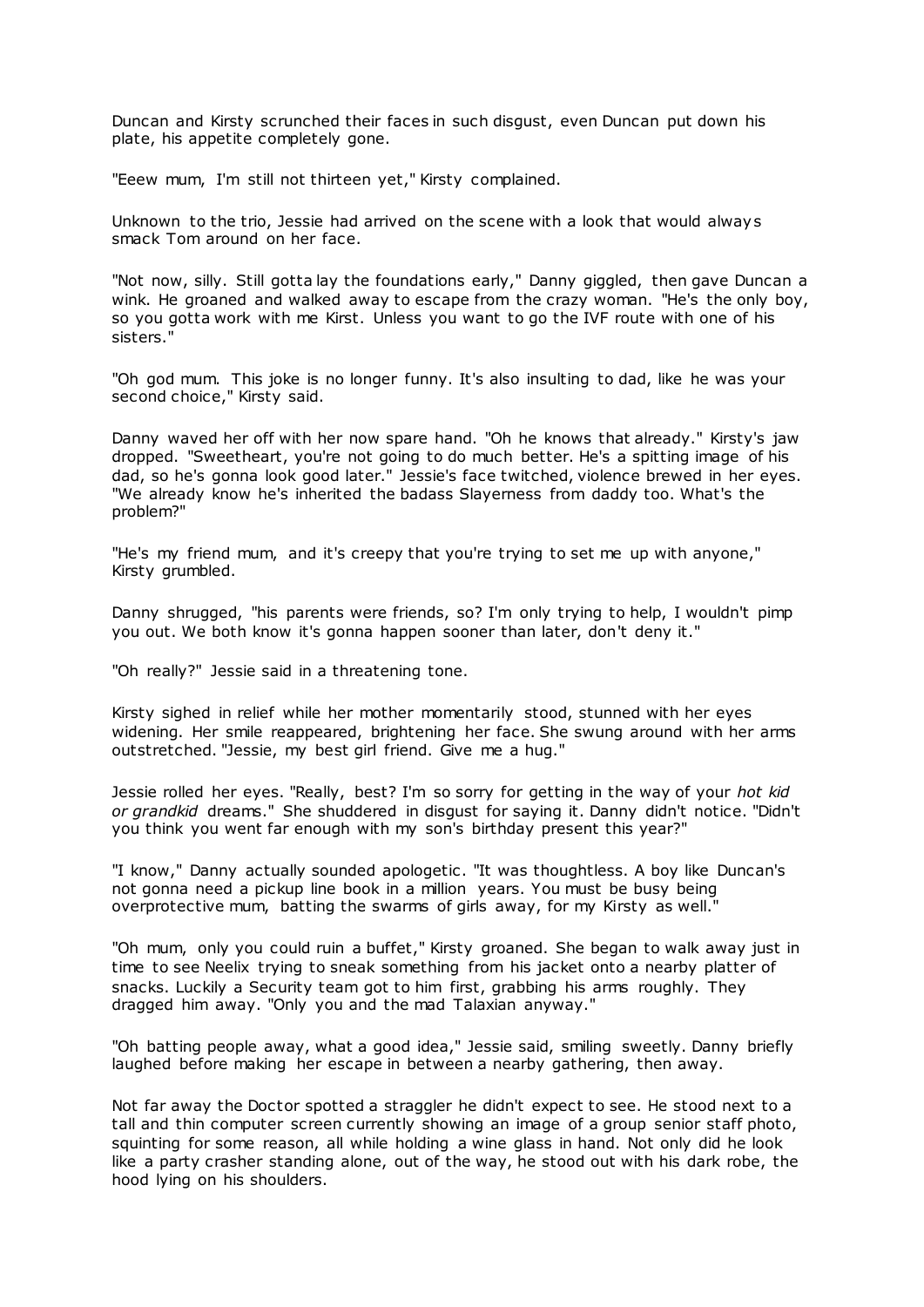"Should I call Security?" the hologram asked as soon as he was close.

The robed figure didn't break his gaze, or visibly react in anyway that he could see. "No thanks, today is funny enough," the cocky voice of Damien answered.

"Why on earth would you want to come to a reunion party celebrating Voyager's achievements?" the Doctor asked, making Damien break out into quiet sniggers. "For that matter, how did you even get into Starfleet HQ, let alone in here?"

Finally Damien slowly turned around, the same old smirk and contempt in his eyes greeted the Doctor as he did. Apart from aging the eight years, he hadn't changed a bit. The hologram wasn't surprised in the slightest.

"I was invited, and why not," Damien replied in a mocking tone of voice. All the Doctor had time to do was scoff. "For a year I was a member of the circus. I helped, didn't I?"

"You tried to lead a few crewmembers to their deaths in the final Game. You threatened to take the Enterprise," the Doctor said. "You were arrested for it."

Damien's eyes widened, both hands gestured outward casually. "And I served my time. Stop being all drama queeny. I'm here for the same reason everyone here is."

"Free food and drink," the Doctor said in monotone.

"To celebrate the slight setback of those little shapeshifting trolls," Damien sneered. He raised a glass and pretended to clink a glass the Doctor didn't have. "Cheers."

The Doctor rolled his eyes. "Slight setback?"

Damien looked at him in genuine pity, or at least it was convincing enough. "Aaw, someone wasn't invited into the inner circle. I was," he said smugly. "If only the destruction of the Games Matrix genocided the ridiculous fools. I'd be here every year."

"Silver linings," another man's voice said on approach.

The Doctor looked over his shoulder while Damien chuckled, his eyes gleaming. "Oh this party has everything. The super villain, the demon and the wannabe," the ex-villain sneered.

"Did I miss the super villain?" the new arrival asked.

"We both did," the Doctor smirked. He held out his hand toward him, "it's good to see you Nathan. It's been a while."

Nathan smiled, taking his hand to shake. "Surely you've got better things to do than keep the Sith wannabe here company."

"Hmph, still go around with your babysitters Natey?" Damien grunted.

"You mean friends and family? Yeah, don't you?" Nathan said, turning his attention back to the Doctor. He meanwhile had been glancing between them, feeling like a piggy in the middle. "One day I'll learn to tune him out, like everyone should."

The Doctor nodded, while laughing quietly. "It was much easier when he was in prison."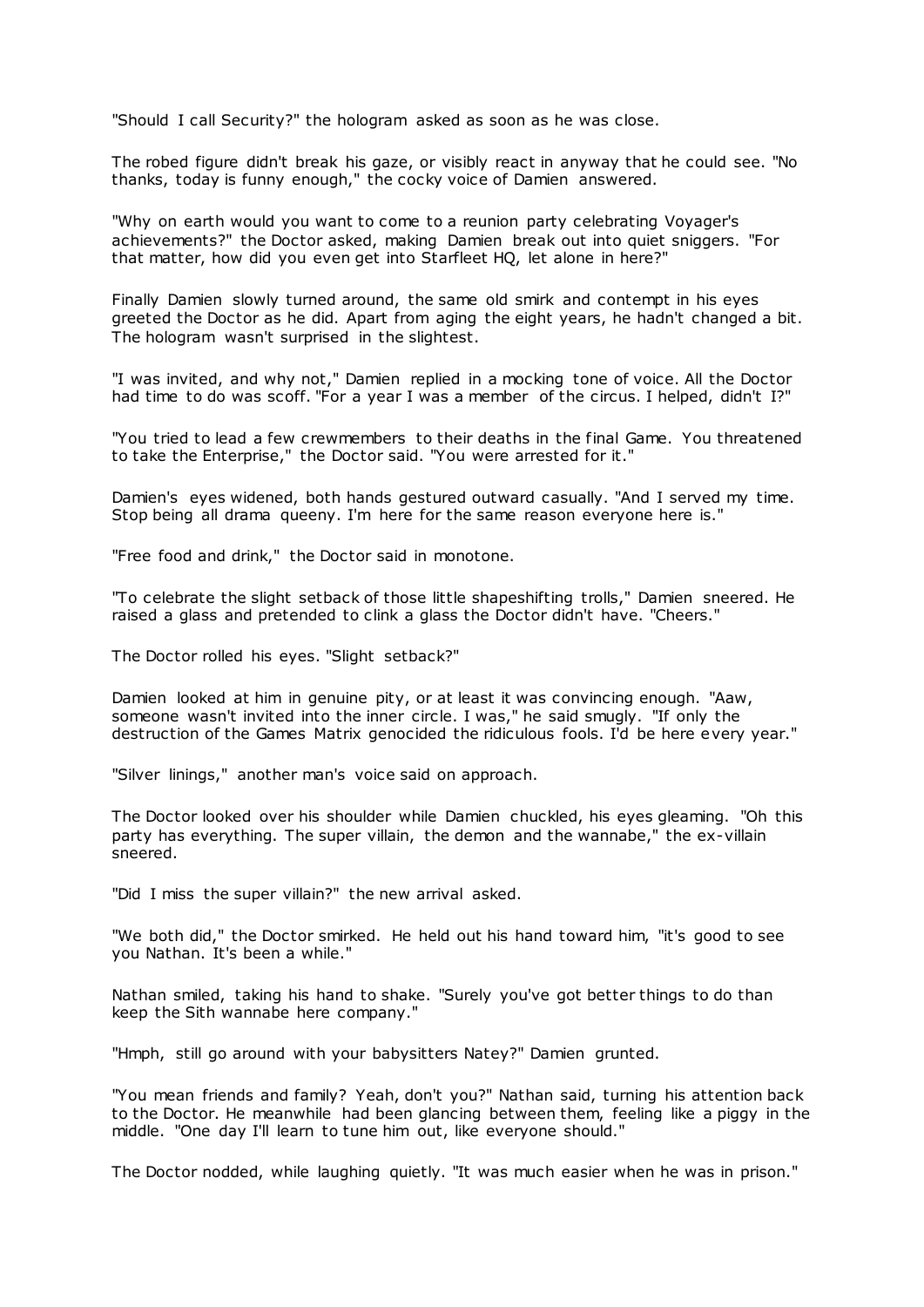"You still have friends and family members? I figured you would have assaulted and murdered them by now," Damien sniped back bitterly. He ventured away, smiling far too smugly for his own good. The comment wiped the smirk from Nathan's face, the Doctor looked on worried.

"Remember, tune him out," the Doctor gave him a friendly smile.

Nathan shook his head, "you can talk Doc Jones. What was he blabbering about with you?"

"Paranoia over much better villains," the Doctor brushed him off. "How have you been? Any episodes lately?"

"Nope," Nathan couldn't help but grin. "Three years, six months today since I last heard my alter ego whine. Five years since its last escape attempt." He winced, teeth clenched. "Too bad for it, and me, that it did so during our yearly family gathering, in our home town. James' sister kicks hard. Though, that's not a shock."

The Doctor looked on, puzzled as he not only didn't mention it, the demon he was talking about chose the riskiest time to emerge from Nathan's subconscious. Something about it concerned him, "you don't think he was trying to, how do I put it delicately, make history repeat itself."

Nathan laughed nervously, "oh god no. It can't, thanks to you and that op. It's not going anywhere."

"Still," the Doctor mumbled.

"Doc, you saved my life, you killed its spirit. I'll never have any children, it'll never move on. All it did in its final days was pop up like a Damien and make stupid comments," Nathan's smile was genuine. "It just decided to vacate when Lena gave it a kick in between my legs. So yeah, that was nice."

"I don't suppose Lena was apologetic about it," the Doctor winced.

Nathan stuck out his bottom lip, right eyebrow raised. "No she was. She said she'd do it quicker and more discreet next time." He laughed into his trademark endearing grin. "Are they here?"

The Doctor nodded, "how kind. Yes, I've seen them all. You'll probably find most of them by the buffet table."

Nathan clasped his arm, a silent thank you. He headed away towards the mentioned table. On the way he passed Harry trying to settle his daughter down still, now she was pulling her tights off while sitting on the floor.

"No, you'll tear them, again," he protested.

"Good!" Mary laughed as she tossed them over her daddy's head.

Nathan resisted laughing too loudly, at least until he was out of earshot. He found Lena first talking very quietly with Craig. Both of them looked worried, not in the party spirit at all. He thought he would try to fix it. It was what he did best after all.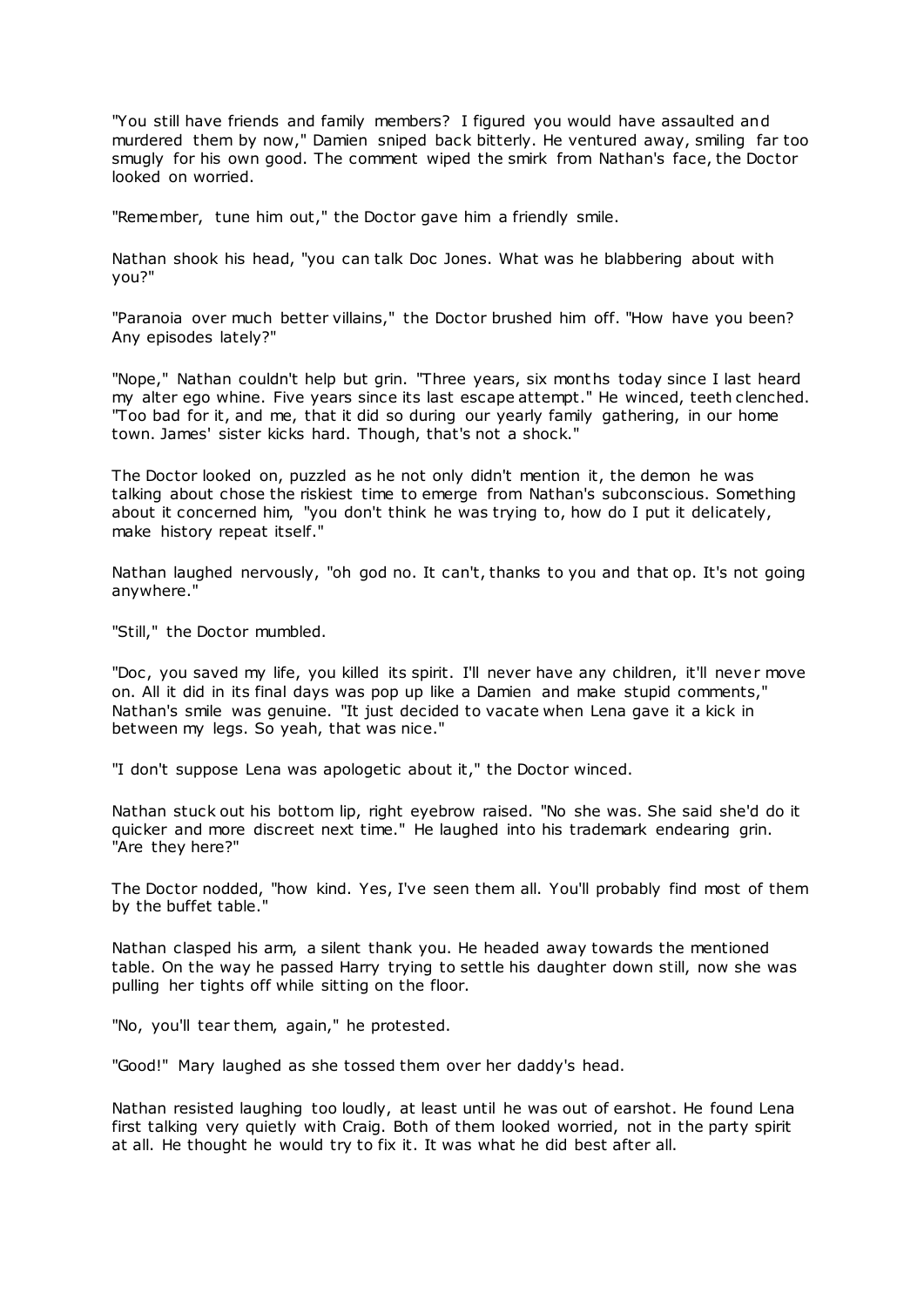"Makes you want one of your own, huh?" he said, gesturing toward little Mary. The couple stared at him, Craig turning a strange red, while Lena looked ready to murder her brother-in-law on the spot. "Strike one. I'm on my way to the buffet, wanna help me empty it?"

"Lena already did that. Though to be fair, Duncan and Amy helped her," Craig said.

"I wasn't the one that took a whole cake," Lena protested. She shuffled a little on the spot, "I never got the chance."

Nathan was more than curious, "then who did?"

Lena pointed to the closest corner. There he saw two children sitting at a table with their backs to him. He could see the cake, or what was left of it sitting in between them. He wasn't sure which kids they were, all he knew was they were two girls. One blonde with her hair in bunches, and a red head with a side pony tail. They couldn't be older than nine years old, he thought. He had a good idea who one of them was when he spotted his sister run over to them to snatch away the cake. They looked up at her, confirming who the blonde was. The other girl he recognised as Tom and B'Elanna's mischievous only daughter.

"I had to tell her. That much cheesecake would make even Amy bounce off walls," Lena said.

"You just wanted it to yourself," Craig teased her, smirking a little.

As Lena faked a scowl in his direction, Nathan watched Jessie return the half a cake to the buffet table with Miral hot on her heels. He felt something brush up against his leg, he glanced down to just in time catch Harry's daughter run by him with her own shoes in her hands. Her feet bare. There was no chance to stop her, she was already running up to another trio of kids. One of which he knew.

"Lisha, Lisha!" she shouted to get her attention.

Alisha looked over at the younger girl bounding toward her, her eyebrow shot up. "Mary-Kate?"

The girl stopped in front of her, shoving the white shoes in her face. "I got these, pretty huh. Better than yours."

"Nope," Alisha said plainly, shaking her head. "Why do you care?"

"You didn't like my dress last year. Said I looked like a dolly," Mary pouted. She stared at the other girl's mostly ice blue outfit. "You're cold."

Alisha blinked rapidly, her eye briefly diverted to the two kids she was with. "I said I don't like dresses, but you looked like my favourite doll in it. I like my doll. *Complament*, silly."

"No you were mean," Mary said in a huffy manner.

"No, mummy and daddy taught me to only be mean to bullies. I thought you were funny," Alisha said. She tried to lower her eyebrow but the sight of the other girl still holding her own shoes made it a struggle. Then she spotted the girl's dad heading in their direction trying to pull a tiny pair of tights off his head, without success. It was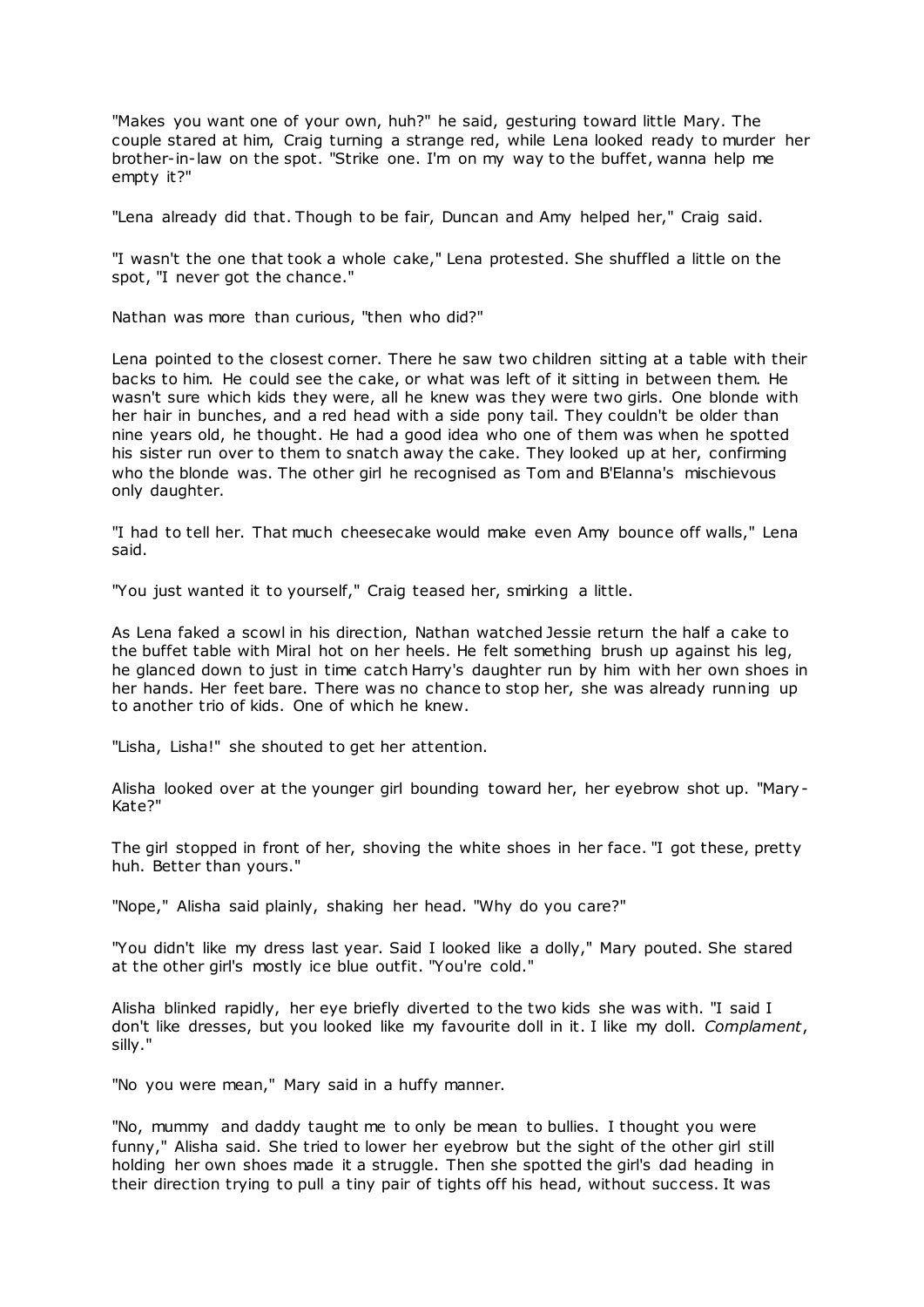even funnier since they were pink and glittery. "Still do Mary-Kate. You shouldn't care what people think, okay?"

Mary nodded, "I know! My name's Mary Kathryn though." Alisha's face fell, disappointed she could tell. "Only you can call me that, if I can call you Lisha, okay?"

Alisha broke out into a grin, "okay, deal."

"You look so pretty, I wish I had your hair and eyes," Mary said.

"Don't be stupid," Alisha said abruptly, to the surprise of Mary. "Everyone should be proud of who they are, pretty not important, mummy told me that. You're still pretty though, just like your daddy."

Harry arrived just in time to hear that. Alisha flashed him a smile that proved to him that she did it on purpose. "Oh and here I was thinking you weren't a Stuart kid. You so are."

"Thank you," Alisha said very politely.

Mary giggled, "you do look super nice, daddy."

"Oh no thanks to you, munchkin," Harry said through gritted teeth. He was starting to think Tira had a point. The tights were not budging at all.

It didn't help as Damien walked by, then double backed to laugh at him. Once he was done, he walked past a few new arrivals. One of them caught his eye, and he caught his. The Admiral maintained eye contact as long as possible, nodding at him once. Damien returned the favour with a malicious smile. It faded as soon as the man could no longer see it. In its place was a cold stare and flickering eyes.

Tom looked on, worried as Admiral Paris took to the stage. He smiled at the crowds, his hand clutched the microphone. It didn't take long for the room to quieten down and stop what they were doing to stare at him.

"The crew of Voyager. Welcome to Starfleet Command," he began with warmly. "This is a day of celebration, as well as reflection. Eight years ago you survived despite incredible odds against you. Your efforts ensured a life of peace for the peoples of the Beta and Delta Quadrant. On this day eight years ago, you came home to a heroes welcome, and to a new world. A new home for us all. Today is an extra special occasion."

Tom realised he had forgotten to un-hold his breath. He slowly looked around toward James and Jessie, then at Lena, each of them with varying levels of scorn on their fac es. His worry grew.

"Today we're brought together once more. Today we overcame superiority and tyrants. Our own power strengthened, brought back from the dead," Paris continued, his voice becoming far more passionate.

"Oh get to the point you overcompensating prick," Lena whispered.

Paris paused for effect. "On the eve of the twenty fifth century, the Federation shall grow beyond this simplicity."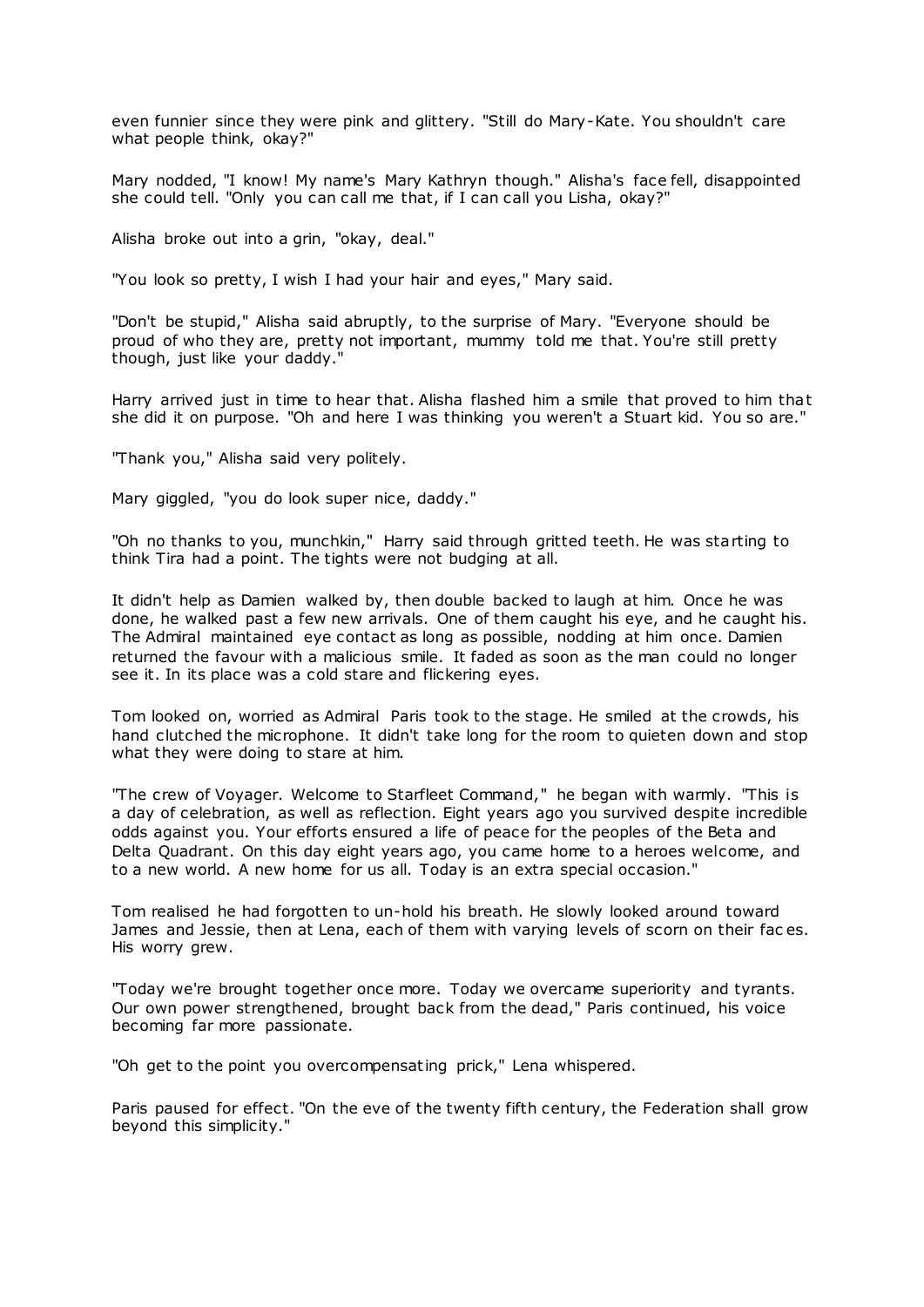The audience began whispering to each other, asking others what he was talking about. The ones they asked had no idea either.

He got the response he hoped for. Paris' lips curled while he continued his speech. "Starting today we will no longer seek out new life, new civilisations. We'll expand into a new realm, a new civilisation, a new existence. Today you witness history! Being reborn."

Voices around the hall raised, confused at his words. The lights then petered out of existence. There was a brief moment of silence, overtaken by a roar flying over them.

"What's...?" Tom said to B'Elanna. Low lights began to flicker back on. He then noticed two people within the crowd took advantage of the still darkness to wade through the confused crowds. Anyone who could still see him, even faintly, saw the Admiral outstretch his arms in a grand gesture.

"The voyage is over. Your plight is at an end. Embrace it or..." Paris said, his voice darkening as well.

Tom and B'Elanna both saw an audience member's silhouette raise something, pointed at the Admiral. Tom's first instinct was to panic at what could very easily be a weapon pointing at his father. In his mind though he knew the devastating truth. Still, he couldn't shake off the feeling, the instinct to stop this, to protect him. He knew he couldn't, even still he hurried towards the perpetrator.

He wasn't the only one who had noticed. The Admiral leered at them. "I warned you," he hissed. The light from the weapon lit up the room for a second. No one could miss it. People saw the Admiral's shadow flutter and change colour in that very brief moment. Then it was dark once more.

The lights flickered back on momentarily. Anyone who saw this expected a body slumped on the stage. Instead they saw nothing. He was gone completely.

"Is he...?" Tom began to ask, stuttering slightly as he finally got to the shooter.

"No," James answered him, he kept his weapon still trained on the previous spot. He looked around, "he changed shape."

"He could be anyone," Lena said beside him, her shoulders raised and tense. "We should stick together, just in case."

James nodded, showing his agreement. "I wonder what that noise was." Tom frowned at him, until he remembered what he was probably referring to. The Admiral's speech had overshadowed the loud roar that shook the building. He quickly figured that was the point. He slapped his commbadge.

The door swung open, lights activated on his command. Admiral Paris strode into his office, a confident smile on his face. The entire wall ahead of him, behind his desk, made entirely out of glass, changed to an orbital view of Earth. There a Sovereign class ship flew alone over Europe, shaded from the sun, only brightened by the buildings and street lights.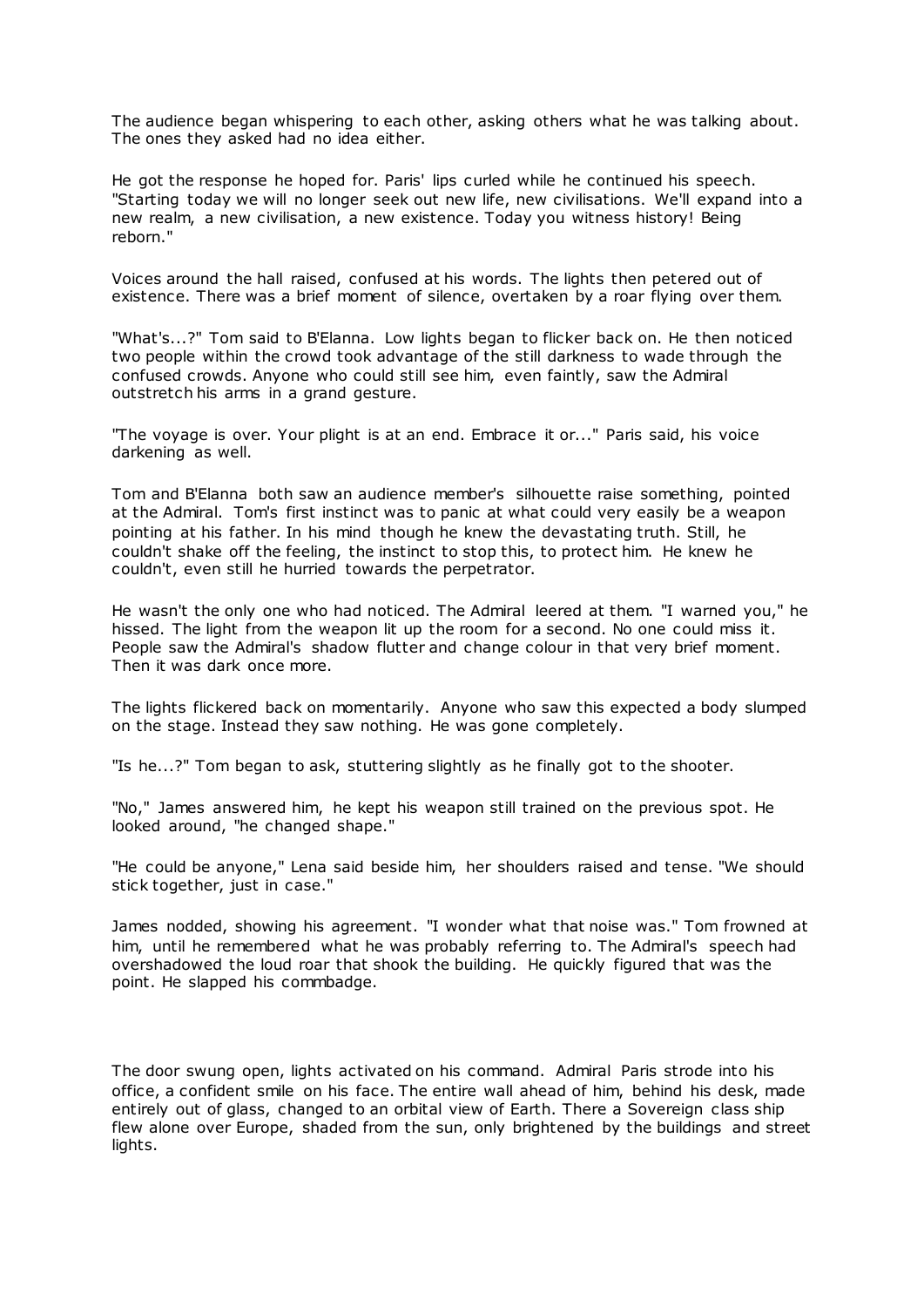It wouldn't be alone for much longer, he thought. One small thumb press against his desk computer would see to that.

They began as dots in the distance. They quic kly grew larger. Dozens of Starfleet ships swarmed around behind the lone starship in seconds. Paris smiled at them as his computer bleeped in response.

"Standby," he ordered them, keeping his eye on the first ship closely. "Let's see if we can turn the tides a little."

Tom's face had turned a ghostly white. The crowds around him had dispersed, only his closest allies stood around him. "Can you... can you repeat that?" he said.

A woman's voice spoke up through his commbadge, "twenty four of them sir, and I'm detecting another approaching. Their shields are all up, no sign of weapon charging. Not yet."

"They wouldn't. Over the top speech aside, they wouldn't make the first shot. Not here," James said.

B'Elanna folded her arms, a thoughtful look on her face. "They wouldn't send two dozen starships to confront us, just to say hello. They're here to at least intimidate. But why now?"

Tom turned to Harry, he almost snorted into laughter at his new *hat*. Due to the situation he managed to hold it back. Harry notic ed his face struggling though. "We should go back. We don't need to worry about discretion. This is an unusual situation regardless of what type of ships they are," Tom said.

His commbadge beeped. Another voice came over it, a one that chilled Tom to the c ore. "*Tom, son*," Paris said softly.

Tom swallowed yet another lump to answer him as calmly as possible, "*dad*? What's going on. Are you okay?"

*"Yes. I took precautions. Be careful, I've known for a few weeks that the Slayer has turned once more. He's killed many,"* Paris' voice said. Tom spotted James rolling his still blue eyes in the corner of his own, sowing the seeds of further doubt. *"I believe he's not the only one. You heard the sound before? That was a ship belonging to a group of rebels. They're paranoid and deeply dangerous. We were expecting them. You should lead the charge."*

Tom glanced at his allies, his old crew, standing around him. He noticed James fiddling with a modified tricorder, he had a good idea what he was doing. "We didn't detect any ship, just the fleet dad. Why me?" Tom asked.

*"The rebels are lead by a man you used to know. I trust you and you alone to come to a more peaceful solution. I'm counting on you. I'll monitor your progress from here*," Paris' voice said. The bleep signalled that he had cut himself off.

B'Elanna looked in James' direction expectantly. "Well?"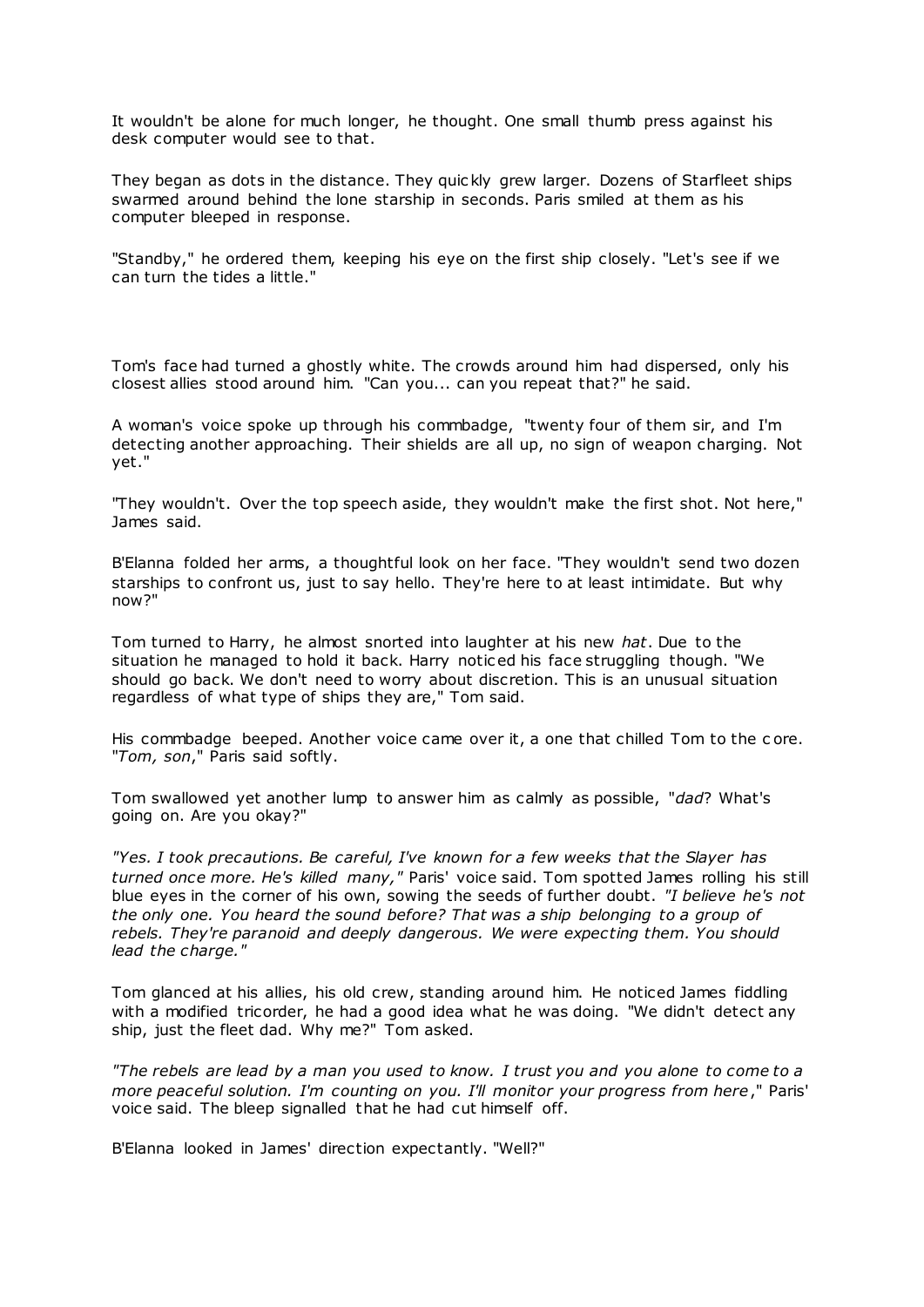"He's in his office. That's way too obvious," he answered her.

Tom turned to Harry, they nodded at each other. Then Tom let himself laugh at his friend's plight. He of course scowled in return. "Now's not the time, Tom."

"Now's the perfect time," Tom smiled as confidentially as he could. "Battle stations everyone. We can do this." Some nodded, a few smiled. No matter what they did, he knew they were on his side and that reassured him. He could feel the confidence he used to feel growing back.

It took some of his hair with it, but Harry managed to get the tights from his head in time to enter the Bridge. He walked straight to the centre, keeping a close eye on the viewscreen. Instead of the fleet, which he expected, he saw empty space on it.

"The fleet are standing by for orders," the woman they spoke to earlier said from the command chairs.

Tom walked over to stand by his best friend's side. "The mystery ship?"

The man at opps shook his head, he looked over his shoulder to the command team. "They should be right in front of us, sir."

Right on cue a shape shimmered into existence in the centre of the screen. Tom frowned, the ship was definitely another Starfleet vessel. "What can you tell me?"

"It's registering as the USS Bozeman B. It's the ship that was reported missing two years ago," Opps answered him.

"Hail..." Harry began to order, but the beeps from Opps told him someone else had beaten him to the punch. Tom gave him a bemused look. "On screen."

The image of the starship faded out to a small Bridge. At its front two stations were two faces the ex-Voyager crew all recognised.

"So Tom, you haven't lost this one yet? I'm impressed," Chakotay said with a smirk.

Tom gave him a similar look back. "I'm surprised you haven't crashed yours yet. What brings you here?"

"We almost did," Chakotay said, briefly glancing at Emma on the parallel chair. She smiled sweetly in return. "I thought I'd finally come to one of these Voyager events. I didn't expect the warm welcome. Shame, I brought enough treats for everyone. I'll just have to arrange my own party." He casually shrugged, all while pressing a few commands into his station. The screen switched back to space view.

"What's he..." B'Elanna began to ask. She didn't have time to finish. Other objects surrounding the starship began to appear, quickly filling the screen.

Paris' brow furrowed, his eyes darkened as he saw the exact same thing they did. So many ships of different styles and colours de-cloaking around the stolen ship. Angered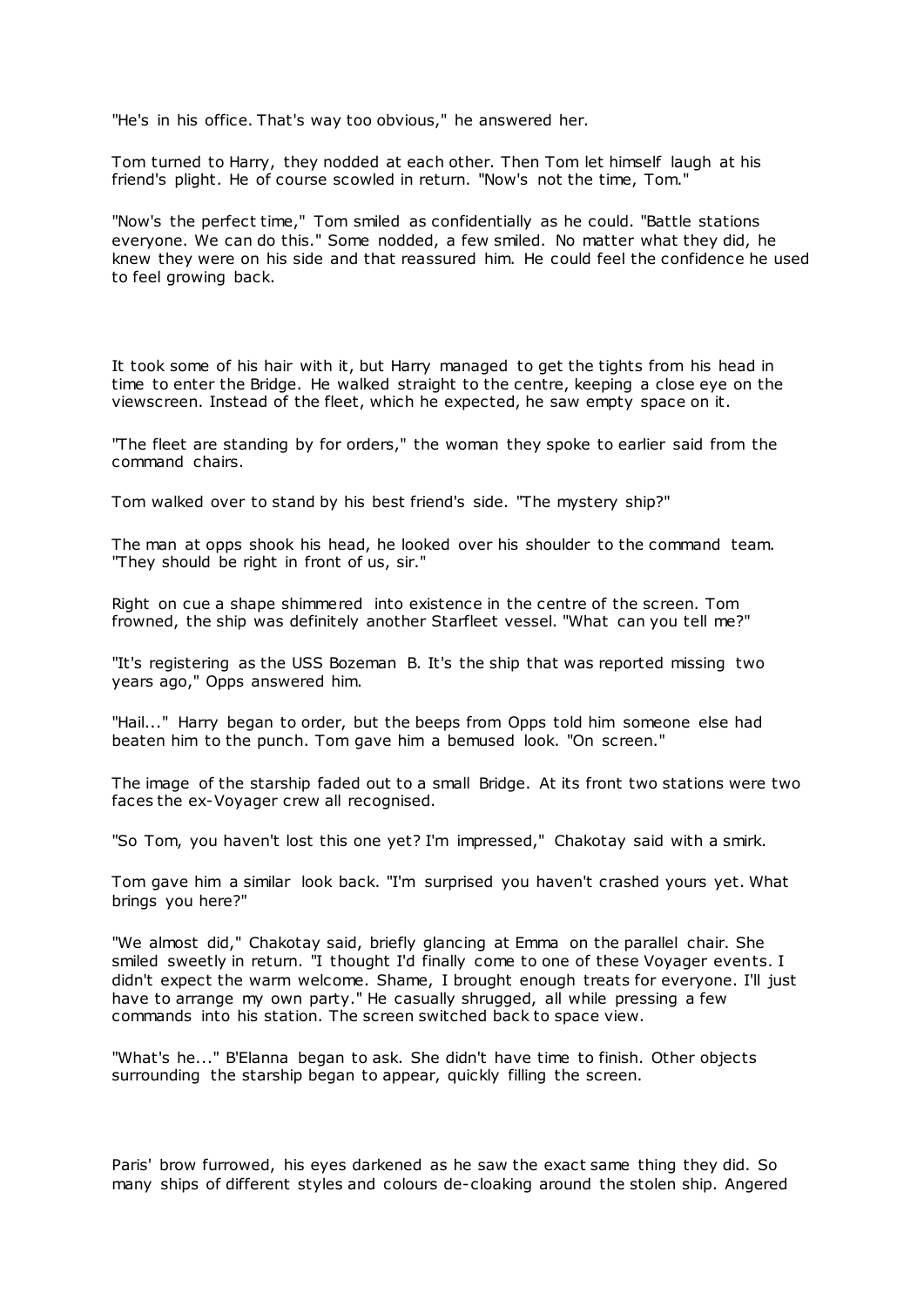by it, his fist slammed into the computer panel. "Starfleet Command to USS Voyager. This is an act of aggression, make the first move. Now!"

The voice once more gave Tom chills, he clenched his fists, determined not to let it break him. The order the man gave him, he'd regret it he thought to himself. It made him smile. He looked at Harry, "you heard him."

Harry nodded, the pair separated. "Voyager to Dauntless. Your squadron initiate Delta Four Seven," he ordered as he stood behind Opps.

Tom passed Tactical, "ready quantums, shields at full."

The Sovereign ship moved out of orbit first, leading the way. Two thirds of the starships followed it towards the renegade ship. At the last second, they branched off in completely different directions. The Sovereign lead four others, one of which was another Sovereign class to the right. They all maneuvered around to surround the rest of the fleet. All the while the renegade ship and its fleet approached, splitting up as well to block the remaining eight vessels from going anywhere.

"What... what is this?" Paris growled. His head snapped to the right at the sound of a commotion outside his office. Security officers shouting, phasers blasting, loud bangs as heavy objects hit walls and floors. Quickly he hit his computer again, "Paris to Voyager. Tom, what is the meaning of this!?" He waited but got no response.

His door swung open, ripping it off its hinges. Two figures walked in, armed to the teeth, a weapon in each hand pointed at him. The mere sight of them always filled him with quiet rage. Today after what he'd seen, he couldn't keep it quiet anymore. "You, you did this!" he spat. He looked behind him at the window quickly.

"If you want to fall ten stories, be our guest. It'll save time," Lena said with venom in her voice.

Paris clenched his jaw, determined to show some superiority over them. He settled for a smirk. "You've made a deadly mistake, freaks. You have no idea the enormity of my mission. This..." His arms outstretched, "is a mere nail in a huge structure."

James matched his expression, it wiped it from the Admiral's face. "You think we've lived the last eight years in ignorance? You underestimate us, again."

Paris' face turned white, the anger in his eyes hardened them. "Both of your callous murders of key figures in the Federation have not gone unnoticed. You will pay..."

"That's odd, because until a few weeks ago they had," Lena laughed sinisterly at him. "I'm guessing you don't check up on your outer spies as often."

"Yeah, how is your new *structure* anyway? Standing tall I assume, lots of support and connections," James questioned with a smile.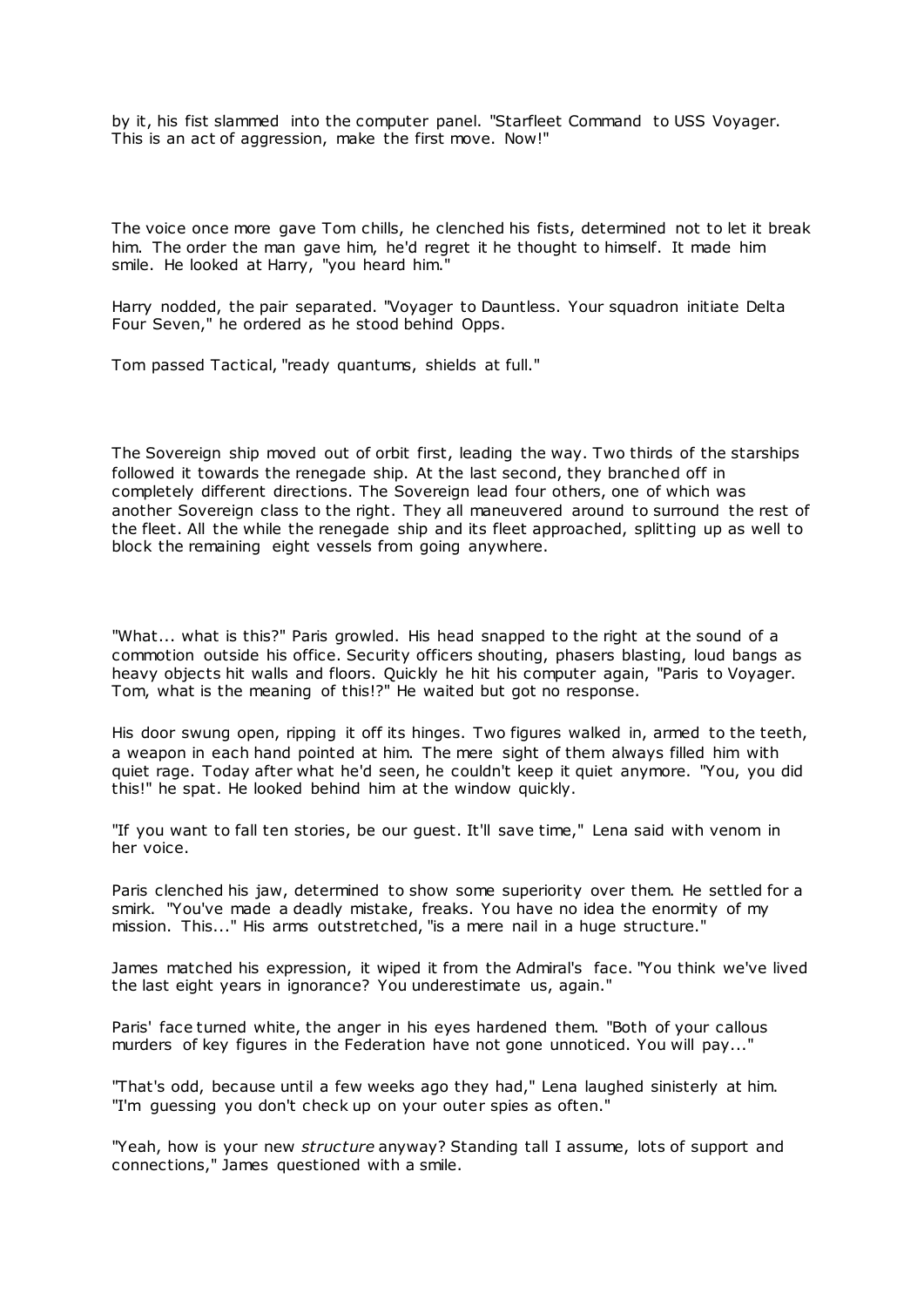Paris chuckled darkly. "Your destruction of our network only helped us uncover its weaknesses. I have thanked you for that, haven't I?" He took a few steps out from behind his desk. "Though your new Voyager doesn't have the same specs as the old, so we needn't have bothered."

The eight starships opened fire on their captors, who quickly returned the favour. Grossly outnumbered, the eight began to lose their shields, one by one. Nevertheless they kept firing.

"Get a tractor beam on them," Harry ordered.

"The Katane already has," Tactical reported.

Harry smiled, shaking his head. "Naturally. Disable their weapons, don't do too much damage." Tactical nodded her head. He looked at the screen in time to see their older sister ship take a couple of hits like it was nothing from a much smaller vessel. One blue torpedo knocked out their shields. The tractor beam flew out next, trapping them further.

"Enterprise has got them, one more to go," Opps reported.

"You gotta hand it to the Softmicron. They sure do know how to give us a helping hand," Harry smiled smugly. "Once the last ship's disabled, prepare the shuttles for launch. We'll scan the crew one by one if we have to."

"Your friends from the Sphere have come a long way. Nothing better to do than meddle, I trust," Paris taunted his *guests.*

Lena noticed he was gesturing to the Katane holding one ship in a tractor beam. "Yes, we've got you to thank for that, haven't we?" she said, mocking his earlier tone.

"You're wasting your time. You think you've gotten the upper hand, that you've surprised and deceived *us* for once?" Paris said, breaking out into laughter. "Think again. Our connection to our reality is back online. There's nothing you can do but wait, wait for your inevitable deaths. Why wait..."

Lena and James shared an annoyed glance, she rolled her eyes, he only shrugged. They turned back to fire at the Admiral as he was still talking. This time it hit him, he dropped to the ground. His form reverted to his true Softmicron shaped self.

"We need to find this last network hub of his. Then it's finally over," Lena sighed, still frustrated despite their kill.

James made the first move towards the Admiral's desk. He quickly scanned the computer, while Lena took her time to walk over, watching the view outside carefully.

"The others hid theirs in plain sight, but not that plain," James said.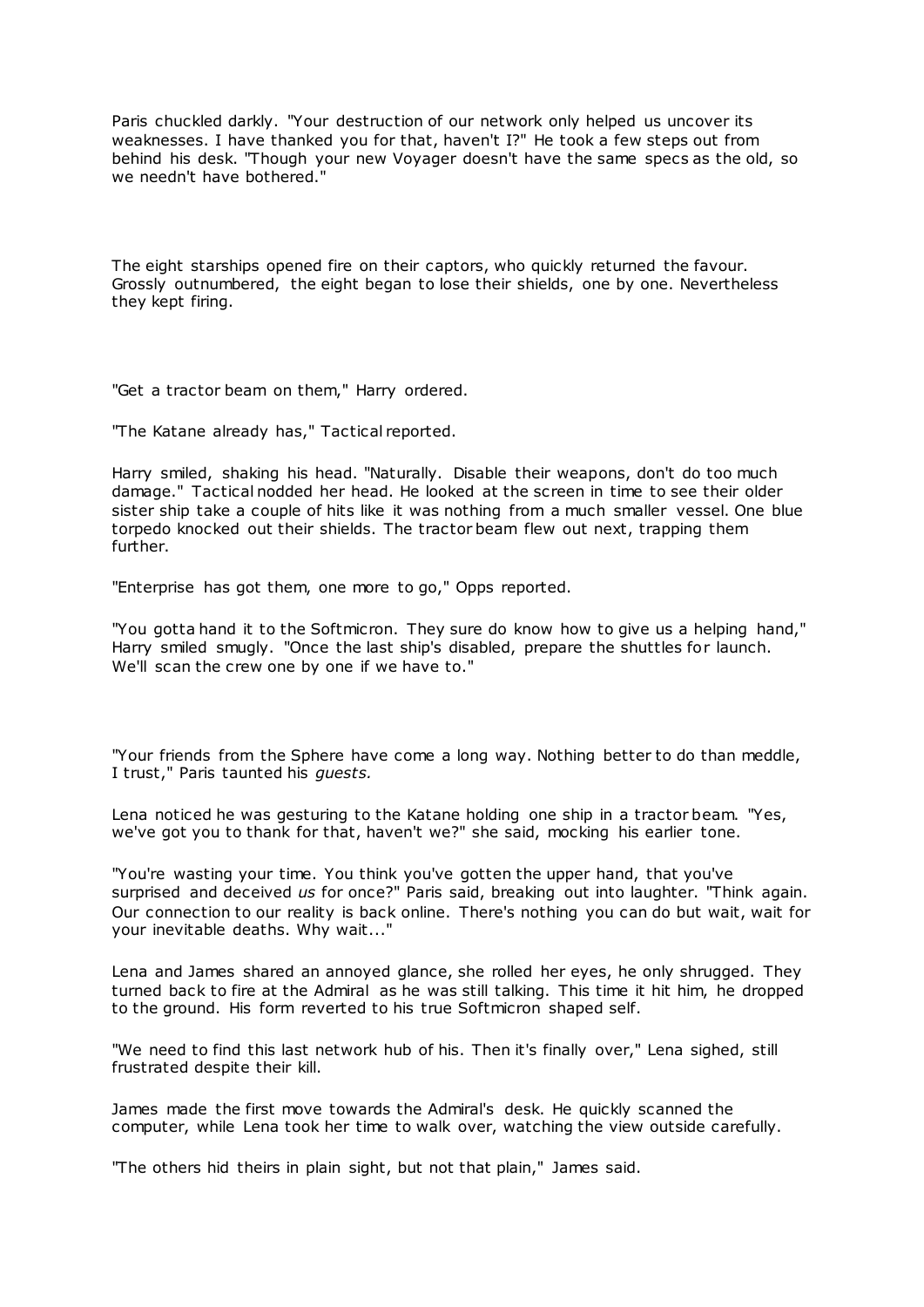"I dunno, the Vulcan spy decided to build his pylon looking one in the mountains. Everyone could see that thing," Lena said.

James kept working on the computer, a frown on his face grew more intense the longer he did. Lena watched, getting more and more worried with every passing sec ond. "What?" she asked.

"I don't see anything. No unusual power surges, no weird detours, no hidden rooms. Nothing," he replied.

Lena stared in disbelief, "but something did happen. The lights fluctuated. Something must be there."

James shook his head, "if it is, it's well hidden." The pair heard a man laughing from afar. Their first instinct was to look at the fallen Softmicron, but he remained deathly still on the ground. They immediately realised it was coming from outside, it was approaching and it was familiar.

"You've got to be kidding me!" Lena snapped.

A man they knew well and wish they didn't walked into the door frame, sneering at them both one at a time. "Can't say I didn't warn you."

Lena stomped forward, brandishing a sharper weapon in his face. "What exactly did you warn us about, Damien!" she shouted at him.

Damien tried to swipe the blade out of his face, Lena's grip on it was far too tight so it did nothing. He glared towards James, "I said you were making a mistake, that you weren't untouchable."

Lena scrunched her face, confused at his generic words. However James' eyes widened at them, they meant something to him.

"Now I have you, rats caught in my trap," Damien sneered.

"What the hell are you talking about you little rabbit obsessed shi..." Lena snarled.

"That's not Damien," James said firmly, shocking her.

Damien burst into hysterical laughter, only for a few seconds. "You're not leaving this room, not alive anyway." He cocked his head to the right, staring at Lena with wide eyes. "Did you really think I'd sit in my office after a near assassination? You don't remain under people's noses for twelve years by being stupid. Damien can be useful, when he does something right."

His arm reached out to something out of sight, he pulled it immediat ely back, bringing another Damien into view. This one at the very least unconscious. He tossed him harshly to the floor in front of him, forcing Lena to stumble backwards to avoid getting hit. His other hand drew a weapon of his own, an advanced looking phaser.

"Now I couldn't decide which one of you to kill first, I wanted you both to suffer and watch the other doing so. This should do the trick, widespread and slow burning," Damien said as his body shimmered as if it were made of water. It changed into Admiral Paris, smiling maliciously at them. "These are your Human weapons, you designed them.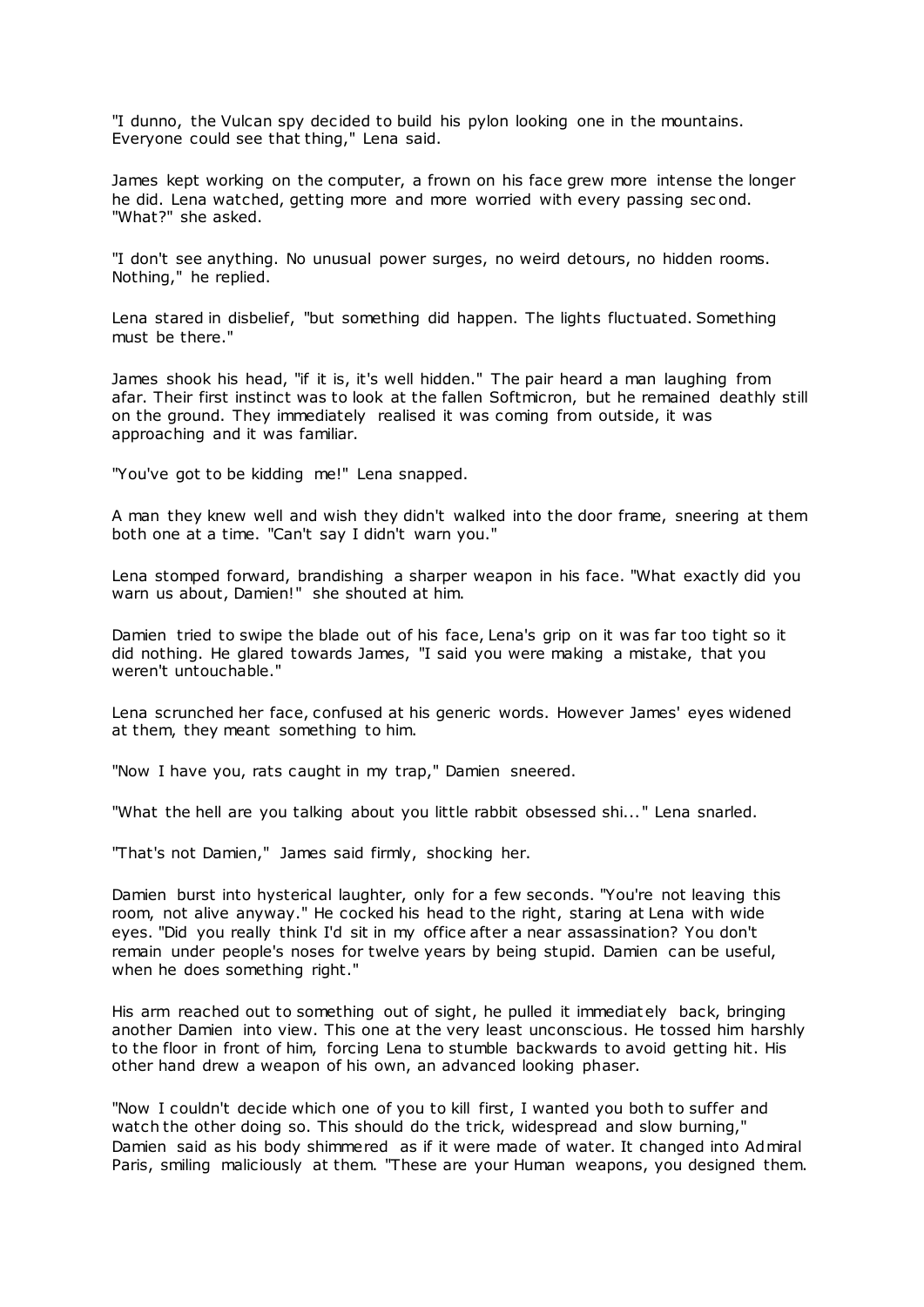You call us the monsters with your phasers and your so called ships of peace built like battleships. So called heroes with another name for killers. You make me sic k."

"Where's the network HQ, *Paris*?" Lena asked, inspiring him to laugh at her. "You're going to kill us anyway."

"Did my decoy do the villains talk too much routine? That gave you the wrong idea," Paris said.

James couldn't help but laugh for a second, "really? I've counted three speeches so far."

"I could tell you, so you'd be tortured by being unable to stop it as you die. I think this will torture you enough," Paris said. "Though I will tell you this. It's something to think about while you're writhing in agony. Hundreds of your ex crewmates still wait in the hall, along with both of your children, loved ones." He sniggered, "yes. Once you're both nothing but ash, I'll chase them down, one by one. Starting with your deaths, I will begin... the hunt."

A phaser shot rang out through the office.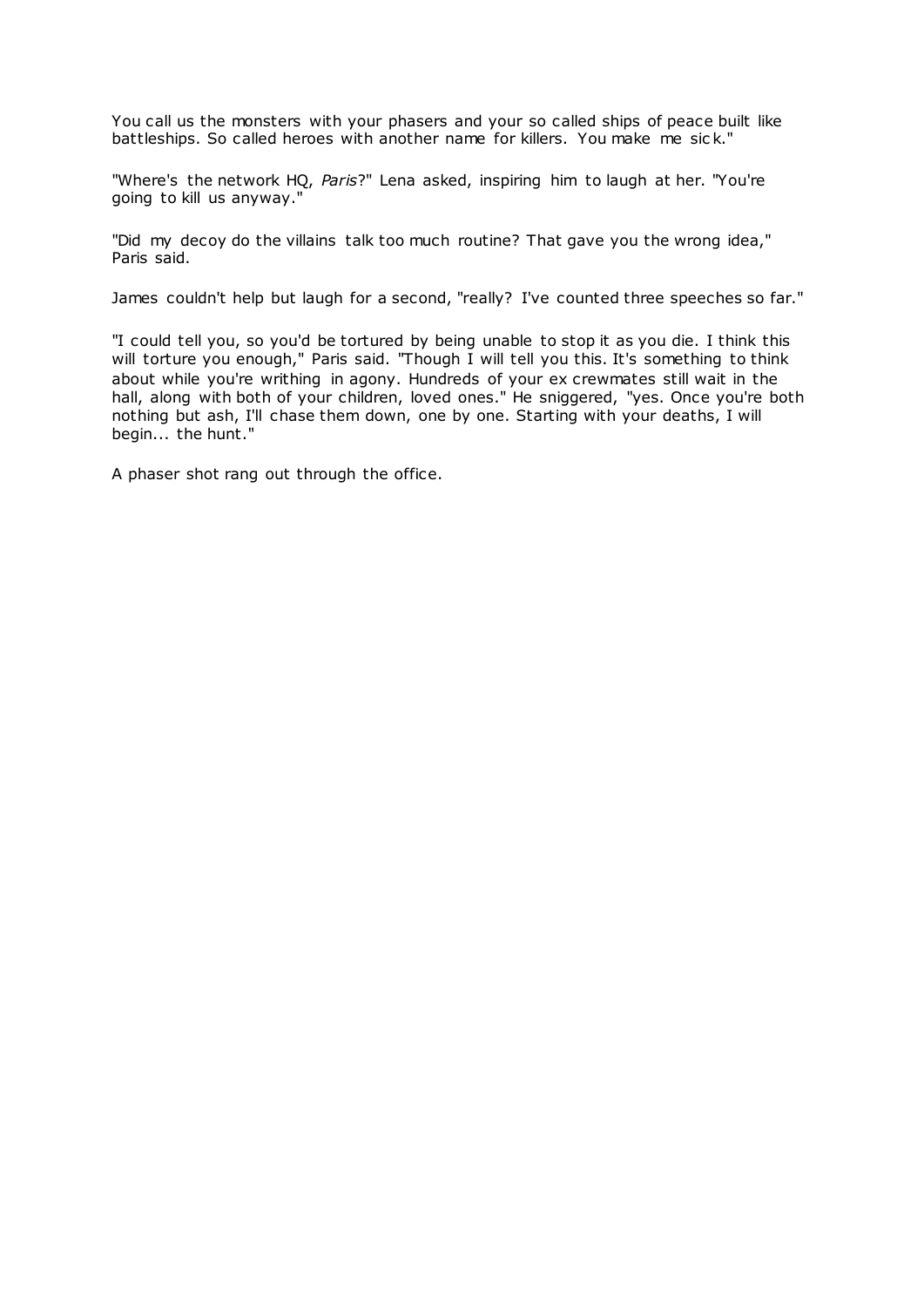## *BACK TO NORMAL*

No one noticed it at first. The sky seemed to be gradually getting lighter. Some glanced up, expecting to see the moon peeking out from the clouds or a low flying vessel. Others curiously checked the time on their nearest console or device, then they'd do the same.

Only they'd be forced to squint their eyes at an intense flash of light in the night sky. The new moon no longer invisible, hidden in the dark. Any stars that could be seen before were gone. Clouds illuminated in a light blue and pink haze.

It was eleven pm on a summer night, the sun had only recently gone down. Yet a white light shone in the sky, only the moon obscuring a small corner of it.

Everyone was looking up, a mixture of fear and curiosity flooded across the previously dark side of the Earth.

On the viewscreen everyone on the new USS Voyager's bridge could see the same thing, only instead of clouds in their view, a mix of Federation and alien ships were flying away from the phenomenon. If they hadn't seen it appear with their own eyes, the crew would be convinced they were only looking at their sun.

"What the hell is that?" Harry asked with dread trembling his voice.

Opps struggled to answer him, he rapidly shook his head as he inspected every part of his console. All eyes were on him and he could feel it in his back.

"I can hazard a guess," B'Elanna said plainly to mask her own worry.

"I'm detecting a massive amount of subspace energy, Commander. Other than that, the sensors have no idea," the Opps officer stammered.

Harry's chest sunk into a deep hole. He tried to recover it before he spoke again. He had to be strong for his crew. "Cross reference it with the final Astrometrics data from the previous Voyager."

The Opps officer glanced back over his shoulder. "Sir?"

"Hazarding a guess," Harry tried to smile, only his lip merely twitched.

"Aye sir," the Opps officer nodded.

While he paced the command centre of the Bridge, an officer with a golden collar to his uniform approached him. "Yes Lieutenant?" Harry said once he noticed him.

"The sweeps of the infiltrated ships are complete. We have nine detainees all together," the officer answered. He noticed the entirety of the Bridge looked worried. Judging by the non-senior staff members also confused fac es, they were in the dark as much as he was. "All but one were in command level, the other was oddly enough in Sickbay working as a nurse."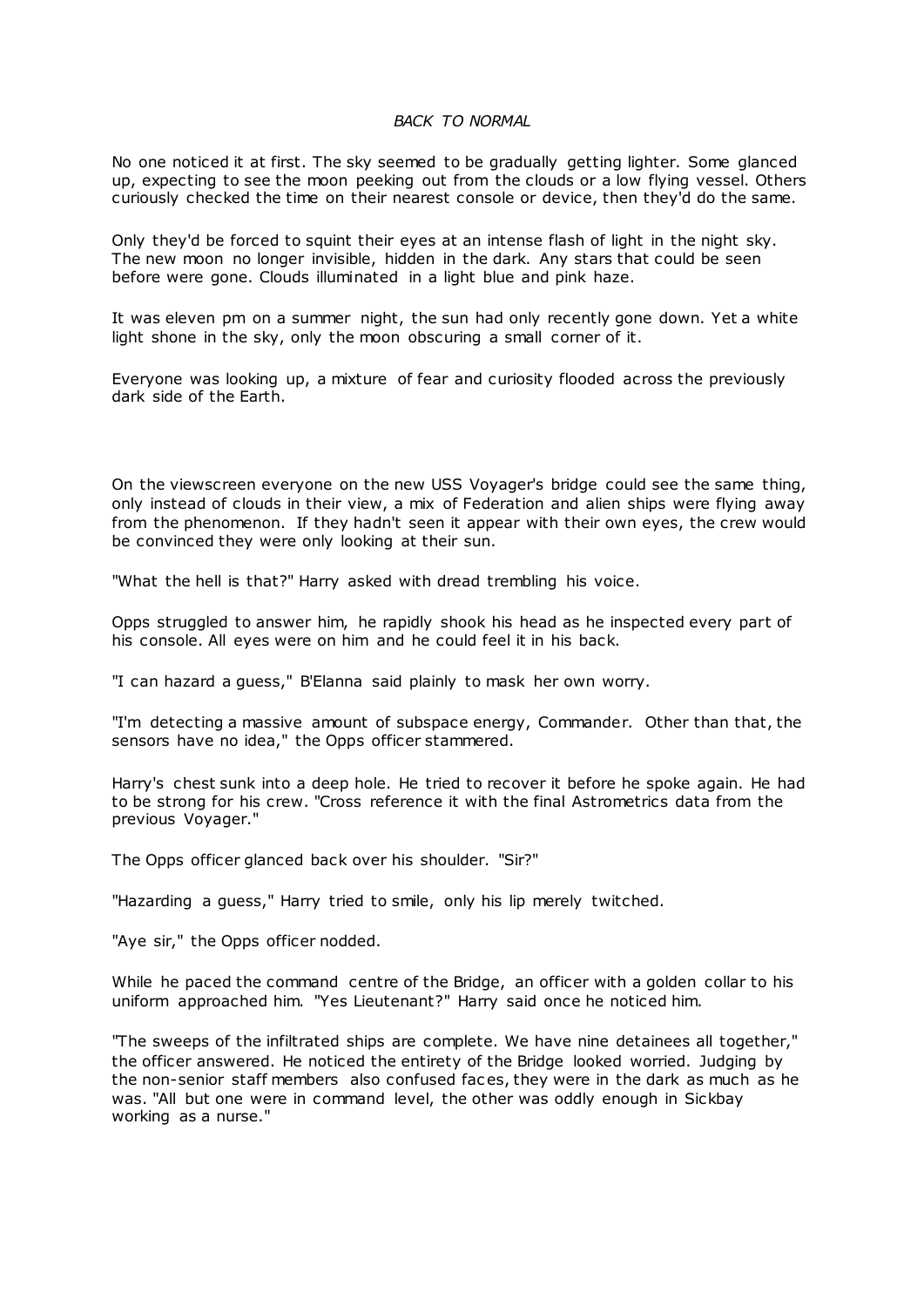"Transport all of them to our brig. Make sure at least two people have an eye on them at all times," Harry ordered. He turned his attention toward B'Elanna. "Looks like we'll need to have a chat with one or two of them."

B'Elanna didn't seem so sure. "The one with all of our answers is in Starfleet Command. That you can count on."

"I hope James and Lena remember that, or..." Harry said warily, following his words with a mild cringe.

The woman in the command chairs cleared her throat, getting Harry and B'Elanna's attention as she stood up to their level. "Is now the time to ask just what the hell is going on?"

B'Elanna and Harry exchanged awkward glances. B'Elanna lightly shook her head, while Harry felt a little conflicted on the matter.

"Now's the perfect time," a disembodied voice intruded. B'Elanna and Harry recognised it immediately, they groaned to themselves. Moments later a blinding flash took over the entire Bridge for a second. Once it was gone, a familiar face stood in its origin point, clicking his tongue. "Oh, what a mess you people are in. Again."

"Q. What mess are you whining about?" B'Elanna demanded.

Q's eyebrow flicked upwards. "You mean you don't know? You think you've won, don't you? It's only just begun."

"What?" Harry stuttered.

"You've angered the little blighters," Q chuckled in his direction. He then looked around at everyone, frowning more and more. "Seriously, this is the new ship? So much for originality."

B'Elanna clenched both her fists and her jaw. "Q, get to the point!" she growled.

Q wasn't all that bothered about her anger, he didn't flinch at all. "Do you have any idea what you did when you destroyed their network?" he asked casually.

"We stopped the games for good, and we made sure that they couldn't bring anymore demons into our universe. What's the bad here?" Harry said.

Q smiled at him, the usual glint in his eye that gave away his mischievous side was oddly missing. "Before you did so they were only settled on making a new factory, if you will, on your turf. To satisfy a very mortal and weak sense of vengeance. Now, they need a new tunnel and a new door."

B'Elanna stomped over to him and whispered, "we know this already. Captain Janeway died to bring us this information."

"Do you?" Q whispered back mockingly. "You understand the implications? What you're up against? Once more we're on the blink of oblivion. I can only offer you one more chance."

"What are you talking about?" Harry asked.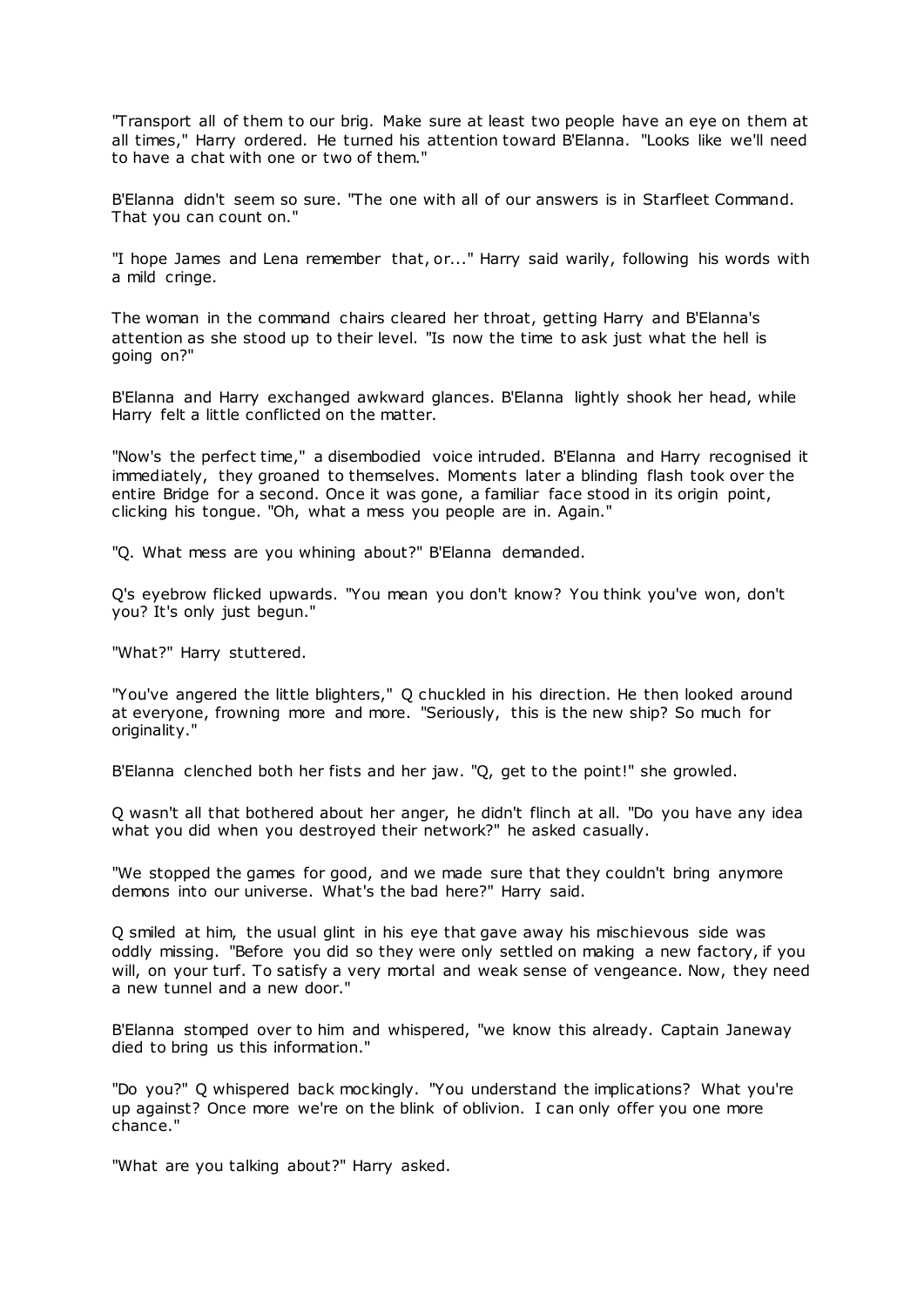Q's smirk began to grow, "another roll of the dice. Land on anything but a six and you lose."

"A six?" Harry mumbled, his thoughts trailing off.

"We've cornered them. A majority of their spies have been captured or killed. That thing..." B'Elanna snarled, pointing at the viewscreen for emphasis. "Won't be at full strength or they'd have no need for the other *factories* on other Federation planets. You better not be saying that James, Lena and Chakotay's efforts over the last eight years were for nothing."

Q stared between them both, his face stiffening. B'Elanna thought she saw some sympathy in his eyes, she assumed she was imagining it. "You forgot the reason we're here at all. Why the other timelines failed." Harry looked up, awoken from his thoughts, while B'Elanna's anger faded into a realisation. "They all lost something. It seems we're fated to follow the same path after all."

A phaser shot rang out through the office, slicing through the silence like it was tissue paper. A body dropped to the floor, revealing somebody standing behind them. His face locked in a tight grimace, eyes simmering with hatred and sadness.

"That..." he said, his voice cold. It fell into a tremor while he lowered his arm, "was for my father."

The body before him shimmered, its shape twisting before his eyes until there was only a tiny, harmless looking creature no bigger than a small cat left. The phaser it held, half of its size, it would've struggled to hold it like this.

The rest of the room looked on, partly in shock at what they saw.

"And for trying to do a cliffhanger. Enough is enough. This is the end," he continued, rambling.

"Tom," Lena cut in, her eyebrow raising. The pair made brief eye contact. She noticed his eyes glistened in that moment right before he dropped to his knees. His body hunched over, head cradled in both of his hands.

She turned her attention back to James at her side, he had a firm yet sullen stare fixed on the new arrival. He walked over to him slowly, placing a hand on his shoulder when he did.

"I'm sorry," he told him at the same time.

Tom's head shook, and so did his hands along with it. "Don't. I'm fine."

Lena crouched down next to the fallen, tiny body of the Softmicron that once had Admiral Paris' form. A look of distaste on her face developed whilst staring at it.

"I shouldn't have told you," James said.

Tom raised his head out of his hands so he could look up at him. Tears rolled down his cheek, his face already white and clammy. Yet a small smile was there. "You think it's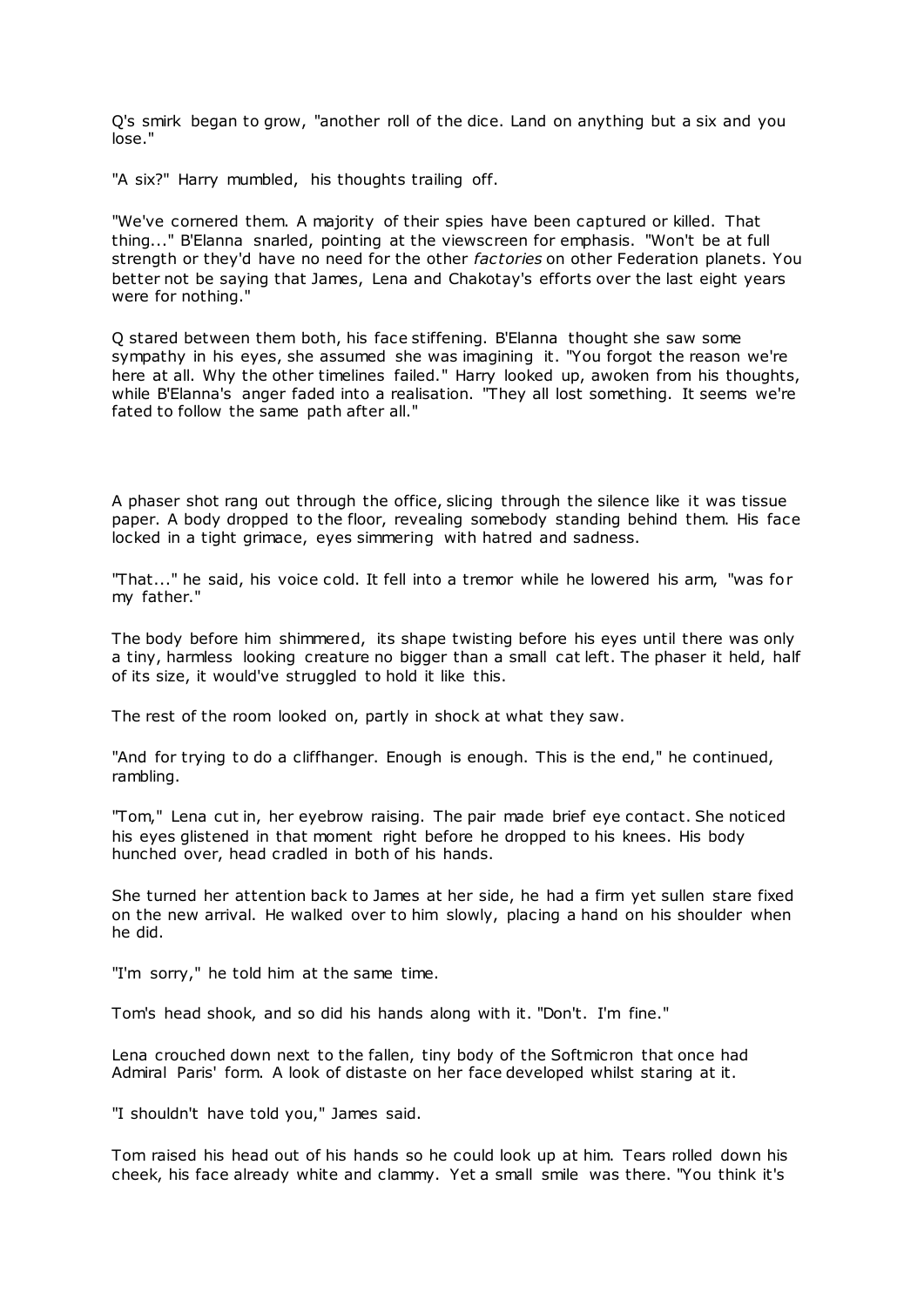better that I didn't know a member of my family wasn't really? Didn't you learn anything from the Duncan incident?"

Lena winced, while James' face was unchanged. A few seconds later he inwardly berated himself and laughed uncomfortably. "No. You're right. Eight years is a long time to know that some tyrant wannabe is pretending to be your dad. It's..."

"You think I should've been spared this?" Tom said while standing. He forced himself to look down at the body. "My only regret is that I don't know what did happen to my old man. Small fry compared to everything else he's done."

"Yeah, it would've been nice if we got the chance to ask him," Lena said bitterly.

James bit his bottom lip as he glanced down at her, her bitterness pretty clear to him, but he knew it wouldn't be to Tom. The former helmsman meanwhile looked on in dismay at her.

"This thing has ran Starfleet for god knows how long. Stole the Enterprise, sent it into the sphere to lure Voyager into it, while he invited his buddies over to help him out. Tried to build some kind of Games Matrix Version Two in our own backyard," Tom said bewilderedly. "Who cares but me what happened to my dad."

James shook his head as he moved his hand back by his own side. Tom noticed the look on his face was the one he was more used to; silently judging him, although he knew the silently part wouldn't be for long. "You still say some stupid things, you know that right?"

"Yeah, yeah. You're still really insensitive. I killed what looked like my dad. A little compassion," Tom said, not entirely seriously.

"Since he was the one ordering those things, finding out how he managed to take your dad's place isn't a teeny tiny thing," James said on route back to the desk.

Lena sighed and nodded slowly while clenching her jaw. Her hand rolled the body slightly. The two men watched her reach for the phaser it dropped. Tom's face drained as the realisation hit him, his head turned to the body on the floor. "Oh. Now he's dead. We'll never know."

"Right now though, we've still got the missing network hub to find," James said.

"Oh." Tom's head darted toward him with his eyes widening. "What do you mean? He activated something during his mad super villain speech."

Lena sighed as she inspected the phaser in her hand one more time. "His decoy did, anyway."

"Oh," Tom made a hopeful sound this time, earning a brief Janeway glare from Lena. "No?"

Both Lena and James pointed at the ground next to the desk, Tom noticed the other small body lying there. "Ohh.... right."

"That could've easily been him during the speech. All we do know is that after it, he changed into Damien and fled," James said. His attention turned to the computer panel spread across the majority of the desk.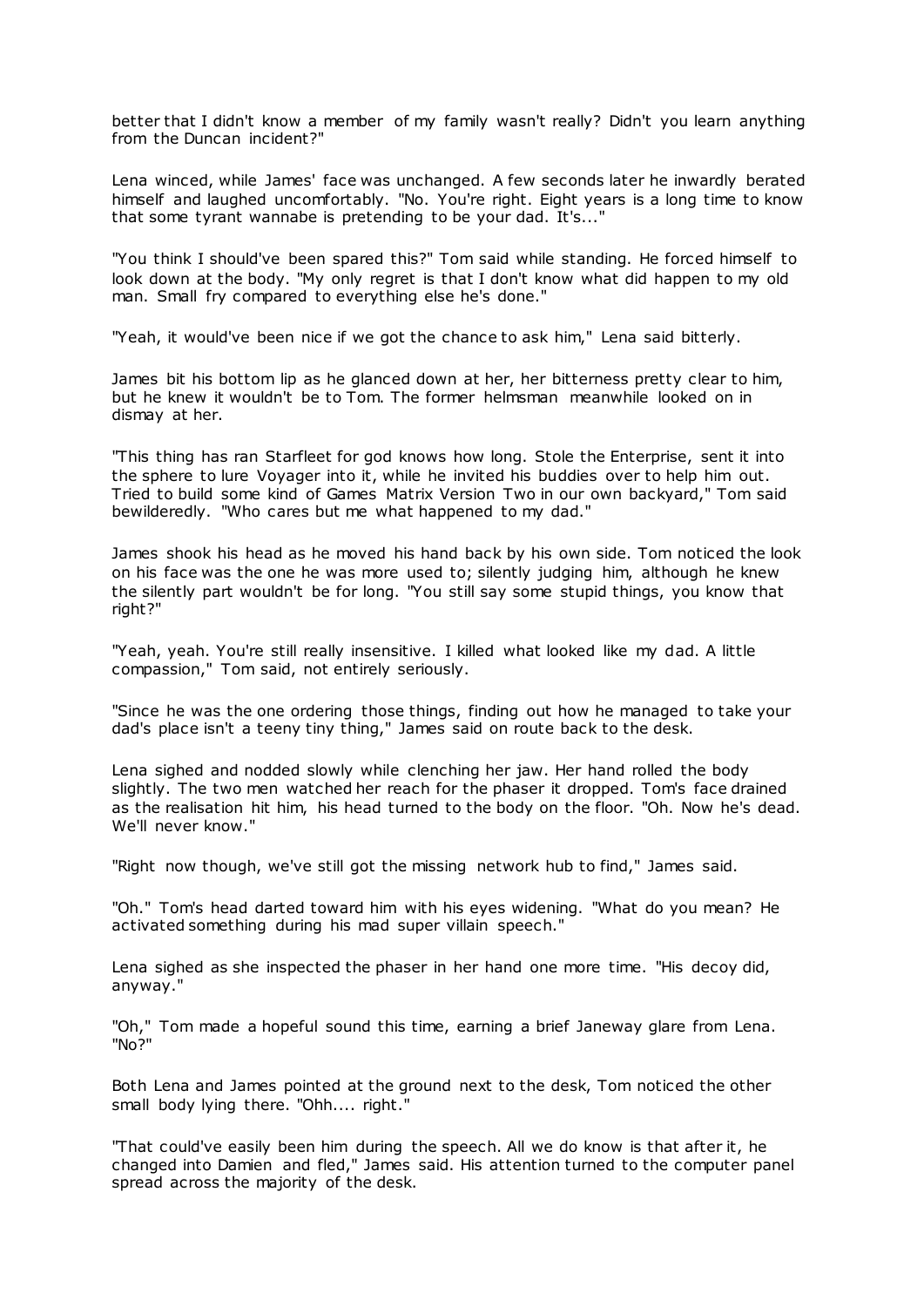"Damien?" Tom muttered, he looked a little worried as he glanced down at his victim once more. This time he noticed there was another more humanoid shape on the floor in front of it. "Wouldn't changing into one of us like you or Lena be a lot more effective?"

James stared ahead at the same thing. "No, I didn't get it either. It's not like he tried to be him."

"Does it matter who did the speech or what they looked like?" Lena asked with a roll of her eyes. "Somebody activated something that messed with the power here. We've shut down all the other connections in this new network, only one remains and it has to be here."

Tom folded his arms, his gaze a few miles away. "On Earth, not necessarily in San Francisco. That would be too obvious." The two siblings stared at him blankly, without moving, he thought he said something stupid again. "We weren't supposed to know about any imposters so that doesn't matter, I know. I say stupid things."

"You could be right," James said.

Tom nodded, sighing melancholy to himself. "No worries, I'll shut up while you figure it out."

Lena's face scrunched up as she looked back at her brother. He shrugged and briefly widened his eyes. "We were played. That speech was so obvious he may as well have said *hey, the secret base is here but it's not really, mwahahaha*," she said.

"A lot of the Soft we've met have been too smug and confident for their own good. It's too *bad* that them and Damien never really got along," James commented.

On cue there was a groan from the floor, coming from the larger body. Lena noticed movement in the corner of her eye, making her groan. "Ugh, where did I put my yoghurt?" Damien mumbled as he sat up. James and Tom briefly glanced at him while he held his heavy head.

"I guess, but it still isn't like them to have their secret network hub right at the heart of Starfleet Headquarters," Lena said.

Tom stared between them rapidly. "Wait, you guys think I'm right? That I wasn't expecting."

"We noticed. It only took you a minute or so to realise it," James commented.

"The damn thing tasted funny," Damien murmured, followed by a couple of lip smacks.

"He still triggered the activation from here. It must have been that loud noise we heard during his speech," Tom thought aloud.

James frowned, instantly making Tom wonder what he said wrong this time, but it was directed down at Damien. "What tasted funny?" he asked the villain.

Damien's head snapped up at James, the scowl appeared afterward. "Oh I see. Everytime you're stuck, call on Damien." He staggered to his feet.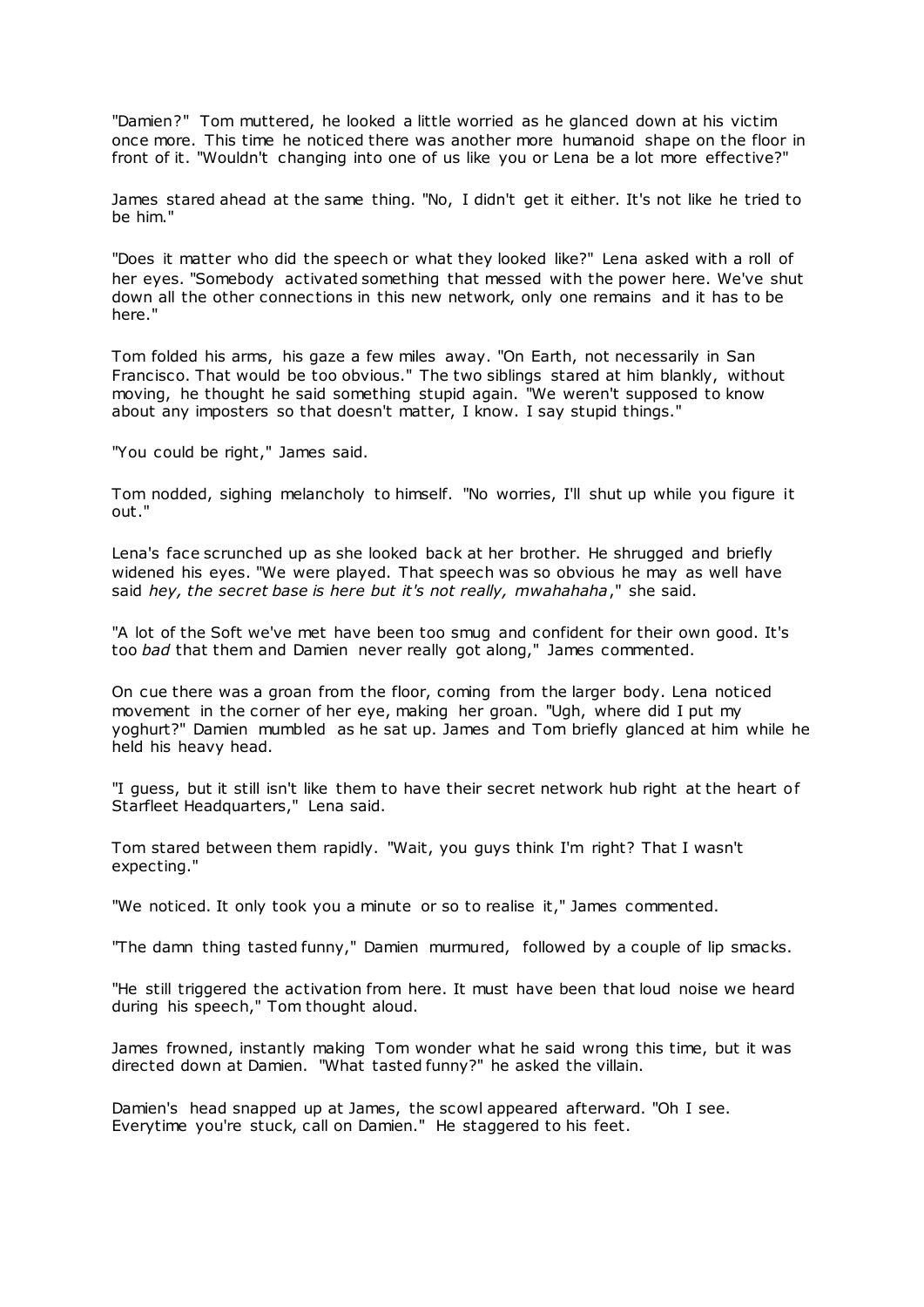"Why would that offend you? You are a genius, right?" Lena mocked him as she folded her arms.

Damien raised his hand up, keeping it flat, and pointed it towards Lena's face. Her eyes narrowed dangerously. "I've spent most of this decade living in that hole, passing you freaks intel. The least you can do is treat me with respect."

Tom's eyebrow shot up quickly it reminded the rest of the room of Tuvok's usual reaction to everything. "What are you talking about? You were arrested, you had no choice in the matter." He directed his confused stare to the others. "What intel?"

James ignored his question for the moment. "All I asked is what tasted funny. Pretty soon the answer's gonna be your own blood."

Damien chuckled darkly, "how's that *I'm not going to hurt anyone again*, pacifist redemption arc going? Oh sorry, I meant to use the past tense."

"Speak for yourself, I'm going with present," James smiled similarly back.

"Good, being a violent jackass is your only character trait. Without it and snoozeville," Damien commented. Just in case he stepped out of arm's way. Then he looked around quizzically. "Wait, someone tell me how I ended up here. The last thing I remember I was nodding off to the runt's obvious wannabe villain speech."

"Or hopefully a really bad yoghurt," Lena said in a lighter tone.

Tom shook his head and his arms folded. "Intel, from a guy no one likes stuck in a cell for eight years. Right."

Damien meanwhile clicked his tongue when it pressed against the roof of his mouth, his eyes narrowing. "It *was* a really bad yoghurt. They poisoned me."

"The fake Admiral broke Damien out of prison to do his dirty work for him before. That was why he ended up on Voyager, remember? It was no harm if he never did that again, but if he did we'd get an idea of what he was up to," James said toward Tom.

"I must have missed the memo saying that Damien was redeemed and we could trust our biggest secrets with him," Tom grumbled.

Damien burst into hysterical laughter, he clutched his sides for extra effect. "Oh Paris Junior." His laughter disappeared instantly, his face turned serious. "Nobody cares about your itty bitty secrets."

Tom rolled his eyes in disgust. "You know what I mean."

"Please," Damien grunted. "These things trampled all over my territory, stole my thunder. I was taking over the Federation before it was cool, with far less resources and more cunning. I'd like nothing more than to embarrass the little overgrown snots, show them how a real villain does it. Make them grovel..."

"Surely Paris would've noticed that the other hubs were destroyed when he activated this new network," Lena butted in to his annoyance. "Without them, all this last one will do is generate a measly signal to nowhere."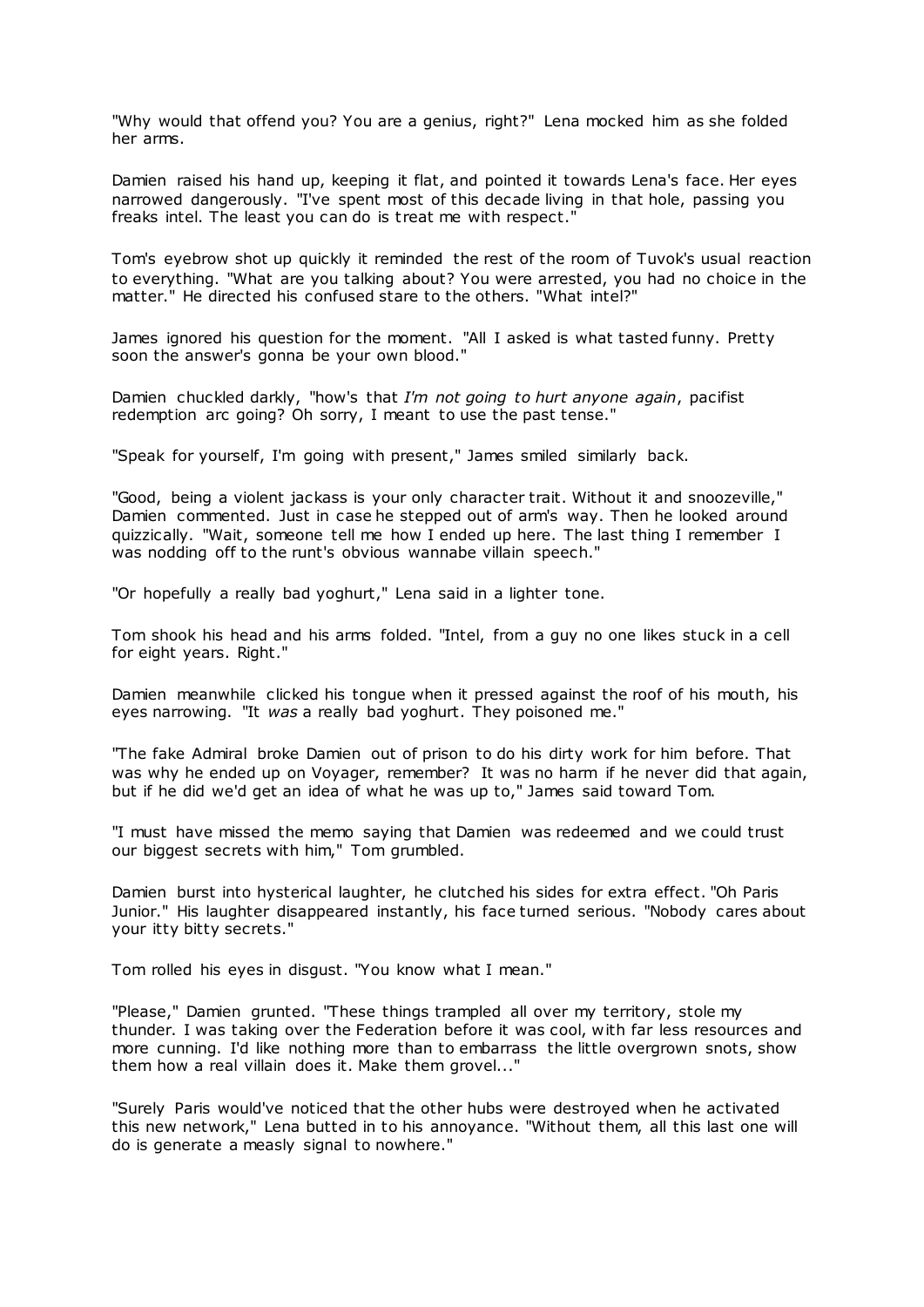James shook his head stubbornly, "there's no connection to it here. He didn't notice because he couldn't. That noise we heard could've been anything from a low flying shuttle to a signal disguised as something else."

They realised something as soon as he finished talking. They glanced around at one another with worry. Damien sniggered quietly to himself for once.

"There's another Softmicron isn't there?" Tom voiced their worries aloud, confirming they were thinking the same thing.

James turned to look out of the window. "There's no one else that fit the profile. No one left that mum suspected. Whoever it is has been working in the background to avoid detection."

"So chances are their hub is too," Tom said in full agreement.

Lena found herself looking at the second Softmicron body once again. Something about it didn't quite feel right. A feeling she was missing something nagged at her over and over. She didn't think about it, her head fell to the alien by the desk. Her mind began to buzz as she wondered what exactly was his or her point, their role in this. The missing something then revealed itself. "He's the decoy," she said abruptly.

James and Tom looked across at her, Tom smiled in bemusement while James' face fell into a frown. "You mentioned that already," Tom gently reminded her, only to avoid any possible wrath.

Lena shook her head as she straightened back up to a standing position. "Not the one waiting in the office for us," she said in James' direction. Then she turned toward Tom instead, "the Admiral."

"What?" Tom stuttered.

"You're right. Their network project wouldn't be in an obvious place like this, just like their leader wouldn't be standing out in the open posing as an Admiral," Lena said.

Any expression the two men had on their faces fell away, leaving behind similar looks of horror. Tom's eyes widened at the same time.

"I did wonder why he'd go to the trouble of a dec oy, only to blow his cover immediately," James said quietly.

Tom's eyes darted between the two. "Wait a minute. This thing murdered my father and took his place just so he could relay the big bad's orders, passing them off as his own?"

"I knew the guy was only a chump," Damien muttered.

Lena's own face fell, Tom's desperate tone of voice made her feel terrible for him. "And to distract us, make us think that we've defeated the leader while he or she hides. Take your pick."

"So what now? We interrogate the data entry clerks?" James sighed.

"I know you're joking, but not here we don't," Lena tried to smile but her face was frozen in a grimace.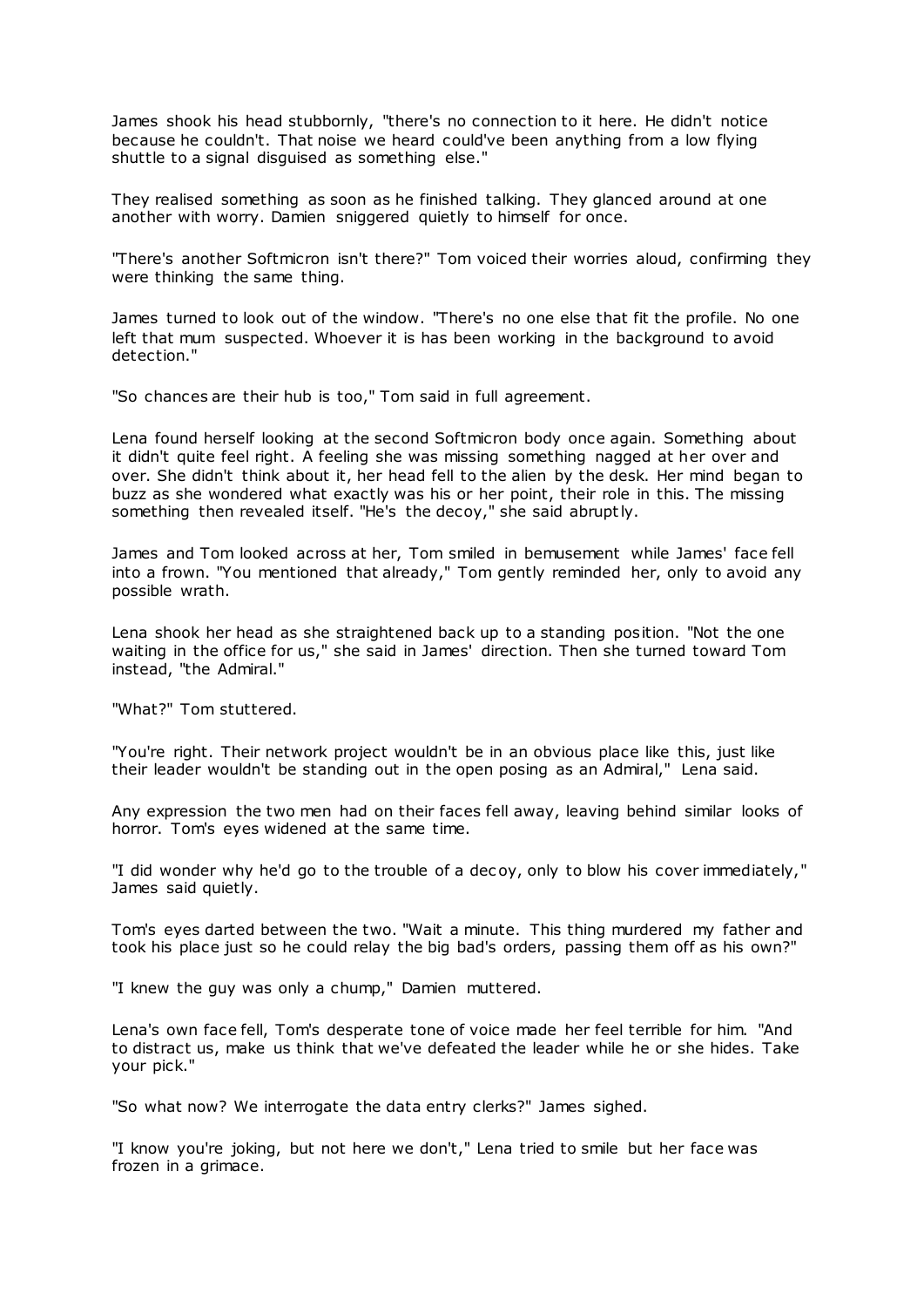Tom turned his back on them, his fists clenched as his arms folded. "My old man, nothing but the face of this invasion, not the one pulling the strings." He laughed to himself bitterly, "I don't know which he'd find more insulting."

Lena kept her eye on him while walking over to James' side. "If all of these network sites could be hidden in the least likeliest of places, we wouldn't have found them," she said in a hushed voice.

"That's true," James nodded, also lowering his voice. "They'll have tried to hide it, but their requirements for it would've narrowed their choices down."

"Still a big planet to search. If it's on Earth at all," Lena mumbled.

Slow claps echoed around the office. No one could see where they were coming from. A brief flash of white forced them to squint for a moment. They knew what that meant before they even saw the omnipotent being clapping sarcastic ally at them. "I couldn't agree more. Took you long enough."

Lena scowled as she lunged forward at him. The white light appeared again, taking him out of her line of sight. Only he wasn't the one who transported away. They were. Q remained behind, clicking his tongue as he looked around at the two bodies on the floor. "Such a mess." Only then he transported away as well.

Lena stumbled forward, nearly bumping into a large Conference table in front of her. She and the others looked around confused at their new surroundings. They weren't the only ones. B'Elanna and Harry appeared in a flash, already sitting in their usual seats.

"Well that's my theory gone," Harry commented.

B'Elanna rose from her new chair to go over to Tom, concern reaching across her face. He gave her a weak smile to cover his own worries.

More figures appeared, some sitting and the rest standing. The Conference Room was getting pretty crowded.

Tom waited for the flashes to stop before taking mental attendance of everyone there. His most trusted senior staff, past and present, as well as a few other familiar faces he normally wouldn't invite to a meeting. If he rarely did, he wondered why Q would. Once his eye fell on a couple of particular faces in the back, and then Damien, he assumed that the Q had lazily picked out people he was familiar with. Though he saw no sign of his children, or any others but Kiara for that matter.

"Um, why are we here?" Nathan asked, still with a small plate half full of party food in his hand. Neelix scowled intensely in his direction.

"Unscheduled conference with the Q continuum, I'd wager," Harry said.

"Q?" Jessie said with a groan.

Q reappeared at the head of the table, taking Harry's place to his annoyance. Lena glowered at him, "was that really necessary?"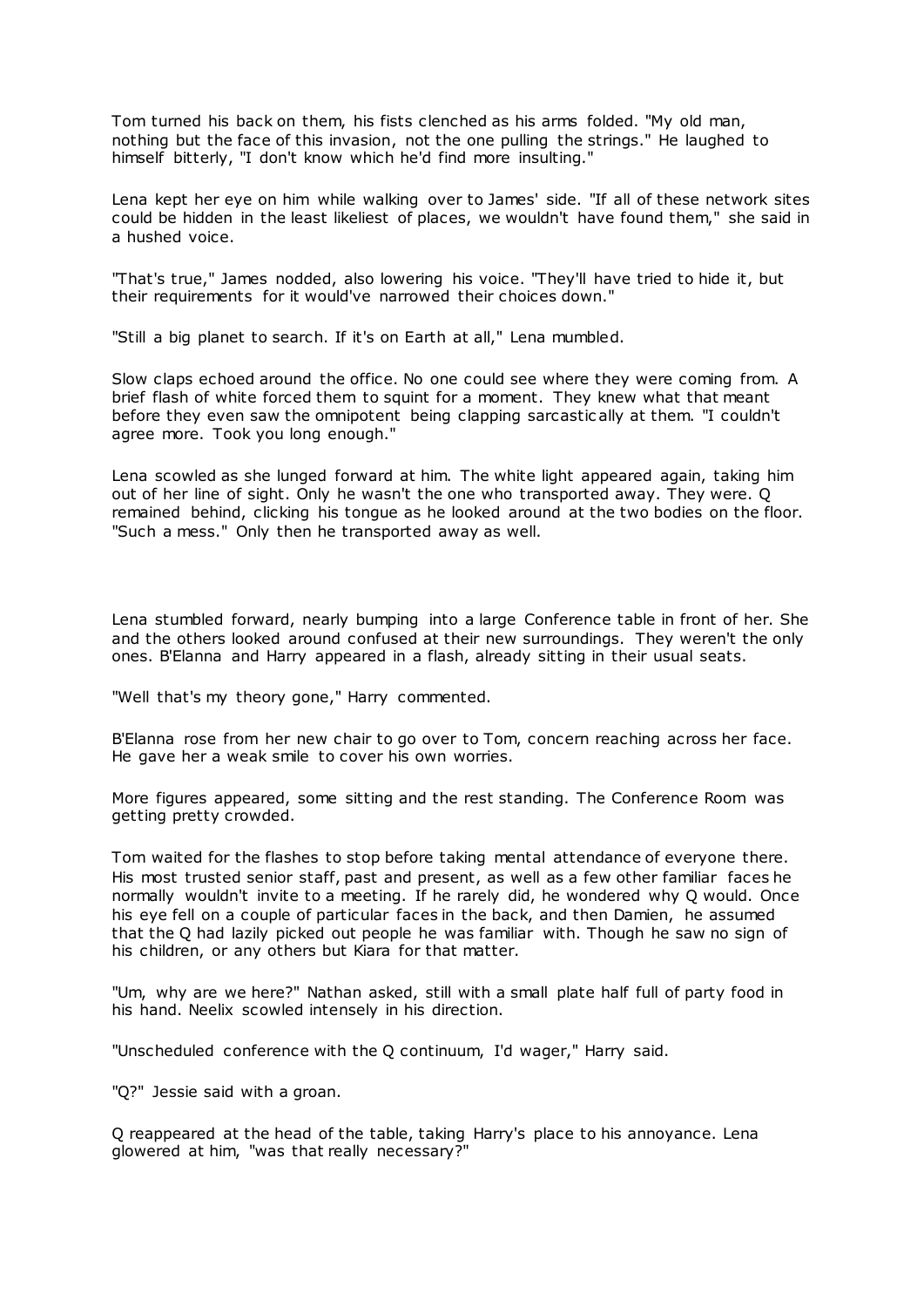"Who wants to live a life without whimsy?" Q sniggered as he kicked his feet up onto the desk.

"I think we all don't at this point," Harry muttered to himself. "What's with the dramatics, both Lena and James look fine."

The two mentioned looked equally confused. Q snickered at them for extra points. "I never said otherwise."

A growl escaped from B'Elanna's throat. "You meant Voyager, didn't you? It's a little late to be resetting the clock."

One long drawn out *huh* escaped from Tom's mouth. Everyone else who missed the conversation on the Bridge glanced at their neighbours to see if they knew, only to be met with similar expressions.

Q's eyes danced, lips curled. "Did I now? Since your quaint vessel kicked it in all five timelines, taking you with it in the last four, that could mean the ship itself. Or it could mean that Ensign Courage here is the key to saving the universe," he said in Harry's direction.

He quietly seethed for now, then the words flew out of him in an angry stutter, "I'm a Commander now!"

"Resetting the clock?" the Doctor questioned on behalf of the majority of the room.

"He's suggesting that we're in such an unwinnable situation that we need to change the timeline once again," B'Elanna answered.

Lena exhaled as loudly as she could, her eyes rolled aggressively. "It's one building, one stupid factory trying to recreate the Games Matrix. We'll find it, then it's history. Unless you know where it is, we have no need for any of your *help*."

Q turned his attention toward her, he appeared insulted at her words. He gestured to the white taking up most of the window. "It's not quite that simple."

"It never is," James commented.

"There's no such thing as changing the timeline. You only create a new one, in your flawed perspective of course," Q said. "Using your link to the *other side* to destroy theirs was a clever trick, albeit premature. All you did was keep the door locked for a few years, until they find the spare key. Once they open it again you won't have any means to stop them."

"So, the lynch pin is, or was Voyager itself. Why didn't you say so earlier?" Harry said irritably.

Q swung his legs back down to the floor so he could lean onto the table with his hands crossed together. "If I gave you all the answers, it would be a bit dull, wouldn't it? I c an't tell you what you should or should have done. We can still fix this."

Jessie looked on with a mix of frustration and confusion. "But in our *flawed* perspective we're still in this unwinnable situation. Only this sixth timeline really benefits."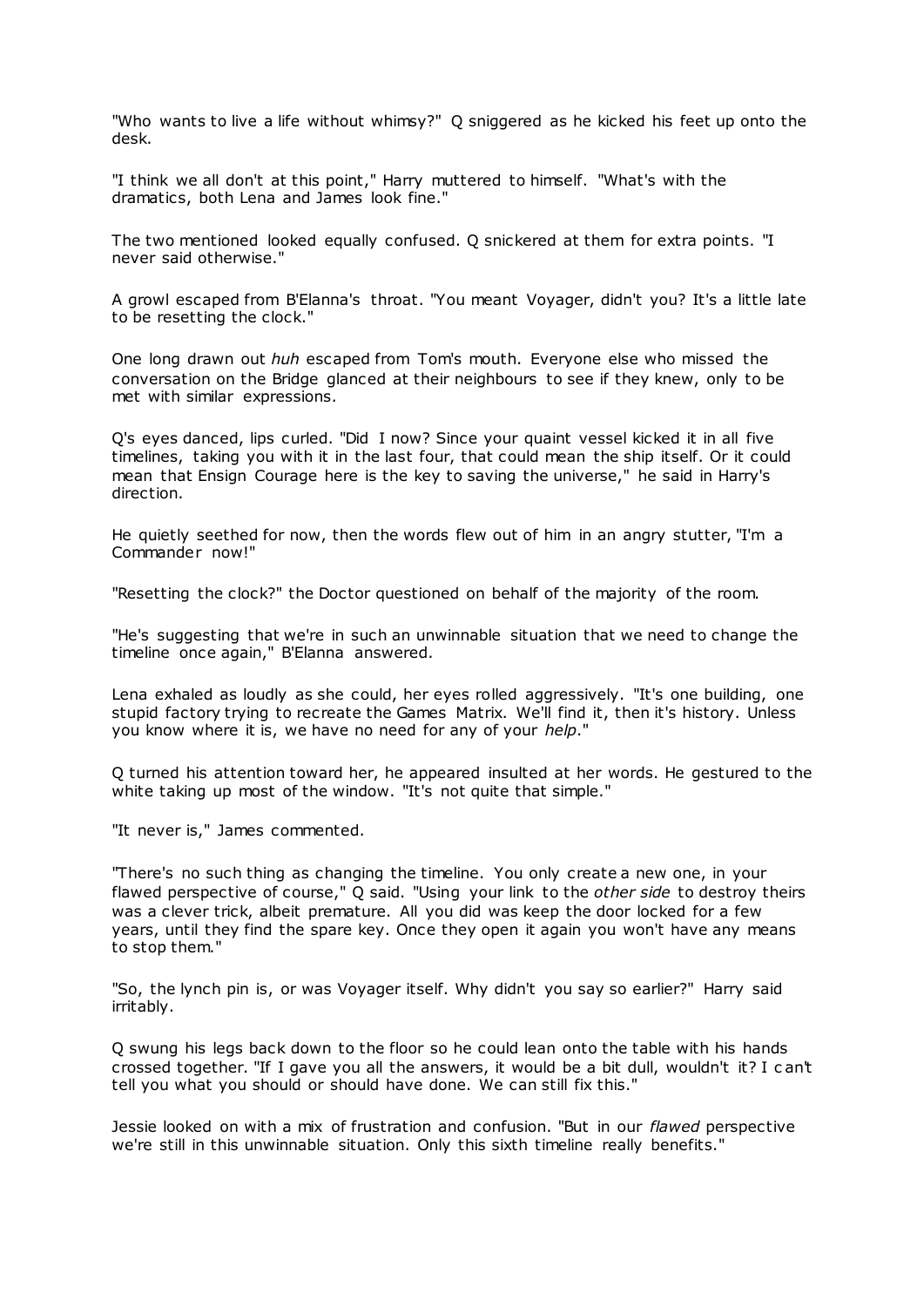Q chuckled in her direction. "Your first incarnation manipulated their linear path to create a shortcut, disrupting an already volatile space time continuum. Species saved or even damaged by Voyager's intervention or their mere presence were erased. People who were lost would survive and continue to affect everyone around them. Relationships would change. Children born would not be, while the originally deceased would have ones that never existed before. Advances that did not belong in that time, did and so they were not invented. They were not needed. More importantly, the decision to change their linear path in the first place no longer existed. It was already fixed.

"Those links they missed, the broken loops caused paradoxes. The paradoxes weakened the, how should I put it so you'll understand?" He stalled for the moment to think about it. "The structure of their existence. The foundations crumbled, unable to take anymore. Don't misunderstand. First Voyager wasn't the only cause of the collapse. So many grossly underestimate time travel and the intricacies of infinite dimensions."

"You didn't bring your medkit with you, Doc? Migraine incoming," Tom whispered. The Doctor shook his head to his disappointment.

"They returned home, only to see the fabric of space tear apart their precious world, before it consumed them," Q said with a slight touch of sympathy. He shook his head once. "I was tasked with replacing those missing links, to strengthen the foundation. Which brings us to your second incarnation."

Harry quickly tried to cut in before he could, "stop. You keep going on about this being the fifth, fourth before us, the next one's the sixth. Dimensions don't work like that. How many times did we time travel? Run into time loops, alter the future. How many decisions have we made in our eleven year journey? Forget being the fifth incarnation. We must be Fifth Millionth Voyager at best."

"It doesn't have the same ring to it, that's for sure," Kiara remarked from the back of the room.

"You're trying too hard," Q said in a patronising tone.

Harry didn't take kindly to it. His cheeks burned and his eyes flared. "No, you're oversimplifying it as you think we're beneath you. You don't have to dummy it down for us."

"He kinda does," Tom said while dabbing his throbbing forehead.

"No," Q said plainly. "To put it in words you understand. You're the fourth direct descendent of the first crew I told you about. Four separate events brought you here today. It's true there are millions, perhaps billions more of you. What little cousins branched off from your decision regarding what underwear you wore that Monday morning is of no concern to me, or you."

Lena tried her best not to laugh as she was still angry with Q, and didn't want to show him otherwise. Her bottom lip and jaw quivered slightly, so for anyone watching her before she spoke it didn't work that well. "But it should to you, right? Not the underwear part, obviously, cos eew."

"I was talking about bigger events than..." Harry meanwhile muttered under his breath.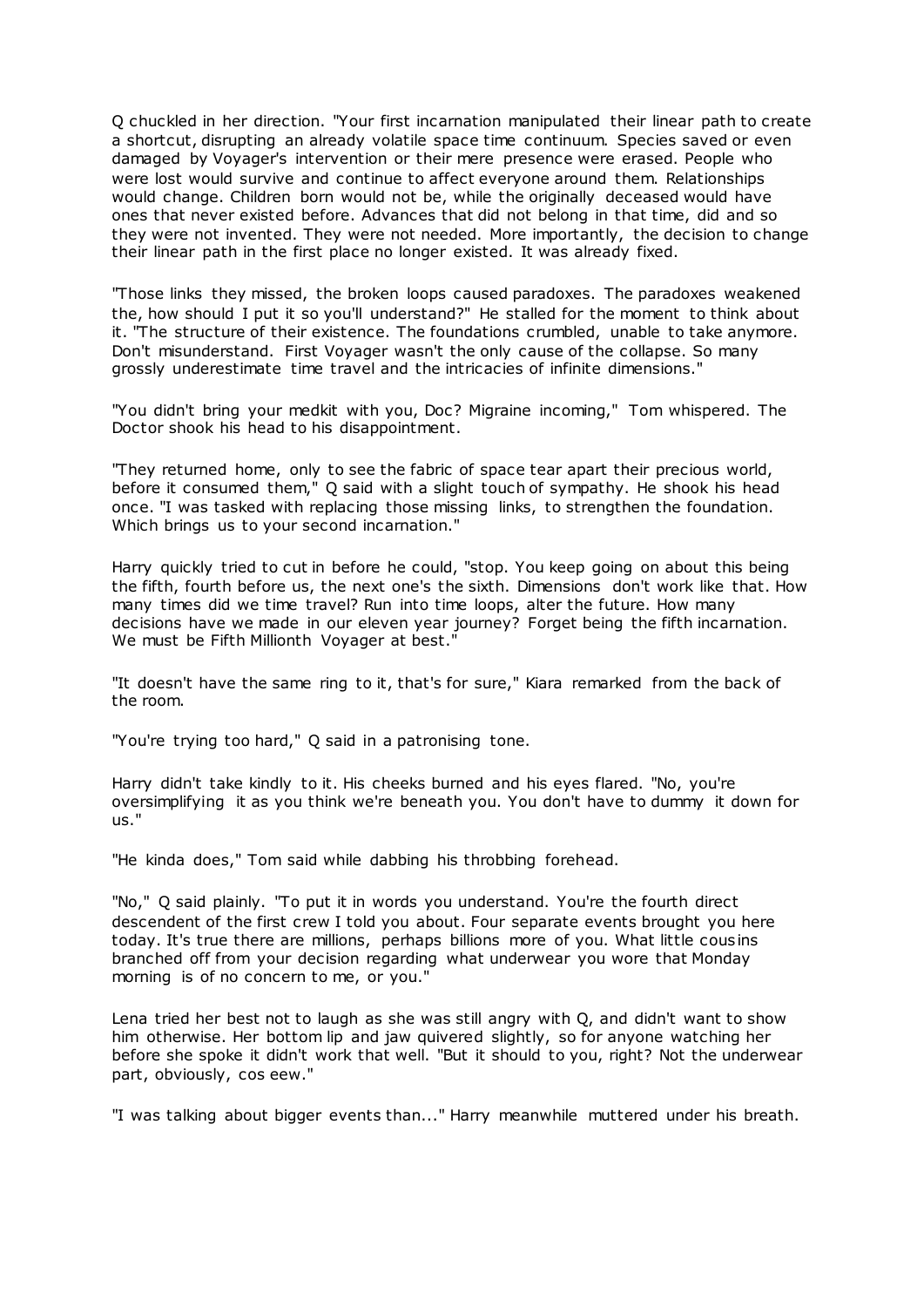"You're the same Q in that first timeline. The same one I met in Four," Lena said over the top of him. "You exist in all possible time frames. So why concentrate on this branch only?"

"It's too difficult for mortal minds to comprehend. You've just proved that. It's not an insult, it's fact," Q said.

"So we should take your word for it and start anew in this sixth timeline? A sixth Voyager with no memories of what we did wrong and hope for the best," James snapped.

"As long as we don't end up as Seventh Voyager, I suppose," Tom tried to joke to lighten the mood and ease his head.

Lena cringed and then shuddered, "oh god, Seven. She better not be what we need to save, or I'm staying behind and dying with timeline five."

Q snickered at her, "funny you should say that. She was one of the catalysts for the path change in timeline one."

"You've got to be joking. Please tell me you're joking," Jessie said in disgust.

"No. Avoiding her death was a primary concern for the time traveller. Their opinion of the drone lowered in every incarnation, which was amusing considering I did not foresee it or even attempt it. Happy accident," Q said as he looked around at everyone. For some reason that no one knew he lingered in James' direction. "Which once more brings me back to the second."

"Really?" B'Elanna groaned.

"Actually, it's the one we know the least about. I'm a little curious actually," Jessie said.

Q turned to her with a knowing smirk. "I'll bet you are."

Jessie's eyebrow raised while her face twisted slightly. "What? What does t hat mean?"

"I had a lot of missing, broken pieces to re-fill, and yet it's a common Q rule to limit interference. The point is to guide the mortals, not do the work for them. All it takes is one event to change everything, however small. I determined that small wasn't enough. The problem was bigger than Voyager, bigger than Humanity. What if I could not only avoid the events that lead to the endgame I saw in timeline one, pun intended, but use the replaced link to tackle the wider problem," Q said.

"Which is?" Lena asked.

"I'm gonna assume the Softmicron and the Games Matrix," Harry said quietly.

Neelix cleared his throat, "yes, about that, I thought we defeated both of them. Why is no one surprised that they're still around?"

Tom and Harry both shuffled around nervously. "Well, that's er... the less who were in the know, the safer it was for everyone," Tom stuttered.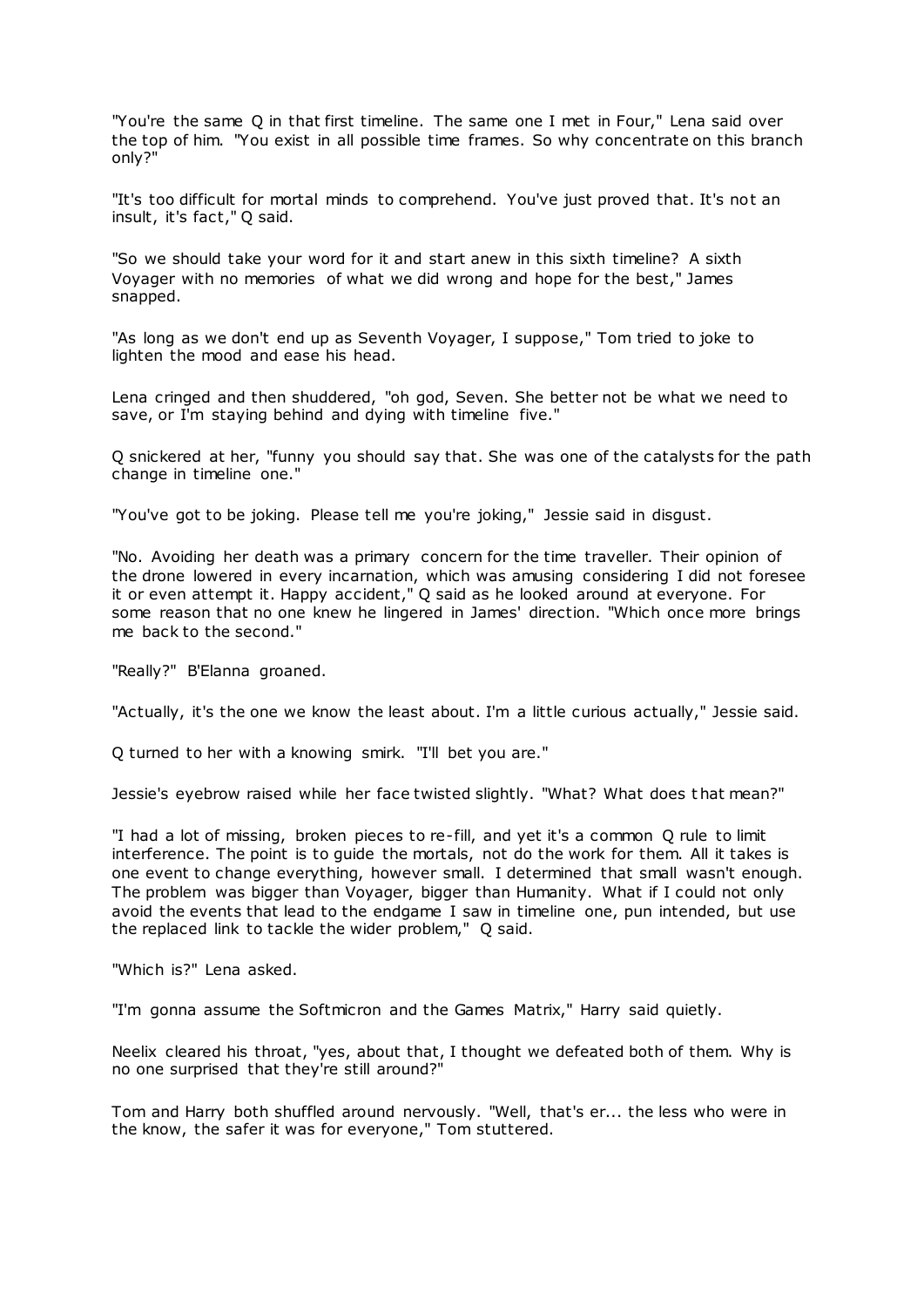Q ignored them, he climbed to his feet to slowly walk ahead without breaking his previous gaze. "The Continuum begged me to reconsider. The Humans were a part of the problem, they'll only make it worse. Humans are too volatile for such power, they can't be trusted. Blah, blah," he grumbled on route. "I knew though if anyone could make this possible," he said, stopping in front of James who was frowning at him. Q gave him a smile chocked full of meaning, "Kathy can."

Lena stared at them both, her eyes much wider than usual. Chakotay quietly seethed to himself. The majority of the room mumbled quietly, confused at the Q's words. James' face meanwhile lost all colour in it, his eyes darted side to side. "Wha... what? What did you do to her?"

"Oh god," Jessie stuttered.

"Nothing," Q replied honestly. "I told you, I don't interfere, I guide."

James stared at him blankly, only blinking twice in rapid suc cession before he spoke. "You couldn't have guided her to a less homicidal father?"

"In hindsight I should've, yes," Q smirked at him.

Tom nodded, then his eyes bugged out. "Holy crap I just got it!" His sudden raised voice made Harry jump out of his skin. "You're telling us that James has only existed since timeline two, and he can thank Q for his existence. What a twist."

"No, no it's not," B'Elanna said.

"You'll have to start calling him dad," Tom sniggered, earning a classic glare from James that made him wilt and shuffle into an empty seat.

Lena shook her head, "hindsight? Your biggest knickers in a twist complaint was that the nature of his birth meant it'd be difficult for him to be Chosen. If you'd *guided* her to someone she'd have a relationship with then, there wouldn't be any need for timelines three, four, five, six etc..."

"Blondy wouldn't be Blondy, now would he?" Q sniggered. "You'd get someone else entirely, can't argue with genetics. Since he'd be different, when his partner was born would be different so there'd be no you either."

"So, any child Janeway had was a shoe in for the Chosen title? The father didn't matter," Neelix questioned.

"No. There's far more factors that go into picking one. Personality, location, physical prowess, I don't want to bore you," Q replied.

"Too late," Damien grunted.

The Doctor looked on with interest, "despite your comment earlier, you did pick his father so he'd get these *factors*."

"So possible dads of Slayers have to be sociopathic, narcissistic and sexist. I hope Damien doesn't breed, but I was already hoping that anyway," B'Elanna said.

"How dare you, I'm not prejudice to women. I hate everybody equally," Damien hissed.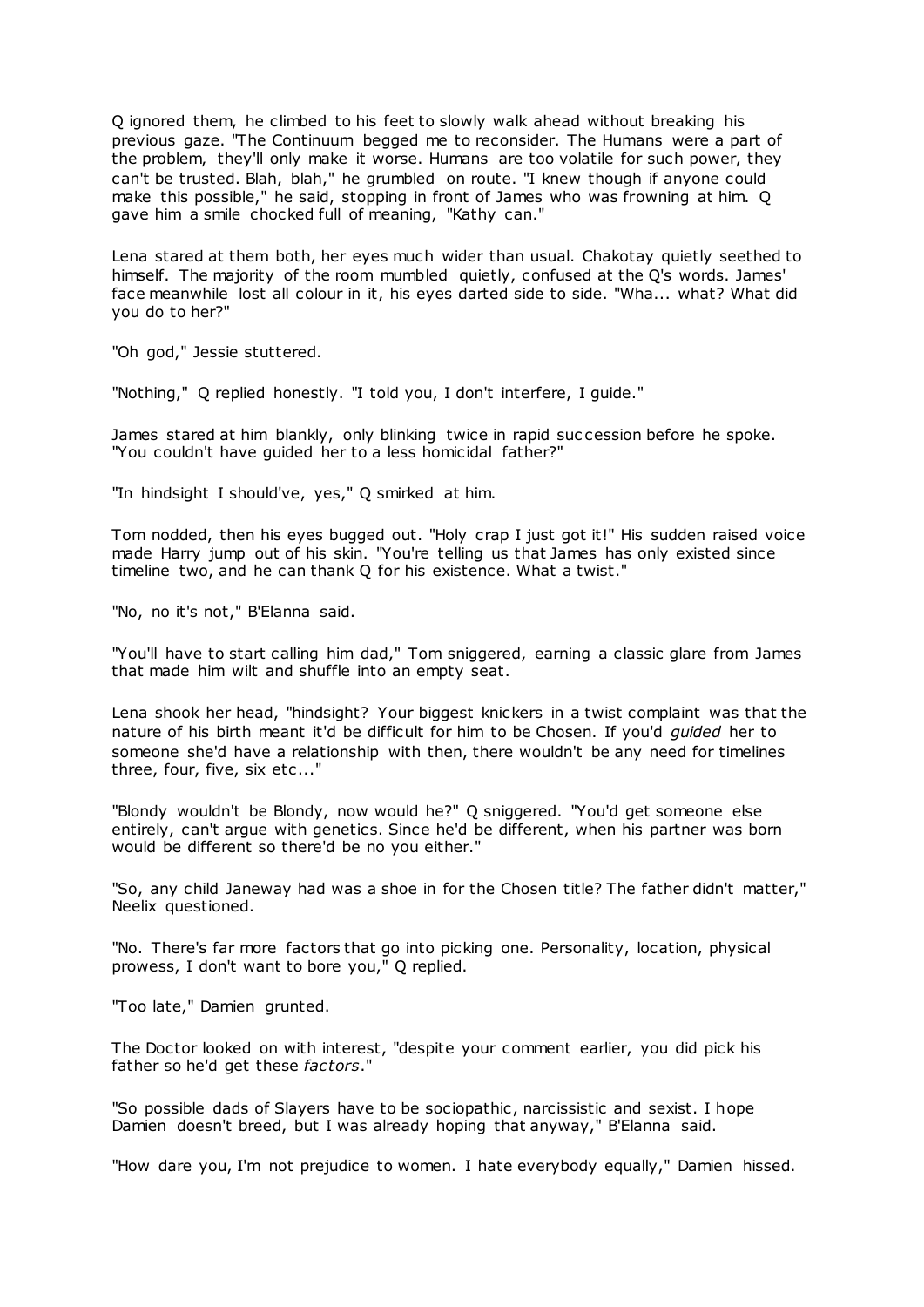The Doctor hand waved off both of their comments, "I imagine Q means he picked her a mate who was more likely to pass on genes that would benefit a Slayer. They're already born with strength and agility yes, but the child would be helped by having a natural ability already. The father should be fit and healthy, with traits such as confidence and bravery, something that he could teach the child. In foresight, Peter Taylor may have been an ideal choice to be the father of not only the Chosen but the one of two Q needed to deal with the Softmicron. It's fascinating, and proof that Q's aren't as omnipotent as they claim."

"I'm wondering how he did this guiding. Did he whisper in her ear, *hey this guy is hot. Have hot babies with him*," Danny cut in a little too eagerly.

Jessie scowled in her direction, making a mental note to give her another hard slap in the face later. Chakotay was having similar trouble with the Doctor, he mumbled a few insults under his breath.

"Maybe Q said that his dad owned a coffee bean plantation. That'd do it," Tom sniggered.

"Will everyone please stop talking about how and why I was conceived. Please, it's creepy as hell," James cut in desperately.

"Yes please," Lena stuttered quickly. Jessie only nodded.

Harry nodded, "I agree. It's disrespectful to Captain Janeway."

"That is what's so funny about it," Damien said, smiling maliciously.

"It's really not," James said with a glare in his direction. "Can we move on?"

Q walked away, back towards the window with his hands crossed behind his back. "The second timeline didn't fix everything. To cut a long story short, the creation of a Human Slayer in this time period, as well as other factors unknown to you, the Softmicron threat was redirected."

"To Humans and Earth you mean," B'Elanna said, nodding in understanding.

James eyes rolled up, everyone turning their attention back in his direction annoyed him further. "Oh yeah, I remember now. I flipped my middle finger at them one *timeline two* day and they got a bit grouchy. Sorry about that."

Jessie smirked slightly. "Good going, you doomed us all," she teased. James smiled back at her.

"Third did nothing impactful, they died quickly. Fourth..." Q continued to explain. He hesitated as Lena's face turned a ghostly white, her shoulders tensed. "I'm sure you know how that ended."

"So?" Tom grunted.

"So, unlike them you're still here. Something can be arranged so you can knowingly impact the sixth timeline," Q said.

"Wait. We know about timeline four, a bit about three..." Chakotay said.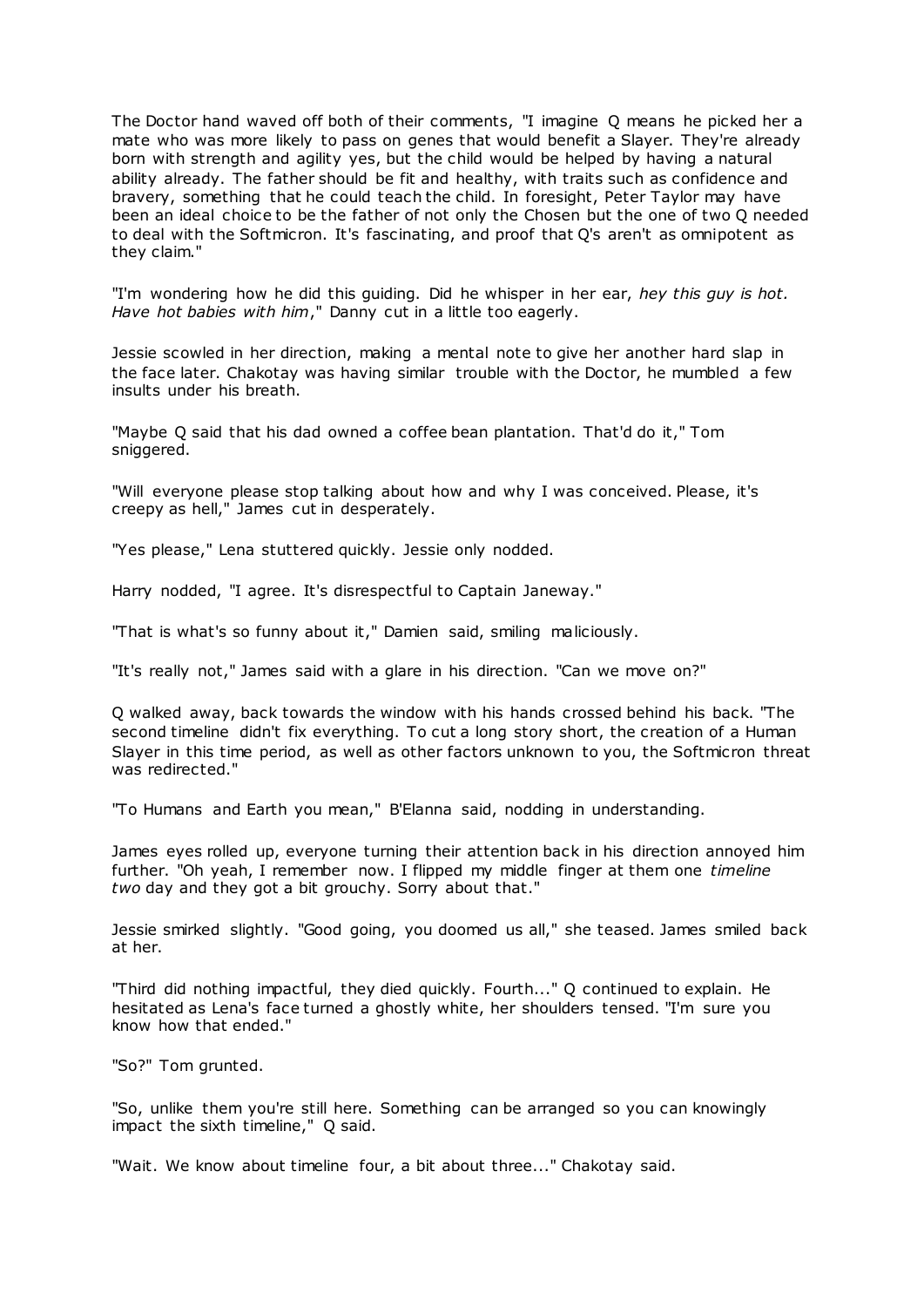"We do?" Neelix cut in.

Harry briefly glanced his way. "Three was the one that was reset because James' death eventually lead to Voyager's destruction early. Right?"

"Correct," Q nodded.

"Okay, so what was so wrong with timeline two? Did he die there as well?" Chakotay asked.

Q seemed a little amused by the question, no one understood why. "No, he was actually the only one of you who survived that timeline."

Damien coughed intentionally, "Janeway's fault," getting a few members of the room's attention. He smiled in a fake way.

"Yet Damien remembers that dimension and James doesn't. Did you do to James what you did to me?" Lena asked bitterly.

"Why would I? What happened in two wasn't like what happened to you in four, Lena. Creating timeline three wouldn't erase him from history. It would and did redirect his life though. As with you, well..." again Q hesitated. Lena stared intensely at him. "Blondy's place in the timeline was fixed. Yours however needed to be changed. Your starting position budged back to an earlier date so he'd get the upgrade, allowing him to survive. And to also get us to this point."

"Oh I need to sit down," Tom stuttered.

A few people looked at him, all thinking the same thing. "You're already sitting down," both Harry and the Doctor told him.

"I need to sit down more," Tom said.

Q seemed to think it was a good idea as he sat down comfortably in his original chair, his arms outstretched, "think of this as one last favour from me to you."

"Favour?" Lena grumbled. "I don't remember you asking us back in Four. The favour ended up being a Borg ship that destroyed Voyager, then tossing me back in time to my starting position."

"That wasn't the intention, I assure you," Q quickly countered.

Lena marched forward toward him, "you intentionally set that Borg ship after me in 2372, and erased everyone's memories of it. You kidnapped my daughter and forced my mother, who didn't know me yet, to give birth to her. That was intentional as the point was to erase my original position from the timeline, was it not?"

Q shifted in his chair uncomfortably, his hands raised as if they were surrendering. "Okay, that last part is true. You weren't supposed to remember that, in my defence."

"No, I was supposed to think I was Kiara," Lena grumbled.

"Yeah, what was the point of that?" Harry asked.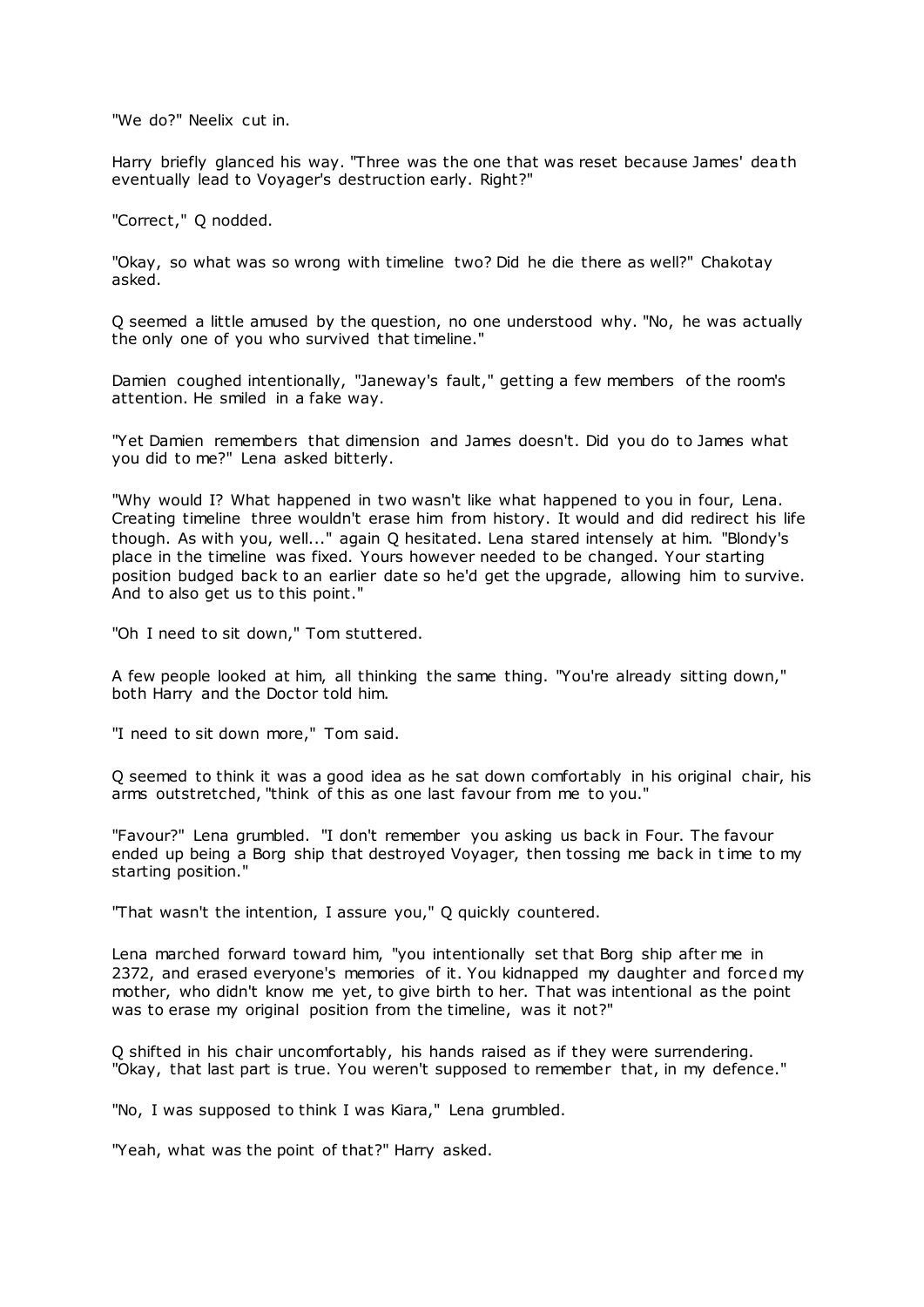Q looked at him in quiet defeat, eyebrow raised, "do you really want to get into that now?" He turned his attention back to Lena. "I wasn't the only one trying to fix things. Timeline four's creation, I had no part in. New players arrived and made a huge mess of it. If you want to blame someone, blame them."

"Yeah 'cause you were doing a fabulous job up until then," B'Elanna commented. She glanced briefly at James, "no offense."

"Taken," James said.

Lena rolled her eyes, "oh, so now you're blaming Kes. Very classy. If it wasn't for her I wouldn't exist at all, and everyone here would be dead. You may have had a hand in creating James, but you didn't save him, she did."

"I wasn't talking about her," Q said with a smile.

"Even if you weren't, you've admitted that all of your actions have been about using Humanity for your own ends. You weren't and still aren't doing us any favours. Stop trying to make us think you're doing this for our benefit," Chakotay snapped.

"He kinda is," a soft voice giggled. Everyone looked around to see where it came from. Most of them recognised it. The voice came from all around them, from the air itself. Beside Q it distorted, blurred. A human shaped shadow formed in its wake. Q mumbled something under his breath, his cheeks turned a light pink. "He won't admit it, just like he still won't admit that he was involved in the creation of timeline four," the voice continued from the warm smiling face of someone the majority of the room knew.

"Kes?" Neelix stammered, he broke out into a huge grin. He hurried over to greet her, only stopped by Damien putting his arm out in front of him.

"No, I'm still gagging from that poison yoghurt," he muttered.

The new arrival laughed quietly as the Q looked up at her. "I fell for his prankster routine as well, but he genuinely does care about what happens to us," she said.

"Must you keep making me ill with that nonsense?" Q asked in such an overdramatic painful way, everyone assumed he was putting it on.

"Don't be silly Q, you don't get ill," Kes said with a smile still on her face.

Tom caressed his aching forehead, even though it was doing nothing for him. "Okay, enough's enough. There's at least one Soft still out there, laughing smugly to itself in some unknown location with a lone network generator, hub, opener, whatever! What does the old Voyager and what we did with it have to do with what's happening, and how would it help now? And don't give me another confusing time travel, dimension exposition dump, my head can't take anymore. Since when have Q and Kes been best friends? If you're on our side, what's with the coy vague crap? Just come out and say it." He allowed himself time to breathe in deeply for the last one, thankfully so did everyone else. "And furthermore, why the hell is there two suns out there?" he shouted as he pointed to the window.

Nobody had given the view outside a second glance. It had looked normal. Blue oceans, a mixture of greens, browns and gold. Clouds of varying shades of grey drifting over the horizon. The imposing black above it all, the star in the distance shining ahead. Their forced second glance painted an odd sight. Another light was beginning to peek its way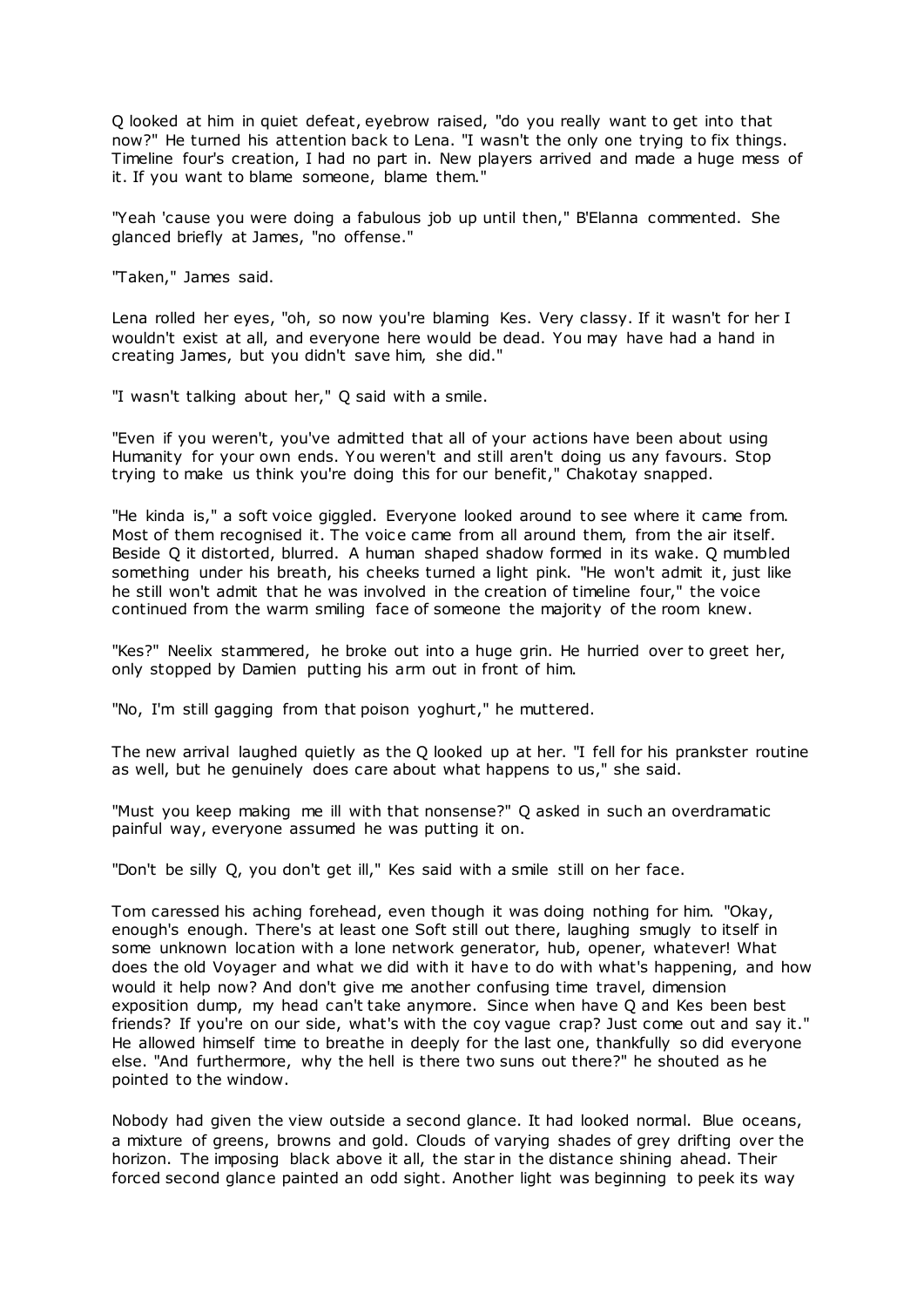out from behind the planet. The original one they saw, lying above, shining brightly over the continent of Europe. It was obvious now which light didn't belong there now that they could see both.

"What is that?" Kiara asked fearfully.

Harry's head bowed as the view silenced the room, leaving behind an ominous atmosphere. "I asked my Opps officer to compare any data from that thing to the Astrometrics data we got from the Sphere." His shoulders tensed. "The closest match was the portals that initially formed on Deck Thirteen."

The news didn't help with the tension in the room. The only thing that could break it was the inappropriate laughter from the usual suspect, it forced a few people to roll their eyes almost in unison.

"Then the answer is simple," Damien sniggered. His gaze hovered elsewhere. "Send blondy and his little sister into it. Prophecy fulfilled. Game Over... again."

"Send who and what now?" Lena asked him dangerously, her eyes flashing.

Damien looked at her with fake innocence. "What? Q admitted that they needed a Slayer to deal with the problem still ongoing. That looks ongoing to me. You two either didn't exist, were too dead at the time, or solo in the past four dimensions. That thing's a lot bigger than the portal on Thirteen, so tada, you need two. Have at it."

Jessie's eyes narrowed, not out of anger but confusion, while she turned up her nose in disgust. "Did the *genius* really forget why we even had the dimension discussion?"

"What you see is on a grander scale than the portals," Kes said, eyeing the man with a patronising expression as if he were a child.

Damien's eyes seemed fidgety, nervous. "No, I'm aware. I assumed we needed more Chosens to toss in there to make up for it."

Kes sighed, and she wasn't the only one. Apart from her, only Q was aware of the other presences floating around them. All of them a different incarnation of herself. All of them were a little sick of him, even the two that had never met him before today.

"What Q neglected to mention..." Kes said, after a spiritual reminder from one of her predecessors. Q scowled briefly at them both. "Was that there is another option. It'll be dangerous, and it will not be easy. Ultimately, a slight change in the past would fix it instantly, as well as other incidents I'm sure you'd be eager to."

Lena felt her heart skip a beat, her skin prickled at the loss of heat. Her mind had immediately thought of her mother. The warm and yet sad expression on Kes' face as it focused on her confirmed to her that was one of the incidents she had meant.

"Mmm hmm," Q nodded knowingly, his fingertips pressed against each other. "You think it'll be a simple walk in and blow the building sky high, like the others? No. The place you're looking for has been built with your knowledge of them in mind. To destroy it, innocents will have to perish as well."

Silence took over the Conference Room. Even Damien was being unusually quiet, his bottom lip bitten tightly as he struggled not to laugh.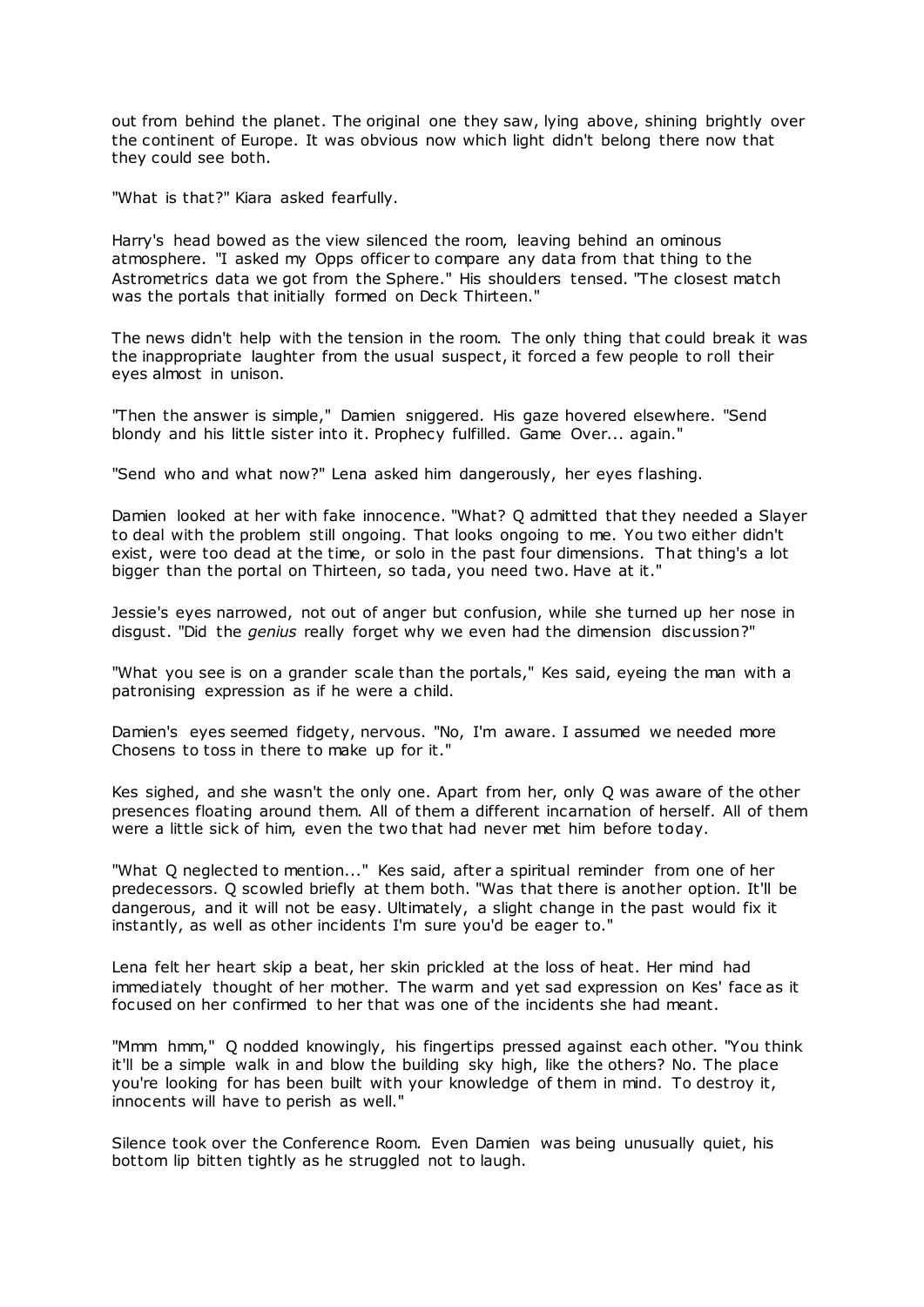"If you go back, you can stop them before they can even build it," Q continued. "Furthermore, those tragedies Five here hinted at, will be undone."

"Stop nicknaming us after the timelines we come from," Kes said irritably. Q pressed his lips together into a forced frown, both eyebrows briefly raised. Her past selves may tolerate it, but she wasn't going to. She scowled at him until he returned to a more neutral expression. Her focus returned to her old friends, who she expected were more than confused by the name banter. "You won't have to go back far. Like Q did with the Captain when they created Two, you will retain your memories until the change has been implemented. After that..."

"No," Lena cut in harshly. People around her, and Kes noticed her fists were not only clenched, they were trembling. She was also very surprised the girl was the first to object. "I don't care if it's only five minutes ago. I won't go through this crap again. Enough is enough."

James pulled a puzzled face, his eyes seemed wider as well. "Wait, mum knew that she had to have me to change the timeline? That's really fuc..."

"No, she didn't," Q said quickly. "All she knew is that something had to be changed, and soon."

"Still," James said in disgust. Jessie gently stroked his closest arm to help him feel better, it only worked for a few seconds. "I'm okay with going back only five minutes, if it means I don't hear about this."

Lena turned her head in his direction, only making her angrier. It wasn't toward him, she directed it at the culprit immediately afterward. "See, this is what I'm talking about. You claim that you want to help us, but you meanwhile use us as if we're your lab rats. James and I are nothing but experimental test tube babies to you!"

Q was taken aback by her outburst, he smiled to cover it up. "You misunderstand..."

Lena's face was bright red by this point, she marched right up to glower down at him as close as possible. "No, quite the opposite. We finally understand. We're your little pets, your personal project. I bet you were pleased with yourself when you co-erced our mother to spend the night with that monster he calls a dad. *Yes, he's a fine specimen for my cause*. Gross."

"You're angry with me because you and your brother exist? I do apologise for the injustice," Q said sarcastically, fueling the raging inferno.

Fortunately for him, the usual fire fighter stepped up. "It's not what you did," Craig said. "I for one am not upset that Lena exists, I'm grateful for it. How you went about it is the problem, it's beyond cruel. You showed up one day to bluntly say that her life was a lie, that her younger self was really her daughter, then left her to deal with it. You never gave back her real memories. She had to die to get them."

Kes nodded grimly, "yes, my regret is I didn't do more to help her. I believe I made it worse."

Q grunted, "if you call unlocking her telepathy early helping, then you're not wrong." It wasn't only the physical manifestation of Kes that glared at him, they all did. He laughed it off, "come on. You wanted people to notice that Kiara and Lena were different girls. I had to break the news then, I had no choice."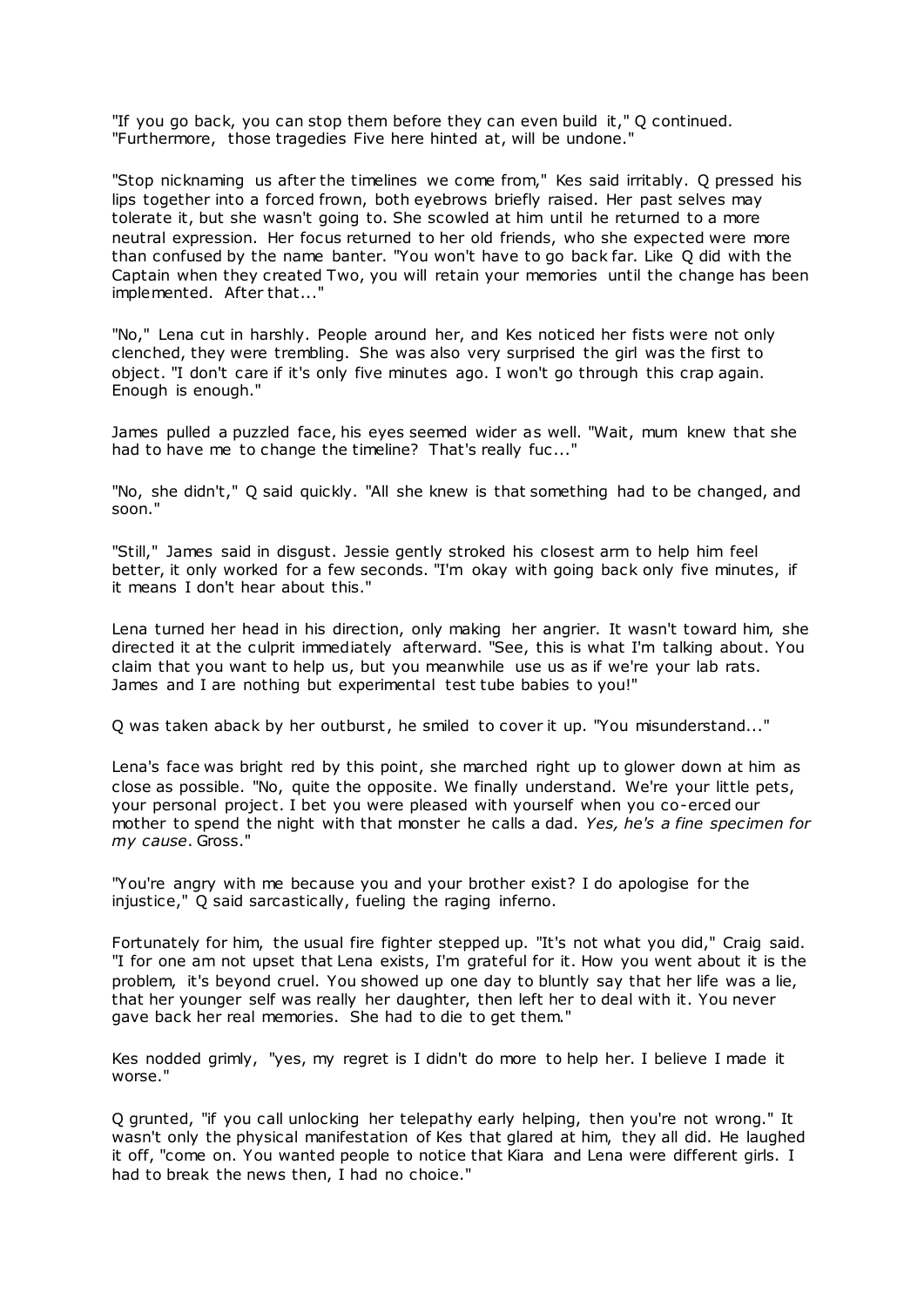"You told us it was because of Kiara's rapid aging," Chakotay grumbled.

"Yes, and who was responsible for that little temporal anomaly?" Q said in a higher tone of voice, his eyes gesturing toward Kes.

The headache Tom had was weighing him down, he gave up finally and rested his head against the table.

"There was little point in the charade. Better for Lena to know the truth," Kes said. She noticed Lena's fiery stare was aimed at her now, she softened her own. "I am deeply sorry for my part in this. I want to help, to end this for good. When it is, you can live your life in freedom. Undisturbed. You'll never hear from us again."

"You're giving us the choice our past lives didn't get, as an apology?" Harry said.

"Call it what you will," Q smirked at him. "I for one want to move onto something else, something far less time consuming."

"You haven't even told us any details. How are we supposed to make any kind of decision?" Chakotay said.

Lena stubbornly shook her head as she walked over to him, "we're not going back, it doesn't matter."

Tom lifted his sore head from the table, "hang on. You're not the Captain, I am."

"Really, you want to go back to whatever time it was that Q thinks will fix this?" James questioned with his eyebrow raised. "Think about it, he mentioned the old Voyager. That's at least eight years of our lives, gone, just like that."

"It also isn't a decision that's Captain's only. It's on all of us," Harry said.

Tom felt like the eight years James mentioned hadn't happened. It was like the old days where everyone disagreed with him just because they didn't respect him. He wondered if his previous incarnations had the same trouble. He grit his teeth for a few seconds. "I realise that. All I meant was that Lena doesn't decide for us all."

"Sure you did, Tommy boy," Q chuckled.

"We don't have all the facts. Losing eight years would be a huge cost, I know. However if it means saving lives and ending the Softmicron's tyranny once and for all, wouldn't that be a cost we could all afford?" Tom argued. "It's something we should all discuss before making the decision."

Most of the room glanced around at each other, quietly mumbling to themselves. Tom and then Lena turned their heads to watch, and wait for them.

"You're not going to tell us, are you?" James quietly asked the Q.

He smiled in response, "I didn't tell your mother. If I did, what do you think would've happened to you? Would she have given birth to you if she knew what your fate was?" His words felt rude to him, but he said it in a kind tone. James didn't like the answer one bit, he merely shook his head to share it with him. "Sometimes the best action we can take can be a one done in ignorance."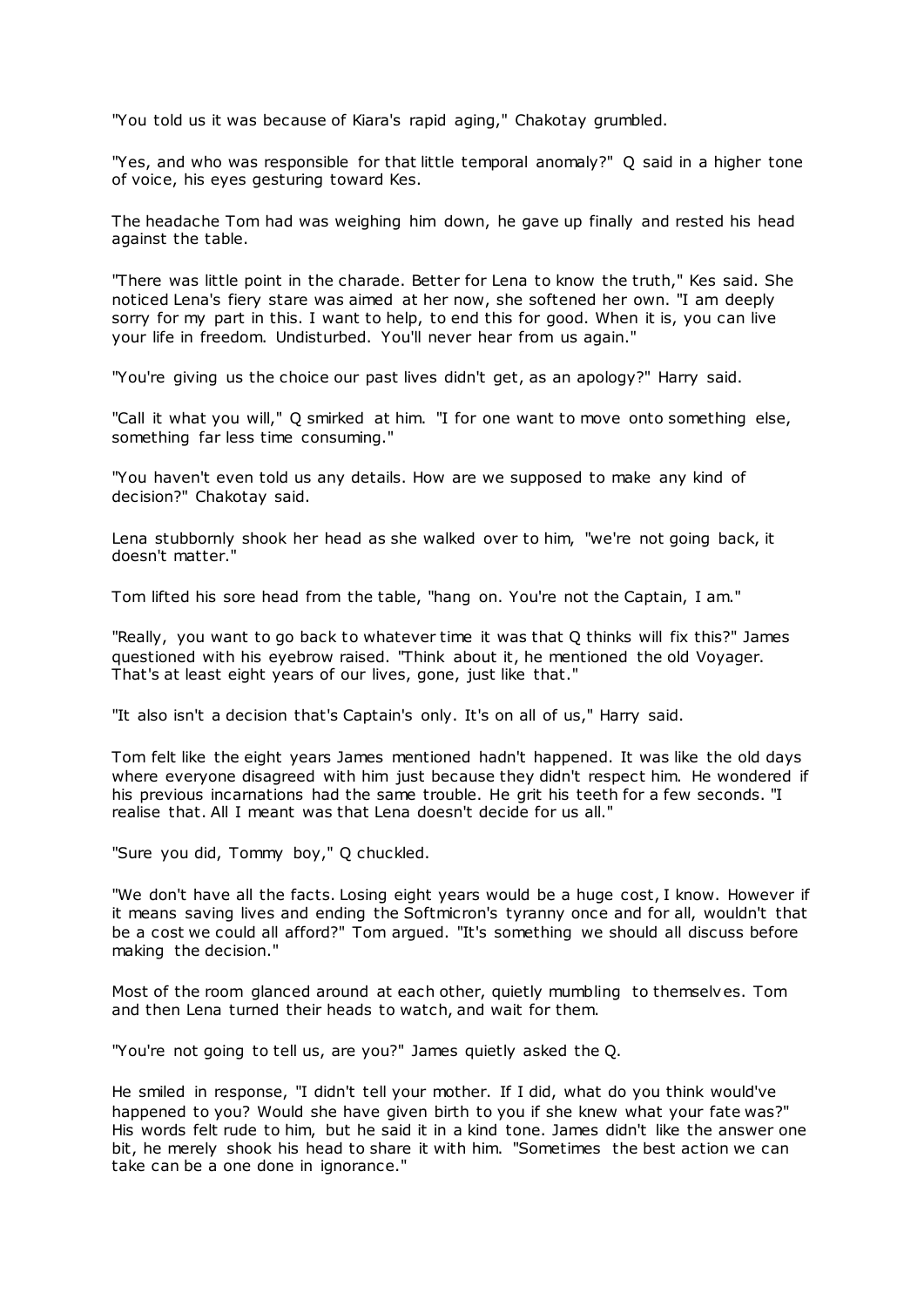"How convenient for you," Chakotay remarked. "If you won't volunteer anymore information, then we have no choice but to keep going in this timeline as if you never showed up."

Tom noted a few uneasy glances from the quieter members of the room, before turning to face the more vocal ones. "Normally I'd agree, as you say ignorance can be *bliss*. Now we know our actions could endanger others, I don't feel comfortable going in blind," he said.

"People could die if we do something, but more could if we do nothing," B'Elanna argued with some reluctance.

"I think we should figure out where this place is before making any rash decisions," Harry suggested.

James and Lena briefly shared a glance. "We were talking about that earlier. All of the network stations we disabled or destroyed weren't hard to find," James said. He then turned to the others. "Surely if you wanted to remain inconspicuous in case your secret is out, you'd hide these in the middle of nowhere, underground, up in the mountains."

Lena nodded, "one was." She huffed, "I'd forgotten what tired was after climbing into orbit. All that was left was pure unfiltered anger."

Craig had to laugh briefly at her face lightening up at the memory. "You did say that was your favourite infiltration."

"Duh," she smirked back. "If I knew, I'd have taken it out with my shuttle. Wouldn't have been half as fun though."

Tom shuddered at the terrifying image entered his head; Lena with her mother's coffee withdrawal anger, while she was pregnant. He hoped he'd never see her unfiltered anger, it was making him sweat buckets. "Anyway, you were saying James?"

"Um, there's a reason for their placements. All we have to do is figure that out," James answered.

"They're inconsistent from what you told us. A lot like the Sphere towers were," Jessie said.

B'Elanna stared thoughtfully ahead of her, "which backs up your theory. They'd hide them if it didn't matter. If you're gonna place them randomly to throw off invaders, don't pick a giant skyscraper in a small town. It stands out."

"Also we know this last building is meant to take innocents with it. I can't see why we can't disable it. Is it too late?" Neelix questioned as he pointed to the window. A subtle nod from Q answered his question. "If there's no other way, maybe we have to."

"There's always another way. Once we find this place, we can devise a strategy," Chakotay said.

"And if we can't, the option to go back is still there," the Doctor said.

Q leaned back in the chair once more, his hand hovered in the air to do a little shimmy, "myeh," his voice squeaked with little care. "Assuming you don't die in the meantime."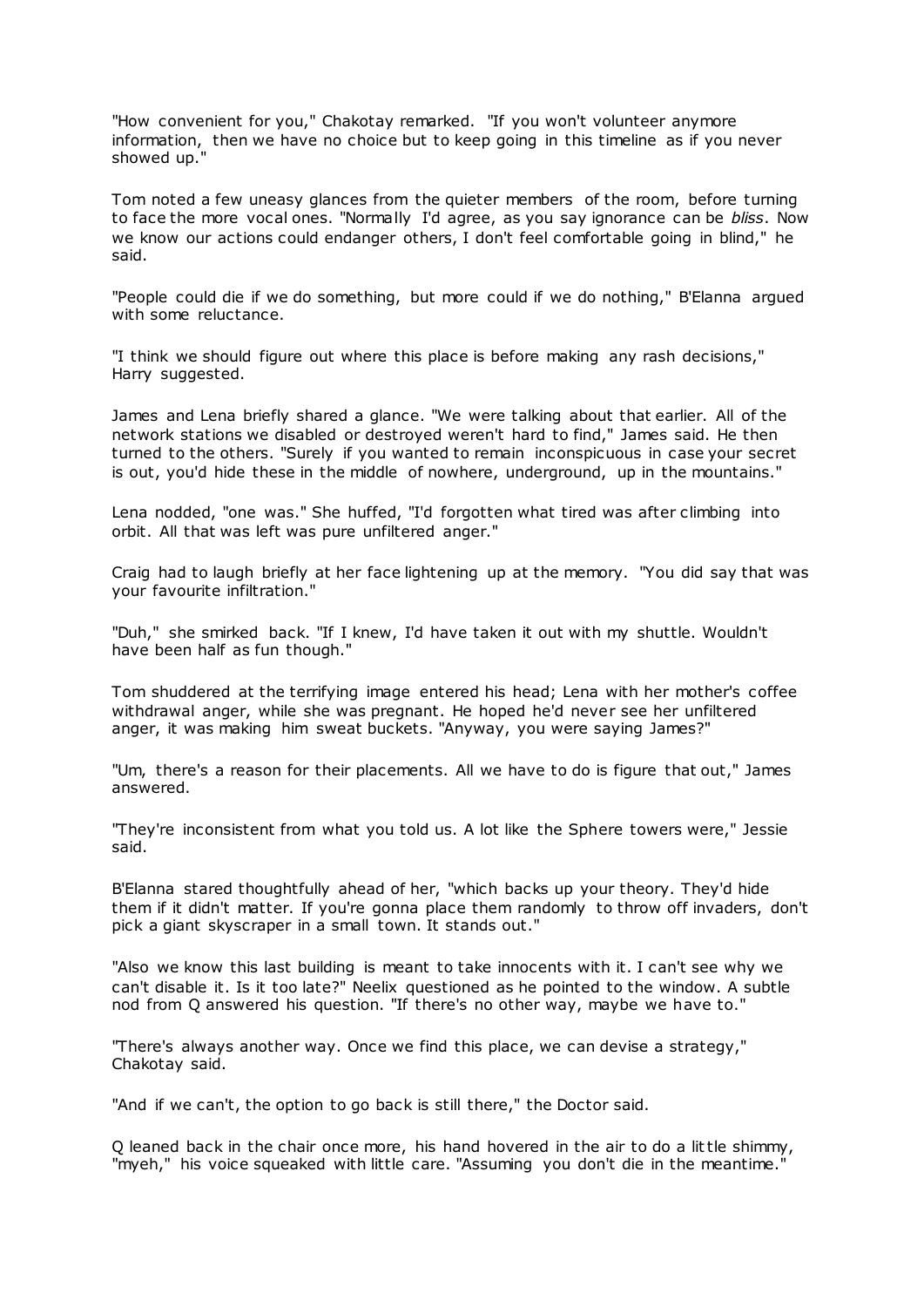"I'd prefer we didn't. Who knows what this little change is, when his last two were forcing people to have kids," Tom said.

"You make it sound like Kathryn and the child abuser were my Barbie and Ken dolls," Q laughed humourlessly. "And I had nothing to do with the Q obsessed with having a half Human progeny. Until he did so the Continuum were content in finding somebody else to deal with this problem, and leave Voyager lost in its self created paradox. I merely moved the players around to give you another chance to fix it."

Kiara pulled a face while Lena's blank but deadly eyed stare was directed toward him. James meanwhile had tuned out after the doll comment, his face a very pale shade of white.

"Thank you?" Lena muttered dangerously.

B'Elanna folded her arms tightly, "I'm sorry, but in our own self created paradox?"

"He's talking about Endgame again. But you're right, the one the Q were threatening to abandon was the no Chosens and no contact with the Soft on your end problem," Kes said.

"Still proving my point here," Tom quickly said to cut the change in conversation short. "This change could be anything from flying slightly further to the left in the Games Matrix, to defeating the Game Sphere by forcing the anomaly to take over it, ie destroying all the towers. Since he isn't happy about his changes, he may want to go all the way back and undo the damage he's done, erasing not only James, Lena and their kids, but the last forty odd years of history."

Q straightened up with a stern face, he seemed almost offended. "I could be intending to go back and make sure someone more suitable would take over from Kathy. Perhaps fuzzball here, or the very amusing fellow with the rabbit fetish who thinks he's a galactic warlord."

"Hey," Neelix whined, assuming he was referring to him.

Damien sniggered quietly to himself, until he realised one part of his sentence he didn't like. "Thinks? Please, if it were not for some zombie Borg drones having a hissy fit, I'd be the threat you were thinking about going back in time to thwart."

Q and Kes both laughed at the same time, unknown to everyone else the other Kes' were as well. "Okay, yeah, sure," the Kes everyone could see giggled.

"Hmph, you imbeciles have no idea," Damien muttered. "Those shapeshifting poached eggs forget that they'd be nothing without me. If I hadn't have taken over Starfleet first, they'd still be playing in their little games, trashing cities. All they are, are a bunch of users. Not a brain cell between them."

"Oh don't worry Damien, we know you weren't the reason Starfleet were taken over in the first place," Lena said.

James nodded, "yeah, nobody thought someone who's greatest accomplishment was making stupid clones of people, would be able to infiltrate many ships and take them over. I mean, you confessed that the only reason you got the Enterprise was because it was parked in space dock awaiting repairs after somebody crashed it. The clues were all there."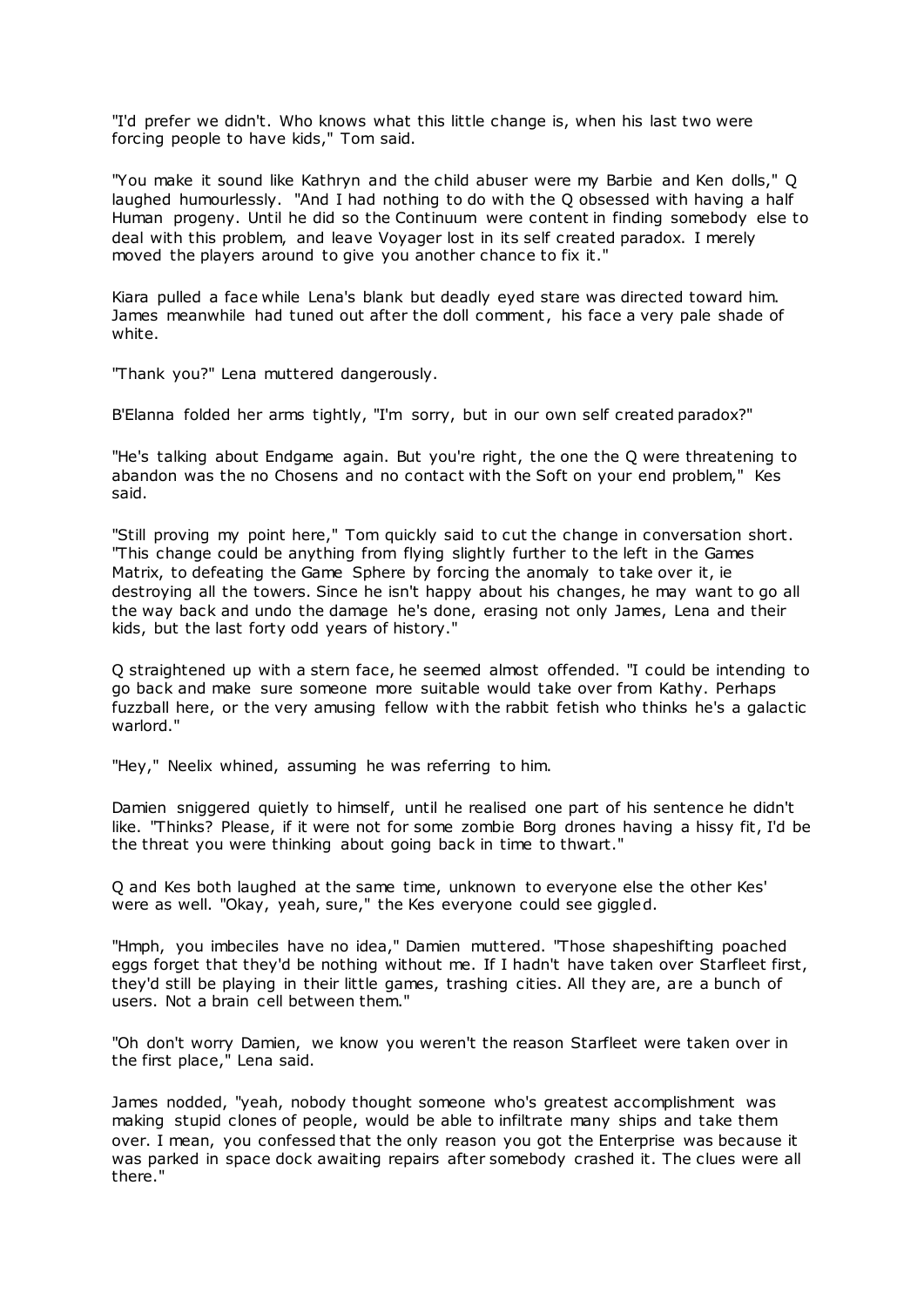Harry briefly laughed before adding on, "oh, I thought I was the only one playing along."

"No, I was beginning to feel sorry for the idiot. He needed a win," Jessie said.

"And he's still gloating about it. So funny," Lena cracked a smile.

Damien's cheeks burned bright red, about to burst in anger at any moment. "I rallied my own army against your stupid half lion, half tiger wannabe cousins." He pointed at Jessie, "I organised your death! I was the ruler of the Seventh Order, feared amongst my disciples. I cheated death to bring you further despair. The Soft waited for me to do all the dirty work, then swooped in to do what I already did. You're too stupid to realise it."

"Yes, you're a big bad villain," Jessie said in a cutesy patronising voice.

"Oh, you know what, you can go to hell. Again," Damien growled at her, before stomping off towards the nearest door. He had to push through a few sniggering people to do it.

"Okay, that was fun. Now back to Tom," Harry said with a smirk.

Tom scowled at him, "way to have my back, bud."

Q sighed despondently. "I'm afraid the little dummy spitter was partially correct regarding your enemy. They are users, and they did use his idea to their own ends."

"Oh we know that, I just don't think he knows how little was his own doing. I never bought it," James said.

"Yes, clearly Captain material," Tom muttered bitterly, inspiring Q to smile in his direction. "I may not be the best leader in the universe, but I know I wouldn't be the only one concerned that an omnipotent being's version of a minor change, may be a lot bigger in a mortal perspective. Especially considering that his previous choices were make a Slayer, something we still don't know, revive said Slayer so Voyager doesn't blow up, and give a baby to her grandmother to birth her, so their mother is temporarily erased from the timeline."

"Considering the Slayer's reaction to his conception wasn't favourable, I'll leave what change created timeline Three to your interpretation," Q said.

Kes groaned and did a little face palm, "really?"

Q chose to ignore her reaction for now, all the while keeping a close eye on James to see if he reacted in anyway amusing to him again. To his disappointment he only shook his head, biting his tongue for the moment. "I understand your reluctance, but I can assure you, this change is but a slight tweak. A minor course change with the same destination to avoid a storm, so to speak. All I can say is doing so will level the playing field, it shouldn't change your current lives all too much."

"No," Lena said. "This all started, the reason we were brought into this mess anyway, was because someone thought changing the past would solve their problems. I don't want to do that again. We need to go forward not backwards, or we'll never escape. It'll never end."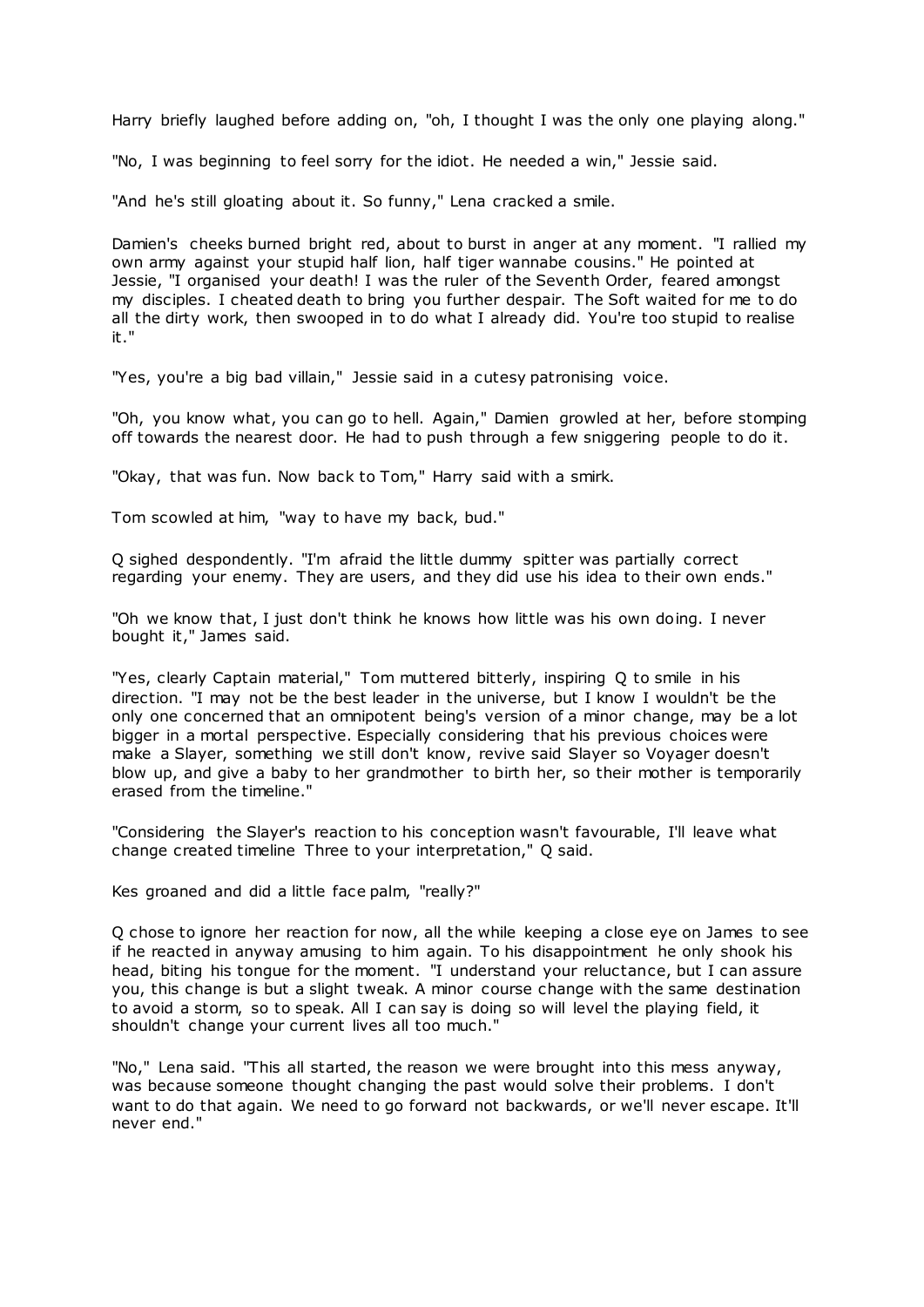"I thought that the morale of that story was to not change the timeline to save Seven from dying. A lesson we all didn't need to learn, but a one everyone should live by," Jessie added.

Nobody disagreed with her there, except maybe the Doctor who kept a blank expression. One crewmember standing amongst the crowd nodded far more than everyone else. "Normally I would agree, but it lead to five Kes', so it all worked out in the end," he said.

Everyone turned to look at him. Tom stifled a gasp for all of five seconds, "oh my god, Evil C's still alive?"

"How did you know there were five of us?" Kes asked, a little shocked that someone noticed her non corporeal alter ego's.

Tom glanced around at everyone, "did anyone know this? I haven't seen him since the dry spell of 2007."

"Q called you Five, you mentioned other versions of yourself," the man answered. He turned to Tom, "if you want a canon explanation, a lot of us went into hiding when Seven turned into a so called vampire. Fourth wall, you know the answer to that one."

"Ah, to avoid the minor character quell. Clever," Tom sighed happily now that he understood.

It took all the strength he could muster to stop both of his eyebrows from flicking up. Chakotay could only shake his head, "I'm not going to miss the terrible habit of conversations going off topic . I'm sure as hell not going to go backwards to go through more of them. I'm with Lena."

"Me too, even if that one was partially my fault," Jessie said sheepishly.

James nodded, "as if I'd choose to go through all of the Game Sphere events again. Count me out of a reset."

Tom looked around at everyone, catching a lot of them nodding in approval. "Yes, I don't think I could go through watching my beloved kitchen blow up again," Neelix said sadly.

"I imagine Janeway would be pretty pissed if we undid her work. I don't want to be the guy who's responsible for that," Harry agreed.

"We did some good in destroying the Games Matrix, ending the Sphere. I don't regret it and I certainly am not interested in changing it," the Doctor said.

Kiara walked over to stand at Lena's side. "I don't like how it was done, but this dimension is our home now. We've worked hard to get here. I don't want to abandon it when the going gets tough." She smiled at her mother, she did the same back. "Besides, I think we've suffered enough."

"Exactly. Cheating gets us nowhere. We'll keep making the same mistakes if you keep bailing us out," Craig said.

Tom smiled broadly. Satisfied he turned to face Q, watching them all carefully with an expression on his face he couldn't figure out. "There's your answer Q. We're grateful, but no thanks. No Sixth Voyager, no sixth season. We're done."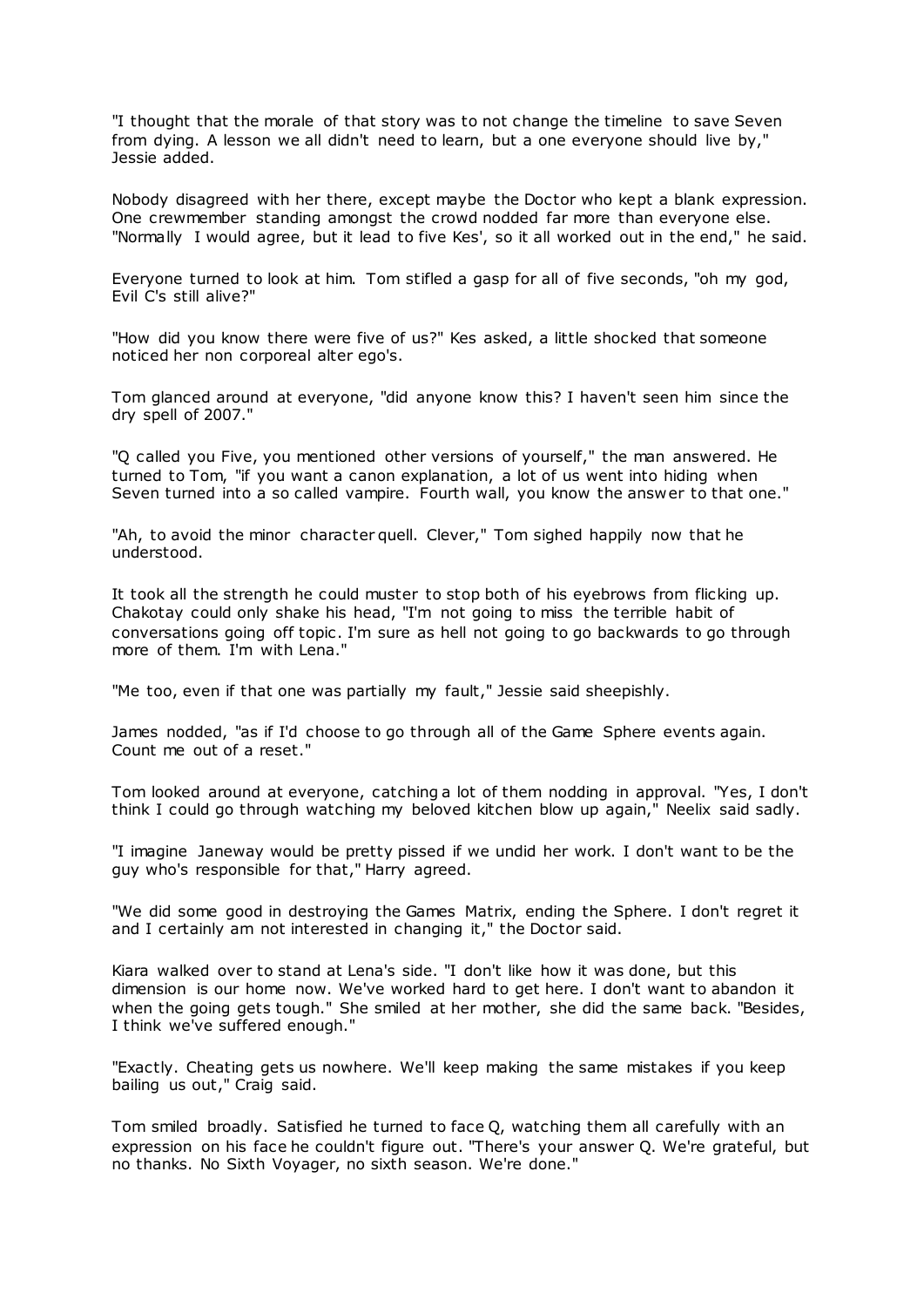Q was all too quiet far too long for his liking. His face still locked in the same blank state. He finally stood after a minute. "Well, that's a relief. I was worried you'd say yes."

"What?" Lena muttered, her eyebrow jumped up.

A cocky smile spread across the Q's face. "I wasn't going to do it anyway."

James stared at him with his jaw threatening to drop. The moment he closed it he felt the anger beginning to slip from him. "Then what the hell did we waste all this time for?"

"I only wanted to test your commitment. To see if you were truly ready," Q answered. Seeing everyone staring at him in silent anger made him all the more amused. "If you'd prefer, I did it for fun. Your lives won't be the only ones that will be event -less from this point onward."

"So, wait... what?" Tom almost shrieked.

Kes struggled to keep a straight face. "Don't joke about it Q."

Q glanced at her with a twinkle in his eye. Neelix saw it fit to seethe with jealousy. "Well it was fun, can't deny that," Q said. He returned his attention to the baffled mortals ahead of him. "If you still wanted to take the easy way out, cheat like Kathy One did, then I'd know you weren't ready. I had faith that Humanity would be the species which would solve this crisis. I didn't really fancy listening to *I told you so* for a few thousand millennia by all the Q who thought I was wrong."

"Hang on, wouldn't that Seven dead timeline be One? The result of Janeway's alterations being Two. Three; James' birth, etc . Making us sixth, not fifth," Harry questioned.

"Now that's a twist," B'Elanna commented.

Q looked at Kes once more while shaking his head, he clicked his tongue a couple of times. "Maybe the Continuum has a point."

Kes smiled sweetly, fueling Neelix's paranoia further. "One is where the fabric of space finally gave in and crumbled. The numbers mean very little, they're a simplification for our benefit, or an insult to our intelligence. Which is why I object to being named after them," she said, pointing a brief glare at the Q. "If it helps, the Captain Janeway, or rather Admiral Janeway that wanted to get Voyager home earlier was from timeline zero."

"Does it matter? As long as we're not *really* Seventh Voyager, it makes no difference," Lena said. She pulled a disgusted face, "no wonder Damien picked seven for his stupid evil mirror universe name. That number is the epitome of evil."

"I'll say," Craig sniggered.

"So okay, we passed the test and wasted far too much time yapping about it. We need to find this network station," James said.

Q nodded, "you're closer than you think. I'll give you a little tip before I go. Without a solid foundation, anything built upon it will weaken and fall. I suppose that is what you call a reason for their odd placements." The white light enveloped him, taking him away. Still they could hear his voice, "good luck."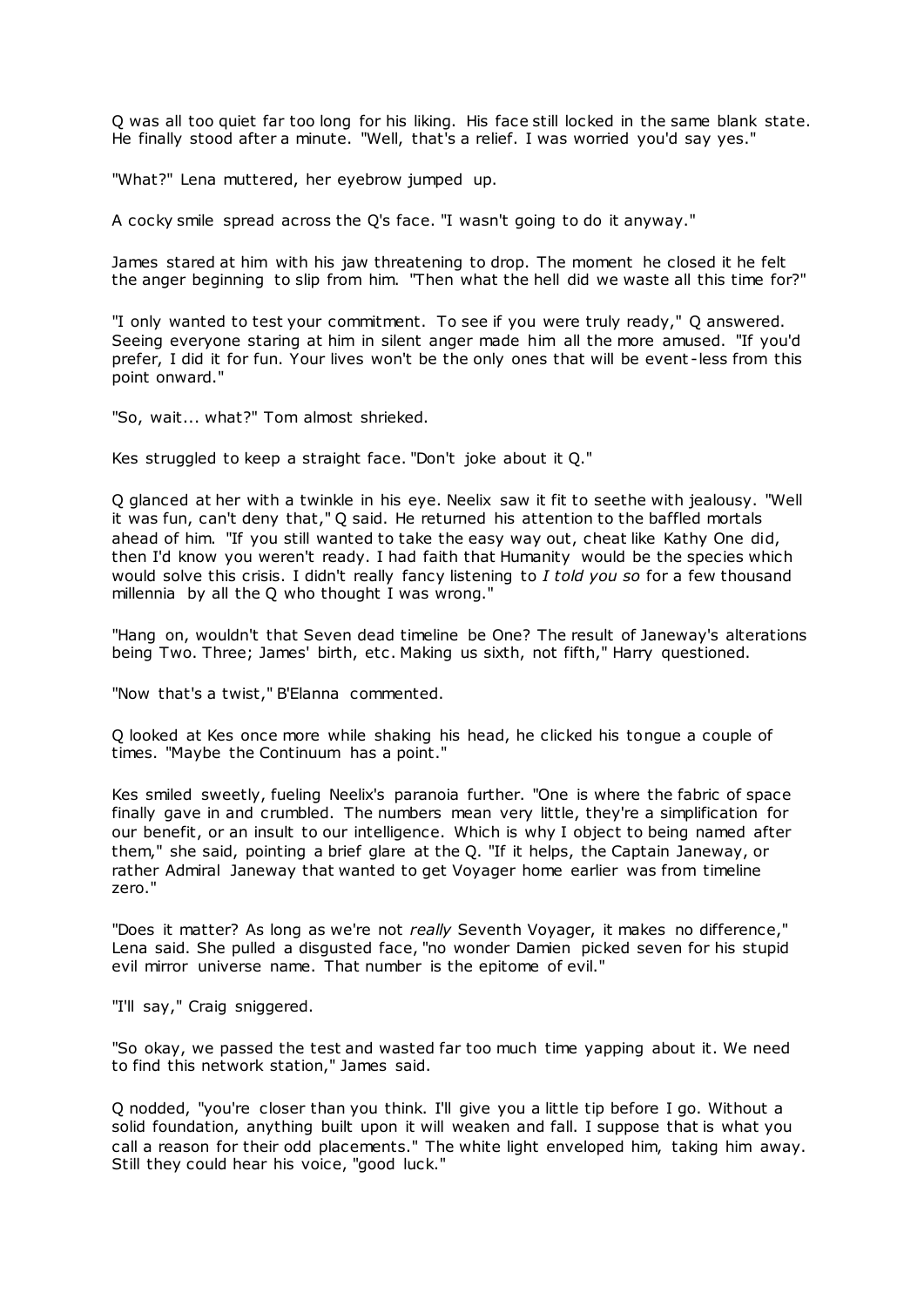Kes glanced at everyone sheepishly. "He wouldn't tell me either. He's still guiding I suppose."

"A foundation. Does that mean..." Harry said eagerly As quick as his voice picked up, it lowered, "I dunno what it means."

"They're opening a door to their universe. Previously they used the Games Matrix, a subspace corridor, right? There was also an instability on the previous Voyager which they could open," Tom mused aloud.

B'Elanna tried to follow his train of thought, "the former they generated from a control tower. Which is what we'll be looking for. We know that."

"I'm thinking out loud," Tom defended himself. "The foundation is something they need so they can make the connection."

"A Game Cube site," Lena suggested. "A lost one would leave behind a lot of subspace energy so it can destroy everything."

"And a giant hole in the ground," the Doctor added.

James' face fell a little, "most, probably all Game Cube sites are in England."

"Which would explain why our *second star* opened over Europe, directly in its line of sight," Tom said, cringing slightly. "I hope it doesn't follow it."

"Okay. A lost Game site, with innocents in the way," Harry said.

Jessie felt a lump growing in her throat, she tried to swallow it away before saying anything. "Duncan said that the fake Paris told him to wish you a happy birthday for him," she said toward James.

He wasn't surprised in the slightest, it only irritated him briefly. "They kept sending cubes to places I lived or visited, that doesn't surprise me."

"It doesn't narrow it down by much either," Lena said.

Nathan cleared his throat to get their attention. "Oh, I don't know about that."

The sun peeked over the already sky blue horizon. The few clouds in the sky were already dissolving into nothing from the heat. The strange phenomenon had left the wildlife confused. Large flocks of birds fluttered overhead, away from it. Any still remaining were eerily silent. Insects kept to the shade if there were any out at all. The humanoids were beginning to follow suit. The temperatures already unusually high, and now with the sun rising to add to it, they feared what would happen if they walked into the rays.

People could barely inch their heads up slightly, the light from both were too blinding. Their eyes already burning from looking straight ahead.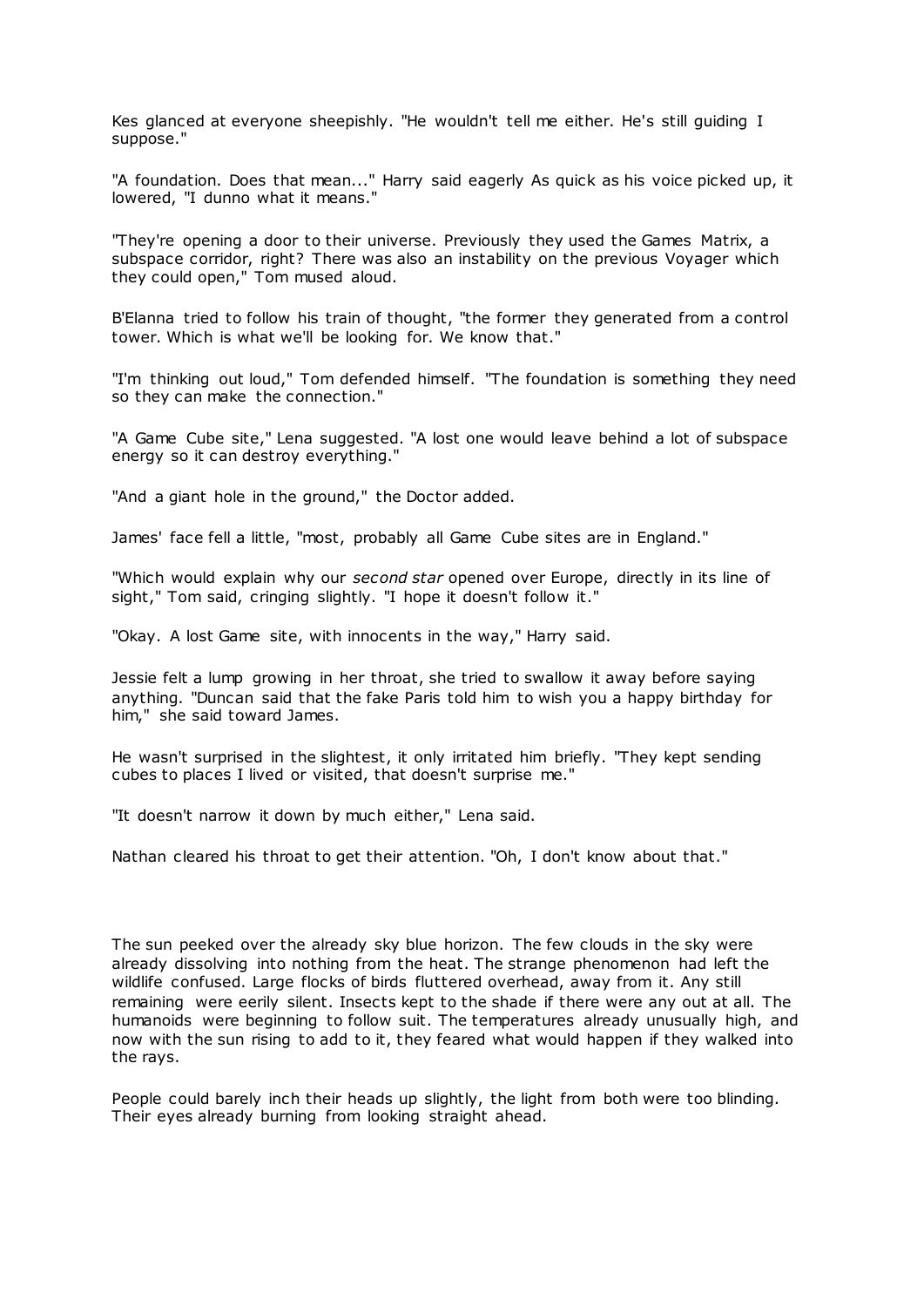*"Seven years ago, Starfleet Command offered asylum to an ally. A species drifting, searching for a new home after losing two already. It was the least they could do to thank them for what they did."*

Before the sun had begun to rise, some people dared to look through shaded glass, all trying to figure out what it was. All they knew was that from the moment it started it was directly over them. Whether it was following them or worse, growing, they couldn't tell.

*"With the Games over, several damaged sites were safe to be rebuilt. The refugees were allowed to choose from one of them to settle in, so they could rebuild it for themselves."*

Starfleet personnel scattered all over the town, trying in vain to keep the population calm. None of them had any answers. All they could tell the people were that the majority of the fleet were in orbit, investigating the problem.

*"They chose a location that reminded them of their previous lives, in their first home. Quiet, out of the way. Unlike the other locations, they wouldn't be replacing a portion of or a complete city. They'd be living as neighbours to a small town with little consequence."*

As more and more people shut themselves into their homes, cafe's, markets, the town grew all the more quiet. It was nothing more than a ghost town by the time a large group dematerialised in its centre.

"I guess telling them that the town was the birth place of the Chosen Slayer would put them off a little," Nathan said in a sullen voice. He turned his head toward James as he looked around. "Though even then, they didn't know the people who were thanking them, weren't doing it sincerely."

Tom squinted his eyes, even with sunglasses it was too bright. "God, and I thought England was all cloud and rain," he said to lighten the mood. He didn't expect it to work, but was a little disappointed that it didn't.

James walked forward as he gazed at his surroundings. It had been so long since he had been in the area, let alone the town centre itself. It hadn't changed at all. He wasn't sure if that made it easier or not.

The town had never been so empty before. A few Security personnel kept close to the buildings, some approached the few stragglers left. A lot of them were hurrying through the closest gaps in between buildings, likely to get to the transport centre and away from the unnatural light.

Jessie approached James to place a gentle hand on his shoulder. She was feeling as unnerved as he was, still she knew he'd blame himself if anything happened to their old home. "We can do this, it's nothing to worry about." He gave her a light nod.

Harry tugged on his collar, the heat was making him sweat through his clothes. He noticed a few of the awayteam were already removing their jackets. "God, couldn't they have done this in the winter? We need to find shelter that's big enough for us all."

"Any suggestions?" B'Elanna questioned.

Jessie glanced toward the same gaps in between the buildings. "The transport centre is closer, but I imagine there's quite the queue to leave at the moment."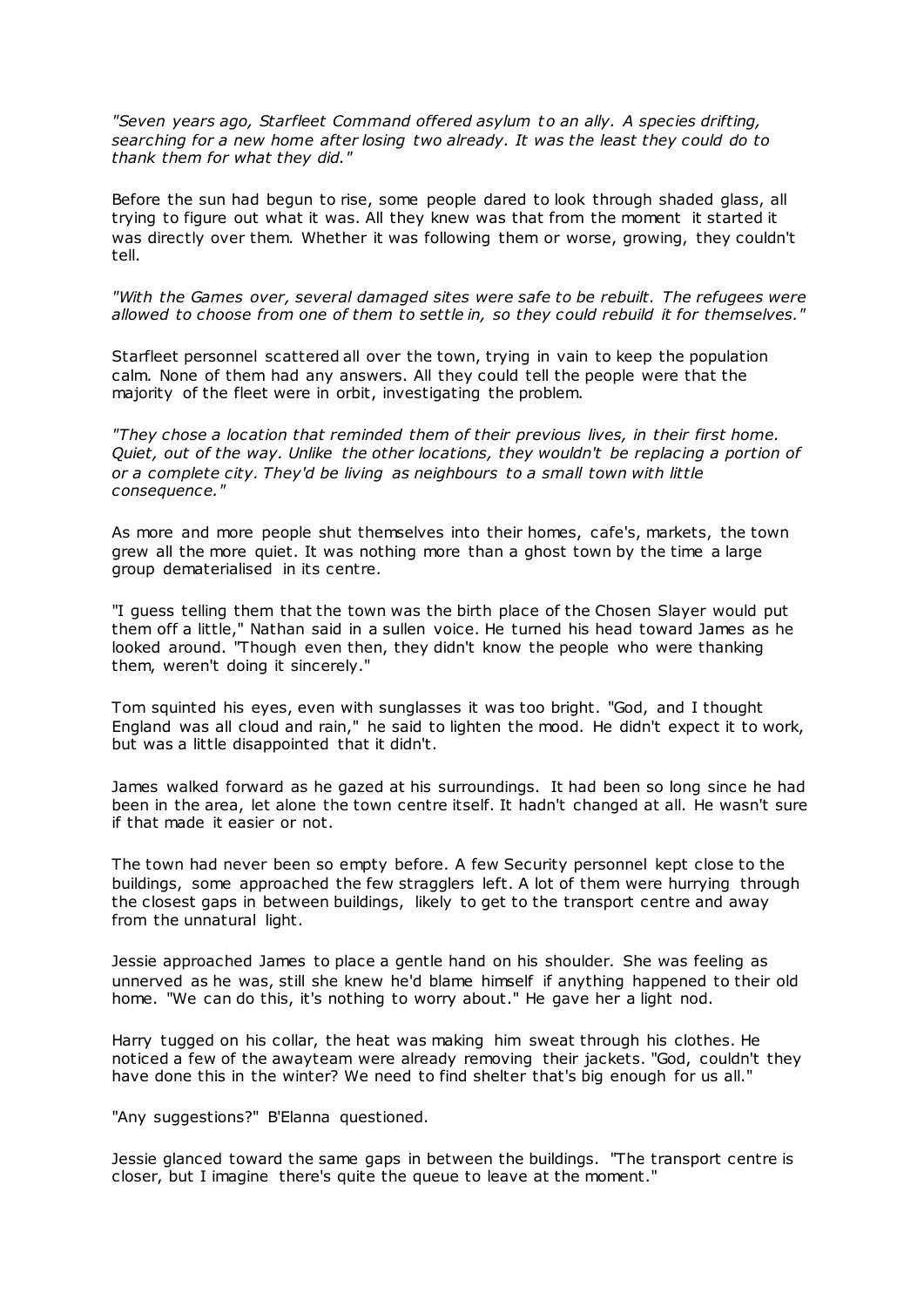"Anywhere that's sheltered will likely be crowded," Nathan said.

"The shopping centre or the school would be less likely," James thought about it out loud.

"It's Monday, the last thing we should do is disturb already frightened kids," Tom said. "Though this light, I'm already thrown off. What time is it?"

Jessie shook her head, she pointed behind her and up the street. "There's two places we can try just a few minutes away. If one's full, we try the other."

The awayteam turned around to follow her suggestion. First they veered to the edge of the wide open street, alongside a long modern complex filled with cafe's and bars. The bars with tables outside still had drinks on them, abandoned in the panic . The heat made it very tempting for some members of the team to quickly snatch a glass and finish them.

"That's probably not a good..." B'Elanna warned the people she saw doing so.

Neelix cringed at his, "ugh, this is revolting, what is it?"

Kiara snatched it out of his hands as quickly as possible, "we've got enough problems." Then she gave it a sniff that made her whole face twist and her eyes water. Lena took it off her just in case. "Oh god, with the heat and this, we're doomed."

"Why?" Nathan asked curiously.

B'Elanna let out a small groan, "this happened in the evening. I doubt you're going to get coffee's and soft drinks."

Still with a twisted face, Neelix wriggled out of his jacket and abandoned it on the floor. "Phew it's hot," he said, breaking into a smile. "My friends, I've missed hanging out with you." His voice began to slur. The rest of the team who hadn't yet put two and two together were beginning to feel the dread sink in. The ones who did were already walking a lot faster than them.

Tom carefully put his glass down on one of the last tables they were passing by. "See, thrown off. So, about this alien extension," he said while wiping the sweat from his forehead.

"I've been watching them build it from the ground up, from where I live. Up until recently, the people have been living in and around this town. Now that theirs is mostly finished, they've been settling into their new home, some have stayed here. Human residents have even moved in," Nathan explained, his voice getting lower with everything he said. He was downbeat by the time he came to say his final line, "I really hope I'm wrong."

"I doubt it. This is exactly the kind of thing the Soft love to do," Harry said abruptly, with a little anger. "Sorry."

A few metres from the top of the street, Neelix dashed forward while throwing something back in the air. "Race to the top?" He didn't wait for an answer, he took off on a sprint, despite clearly being at the top of the street by the time he started it. The poor soul in the way of the item he threw pulled it off their head in a blind panic. Seeing what it was as well left them gagging over and over.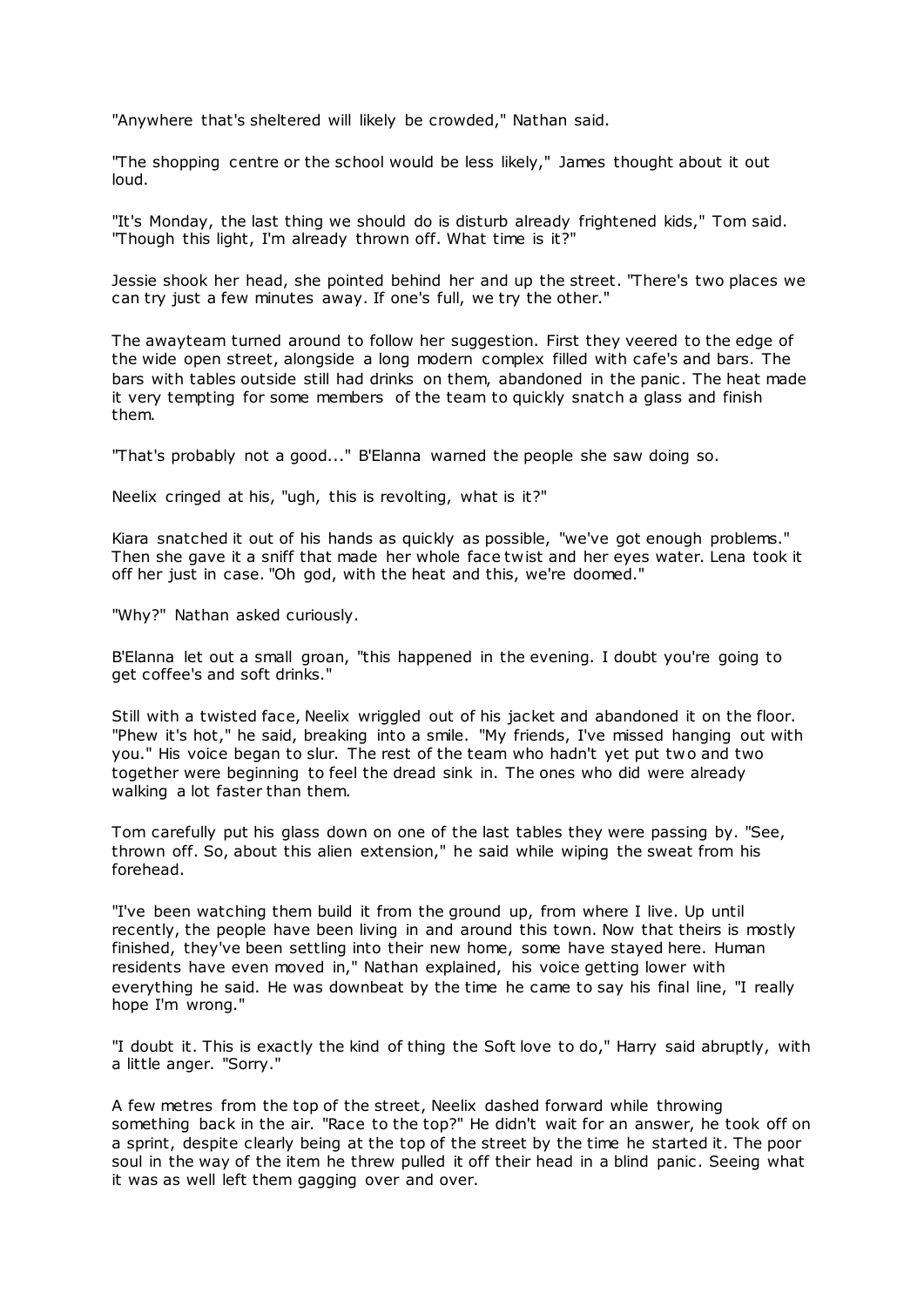Kes pat them on the back with a conflicted expression. She was disgusted like everyone else, but at the same time feeling a little nostalgic about the old days on Voyager. "Shouldn't someone stop him?" she said.

A few dared to look ahead, flinching at the sight of a bare bum running into the distance.

"No, but we should warn the original neighbouring town he's coming," Jessie shuddered.

Harry squinted through his sunglasses, thankfully not ahead but toward a large building on their right. "It's okay, they'll already be blind."

"Oh god," Tom shook, his hands flew up to tend to his now messy hair but thought better of it. "You guys go on ahead, I need to find somewhere to wash the Neelix pants smell off me. Then burn my own clothes." James and Jessie pointed at the same building Harry was looking at. Tom didn't ask, he ran in that direction.

"With this town's history, we should discourage him from setting fires, especially now," Nathan reminded them, his tone light.

Jessie raised an eyebrow in his direction, while James stared on blankly. "We should try the Centre first anyway, feel free to stop him," she said.

"What history?" James mumbled. He shook his head while he pushed that train of thought away for now. "It should be quieter, and we will be able to see what we're up against."

The trio lead the others down the path and through the glass entrance almost as tall as the building itself. They weren't surprised to see a lot of people already there, talking anxiously amongst themselves. Several quietened down when they spotted t he awayteam. They slowly made their way around them, triggering further glances. Most got back to what they were talking about, but a few stares followed the team's every step, even moving so they could keep doing so when they were out of their range.

Looking around, the group quickly determined they were inside a leisure centre. They passed the corridor apparently leading to a gym and various courts. The full café sitting in the centre of the building, with replicators lining the white walls. The interior wall ahead of them made of glass. Whatever was on the other side looked like it was surrounded by similar walls, shaded on one side since the light levels were normal. The two lifts on their left with a sitemap for the higher floors in between them.

They reached the only door leading through it when someone from the crowd spoke up, "James Stuart?"

The entire group stopped, while James looked back over his shoulder. The voice came from a group of people following them. James nodded toward the team to go on w ithout him. They did so, leaving him behind with the locals. Jessie though hesitated, something about it didn't sit right with her. She was by his side as he turned around to walk up to them.

"You're him, aren't you?" another person, a young woman, asked.

"Yeah," James replied reluctantly, unsure of their intentions or feelings toward him.

The man leading the group spoke, the pair recognised his voice as the one who got their attention. "You came from this town, didn't you? Have you any idea what's happening."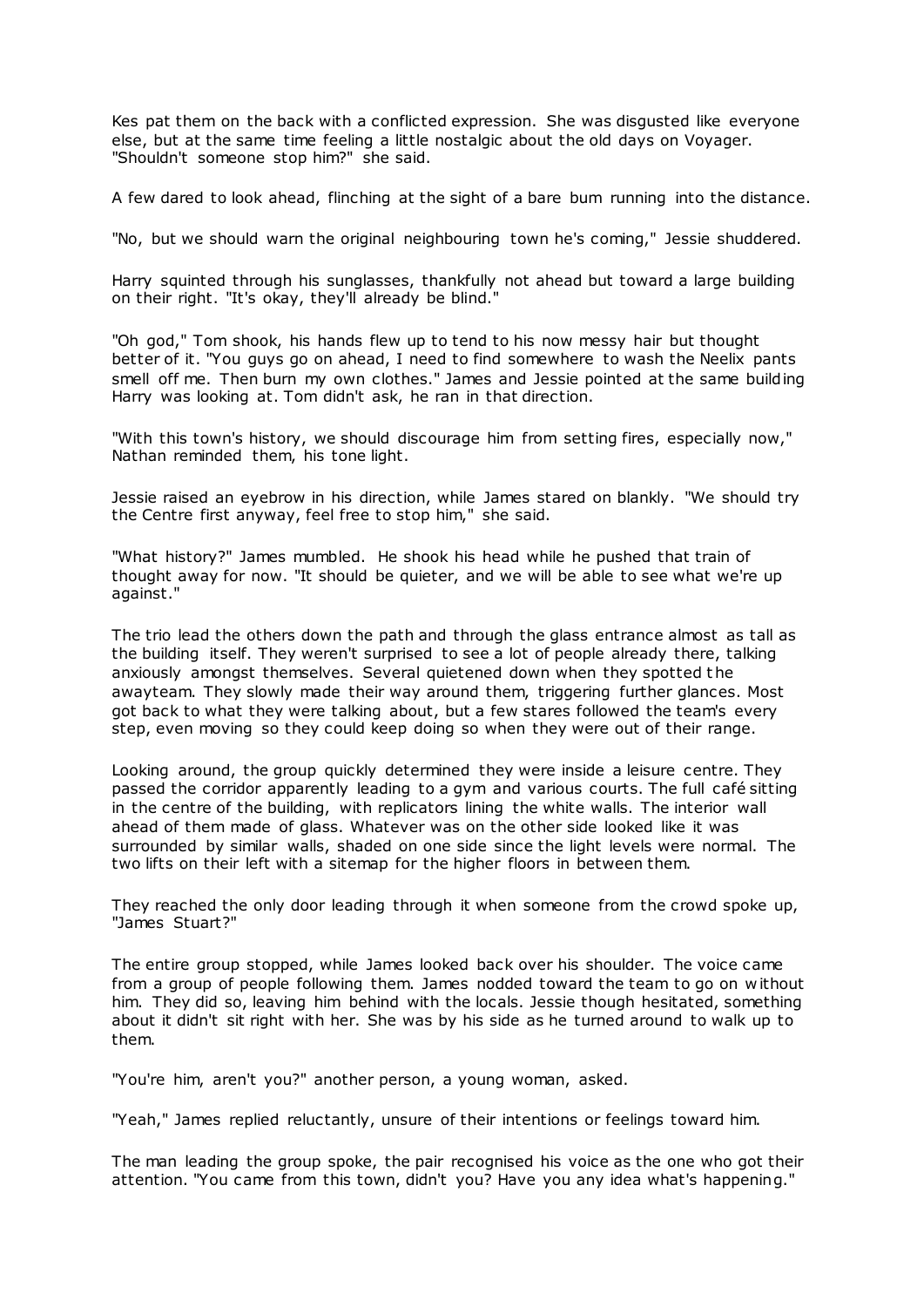Jessie was momentarily glad she stayed behind, but angered by the strangers words. She stepped forward, "now, wait a minute..."

"It's okay," James said quickly.

Another man chimed in from the back, "they've destroyed our homes. They dropped monsters into our streets. All to get at you."

"That's not his fault, is it?" Jessie snapped. "He wasn't even here, we were in the Delta Quadrant for years. One of the cubes they waited until he was gone for a day."

"Jess," James said mid wince.

Jessie's angry stare was directed at him for a second, "no, enough's enough! Nobody bothers to understand. Someone should correct them.

The group looked on with a mixture of shock and a little worry. The first man shook his head timidly, "you're the one who doesn't understand. We support you."

James did a double take, "I'm sorry, what?"

The first woman smiled, "that's what you're here for, right? We've been silenced on that place long enough."

Others nodded in agreement. "Make them pay. We'll be right behind you," one said.

A smile spread across Jessie's face, she looked to James to see he was frozen in his shocked face.

"We stick together around here," another piped up.

"They don't invite innocent people into our home and use them this way," the first man said. "We won't stand for it. They're one of us, just like you are."

"So, you know the S word people are here. That's the first *they* you're referring to?" Jessie questioned.

"How?" James asked.

"Look outside, you'll see it," a woman spoke up while pointing at the door they were heading for. "It's only because we're an unknown town, in a small region, in not America, that they think they can get away with it in plain sight."

One young teen grunted, "come on, it's personal. We're the home town of thee badass Slayer, they're doing it to get his attention."

James looked at him with a raised eyebrow, Jessie meanwhile giggled quietly at his reaction. "Okay, I can live with bad. Ass yeah. Not together," he muttered.

"I dunno about it being revenge only. Maybe it started that way, but anyone more vocal about this tend to disappear," another local said warily.

"So much for a low profile," Jessie said.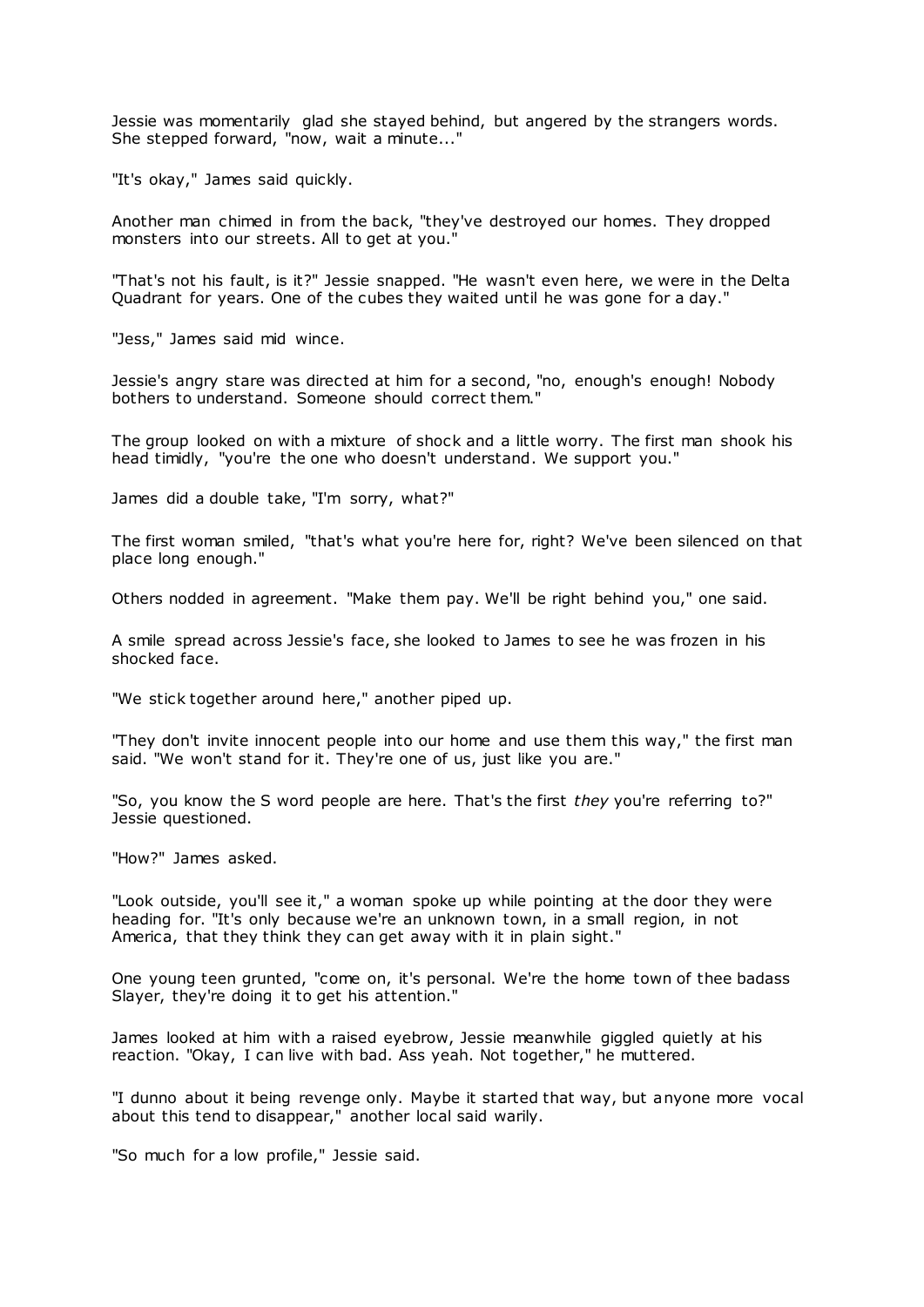James shook off what was left of his earlier surprise, he had no time for it. "It's true then. They've built the new network in the refugee settlement."

"Not in," the kid said, leaving them both frowning.

"The Game Cube was huge. It flattened the two villages, including the hill..." a woman explained.

"I remember," James' face fell. "It ripped even that away, leaving a massive cube shaped crater."

The initial man scoffed in disgust, "the perfect place to hide a base. All they needed was something to cover it."

Meanwhile the rest of the awayteam had been lead through an empty changing room, and then into a bright swimming pool area. It didn't take long for the team to figure out why Nathan had brought them there. Constructed on the top of a steep tall hill, the view from this centre's glass structure allowed them to see for miles around the surrounding countryside and nearby villages.

What got everyone's attention was the modern buildings laid across the hill in the distance. With its almost vertical incline and the huge drop, it looked unnatural. The people who knew about this area were well aware that was the case. To the left a couple of ships sat on a large tarmac field. Chakotay squinted his eyes at one, it looked familiar to him.

"I don't see..." Harry said as he scanned the newer village once more. He shook his head, "anything that could be described as a tower. Not even a big building." He then buried his head in the tricorder he had brought.

"The biggest is their communion hall, used for official town business and events," Nathan told him. "Far too public to be what we're looking for."

Chakotay split from the group, his eyes still trained on the ship, which looked tiny from where they were. Still he couldn't shake off the familiarity that got his attention.

"Are you sure this is it? The Softmicron could have easily built on the original Manchester site for a similar *get back at James* effect," Lena said.

"No, he hated that city," Craig reminded her.

"I know," Lena said defensively. "But its destruction still bothered him. He blamed himself for not stopping it. Heck even Newcastle would work. Didn't he foresee its Game and it still lost?"

B'Elanna studied the scenery while she thought over the possibility. "He did say that the Admiral imposter refused to listen to him. Even when it was happening we had so much opposition. It's also the odd duck out of all the sites. The only location he didn't have any attachment to."

"They picked it because it's the closest city to where he was born. They wanted to cause as much damage as possible, and they already attacked Durham," Craig pointed out.

Lena groaned, "if it's the next door neighbour's house I'm gonna kill somebody."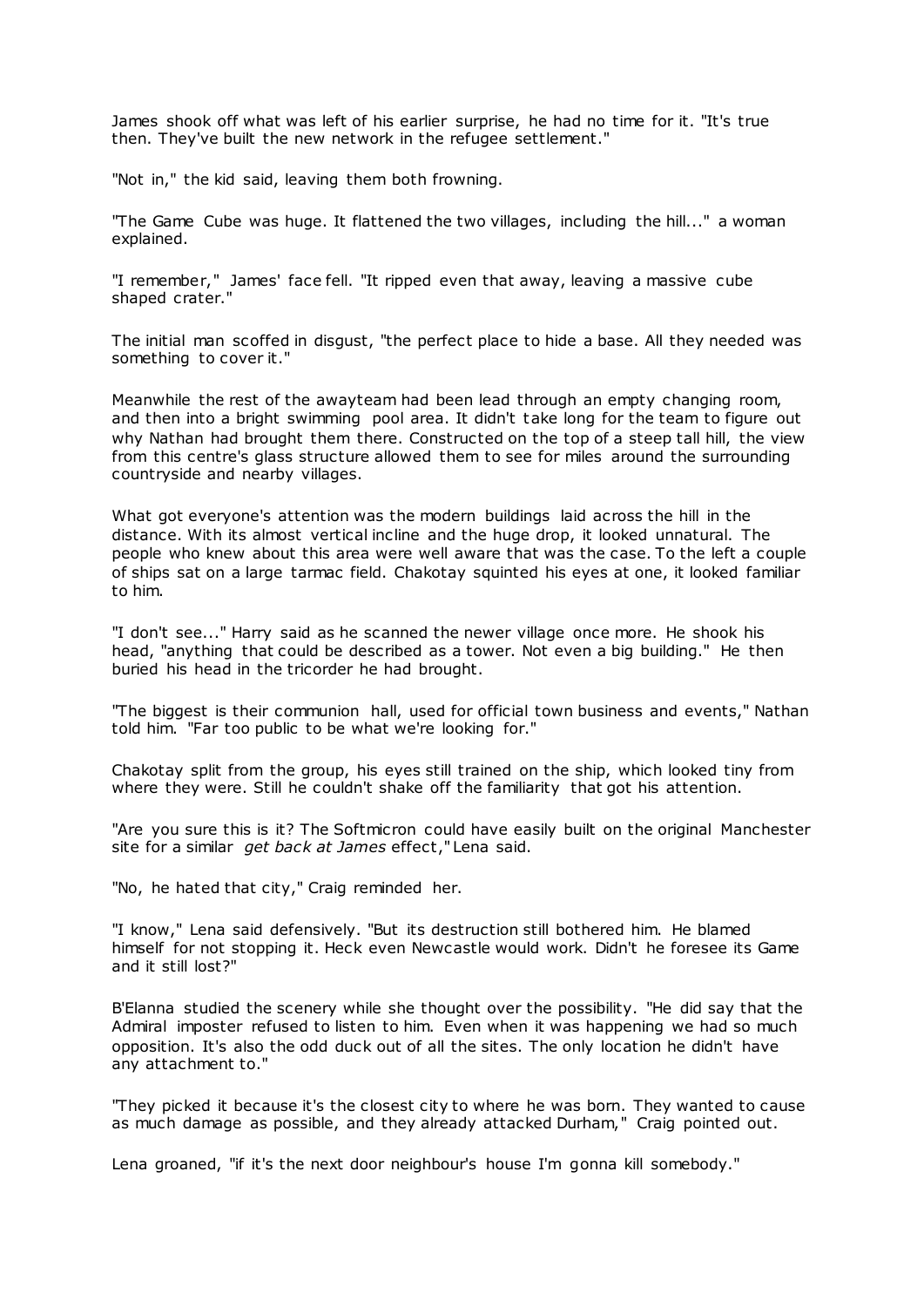Nathan smirked at her, "no, he took care of that. It was only some spy, spreading fake dirt."

"Oh. Damn, that creep I wanted to take out myself," Lena sighed in disappointment.

"My god," Chakotay stuttered.

"It's not a big deal. I'm more surprised Jessie didn't beat him to death for the garden camera incident," Lena said to him with a frown. It faded away just as quickly when she noticed he was staring in shock at something outside. "What?"

"That's..." Chakotay said, briefly glancing at her and the others around her. His finger pointed toward the ship. "That's the Lillyia."

He was more than a little rattled when his comment got almost everyone crowding around him for a better look. Now that he had pointed it out, everyone also recognised the vessel sitting in the distance.

Nathan stood on his own with a confused look on his face. "What kind of name is that for a ship?" he muttered.

Harry backed away, slowly turning toward him. "The alien refugees granted a place to live on Earth were the Ligers? Why didn't you mention that?"

"Um, you've surely met a lot of people. I didn't think it was a big deal to," Nathan answered carefully. "Why?"

"For starters, it's a stretch to call people who evolved on an AU Earth; aliens," Harry said bluntly.

"I didn't," Nathan said just as much. "Seriously, apart from them being a Starfleet ally, what's the big deal?"

Chakotay's head dipped with his mood. "This is the place. Say what you will about the Soft, but at least they have efficiency that would make the Borg proud."

Lena nodded, "yeah." She pulled a face at her dad which he failed to notice, "how's that?"

"They did help us fend off the Soft/8472 alliance ten years ago," Harry answered.

Chakotay sighed, "you forget that they were a big part in repelling the original Starfleet takeover, courtesy of Damien. Their involvement probably held them back a few years. Also as Harry mentioned, they're a close cousin of ours. Humans if you want to be technical."

"In that case. We're definitely in the right place," Lena said.

The team stared toward the settlement, searching for something that looked out of the ordinary.

The silence was broken by a loud splash of water behind them. Everyone turned around or looked over their shoulder to see small ripples on the surface of the pool. A blurred shadow underneath it.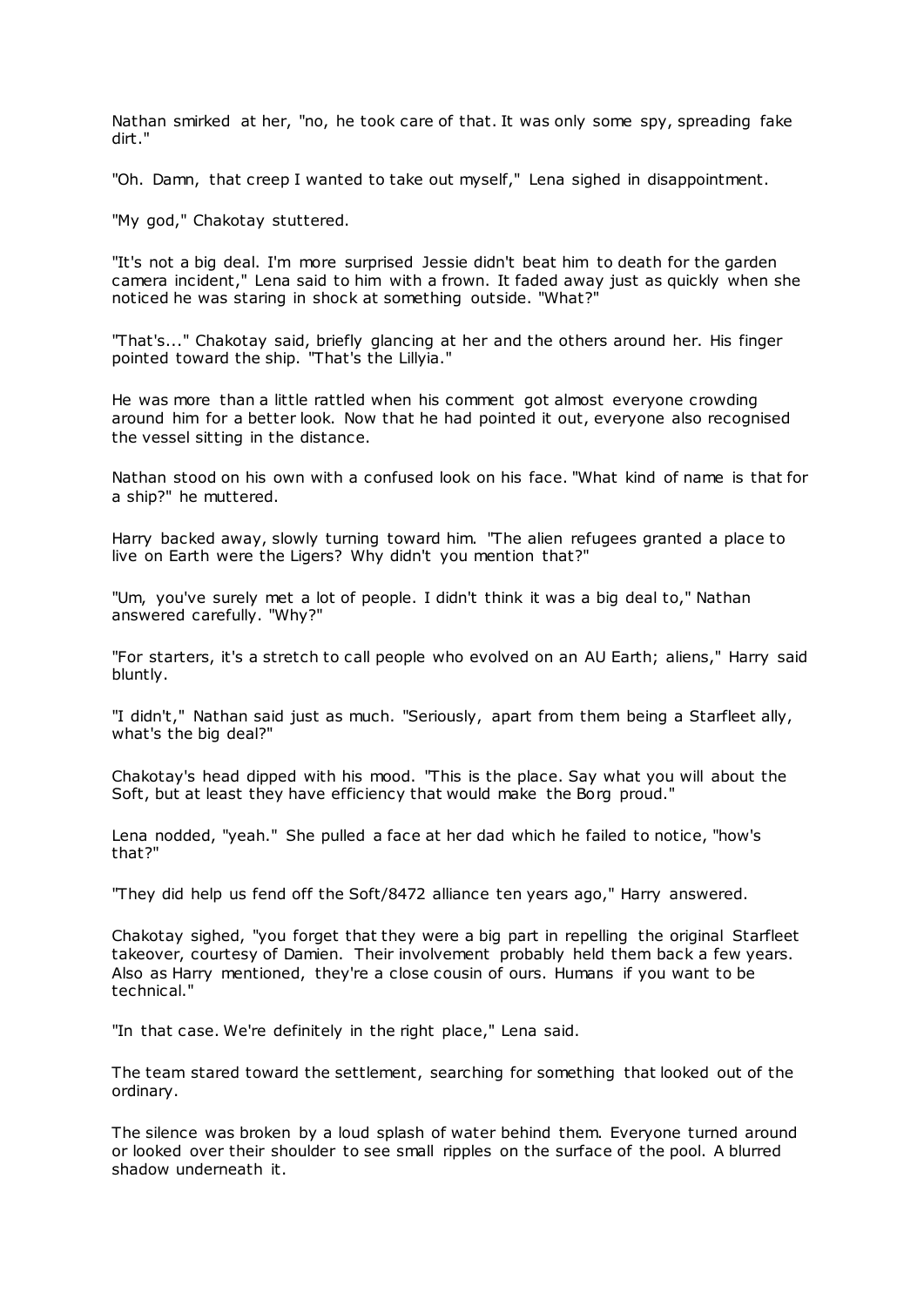Craig groaned into his hand, "he didn't."

"He did," B'Elanna said.

"Did what?" Tom asked. It took a few moments for the awayteam to realise who said it. They looked over to see him standing in a tracksuit, and a towel in his hand caressing his hair. He was just as confused as they were. "What?" Kiara slowly pointed at the pool. "Why would I? The showers were on the way here," he said, insulted.

Craig nervously hand waved it off. "It's probably a local wanting to cool off, no worr..." Another splash of water interrupted him.

This time everyone were in full view of it. A head and torso popped out from under the water with a big grin on his face. "You guys are super slow. I won twice already. Who wants a dive race?"

Everyone quickly averted their gaze as soon as he pushed his hands against the ground. Lena decided as well to push her hand back. There was a yelp and another loud splash. She shuddered afterwards while wiping the same hand on her trouser leg. "It'll sober him up," she said defensively.

"We should get going," Harry suggested while folding his tricorder back up. "Maybe we'll get a clue where to go when we're closer."

"We think we have a good idea," Jessie said upon entering the area. James followed until he noticed what the room was, he pulled a face at the pool before continuing on. They were half way around when the majority of the team turned to face them.

"The locals give you a lead?" Tom questioned.

James nodded, "remember what Q said. There'd be innocents in the way. A strong foundation to support the building."

"Wasn't that a clue about it being in a shared building and Game Cube links?" Kiara asked.

Jessie reached the glass wall, she peered through it into the countryside mostly below them. James hung back, averting his eyes awkwardly. Nathan spotted him doing it, his own eyes dropped to the floor sadly. Jessie didn't notice as her own eyes were on the bottom of the hill. "Yep, the valley used to be a lot deeper."

"What?" Chakotay blurted out.

"Let's just say, if the hill was this short back when I was a kid, I probably wouldn't have had to have so many piggybacks up it from school," Jessie said lightly.

A few bemused stares were directed toward James, he didn't notice it at first. He rolled his eyes when he realised it and why, "it was steep, she was tired. Grow up."

Nathan turned his head away to smile. Unfortunately for him it was the wrong way, toward the grassy walkway not far outside. The painful memories of what happened on that path killed his newly found good mood in an instant, leaving a dark haze over his head. He had to get rid of it, the last thing he needed now was to wake up the monster inside him.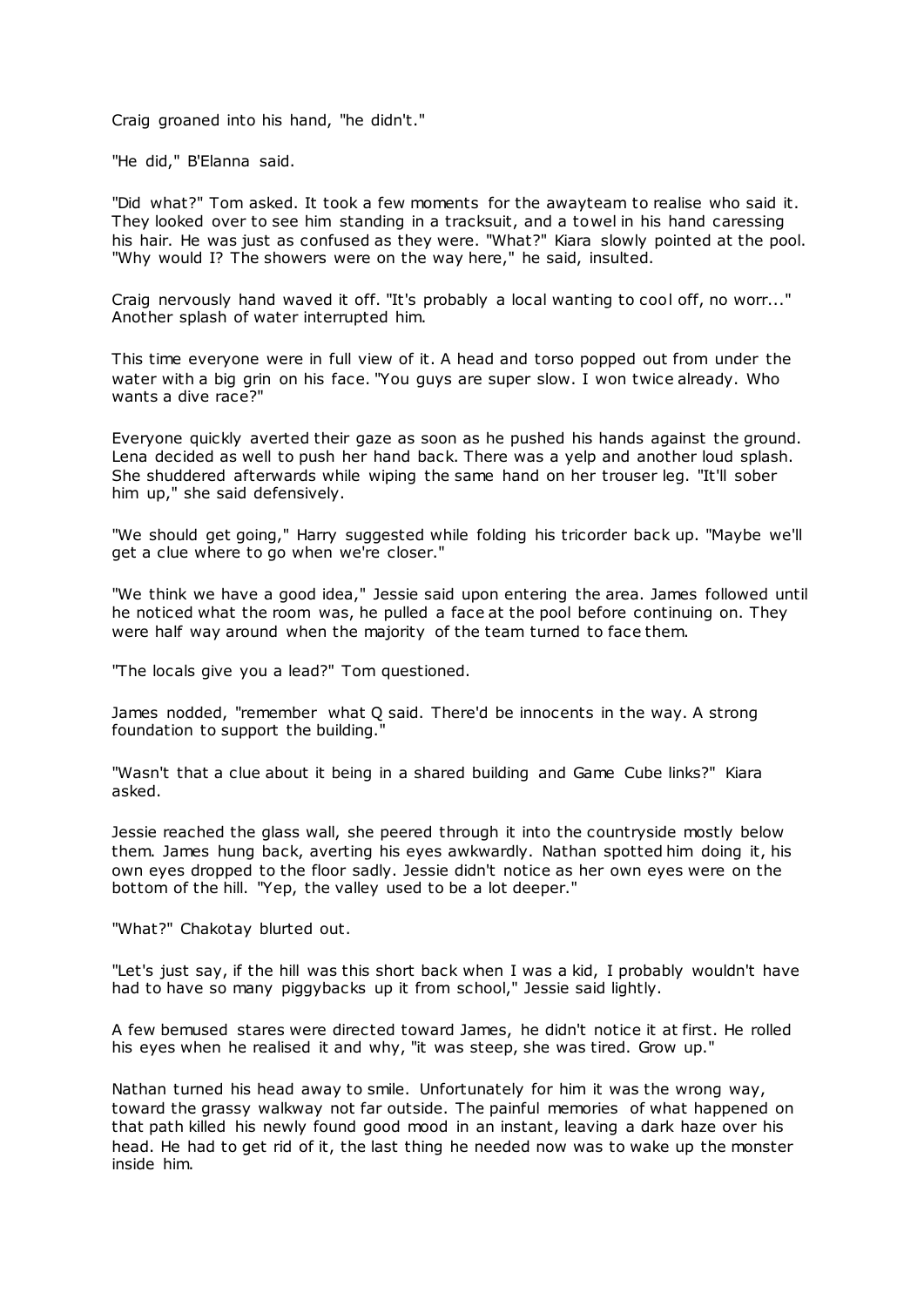"So, it's been filled in. Is that what you're saying?" Lena asked.

Harry quickly reopened his tricorder for another scan, his face scrunched up as he tapped on it.

Tom's commbadge buzzed before a voice came from it. *"Voyager to Paris. As you requested, all of the reunion guests have arrived on the ship. Everyone's accounted for."*

"Good, thanks," Tom said. His second in command usually would've hung up by now. She was known for her bluntness. It was why he asked for her, it wouldn't be a Voyager without a quirky crewmember. He worried why she was still communicating. "Is there a problem?"

*"Admiral Picard is asking for an update. The Enterprise and some of our fellow Game Sphere roommates are itching to investigate this anomaly."*

Kes' eyes flew wide open, "no! They can't."

"Kes?" Tom stuttered. "You heard her, tell them to standby. We're working on it."

*"I did tell him to cool his jets, but sure. Third of all, we're down a man. Someone beamed off the ship."*

Tom groaned into his hand. "Why does that surprise me? Okay, thanks. Keep us..." He noticed she had gone a few seconds after her report. "Yep, typical."

Harry shook his head and glanced back up. "All I'm detecting beneath the settlement is regular soil. I am detecting residual Game Cube radiation, but that's expected."

"Expected? That sounds like a super safe place to build on," Lena said sarcastically. She turned toward Nathan, he forced a smile on his face once he noticed her. "Did the Ligers know what they were moving into?"

Before Nathan could answer Harry did instead, "it's pretty deep, and faint. There'd normally be no risk to them. It does prove what James and Jess found out though. The stuff should be on the surface left behind by the Game, but instead it's buried thirty feet beneath it. Unless there was a massive landslide, which I see no sign of, then something must be there."

Tom smiled around at everyone with some confidence, fake or otherwise. "That settles it. Get ready, we're going down there in half an hour."

The awayteam spread out around the building, most opting to remain in the quiet pool area despite the brightness of it. While some of them worked on their equipment and weapons, others sat or stood around trying to figure out a plan for what was ahead.

Further inside the building, Craig sat on a bench holding a PADD, pouring over what looked like floor plans to the person looking over his shoulder.

"What's that?" he had to ask.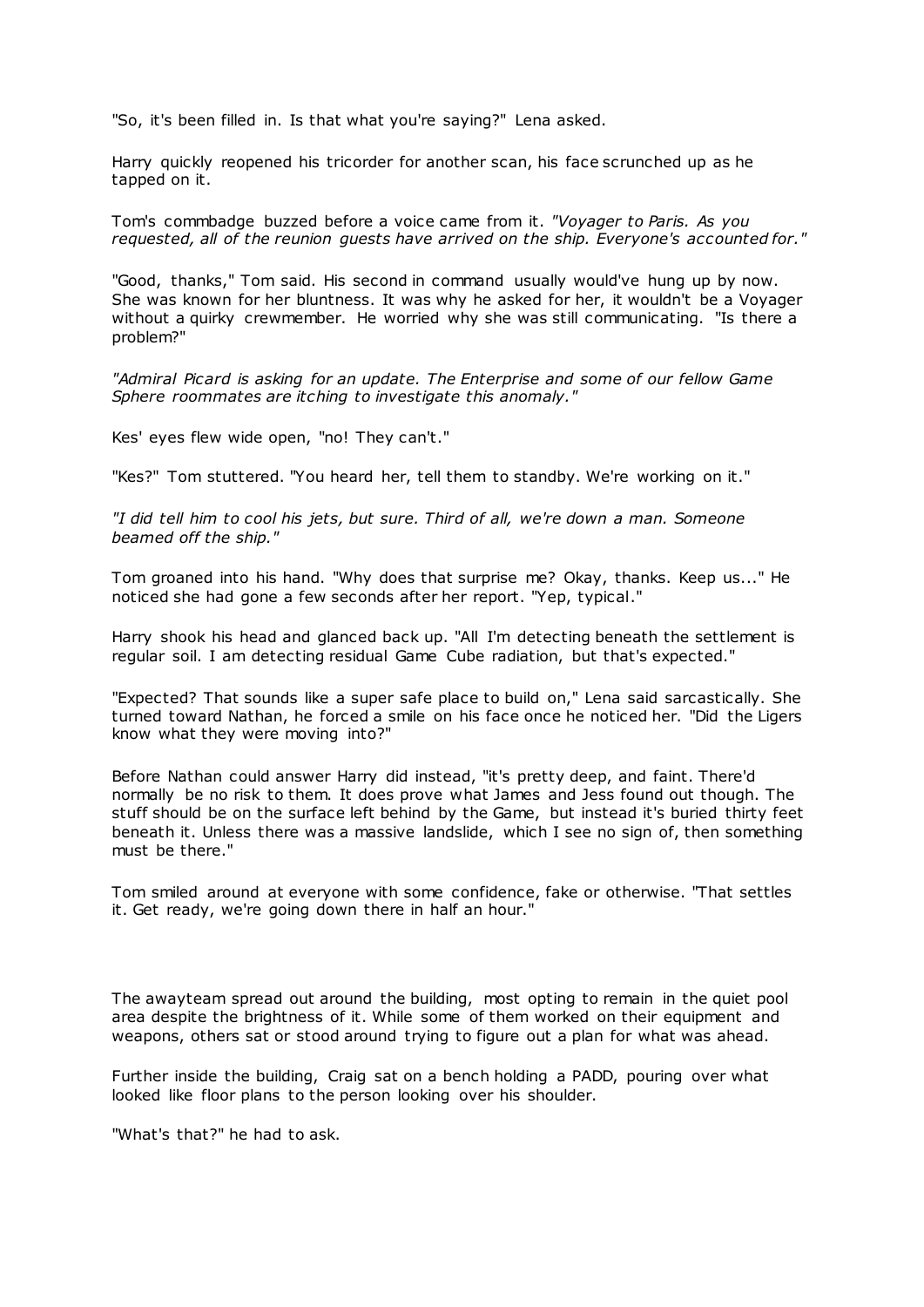Craig had a feeling someone was there, so he wasn't surprised at the sudden voice. He was only surprised that his new companion was someone he only ever saw once a year, usually on this date, and barely talked to. "Every network hub Lena and James went into, they got a scan of it. I'm hoping that there's some commonality that'll help us."

"Good idea," Nathan said with a nod.

"You live near here," Craig said with a mild frown forming on his face. Then he looked up at the curious man behind him. "Even after what happened here. I dunno if I could."

Nathan's good natured expression remained fix, though his eyes told a completely different story. "Not far from here, yeah. I didn't want to run away and hide. I owe it to Debs to keep living and atone."

Craig didn't know what to say in response. He brought his head and attention back down to his work. Nathan maneuvered around to in front of him. Craig noticed on the edge of his sight that he was smiling for some reason he didn't know.

"Are you and Lena ever going to tie the knot?" Nathan asked.

Craig's face immediately flushed a bright red. His voice raised a few notes higher than normal, "what? Why would you ask that?"

"You're afraid of asking her again, huh," Nathan said sympathetically.

"No," Craig answered quickly. "We already live together, her family's accepted me as one of their own, what's a wedding going to change?"

Nathan laughed, "ok ok. I touched a nerve, I'm sorry."

"No you didn't. It might work for others, but we're more than fine as we are," Craig said as calmly as he could. His red face continued to betray him. "She's never been a husband and kids sort of girl anyway, and that's one of the things I love about her."

"Yeah, she's one a kind," Nathan said.

"So no more quips about having our own kid. We don't need that," Craig muttered, lowering his gaze back to the PADD.

Nathan nodded, seemingly understanding. "Kiara's enough?"

Craig glanced up once more, staring blankly at him. "Don't say it like that. Kiara's more of a little sister than a step daughter. Just stop."

"Scott put you off?" Nathan questioned with a cheeky glint in his eye.

"I... no," Craig blurted out. "Little bit," he relented, then shook his head. "Lena and Kiara act and prefer to be sisters than mother and daughter. Lena's never been that interested in kids. People keep asking us when we'll have any, and it annoys her so much. You know, 'cause girls all want to be mummies, they just need to find the *right guy*."

"Hmm, I get that," Nathan mumbled.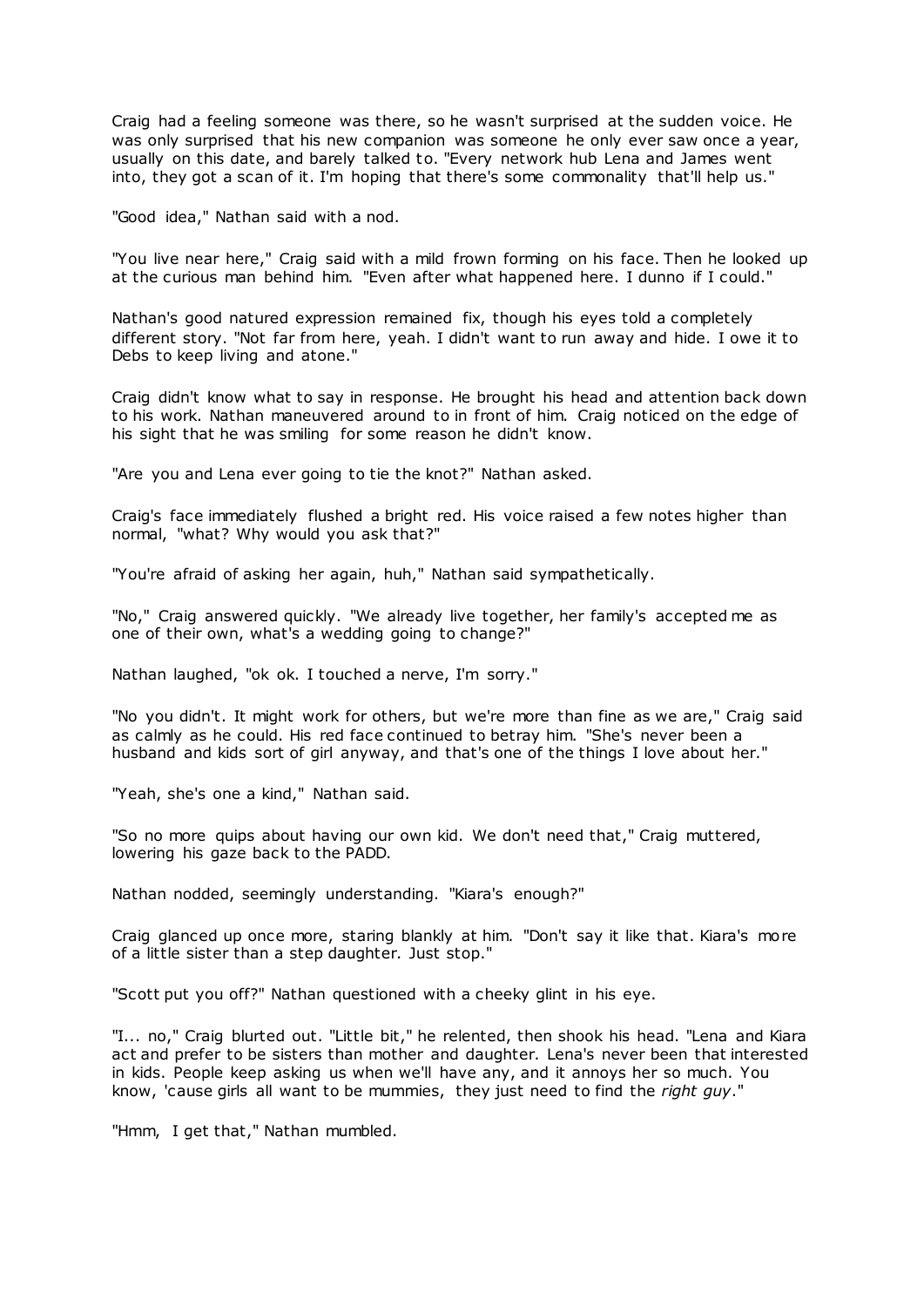Still Craig wasn't done, "it's not because of me being the childless one either. It's her they pester for being a woman. She's not *normal* in their eyes, because she doesn't want to follow the routine."

"Normal's overrated and a little dull, from what I remember," Nathan smirked and chuckled.

Craig laughed with him, as well as at, "you were never normal. I always thought you were too quirky even for Jessie's family."

"That's a compliment if I've ever heard one," Nathan said.

"Do you ever wish things were different? Would you be *normal* if you had the choice?" Craig questioned carefully.

Nathan's smile turned bittersweet, "nah. Do I wish the demon was gone forever, of course. But in these circumstances, no. It's not worth the risk. I'm happy enough with the family I have."

"Hmm, if it hasn't emerged in years, maybe it is gone," Craig said.

"Nah. I wouldn't inflict the demon on my worst enemy, forget risking infecting my own kid with it," Nathan said whilst sitting down on the floor ahead of him. "Besides, the operation is irreversible."

Craig's eyes widened a little. He absentmindedly moved his legs closer together. He didn't notice, Nathan did though and it made him snigger quietly. "It's not that bad Craigy, don't panic," he said. "I'd recommend it for someone in your position."

"Oh god. No, no," Craig stammered anyway.

Nathan shrugged casually, "suit yourself. Good thing Lena's not gonna change her mind, huh."

"No, no she won't," Craig muttered. "You're still an ass, aren't you. So much for character development."

"Craigy boy, I'm in my fifties. Why would I bother changing who I am now?" Nathan said, slipping into yet another smirk.

"You are?" Craig said in surprise. "I thought I was feeling a little old when we celebrated Kiara's sixteenth last year. I used to not change her nappies for god's sake."

"Not?" Nathan laughed. "She's been a teenager for a good while now, though. Let me know how you feel when Duncan has his."

"Duncan was temporarily frozen in time as well, so no. I'm not old until Amy or Alisha turn sixteen," Craig said.

Nathan sniggered at him, "oh yeah, keep moving the bar. What you gonna move it to in those six to eight years?"

It hadn't been that long since Craig had recovered from his blushing cheeks, now they were draining to a cool white. "God, where's the time gone?"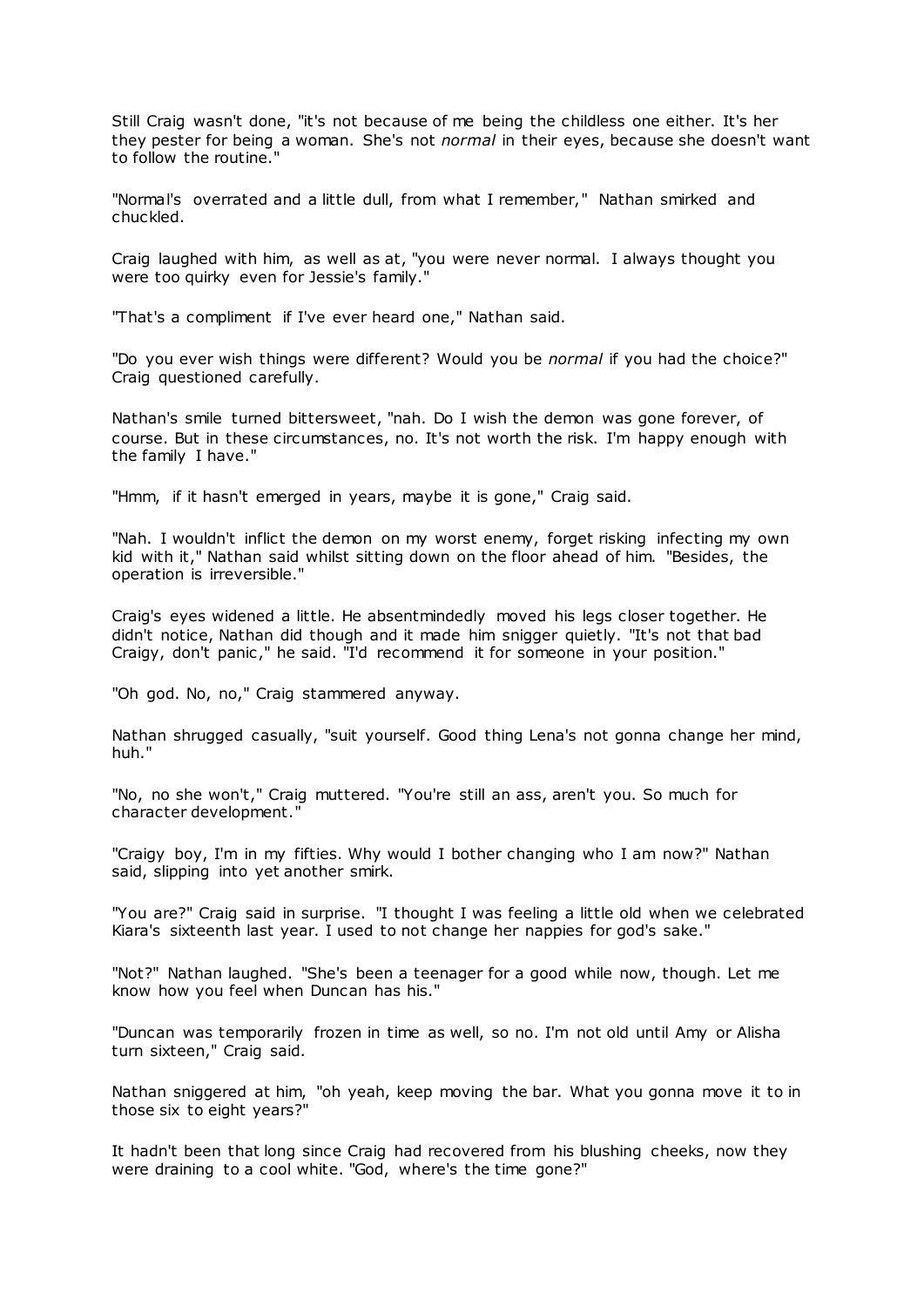"It's been fighting a bunch of cowards hiding in the shadows. After today you're free to do whatever you want. It's not the time to mope, you should be looking forward," Nathan replied with a warm smile. He climbed to his feet, "something to think about."

Craig found himself nodding while he was gradually being left alone. He heard Nathan's voice as he walked through a open door, "today should be celebrated, not dreaded after all."

Jessie found him sitting on the floor, around the corner, with weapons at his side. He held one in his hand, while the other sharpened the blade. With his head down, she wondered if he was even paying attention to what he was doing. She crouched down beside him, a subtle head movement from him assured her that he noticed her presence.

"Hey... happy birthday," she said softy, before leaning in to give him a kiss.

"Happy altered timeline day to you too," James mumbled.

Jessie's face fell, "James."

He cringed and groaned at himself. His head shook before turning it toward her, "I'm sorry. Falling into old habits."

"I see that," Jessie said, her hand reached out to grab one of his, stopping it from its task. "If you keep that up it'll be nothing more than an oversized toothpick."

James looked down at the blade in that hand, he moved it to one side, adding it to the pile. "I didn't have time to really think about it 'till now. Mum mentioned something like this in that file she left us. I didn't fully understand it. Now I do."

"I'm sure she wouldn't change a thing," Jessie said. James turned his head to look at her curiously. She gave him the sweet smile that she knew was one of his weaknesses, her eyes sparkling as they made contact with his. "Neither would I."

The smile was working, but he was fighting against it. It was obvious to her with his flexing jaw and hesitant eyes. Her hand tightened to squeeze his, his gaze fell to them, that broke his resolve but not in the way she wanted. She saw a tear roll down his cheek, which her spare hand reached to brush away with her thumb.

"It's not right. Q can't use people like a means to an end. She couldn't have known or she would've refused," he said. She sensed a little disgust growing in his voice. "Forcing someone to have a child, even if it is to *save the universe*, it's sick. I hate that I'm a part of it. It was better that I was only the bastard child of a cheating psychopath."

"You were always more than that," Jessie said quickly.

James smiled but it was bitter. "That's the problem isn't it."

"How we're here doesn't make us who we are. You know that better than anyone," Jessie said in a light whisper. "Your path wasn't destined, all laid out for you to walk on. Everything you've done, good or bad, was through your own free will. You weren't forced into this fight, you chose to be a part of it. That's who you are. Q can't take credit for it. Just as you can't take the blame for how you were born."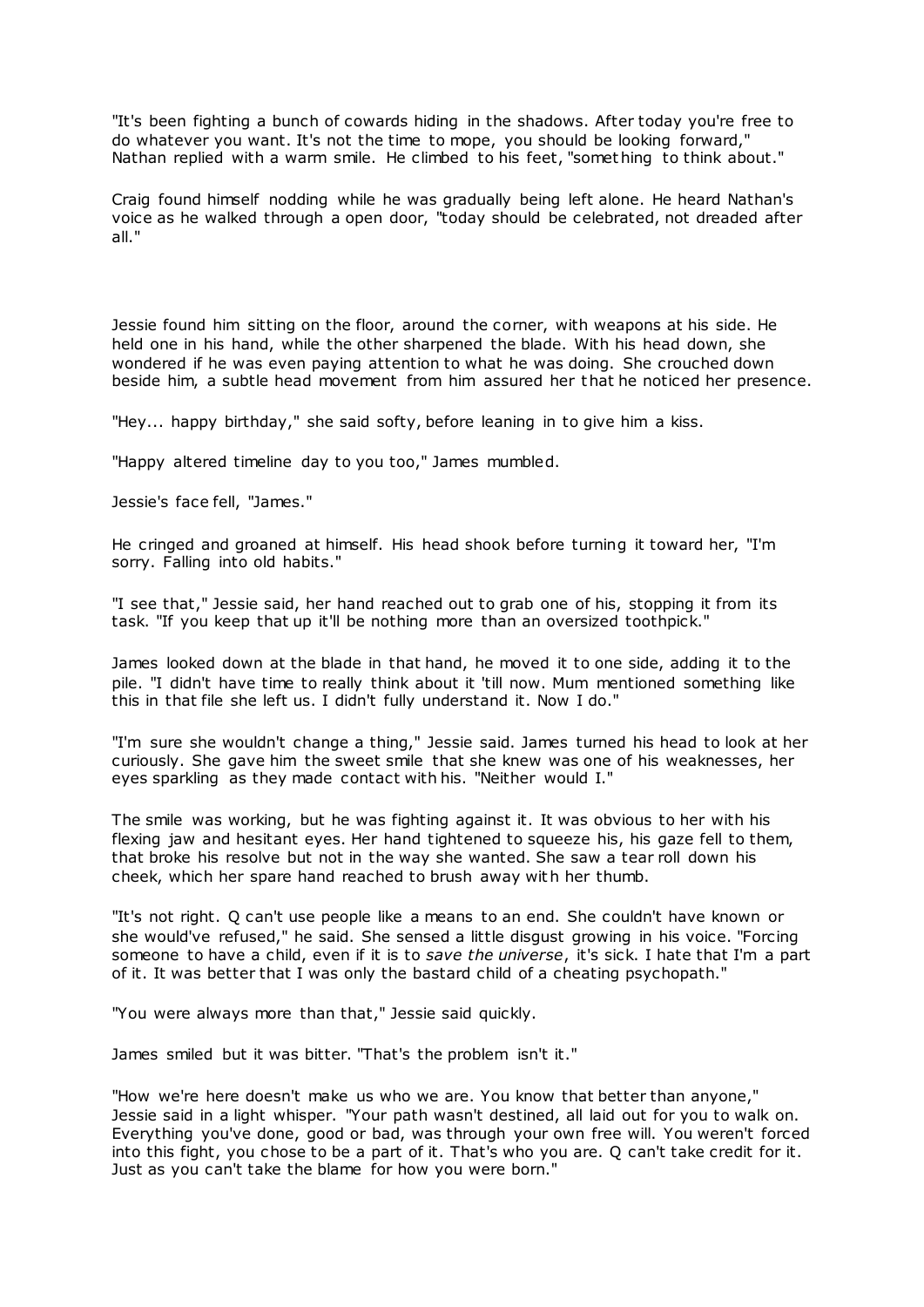"I know. I don't..." James sighed, hesitating slightly. "I don't regret being here. I'm glad I got a chance to live."

Jessie shuffled as close as possible to him, her head pressed against his shoulder. "So am I. I can't imagine how dull my life was in this infamous timeline One without you."

"Dull is probably right," James said, his smile finally turning genuine. Jessie pretended to scowl, she gave him a playful slap across the arm she was leaning against. "I think the odds of you running into someone far more dangerous than me is pretty low. So definitely dull."

Jessie quietly laughed, he only noticed it as he felt the brief vibration in his shoulder. "Not dangerous, I prefer exciting."

"After today it probably won't be anymore," James said as he looked down at her. "Can you handle it?"

"Pfft, thirty six years and you're still saying silly things to me," Jessie said, faking offense. "It's you I find exciting, not your night job."

"Oh," was all James could say for the moment.

"Nine years in the Delta Quadrant, one year in the Sphere. It's tiny compared to how long we've been together, and what's ahead. You're silly if you think I'm suddenly going to get bored as soon as one stupid little Softmicron is dead or arrested," Jessie said.

James nodded, then a thought came to him that made him frown. "How do you do that?"

"What?" Jessie asked.

"Gradually change the subject without me noticing," James questioned.

Jessie's smile grew while she pulled her head away to look him in the eye. "It's not me, that's the Fifth Dimension way, baby."

James started to cringe but instead he started laughing, "oh god, promise you never call me that again."

"Aaaw," Jessie faked a huff. "You didn't like honey or sweetie. Nobody sane likes darling. What can I call you? All that's left that I can think of is sugar or babes, and eeew. Not in this dimension or any."

"And I was supposed to be the not -dull one, yeah right," James sniggered.

"Please, we both fit the description. That's why we're a good fit. Further proof that you were supposed to be here, and that first timeline was broken from the start," Jessie said.

She regretted bringing that back up when his smile faded away. "You know, Q only guided her to my father. He didn't choose for her. She could have aborted at any time. She stuck around and raised me for as long as she could. She didn't avoid me when I joined Voyager." Jessie smiled before he could finish, there was a warm glow in his eye as he spoke and she knew where he was going with this. "She... could have easily chose to be only my Captain, but she was my mother when I didn't know and she didn't have to. She still cared even after all I said and done to her. She risked everything to help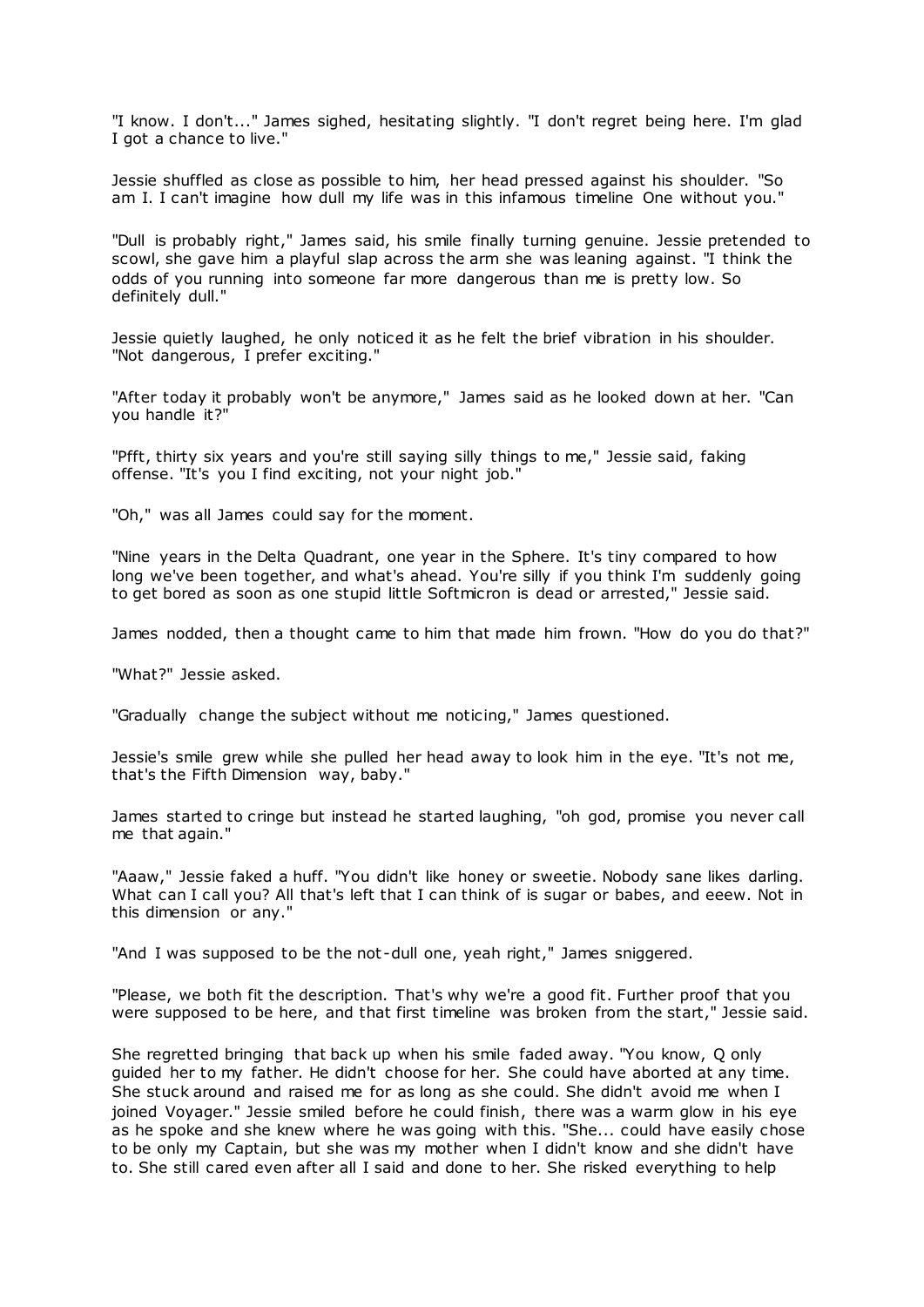Lena and I. She died for us, so we could live normally and in peace." His voice caught in his throat, "mum loved and wanted me. As long as I fought, Q had no part or care in anything else."

Jessie nodded. There was nothing more she could say on the matter, she felt.

"It's still sick though," James said, but not in the manner he used at the beginning of their conversation. It threw her off guard and made her laugh.

"Oh so sick," she giggled. Her agreement didn't put him off, he laughed with her.

"What?" Harry stuttered. "No."

Emma watched him with an innocently bemused stare. "No? I thought it was funny." Harry squeaked as she flung a knife into the air, only to catch it at the last second. "I think he landed on his thingy, that must've been..."

"Stop!" Harry and Chakotay both yelled at the same time.

Emma's eyes sparkled. "It was his own fault. If he didn't want to fall face first into a compressor, he shouldn't have pretended to be that prick from school. His face was making me ill."

"I think that's the point," Chakotay said on route to the large window.

"Like I said, his fault," Emma smiled.

"You couldn't stab or choke them like James does?" Harry asked. He scowled more at himself than anything else, "what am I saying?"

Chakotay shrugged, "beats me."

"Nah. That's boring and samey," Emma said. "What does Lena do?"

"I found a batleth in her living room. It's best not to ask these things," Chakotay answered.

"Oooh, I used to have one too but I got it stuck in someone's gut. It stunk so much after that, I could never get rid of it," Emma said.

"Um," Chakotay mumbled.

Harry ended up smiling through his horror at the image. "So you enjoyed being the only Slayer to stay behind. It suits you."

"A little too well," Chakotay whispered to himself.

"At first. They'd send me to some remote planet, and there'd be nothing to do. Then I'd try to leave and get ambushed. Should've known they were trying to get rid of me on day one," Emma nodded.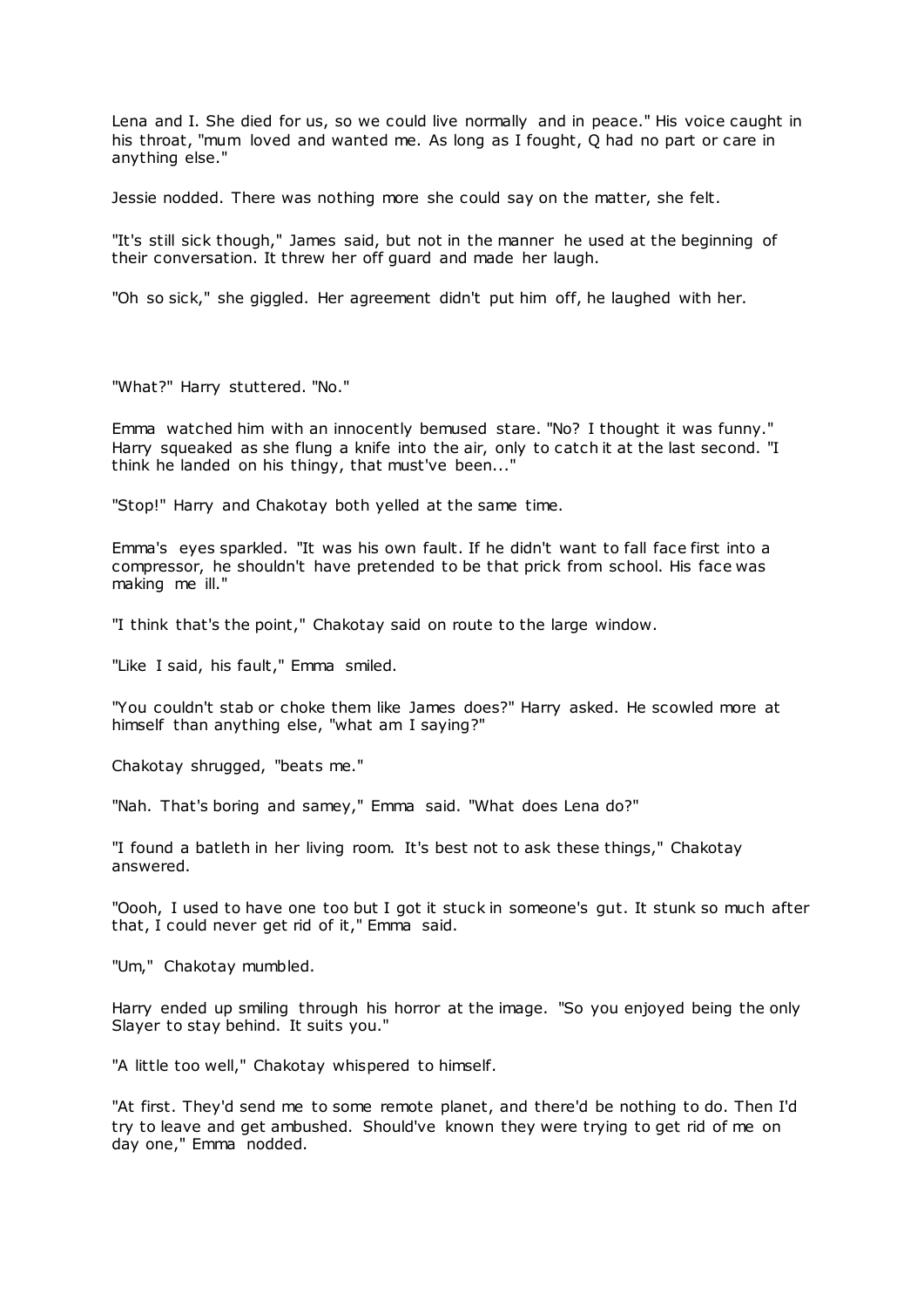Harry grew a curious glint in his eye, "it's odd. You never did anything to them, at least until the grinder and compressor incidents." Emma grinned at the reminder. "Getting James away from Earth and into the Sphere I get. Even Kevin as he spent a lot of time hopping between the Games Matrix and the Games. But Zare, Ylara and you weren't that big a threat to them."

Emma narrowed her eyes at him, "are you being sexist?"

Harry's flew wide open in a blind panic, fearing for his life. "What? No!"

"Oh, lets get the threatening men out of the way. The girls are harmless so why bother?" Emma muttered.

Chakotay smirked while his back was safely turned, while Harry twitched in fear on the floor where he sat. "No, I see it more as the men Slayers were meddling and annoying." He quickly checked to see if James was in earshot. Since he wasn't he continued, "and they wanted the women out of the way as they were afraid of them. I mean you're violent and unpredictable, big no. Zare was a pro. Ylara was an ex Evil Slayer, no no, you don't want that around."

"James is technically a mix of all three," Chakotay sniggered.

Harry shushed him, "you're not helping."

"I know," Chakotay smiled.

Harry passed him a glare. "My comments weren't a gender thing. Kevin and James were the Chosens, both with Games Matrix experience. Ylara was a Chosen but she didn't know anything about the Games. Zare wasn't Human, so they wouldn't care about getting rid of her. And you..."

Emma narrowed her eyes until Harry curled into a near ball and stared at the floor. Then she giggled in Chakotay's direction, "that was fun."

"Definitely," Chakotay laughed.

Harry's head flew back up, "that's not cool. I have a daughter, I could never be sexist."

"So did Peter Taylor," Chakotay said.

"Oh that's nice, so low," Harry commented.

Chakotay sighed, "yeah maybe."

Emma's jaw meanwhile dropped, "you have a daughter? Are you married too?" Harry looked at her and nodded. "Shame. I'm going to miss those near kisses then." Harry sighed while Chakotay laughed once more. Emma turned her attention to him, instantly putting a stop to that.

Lena clicked the final piece into the weapon in her hands. With a heavy sigh she handed it to Kiara sitting next to her, already with a multitude of weapons by her side.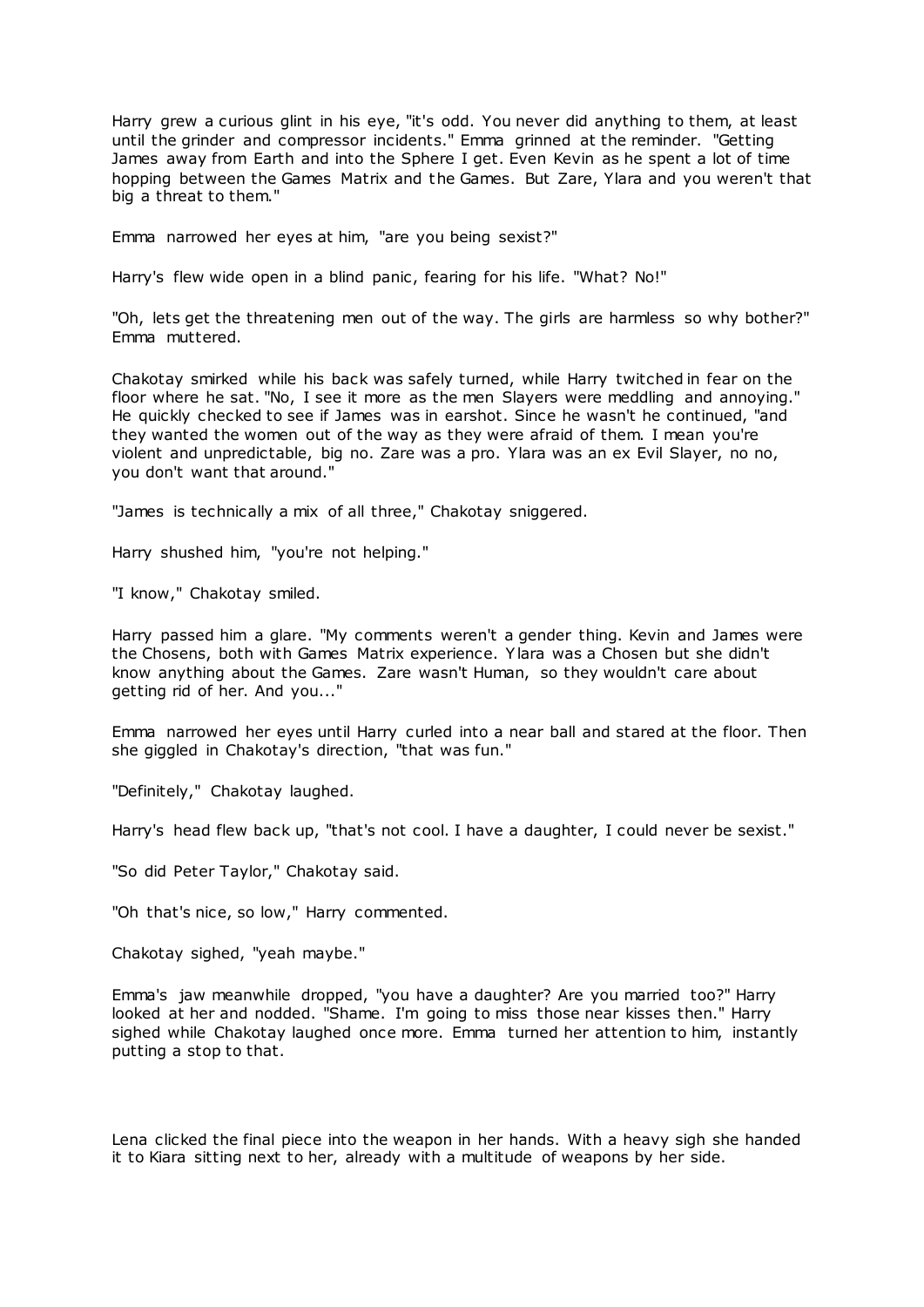"You've known about the Softmicron being in the Federation all this time?" Kiara mumbled.

"Mum," Lena said as she picked up a bow. "She suspected it, investigated, went to the Tolg. You know the rest."

"Was that in the note she gave you and James?" Kiara said. She waited, but got no response. That was answer enough for her. "God, that's a long time to live with a secret like that."

Lena paused in the middle of picking up a bunch of arrows. She looked her daughter in the eye, "I'm sorry," she said sincerely.

Kiara shook her head and smiled back, it wasn't what Lena was expecting. "I doubt James told his kids. Knowing something like that is a big risk. I'd be more of a hindrance than help. I'm not talking about this 'cause I'm mad, I'm not. Just worried about you."

"I didn't tell you because it was nothing. They're overcompensating little freaks with a screw loose. They'd die from a finger flick," Lena grumbled as she passed her the bow, then the bag of arrows to go with it.

Kiara took it, then placed it onto the growing pile. After her comment she felt a pang of irony slap her in the face. "Really? Someone's overcompensating right now."

Lena stopped with her hand on a sword handle, her head turned to her young daughter. Her narrowed eyes tickled her into laughter. "You know," Lena said with a dangerous tint to her voice. "It's not too late to start slapping butts."

"Come on," Kiara continued to giggle. "You gotta admit, this is a bit much for one ickle guy or girl. It's even too much for one demon."

"I like having a choice," Lena said, bringing the sword in front of her. She pointed it toward the ceiling, eyes scanning it for any imperfections. "I may use them all on the little runt. It needs to suffer for all its done," her voice strained from anger.

Kiara knew by now her teasing method for calming her wouldn't work anymore. Her head hung for the moment. "Are you going to try again after?" she asked as soon as the sword hit the pile with a loud clang. Lena frowned as she reached back for it. Kiara quickly moved her hand in the way to stop her. "Not the sword, I mean in Starfleet."

Lena stared at her blankly while pulling back once more.

"They can't get in your way anymore. You'll have a choice. You can continue to be a singer, or you could go back to the Academy, pass and in ten years or so have your own ship," Kiara said.

"I never thought about it," Lena said, her face tightening slightly.

"There's no hurry. You'll have your whole life to decide. You'll finally be free," Kiara said. "You deserve it."

Lena smiled but it didn't look sincere at all to her. "There'll still be demons left to kill. The Soft are still out there."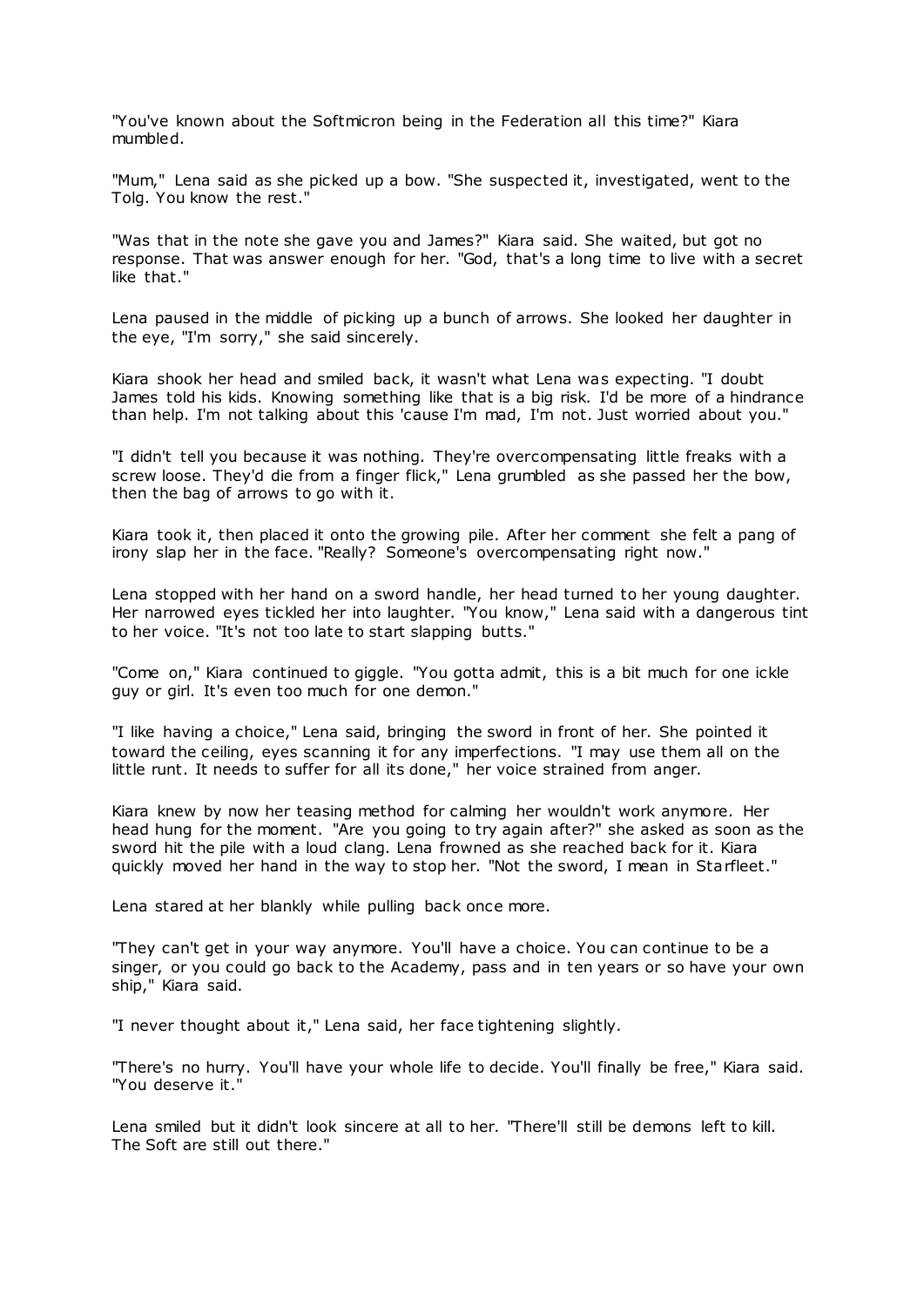"Sure, but compared to the last decade, it'll be less urgent, quiet," Kiara pointed out.

"I only wanted my own ship so I could fight the Games," Lena mumbled. She looked ahead, her eyes glazing over. "Singing was something to do in between Softmicron hunts, I couldn't do it all the time. Now that I say it out loud, I sound a little one track minded. I'm sure I'm more than a damn Slayer, right?" She rolled her eyes in disgust at herself.

"Yep, you are. You wanted to be a Captain 'cause you liked the sound of it. I remember you forming a band for a laugh, yeah, but you were so passionate about it. It was only recentish that you paired both of them with fighting, silly," Kiara said.

Lena laughed, her face turning red. "Oh god, the band."

"Don't tell me you're embarrassed by it," Kiara said warily.

"No, I just remember taunting mum by doing what I thought was seductive dance moves, and pretend flirting with my own brother," Lena cringed, then shuddered. "I can't use *I didn't know* as an excuse, I did it after I knew too. Then there's the song choices. You're nuts if you think I never paired singing with violence back then."

Kiara laughed nervously, "oh yeah, the I hate Seven songs. Good times."

Lena remembered a particular lyric and she burst into laugher once more. "Yeah it was. To hell with maturity. I should write another for my next set."

"Inspired by your last fight with her, I hope," Kiara said, grinning afterward.

"Of course," Lena said with her eyebrows wiggling mischievously. "What rhymes with sparkly bitch?"

Kes smiled at them from afar, despite the distance she could hear them clearly. She sensed someone approach her. She expected him, and yet she had no idea what to say to him.

"It's been a long time Sweeting," Neelix said.

Kes turned to face him with a small smile. "Sobered up, I see."

"For the most part," Neelix answered, his hand moved up to caress his forehead. "How is the other plain of existence?"

"It's wonderful, but it is so nice to be here with everyone again. I've missed it," Kes replied.

Neelix smiled eagerly toward her, she knew what was coming. "Then stay. You have four alter ego's up there, doing whatever you do. It wouldn't hurt."

Kes sighed as she shook her head. "I still have much to learn on my own, as well as from them."

Neelix's face fell, "you only left because you feared you couldn't control your new powers, that you'd endanger us. You clearly do not have that problem anymore."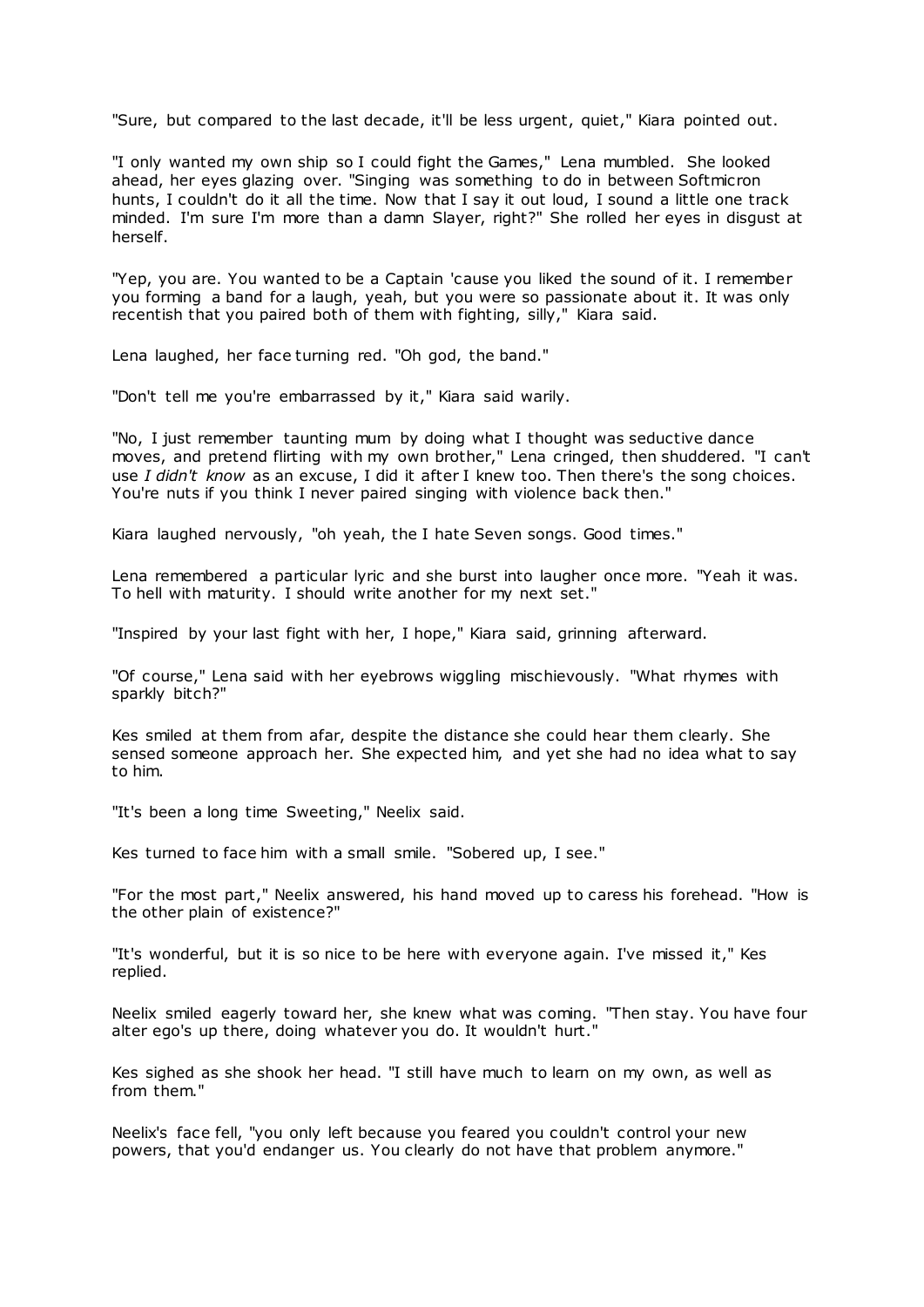"Neelix," Kes said with a heavy heart.

"Yes, I know why you really can't stay. You always hated my cooking," Neelix said sadly.

"Neelix, everyone hates your cooking," Kes laughed.

Neelix gasped at this apparently new information. "No?"

Kes nodded, "yes. People didn't use the replicators so your food could shame it. Why did you think people used to flee whenever you announced the Leola Flan was ready?"

"To tell everyone that?" Neelix said hopefully.

"Did more people come?" Kes asked.

Neelix gasped once more in horror, "oh my god. No, no one ever came back."

"When did people actually bother to eat your dishes?" Kes asked.

Neelix thought about it, all the while shaking at the huge revelations. "I don't know. I know sometimes they'd come to me instead of the replicator, so it couldn't have been that bad."

"That's because they couldn't," Kes said. Neelix's eyes widened. "Didn't you wonder why people used to mutter *oh god*, or *god help me*, everytime they picked up a bowl?"

"Aren't Humans a deeply religious race where some countries prey before a meal?" Neelix said in a near squeak.

"No, but whenever the replicators were broken we all were," Lena chimed in from afar.

Kes bit her lip tightly to avoid laughing, Neelix's jaw dropped even further. "Then why did they hire me for the cooking channel?"

"Neelix, that's not the cooking channel. It's the Laugh Out Loud slot on Channel Too Stupid. You air after Fox News, whose biggest story was *Aliens walk amongst us, oh god panic*," Lena butted in again.

Neelix gasped yet again, it hurt his only remaining lung with the overuse. Kes couldn't stop giggling now, she tried to shush the girl quiet, hoping that it would stop that too.

"No, why did you tell him? We don't have to eat it, and it's fricking funny when no one's at risk of dying," Kiara pleaded.

Lena stared at her, bemused, "you're kidding? The crew have been telling him for nearly twenty years. I imagine if everyone knew that all it took was Kes saying the exact same thing, we'd have been spared."

"But I'm a wonderful chef. What am I doing wrong?" Neelix asked, his eyes brimming with tears.

"Everything," all three women answered in unison.

Neelix's bottom lip trembled, "but but, Annika loved my food. Damien said so."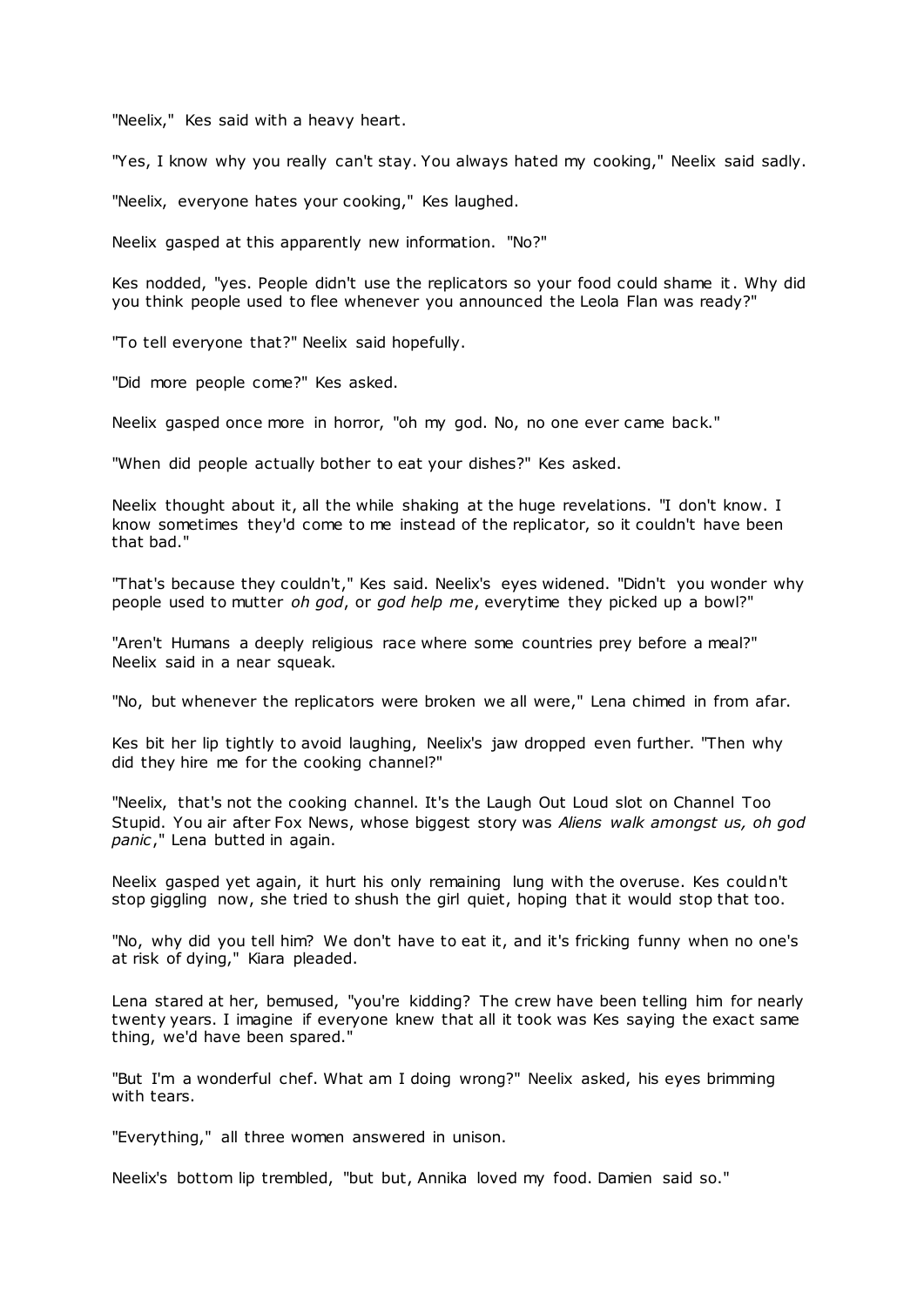"Think about that again," Kiara said.

"Oh," Neelix responded. "How cruel, I wish I knew sooner." He walked away, crying now that they couldn't see his face.

Kes watched after him, she felt terrible but it needed to be done. Lena walked over to stand next to her, folding her arms with an indifferent look on her face. "Now I'm gonna have to find something else to watch on a Saturday morning."

The door behind them opened, Tom stepped forward to stand in between it. "It's time. Are you ready?"

"Always," Lena smiled confidently back at him. She glanced at Kiara, she nodded with her own smile. The pair knelt down to recover the weapons, which wasn't as easy as they thought. Kes had to quickly recover a few dropped ones before she could follow. "You're right, this is too much," Lena remarked.

"I told you," Kiara giggled.

Like the town they had came from, the brand new settlement the awayteam walked through was eerily empty. Not a soul in sight. Lena lead the way armed with the bow and a sword on her back, Harry and B'Elanna were right behind her holding tricorders. James kept to the back, facing away from everyone, a rifle in one arm and a sword in the other. Everyone else had at least a phaser in hand.

"Wait," B'Elanna said. The team all stopped on command, almost everyone focused on her. The exceptions; James and Lena kept a watchful eye on their surroundings, Neelix on his previously shuffling feet looking sorry for himself, and Harry checking his own tricorder. "I'm picking up something. Energy signatures directly below us. If I can find a way through it... Harry?"

Harry shook his head, "I see it too. I found it a couple of buildings ago, it's getting stronger since. If we can find a weaker spot."

Tom frowned between them both, he glanced back at Emma and then James. "Either B'Elanna or Harry should go to the other side of the town, one of our bodyguards go with them."

"If I go, I'll take James," Harry blurted out without thinking in a panic. He felt Emma staring at him even from behind. "On second thoughts, staying here within a huge group sounds good."

B'Elanna smirked, "I'll go, I've got a good idea where. James, you're closest." She moved through the team to get to him, she pointed toward an open tarmac area. The pair walked off in that direction. Tom only had to look at Emma to tell her to take James' place.

Harry spun slowly around, still scanning for a weaker point. He gestured to follow him as he moved slightly to the right. They soon realised they were walking in the opposite direction to B'Elanna and James. "We shouldn't spread out too far. Let's see what B'Elanna finds," Tom suggested.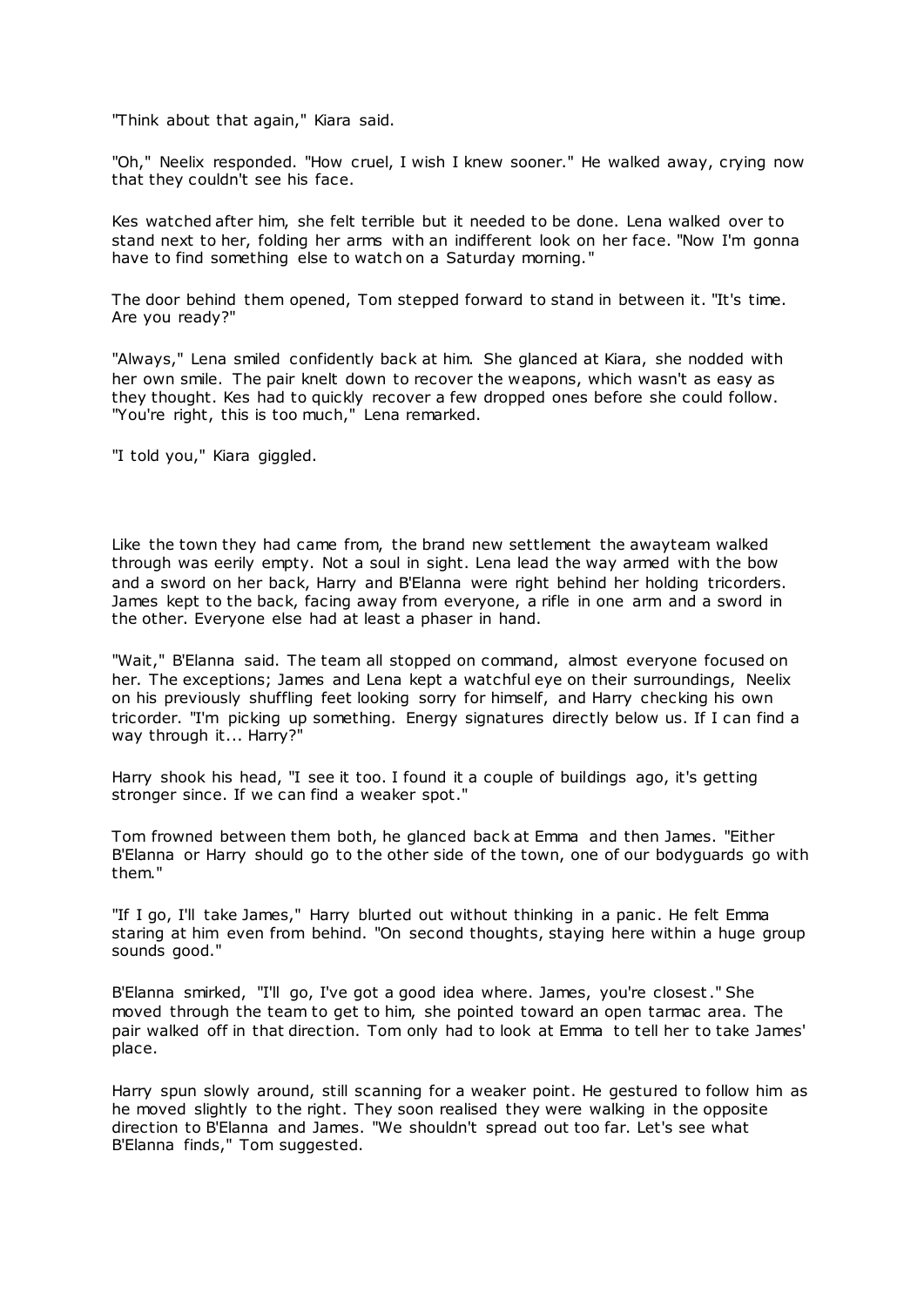Harry agreed before he had even said anything. "If she's thinking the same as me, she's heading for the other side of this underground building. I doubt it matters which side, as they'll likely not have an entrance."

"We'll probably have to transport inside it," Jessie said.

Tom worried that was the case as well. The last thing they needed was to gather attention before they had done anything. "How many feet underground was it again?"

Chakotay gave him a blank stare, "if you want to dig, be my guest."

B'Elanna meanwhile reached the open area. She intentionally kept to the wall of the building, even though her attention was completely on the tricorder. James had been behind her until then. He moved to beside her as something ahead of her caught his eye. A large ship lying half hazardly on the ground, landed in a hurry without a care.

"That's it, an opening. There's definitely a structure under our feet," B'Elanna said.

"Right next to the Lillyia," James added, getting her attention. She looked up at the same thing he was. "Its been used recently."

B'Elanna moved her tricorder to point toward the vessel, her brow furrowed. "There's hull damage on the bottom, whoever did so didn't land it with any care."

"Do you think...?" James began to ask.

"That it's our enemy's transport now. Yes," B'Elanna said uneasily.

"Is there anyway in, underground I mean," James asked.

"He got into it, we will. Let's tell the others," B'Elanna said, she turned to go back the way they came. James followed closely.

The rest of the team met them halfway. Tom didn't have to ask, B'Elanna nodded before he could. He smiled broadly, "let's do this."

Multiple transporter beams lit up the dark corridor. It fell back into darkness as soon as the transport was over, only the lights from their phasers and tricorders

"No lifesigns yet, but there's a large room up ahead. Plenty of corridors and rooms to choose from," Harry reported.

"We're all clear on what we have to do?" Tom questioned. He got many affirmative comments. "Okay, stay sharp."

They began their walk down the corridor. The destination no one could see yet. It was only when they were right in front of it, they could see the double doors, which opened slowly. The light from the other side dazed them briefly, the room ahead seemed like nothing but white.

Lena and James lead the way, raising their long range weapon while doing so. When their eyes finally adjusted to the sudden light, the room ahead still looked a stale white.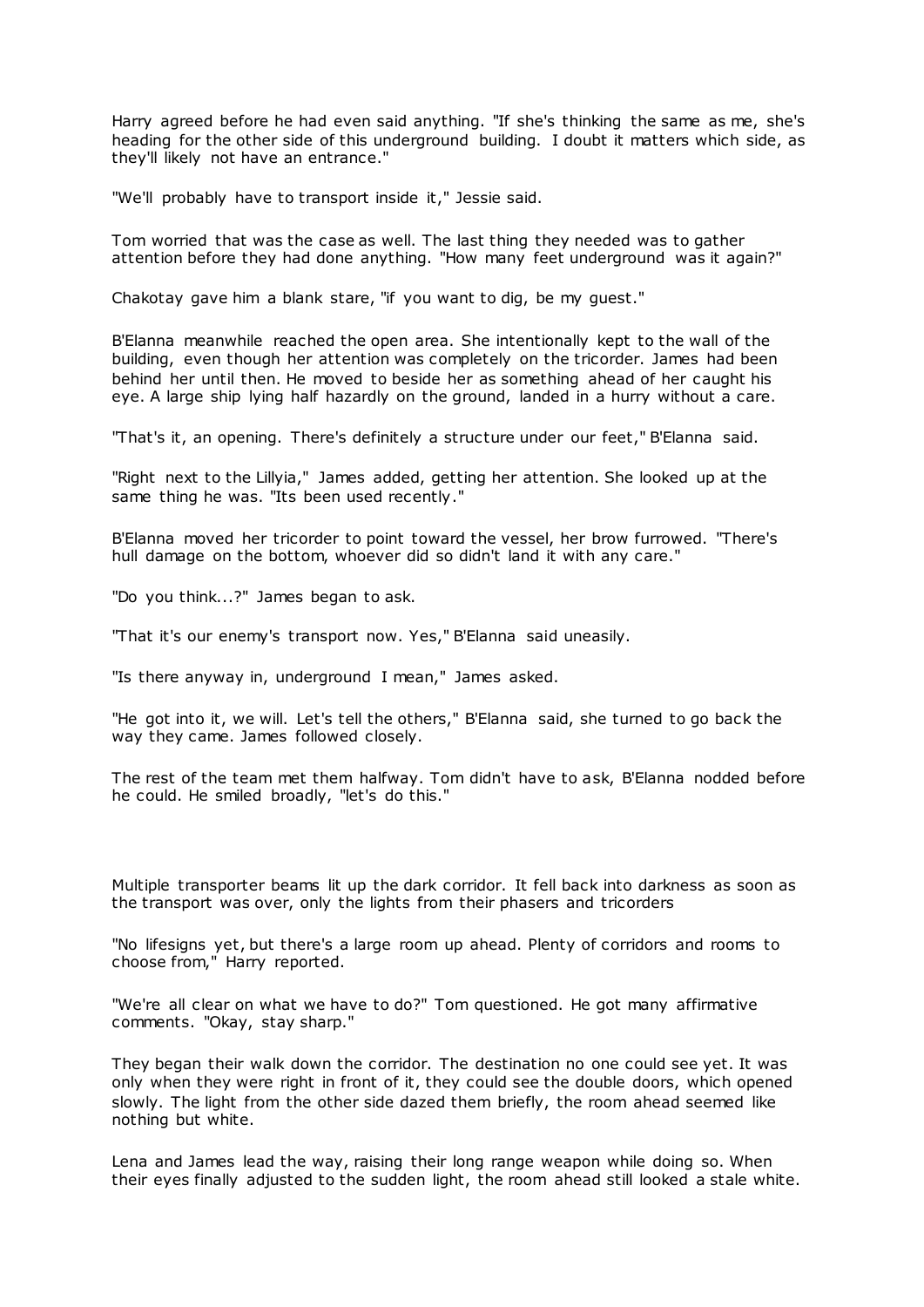Doors lined every inch of the walls. Part of the floor ahead of them raised slightly, like a tiny stage. The pair looked around for anything, or anyone. Nothing.

"Okay," Lena whispered to the team behind them.

Everyone carefully followed the pair inside. The doors closed behind them.

A shadow emerged from the back wall, human shaped. Lena and James instinctively raised their weapons first towards it, a few others followed suit seconds later.

A sinister chuckle echoed from it. Female, and familiar. It put everyone on edge. The shadow grew more and more detailed, giving the new arrival a familiar face as well. "Well, it's about time you came to visit," she cackled.

"What the hell is this?" Emma grunted at it, she pushed forward with her own weapon raised.

The woman stepped down from the raised floor, a smile plastered all over her face. "Our new home. I thought you'd notice that by now."

"Wait, hold your fire," Tom ordered. "She's not real. Just a hologram."

"Naturally, Tom Paris spots the hologram first," the woman said with a friendly smile. "You do realise that this action you've made is a declaration of war. Typical Humans, nothing's changed in three hundred years. Still as barbaric as ever. I suppose you fit in with them, Emma."

Emma shook her head, gritting her teeth firmly. "Shut it, you're not her. You're not Lilly."

She got a laugh from the shadow. Her fingers brushed her red hair back, the smile on her face slouched for the moment. "Oh I see," she said after hesitating. "You think I'm one of them? Why wouldn't it be me? I'm the princess of the Ligers, you're proving right now that I needed protecting."

"Lilly wouldn't be so careless with her self titled ship," B'Elanna said.

"Really? Z4. Before you even get to the number, that's twenty five ships already biting the dust," 'Lilly' laughed. "I'm going to give you a chance, why are you here armed to the teeth? You must know your enemy isn't here."

"Oh right, lets leave then," Tom muttered sarcastically. He shook his head while stepping forward in between James and Lena, still pointing their weapons at her. "You think we're fools? An enemy that can be anyone they want. An old friend appears telling us to go look in another castle."

'Lilly' raised her eyebrow, a small frown on her face. "Everyone thinks you're a fool Tom," she said bitterly. "This is our territory, our town. Leave."

"No," James said sternly. "This is my town." Any doubts the awayteam had faded away at 'Lilly''s face twitching as she looked at him. "You're not her, you're not the big bad. You're nothing but a rat cowering in the corner."

"I would've settled for nothing," Lena muttered.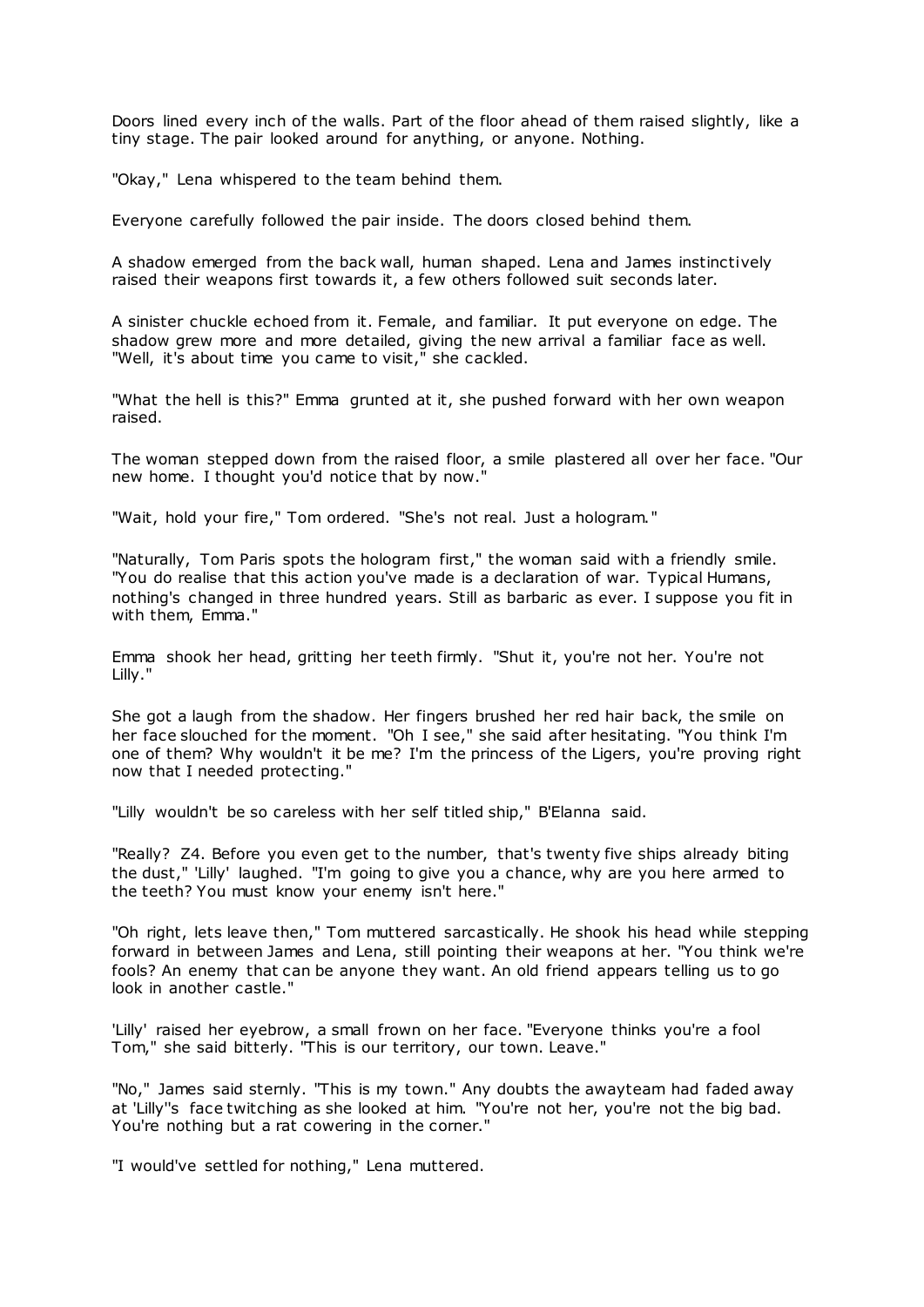"And once the threat is gone, that's exactly what you and your pathetic brother will be," 'Lilly' snapped. "If you want to play so badly. I suppose we can have one last game. To the death." Her form faded away.

"We'll be there," Chakotay said with venom in his voice.

Tom breathed a sigh of relief. He stepped further ahead so he could turn around and face everyone. "As discussed, pair up, spread out. Don't let this thing distract you. We take this place out. All right? Move out."

As he said, the team began to split up into pairs to head for the doors. "I know that wasn't her, but..." Harry said. The few left gathered around him. "Lilly wouldn't let her ship be taken from her without a fight. So where is she?"

Emma flinched at the thought that entered her head. She tried to shake it away, "it wouldn't be the first time she had more than one Lillyia in commission. She could be anywhere."

"That's true. We can't worry about that now," Chakotay said gently. He gestured to his teammate toward a door no one had gone through yet. He followed, leaving the final pair behind. They were soon on their way as well.

Tom kept his nerves at bay with the thought that the Softmicron were very unoriginal in their designs. The corridors were bland, the shape of their Games, and now the simplistic he assumed office with only a console built into the wall. He was about to share that with his teammate guarding the door, but thought that she wouldn't appreciate it right now. Instead he concentrated on the task at hand.

A small device with a tiny touch pad in his hand flashed multiple colours while making a light buzzing sound. Two of the lights turned green, telling him to key in any password he felt like. Then he had to wait once more for the lights to change.

In between the pair another shadow emerged from the ceiling. With his position, Tom saw it clearly in his left eye. B'Elanna didn't spot it immediately, only noticing it from the corner of her eye. She swung around. Both of their eyes flashed as the details filled in.

"Son," his father's voice whispered shakily. Tom shook his head and turned his body away to keep an eye on the panel. "I know you'd find this place. Please listen closely. This isn't the main base. If you destroy it, you'll never find out what it's connected to."

B'Elanna exhaled through her open mouthed gritted teeth. She walked over to it. He looked at her briefly before turning his attention back to Tom.

"I'm so glad I got a chance to see you again, son. I never thought I would," he continued.

Tom's whole body was shaking. The lights still blinked in his hand, reminding him to concentrate on it only.

"Go to the ship. It has the co-ordinates for the network stations. You can shut them all down in one fell swoop," his father said, his voice cutting straight through Tom's concentration. His resolve weakened slightly, he hesitated.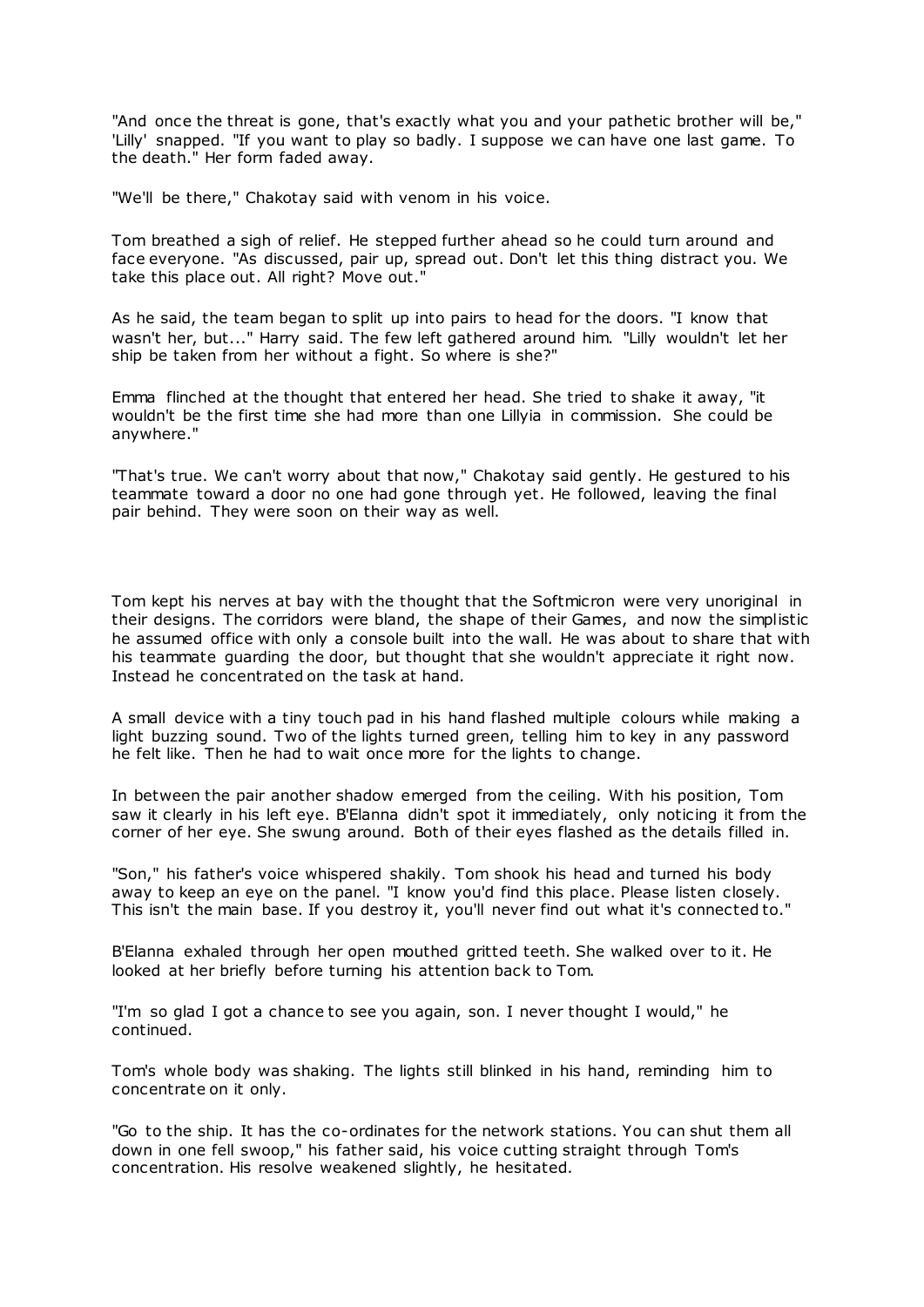B'Elanna walked around the hologram, all the while keeping a deadly glare fixed on him. "You're despicable. You murdered his father and then you have the audacity to steal his image, twice. Go to hell," she spat at him.

The hologram didn't falter, he looked on sadly. "I understand why you think that, but I'm the real Admiral Paris. They've held me captive for far too long. If you don't believe me, one of you stay behind. Call the others to check out my claim. Don't do anything rash."

Tom slowly looked over his shoulder to look at his father, or at least the image of him, right in the eye. "If you are him, you'll be able to tell me what my favourite toy was when I was a boy. Remember, you hated it. You tried to hide it from me, but I'd always find it."

"Tom," B'Elanna warned him.

"Of course I do," the hologram said, his lips curled slightly. Tom waited, the device in his hand clear in his line of sight just in case. "The model of a navel ship. You never put it down."

Tom squeezed his eyes shut for a second, a tear managed to escape. He shook his head, "goodbye dad." He turned his back on the hologram to focus on the device.

B'Elanna trained a weapon on the hologram, narrowing her eyes. It did the same back at her. "Nice try."

"Hmmph," the hologram grunted. "Your people are weak. All it takes is one and your plan fails." He chuckled as his image faded away.

B'Elanna lowered her weapon and hurried over to Tom's side. She threw an arm around his shoulders, holding him closer. "Tom," she whispered.

"I'm fine," Tom smiled through his pain. The three lights on the device all turned red. His thumb moved up to press the touch panel. With that done he placed it onto the console, fixing it firmly in place. "I... I liked to play with everything. Girl toys included."

"I know," B'Elanna smiled at him. "You don't have to explain anything to me."

Tom looked her in the eye, his filling up with tears. "It didn't matter. He didn't want me playing with toys at all. Dad wouldn't know what my favourite one was. He wouldn't care to guess. All he wanted me to do was study to be an officer. I hated him so much." B'Elanna knew whatever she said wouldn't help him, not now, she instead embraced him tightly. He held her back. "We never really patched things up, did we? I don't think I ever saw him again, it was always that damn Softmicron wasn't it?"

"I don't know, Tom. But I do know he'd be proud of you now," she said softly. "Just like I am."

Tom pulled back, a smile planted on his face. "We've got another one of these things to plant. Together, we can do this. Easy peasy."

B'Elanna smiled back and nodded.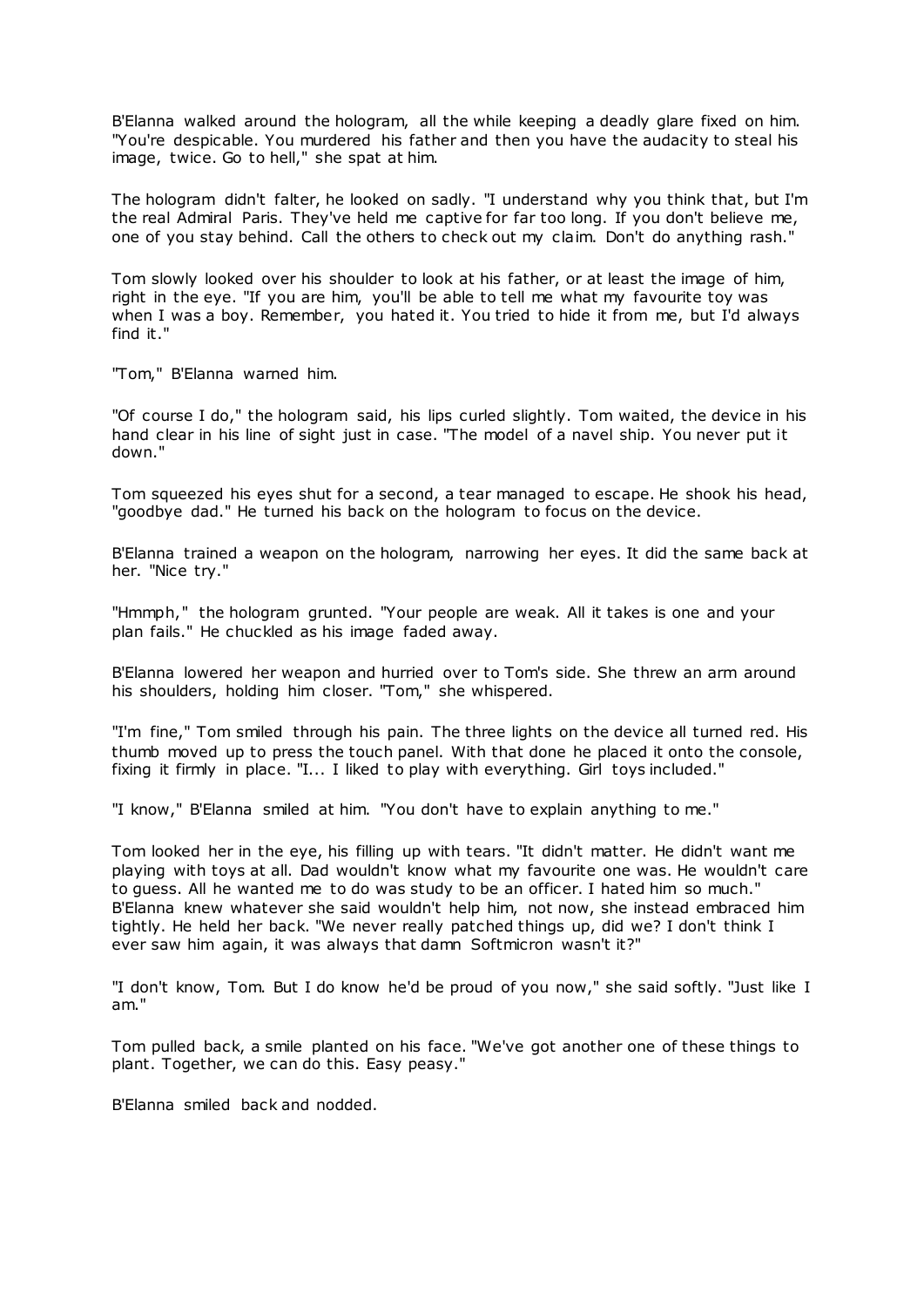In a similar room with a second wall console, Harry worked on the exact same device while Chakotay hovered by the door.

"This console will do the trick better I think," Harry said, directing his gaze to the console furthest from the exit. He glanced down to check the device still flashing multiple colours. "Shouldn't take long."

Chakotay didn't answer, he kept a stern watch outside. Harry didn't think anything of it, he was only doing what he promised to do.

Two lights turned green, so Harry typed in his password.

"It's not going to work," Chakotay mumbled.

"What?" Harry said, his head darting to one side toward the Commander. "Of course it will."

"You can't do anything," Chakotay said bitterly.

Harry frowned at him. His attention wasn't anywhere close to him. Then he realised, he could hear footsteps approaching. His blood ran cold. "Oh." Quickly he returned to look at the device in his palm.

"Accept it, you've lost," Chakotay said.

"Why do you think that is? Who's fault is that?" a woman's voice asked harshly. Harry winced, he'd recognised that voice anywhere. Who else would the Softmicron taunt the Commander with?

Chakotay didn't flinch, "yours. You underestimated us. You tried to silence her, you failed."

"What are you whining about now? You ran away, you failed to get your so called revenge," the voice said. Harry's attempt to ignore it became so much harder as a figure shimmered through the wall, staring back at his guard. He hurriedly stepped backwards, aiming a phaser at her face. The hologram with Kathryn Janeway's face smiled smugly as her hand reached up as if to push it back down. "You always wanted to kill him. Do it. With him gone, you will avenge me."

"Oh god," Harry stammered.

Chakotay quietly laughed at her, she took it as him mocking her. "Your information's out of date. I know who the real enemy is and if I were you, I wouldn't be encouraging me to kill them."

The hologram side stepped, staring intensely at him. Harry turned away, determined to ignore it and concentrate on the task. "The Slayer brat was a mistake, and apparently so were you. Maybe I should find someone who will help me."

"Really? I thought you idiots were the master of decep..." Chakotay grunted as the hologram reached out for Harry. He quickly pointed his phaser at her arm, ready to fire. He remembered her walk through the wall and hesitated on the fire button. She lingered, waiting for him to do something. "What's wrong, you don't have an image of Harry's mummy to trick him?" he taunted her.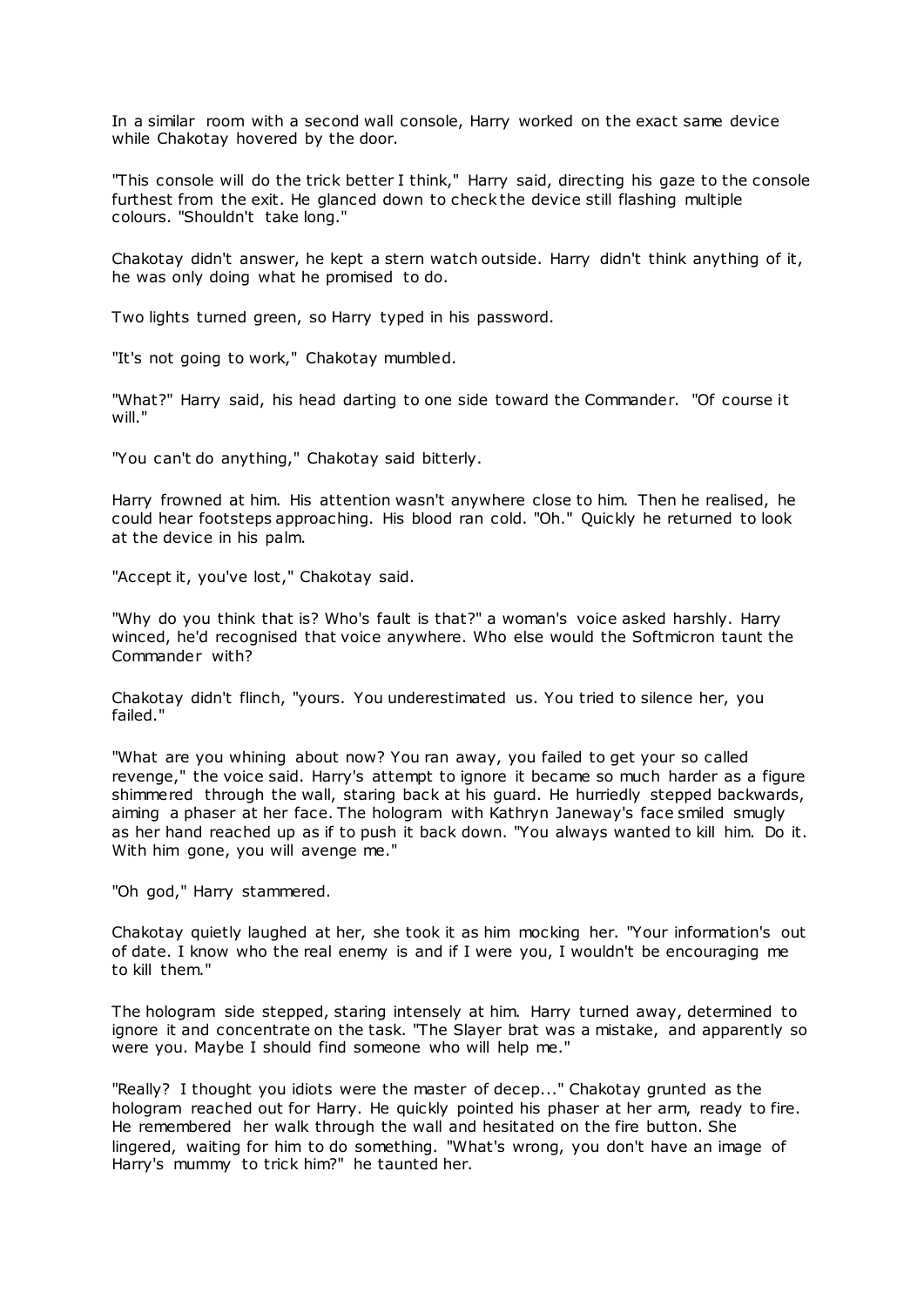"Hey," Harry stuttered as he looked over his shoulder, only to come face to face with Kathryn's face. He yelped and stumbled back a few steps.

The hologram sighed, her eyes drifted back to the Commander. "Still a coward, I see. All bark and no bite. Without me you have no one to tug your leash. Spineless oaf."

"I thought we were talking about me," Chakotay said.

The hologram sneered at him as it faded away.

"What, why did it... what?" Harry stammered nervously.

Chakotay turned to him, Harry could see the older man holding back with one hand clenched. "It's okay, the hologram is non corporeal. All it can do is talk."

"Until the Soft gives up and comes for us itself," Harry said.

"I hope you're right. I owe it a little chat," Chakotay said, his jaw clenching as well.

"I'm starting to think it was a mistake joining this team," the Doctor worried.

Nathan looked back at him, "um, why? You're not a woman nor a biological being."

"I didn't mean..." the Doctor said exasperated. He groaned before explaining himself, "I meant this mission as a whole. If the Softmicron fancies using holograms, I may give it an advantage." He gestured at his mobile emitter.

"It's already got emitters Doc, what's the big deal?" Nathan asked.

"This is far more advanced than anything the Softmicron have," the Doctor replied as if it were obvious. "It will at the very least grant it a second body outside of this place. Furthermore..." The lights on the device flashed green, so he did what the others did.

Nathan shook his head as he turned back toward the door. "Sure Doc . The guys who can make flying holodecks that can go anywhere will be clambering over your emitter."

"I just think it warrants some caution," the Doctor said as he typed the long digit password.

Footsteps rapidly approached from down the corridor. Instantly on guard Nathan raised his phaser in that direction. He hesitated when he recognised the person that appeared around the corner. "James?"

"Where's the Doctor?" he asked in a panicked voice.

Nathan's eyes drifted into the room, "why, what's the matter?"

"The console Craig picked overloaded," James replied. His expression turned into glare as Nathan hesitated. "Hurry, he'll die!"

"Uh..." was all he could say.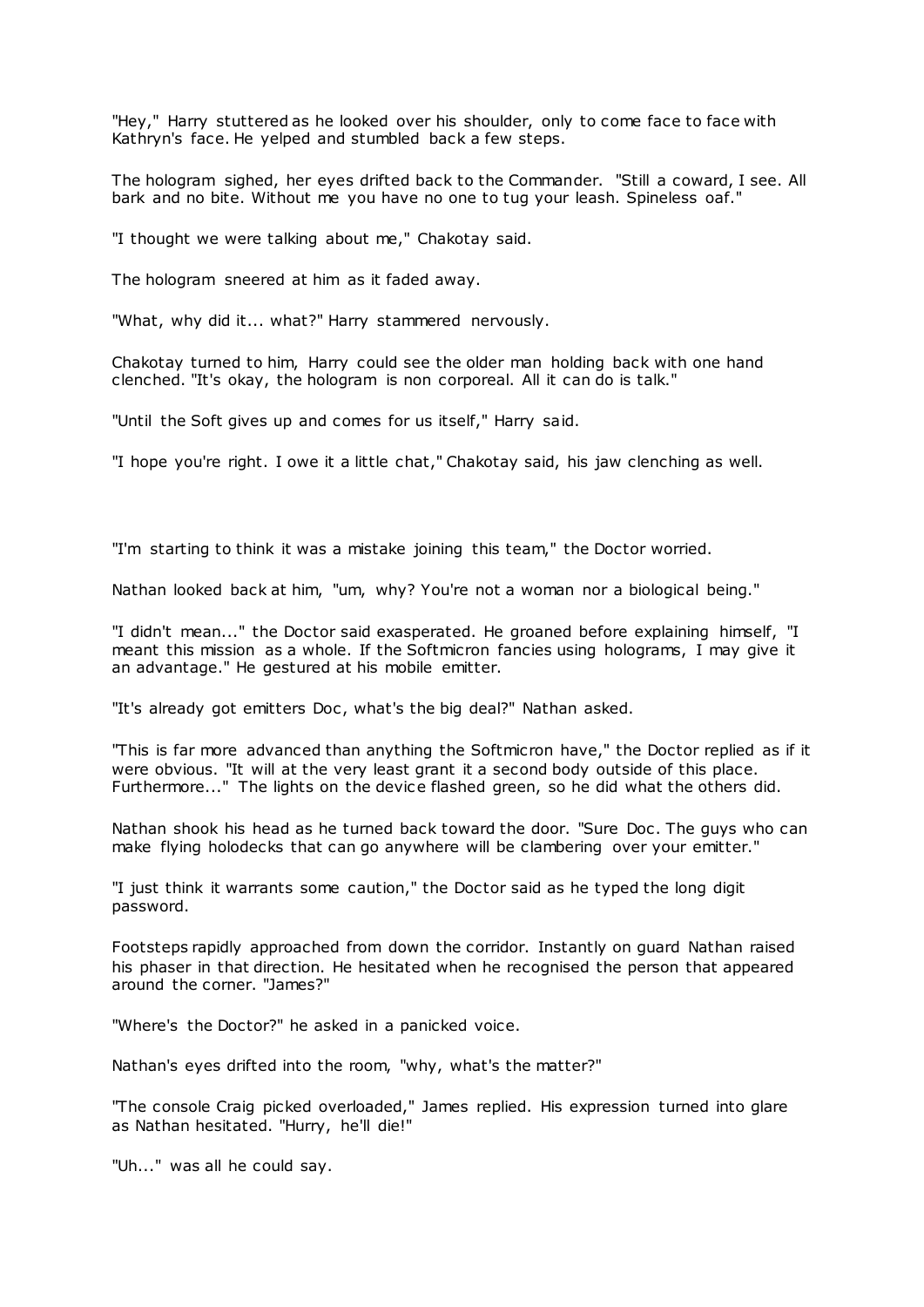The Doctor overheard this, he hurried over. Nathan noticed, so he pushed his hand out to keep him back.

"No," Nathan finally said.

James stepped closer, narrowing his eyes further. "What? Get out of my way."

"How do I know you're really James?" Nathan asked. "Prove it."

"There's no time," James grumbled, he looked toward the Doctor. "He's been electrocuted, I can't go near him. It isn't far."

The Doctor's programming screamed at him to do something, but there was doubt clouding his own judgement. It left him frozen on the spot.

"If it's that dire, get me out of the way yourself," Nathan said.

"Are you not satisfied with murdering my sister, that you'd kill Craig as well," James snapped at him.

His anger grew as Nathan smiled confidently. "You're not James. Doc , stay away, do your job."

"Are you sure?" the Doctor worried, he backed off anyway.

Nathan nodded. "Oh I'm sure," he said to him. "Taking his form must be killing you. Does it make you itchy all over?" he said ahead of him.

"You're right. I could do better," James said with a smile. He faded away, only to be instantly replaced by a young blonde girl. Nathan regretted taunting the monster. It took every bit of strength he had not to crumble into pieces. "How's that?" she asked.

"You're wasting your time," Nathan stammered.

"I know, but what's life without fun," the girl giggled, her bright blue eyes sparkling. Another punch to the gut. "Oh, I wouldn't know," she said in a fake sad voice.

Nathan stared at her firmly. "You're not Debbie. I saw you change, this is ridiculous."

"It hurts, and that's the least you deserve," she said, looking toward the wall and back again. "We'll play later. Busy." He expected her to disappear or walk away, instead she glided through the wall and into the room. Nathan panicked and rushed inside.

The Doctor side stepped away, doing his best to keep his emitter on the wrong side to her, device in hand. "It's too late." The hologram shook her head as she approached. He couldn't move any further away, the console got in his way. She reached out to grab his emitter-less arm. The Doctor moved it toward his emitter, she barely had time to brush his uniform when he tapped in a command and disappeared. The emitter and device clattered to the floor, enraging the hologram.

Nathan's eyes widened, he didn't know what had happened or why, but he had to act fast. He dove down to the floor to grab them. The hologram glared at him. She intentionally moved her right leg straight through his body, all so she could stand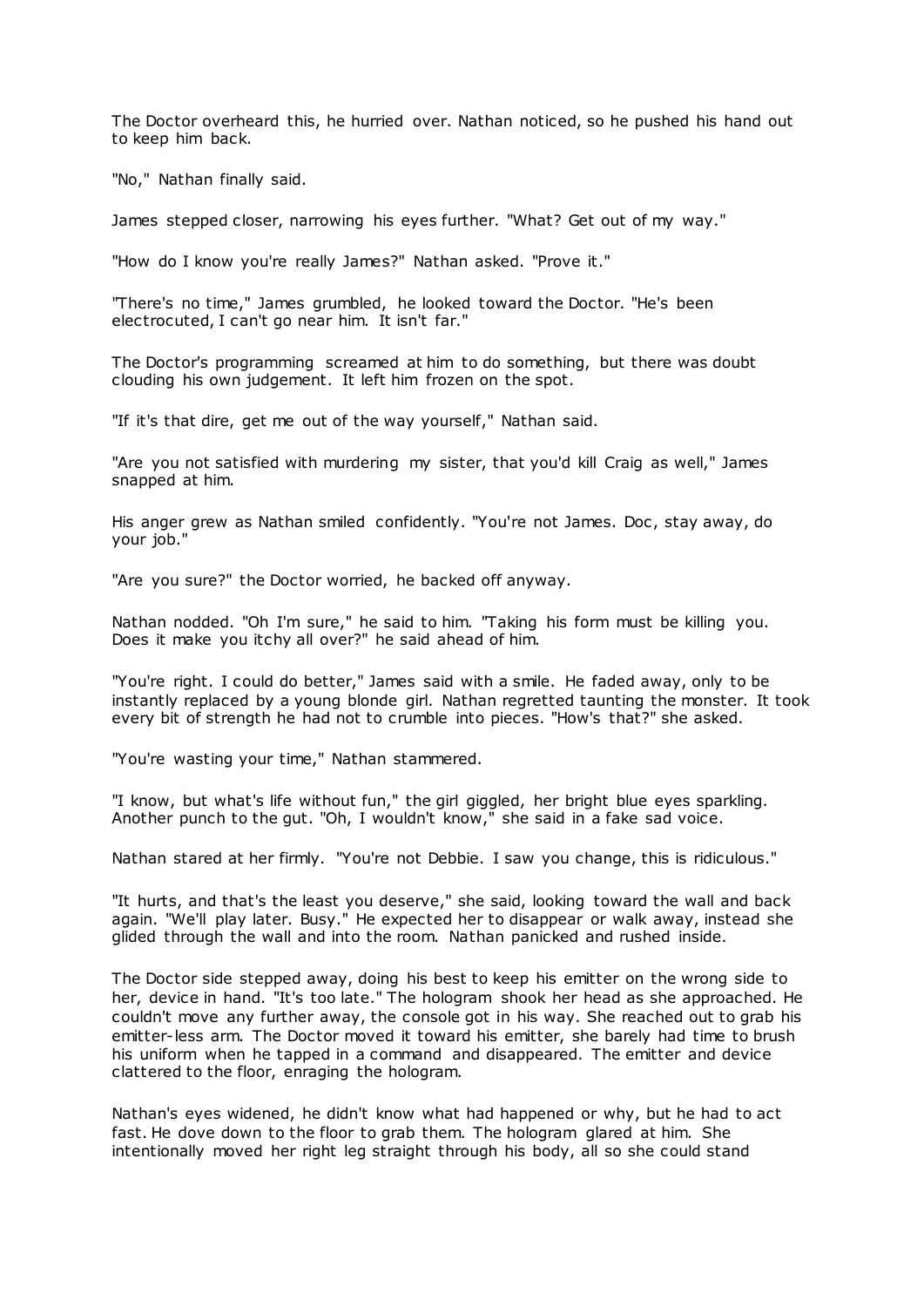directly over him. She crouched down, instinctively he pulled himself back to avoid her. A smile he never saw on the real thing appeared on her face, creeping him out further.

"If you won't play, maybe James or little sis will," thankfully she straightened back up afterward. "Oh, and thanks for the early and demeaning death. That was swell. Enjoy the rest of your miserable life, demon."

Finally she vanished, though the effects of her lingered behind. Nathan tried to swallow the large lump in his throat, his mouth was far too dry to even budge it. He didn't notice until then that he was trembling.

The device in his hand begun to flash red, waking him up out of his self pity. His enemy wanted him to mope around, miss this and fail the mission. It taunted him because he was a threat to it. He was only the easiest to manipulate in his team because he made it easy for it. A mistake he would never make again.

With the Doctor offline it was up to him to finish his part of the job. He pressed the final command and got to his feet.

Kiara pressed the device into the computer, it took a couple of tries to get it to click into place. "That's it, one more to go."

"Good, I want to get it over with. I'm more interested in finding that Soft," Lena said. She waited for Kiara to get to her before walking out of the room, only to nearly walk into another body.

"Why wait?" her own face sneered at her.

Lena stared at it blankly, her mind also went blank for a few seconds. She rolled her eyes, "really? This is a pretty lame trick. Aren't you supposed to pretend to be someone else, to distract me or something. Not me."

"But I'm not you," herself said. "I'm the girl who's place you took."

"Wow," Lena stuttered, making the other her smile. That didn't last long as Lena burst into laughter, "I get that far too much, it loses its effect."

"What?" the other her snarled.

"A couple of tips," Lena said, stepping closer to peer into her own eyes. "If you want to do the unnerve me by claiming I don't belong here, the stealing someone's place angle, use Seven. If you want to do the Ylara bit, maybe act like her, pretend to be a ghost." The stare she received would have melted the wall had Lena not been in its way. "Excuse me. Actually, no, don't bother." To add further insult Lena walked straight through the hologram.

Kiara walked around it with a smirk on her face. "Yeah, that was terrible. Sorry." She hurried after her.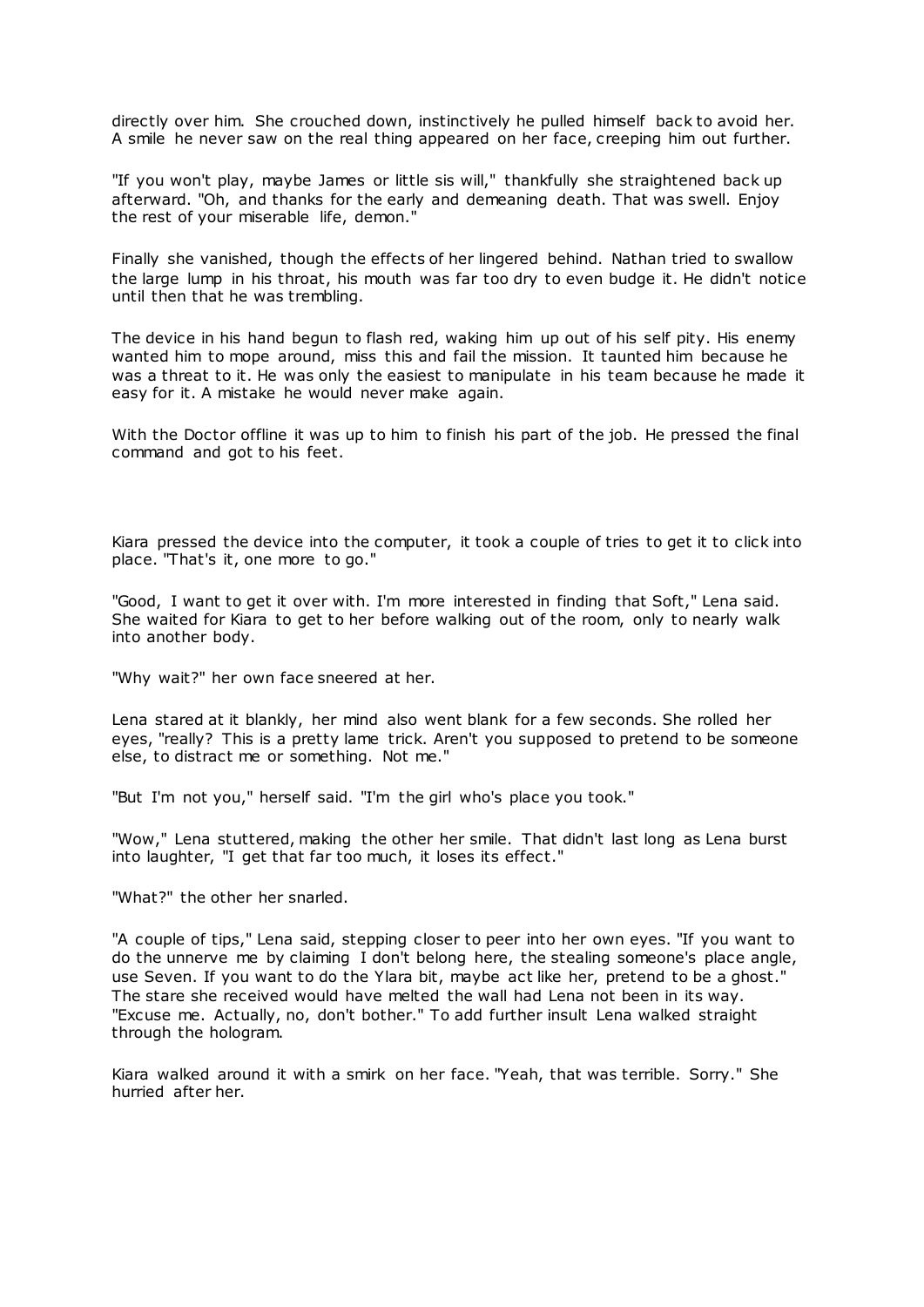Jessie drummed her fingers against the wall, all sorts of violent images flew through her head as she did. Her teammate meanwhile stood in the door, unsure where she should look.

"But by all means, keep shaming your family with the mutt. I'm sure you'll look back when you're ninety and be so proud of the devil sleeping with you did. Your proudest moment, I know," Rachel complained at Jessie's side. "I hope the five minutes of torture was worth it."

Her words flicked a switch, and it wasn't a good one. It had been many years and Kes still recognised Jessie's burning face as a bad omen. She once again looked away.

"That's it," Jessie snarled. She swung around to face the all too realistic imitator of her mother, taking a deep breath so she could give her the full show. "Firstly, good job getting my annoying, narcissistic mother spot on. That must've been so damn hard. Secondly, I won't need to look back and be proud of my *sleeping with* when I'm ninety, I imagine I'll still be doing it. Have fun with that image *mum.*" As expected and hoped the woman grimaced. "Thirdly, five minutes, you're having a laugh right? Hours is closer."

"Stop," the woman grunted. Kes meanwhile struggled not to laugh.

"Fourthly. You're only doing this because you're not my mum, you're a future scrambled egg waiting for the Slayers to cook you. I hope James gets there first as he's a terrible cook. We're talking about egg shells everywhere. Oh, my metaphor ended somewhere, you figure it out. Fifthly, is that right, oh who cares, five is appropriate. If you actually thought that your little tirade here was going to convince me to drop everything and go to murder my best friend, then I've wasted my breath on you. What's next, going to James and tell him to turn evil, with a *pwetty please* on the end. Then stomp off shouting *you're mean* when he laughs at you?"

"You'll regret this," Rachel hissed.

Jessie laughed in her face, "right, okay Damien. Don't steal my idea, okay."

Rachel's face turned red with rage as she disappeared from sight. When she did Jessie heard Kes' quiet laughter.

"What?" she asked.

Kes breathed in to try to tame her giggles. "You haven't changed, that was amazing. "

"Oh? I'd like to think I wouldn't have said the second and third one back in the day," Jessie said with a shrug. The device in her palm turned all red, so she quickly placed it. "At least not without getting embarrassed."

"True," Kes said. "You're not worried that it'll do something to get back at you?"

"Please, it's got nothing or it would've done it by now. Shall we go?" Jessie said. Kes nodded.

The door lay straight ahead of them, the last destination they had to tackle. Unlike the others it didn't open automatically, it had an old design with a handle and lock. James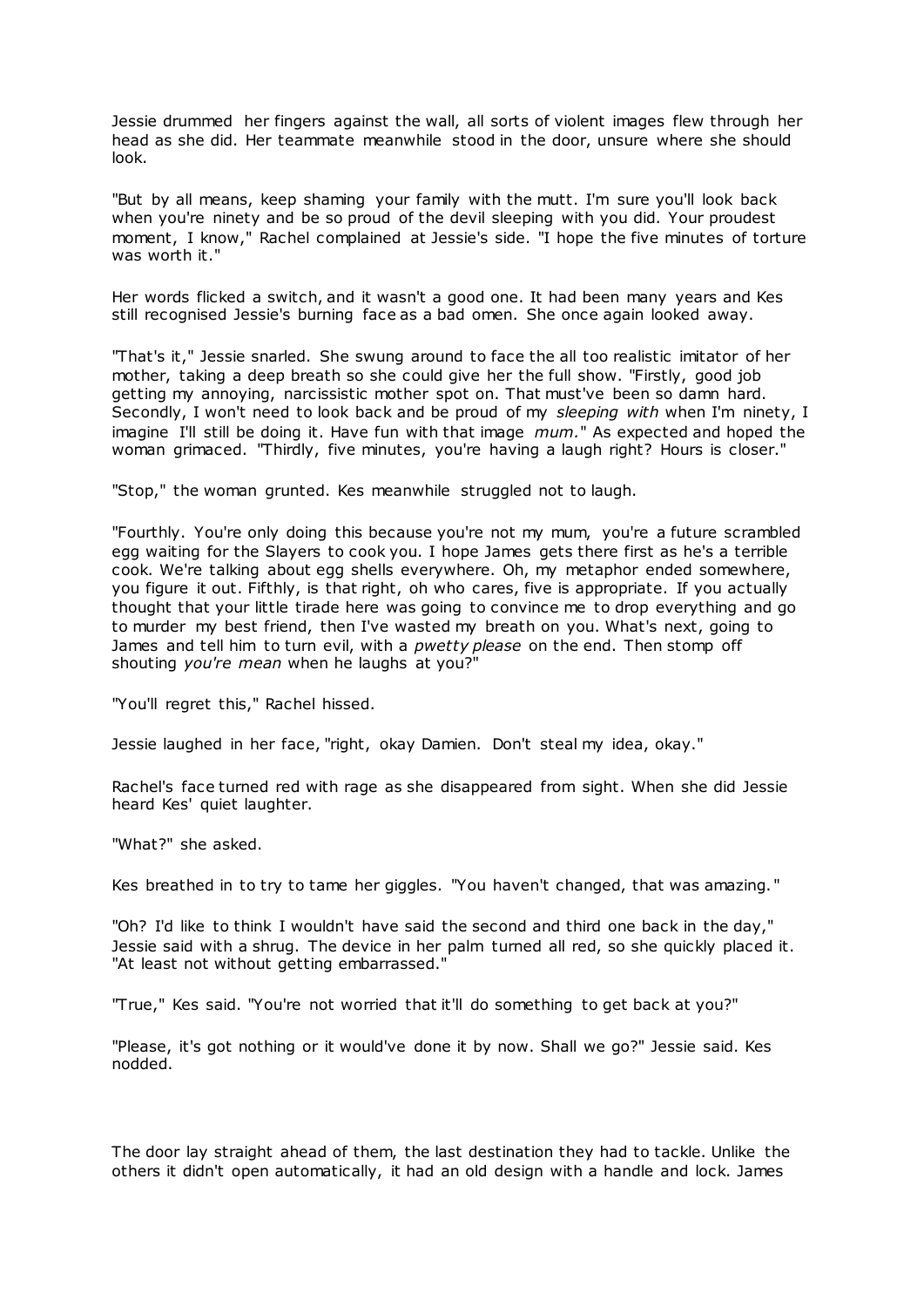stopped in front of it, glancing back at Craig. He knew what that meant, so he took a step backward and waited.

James took a hold of the handle, ready to push it down. Craig cleared his throat, getting his attention. "Shouldn't we wait?" he asked.

"I'll save some for Lena, don't worry," James replied. He pulled a slightly hesitant face, then smirked at him, "maybe."

"Your funeral," Craig tutted.

"Not my problem, I don't live with her," James said.

Craig laughed nervously at him, "and why would she blame me? I can't stop you."

"Good point," James said, only then pushing down on the handle until the pair heard a crack. The door crept open, his hand moved to push it the rest of the way. He then walked through with his rifle raised.

Craig waited for a few seconds. He sighed, "nah," before following him inside.

Unlike all the other rooms they had been in, this larger room seemed brighter with furniture and walls lined with blinking computers. Directly ahead of them stood a desk with a large leather chair with its back to them. Craig hung back by the door, his weapon pointed at it. James though kept walking slowly toward it. Craig worried about how close he was getting. He got his wish, the chair span around to face them, stopping James dead in his tracks.

"I hoped it would be you," the occupant sneered at him.

James sighed a little, shoulders slumping, "I wish I could say the same."

"Charming. Is that how you greet an old enemy," the chair occupant sniggered.

"Haven't you gotten anything better than a vampire I killed eight years ago? There's more to me than just Frenit," James said.

Craig's eyes shifted nervously, "uh, why are you tempting him?"

The man rose from his chair licking his lips, his gaze hovered back and forth between them. "Yes, why? If you want to have more fun, I'm more than happy to oblige." He walked around the desk, settling for staring at James only. Craig took the opportunity to sneak the tricorder out from his pocket. "I could order a few more clones of him. I know you enjoyed the one I sent after your mother. We all did."

James lowered his rifle, opting instead for raising the sword to point it in his face. "I think I'll enjoy this more."

"Hmm, I doubt it. A fight with me rarely ends well," 'Frenit' taunted him.

"I don't, I imagine you only got his talking too much right," James said. 'Frenit' opened his mouth to reply, but James pushed the sword forward before he could. It flew straight through him like he wasn't there. The fake vampire laughed at him. "Thought so. You're completely harmless."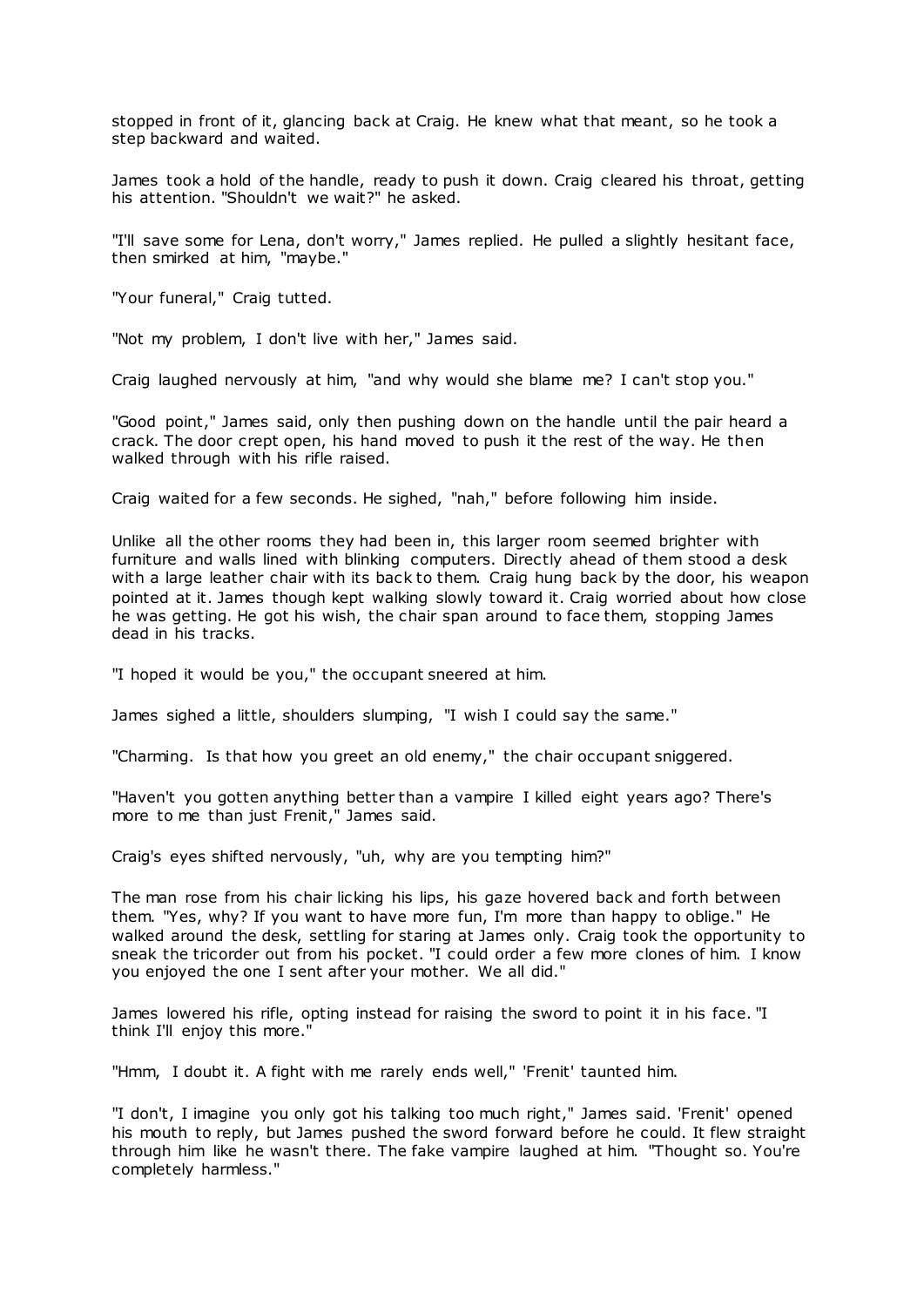"Oh, I wouldn't say that. Know you'll never catch me, you're wasting your time," 'Frenit' smirked.

Craig pointed his phaser toward the desk. 'Frenit' whirled around to glare at him as he fired it. Sparks flew from it on impact, the hologram grumbled a few obscenities while it flickered off-line. "He wasn't wrong on the last part," Craig said.

Many footsteps approached, the pair glanced toward the door in time to catch some of their team hurry through it. One looked around eagerly only to be disappointed. "This is the last room. Where the hell is this guy?" Lena grumbled.

"It's here. I'm picking up a lifesign, close by," Craig replied.

"Spread out, look for it. It's not getting away," Chakotay ordered.

Familiar laughter echoed around the large office, the team directed their attention to the desk. A figure they all recognised raised up from behind the leather chair, he casually rested his arms on the top of it.

"Oh I'm getting sick of this," Lena groaned.

"Then let me put you out of your misery," Damien sniggered. "At long last," he walked around to slouch in the chair, "I'll get my revenge on you do-gooders. No longer will I be one of you, the insult."

"He is the lifesign, should we shoot him?" Craig whispered.

Damien sneered at him, "I must thank you for arresting and handing me over to my minions. It saved a lot of time sneaking around behind your stupid backs. I couldn't have done this without you."

"Enough. Reveal your true form. Some of us have lives," Chakotay snapped.

"Chuckles, I'm insulted," Damien pouted. He swung his feet up onto the desk. "Did you really think that the big bad of the piece was some faceless person you never met? That it wouldn't be thee original thorn in your side? It began with me and it'll end with me."

"This guy does a good Damien impression," Lena said.

Damien scowled at her, immediately throwing his feet back down to the floor. "I am Damien! Ruler of the Seventh Dimension, future leader of the cosmos. The Softmic ron bowed to my greatness long ago. They do my bidding. Now, despite the little setback with the Tolg and those stupid Human castaways with their ships named after a dainty flower, I have full control over the Federation and with it, the demonic realm. You will cower before me and..." He stopped, noticing the rest of the room rolling their eyes and in some cases pretending to drift off. "Oh very nice. This is a twist you didn't see coming, don't patronise me."

"Oh I'm sorry. Gasp, Damien's secretly been a blabbermouth talking out of his own ass all this time!" Jessie stammered in an over the top voice. "Janeway reaching for the coffee pot first thing in the morning is a more shocking plot twist than this crap."

"Wait, are we going for the Damien being the villain thing? I thought we were still thinking it was a Softmicron," James said.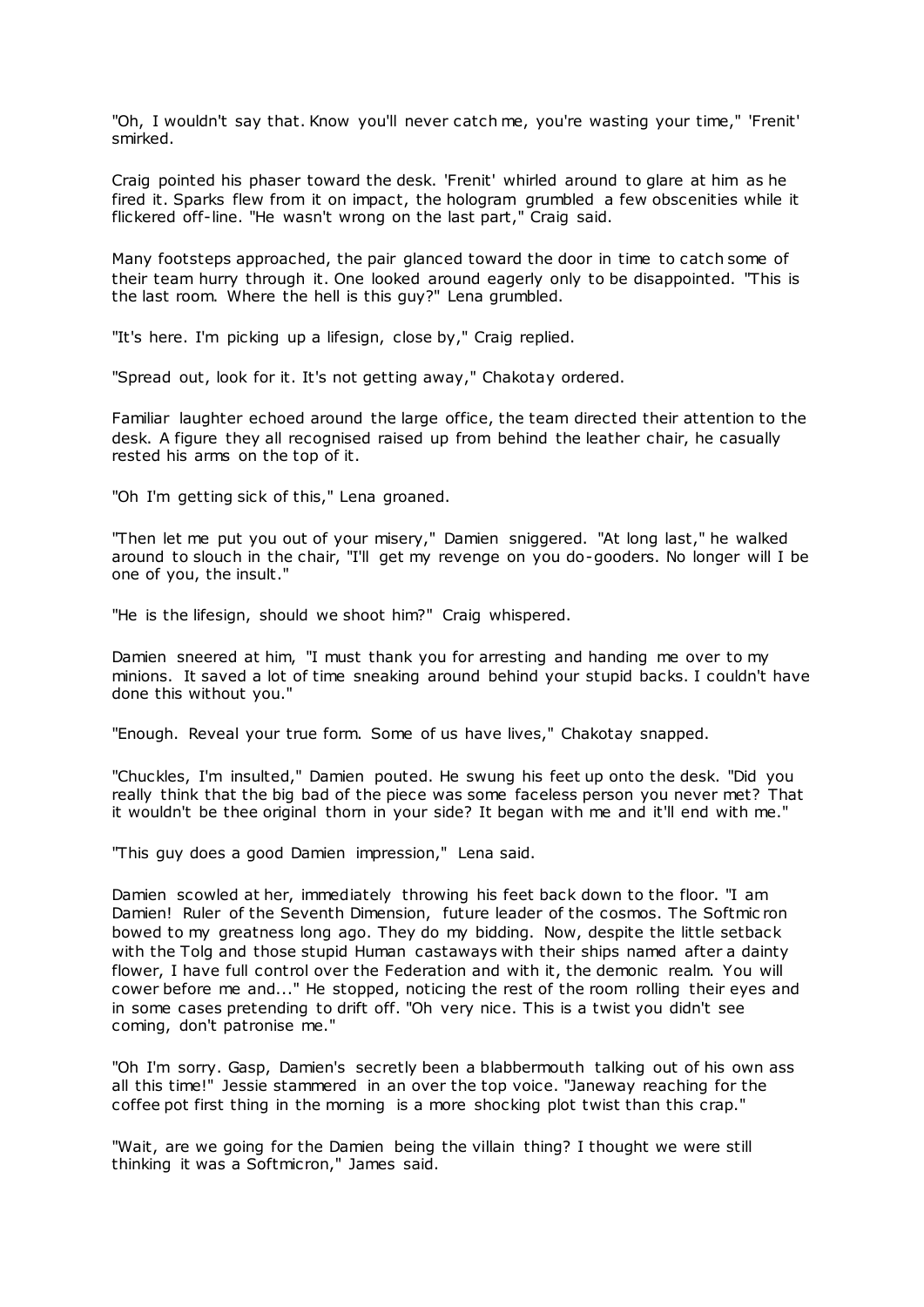"I honestly don't care, who gets first dibs?" Lena said, immediately raising her hand. "Oh me, thanks guys."

"Shot gun," Damien said, but anyone watching him didn't see his mouth move. Even he looked confused. His cheek contorted, head rocked to one side, then his body slumped onto the desk. Everyone stared with blank looks on their faces, all except Lena who was more annoyed than anything else. A faint outline of a person wobbled into view behind the desk, another Damien shimmered in its place with one hand touching a gadget on his wrist. "Enough's enough, I sound much cooler than that." He rubbed his right hand afterward, "I have a hard head. No surprise."

The rest of the awayteam arrived on the scene, the two Damiens being the first thing any of them saw. Chakotay looked at them in deadpan, "don't ask."

"Okay, I only scanned one lifesign earlier. He's a hologram," Craig said.

Damien burst into his usual laughter, "hardly. I've made some obviously brilliant upgrades to my cloaking device. Now invisible truly means invisible. Scan away." Just in case Craig did so.

"Um, so which one's which?" Tom asked. "Who should we shoot?"

"Both," Chakotay said as he approached the desk. Damien's smirk faded away, he backed away slightly with his hand back on his wrist. Chakotay ignored him completely, the one on the desk had his full attention. He had already begun to recover and was starting to straighten back up. "Although, I have a feeling you are really the one we're after. You've admitted as much."

The Damien behind the desk pushed his chair backward, then to his right, his eyes wide in panic . He didn't expect to hit something so soon. His head twisted around to see not a wall, but James staring down at him. The sight of him left him trembling as well.

"He," he pointed toward the standing Damien. "He made me pretend to be him. He's trying to trick you again. Damien's the real villain."

Damien actually blushed, "aaw, stop. You're too kind."

James pulled a disgusted face at him, "it's okay, we'll just kill him next."

Chakotay stared at the one in the chair intensely. "You murdered my wife..." he began slowly.

"No I didn't," the other Damien stammered.

"Funny, you were gloating about it before," James said.

Chakotay walked up to the chair, he leaned in with his hands on the armrests. The occupant cowered into it. "You sent us into that death trap you call a Game Sphere. Killed billions of people, enslaved so many others. Violate our home and turn our lives upside down. The least you can do is tell me, why?"

The man tried to cover his nervousness with laughter. It helped a little, allowing him to answer, "this universe, it's a haven. Peaceful, safe. You filthy bugs are not deserving of it. Suffer as we have and you will understand."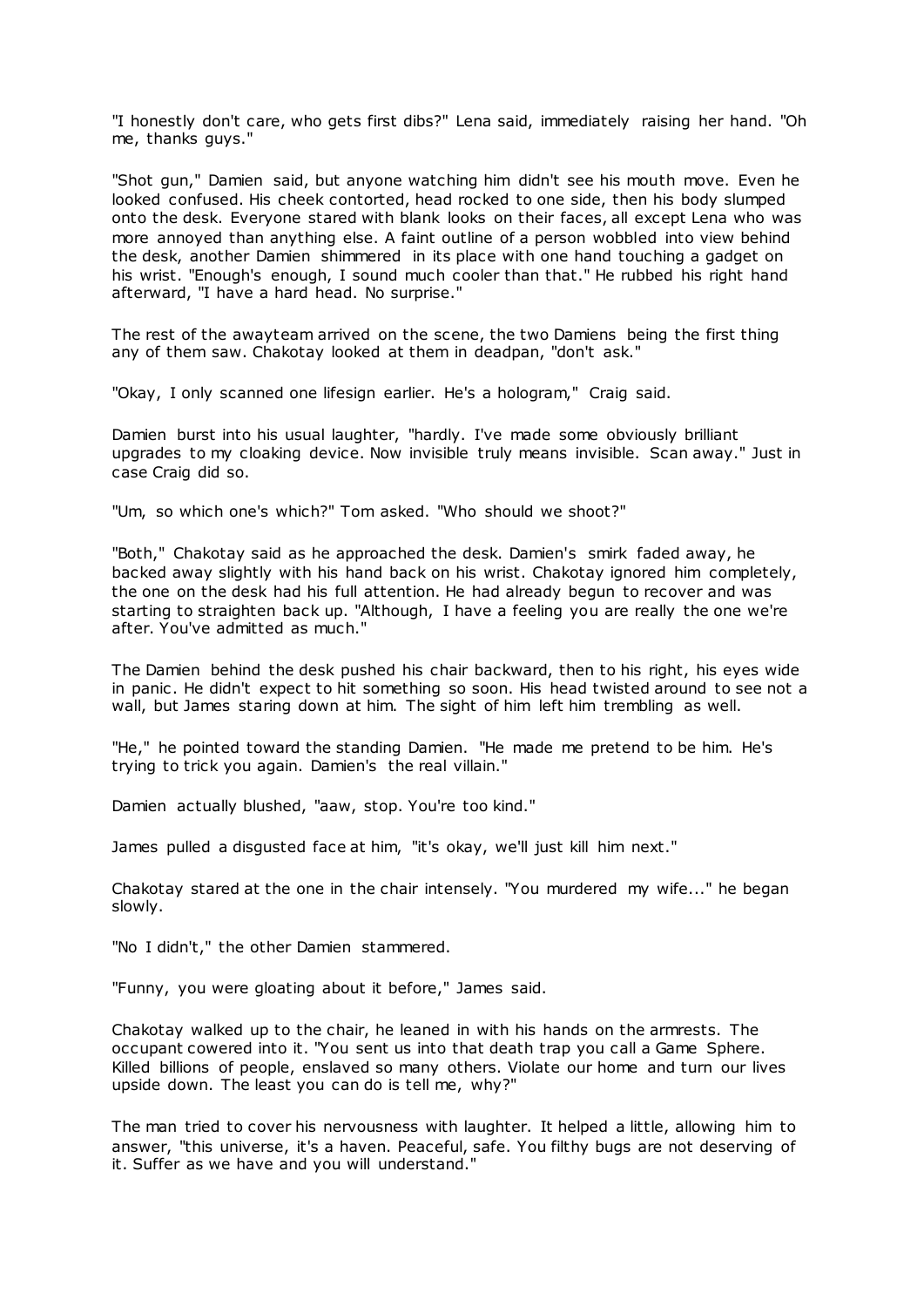Chakotay kept the same cold stare on him for as long as he could without snapping. He pulled back when that time came. The fake Damien assumed he was leaving him alone. He was wrong, the former Commander threw his fist into his face so hard it knocked him partly out of his chair. Satisfied for now, Chakotay walked away, passing his daughter waiting for her turn. "Make me proud," he said to her.

Lena smiled as she took his place. James noticed their future victim's shape changing, shrinking in size. In its original form, it tried to slip through the cracks in the armrest. James put his hand out to stop it, pulling it back. A little, almost innocent squeal came out of it. Knowing what it done, what it was capable of, made it hard for anyone to feel sorry for it. Tom thought to himself that this cute persona was how they got away with so much for so long. He kept it to himself.

The dagger from her pocket was out, hovering in front of the trembling creature. Her eyes glanced up at her brother, confused as to why he wasn't doing anything else. "James?" His eyes glanced up as well, meeting hers. "You don't want to kill him?"

"Yeah I do, but this is your kill. It always was," James replied with a smile.

"No," Lena protested, her head shaking. "The timeline is the way it is because of the both of us. We should do it at the same time, for what he did to mum at least."

James hesitated, he gave her a smile as he reached out to hold the hand with the knife. The creature tried to wiggle free, screeching all the while. The knife silenced him for good.

"It's over," Kiara sighed in relief.

Tom bit his lip nervously, "not yet it isn't." He tapped his commbadge, "Paris to Voyager. All of the panels are in place. Activate the portal draining shield."

*"Aye sir."*

The awayteam stood outside in the centre of the new town, watching the sky. The blinding white rapidly faded, bringing the blue they were so used to back. It brought with it a light breeze, cooling the humid air left behind.

People began to emerge from their homes, also with their eye on the sky. In a few seconds the town was bustling with joy and relief.

"Eew," Damien killed the mood. Jessie shook the arm she was holding roughly. "Oh come on, can we go? This is making me sick."

"Remind me again why we're not killing him too?" B'Elanna asked Tom playfully.

Tom stared toward Damien with his eyebrow raised, "because, we're the good guys."

"Ugh!" Damien almost gagged. "I picked the wrong side. I need to find someone less revolting to overthrow.

"Finally, the exit's that way," Lena said, pointing at the sky.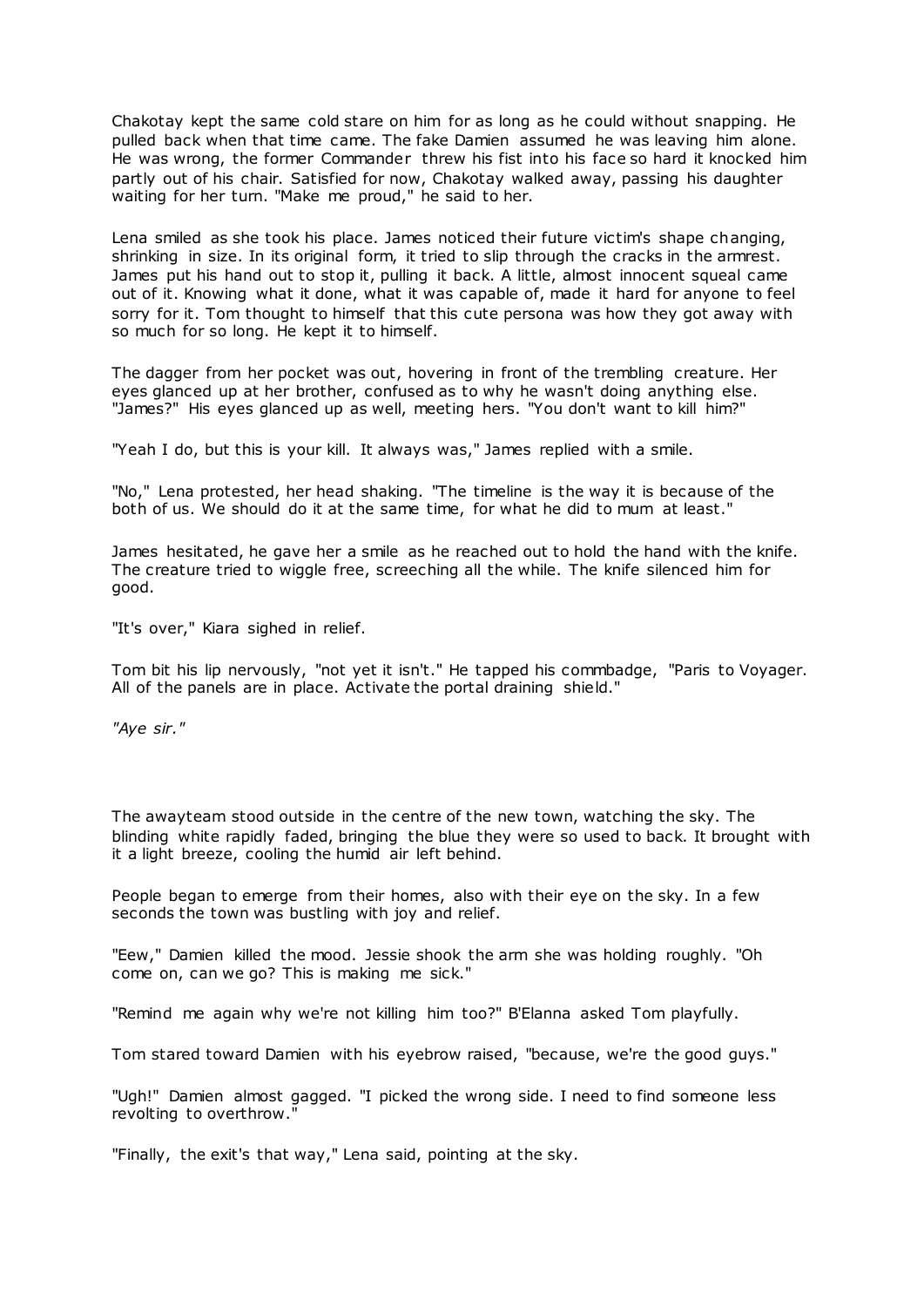As if on cue a tiny flash appeared in the sky. "What now?" Tom said warily.

Harry hurried off the turbolift to get to the centre of the Bridge, "well?"

"The database confirms it as a Liger vessel, similar design to the one on the surface, registry ending with a Z9," Opps replied.

"Hail them," Harry ordered.

The viewscreen changed from a space view filled with a few ships, and one approaching them, to a bridge. The person sitting at the centre of it brought him even more relief. "Lilly."

Her eyes slid from one side to another, her brow furrowed. "Harry? What's with the welcome home party?"

"Huh?" Harry was confused, then he remembered the fleet still in orbit. "Oh, that's a long story we need to go over. Where have you been?"

"We've been relocating my people from my dimension to Earth. Why?" Lilly questioned.

"Well..." Harry hesitated.

Lilly winced, "let me guess, long story?"

"Yes, but it's the same one," Harry replied.

"Oh good. No one has time for anymore than one long story," Lilly smiled.

Harry nodded in agreement, "yeah, if only we were given that same courtesy." Lilly's eyebrow raised pretty high. "Never mind. I'll catch you up later, just..." he hesitated for a second, "don't check on the ship you left."

"Ohno what happened to the Z4?" Lilly groaned. "I can't do this again, there are no more letters and I refuse to use the 10's in the registry again."

"You could use another name. What about, Dellia," Harry suggested.

Lilly stared at him in disgust and a little contempt. "What kind of name is that for a ship?"

Harry thought better than to argue with her. He smiled awkwardly instead.

Tom paced the transporter room, his hands crossed behind his back. He had no idea why he was feeling so anxious. Still he couldn't shake it off. His mind raced at the possibilities that lay ahead of him now that the Softmicron threat was gone. Now he knew why, he wasn't nervous, he was excited at the idea of doing something different. He imagined he wasn't the only one feeling like that.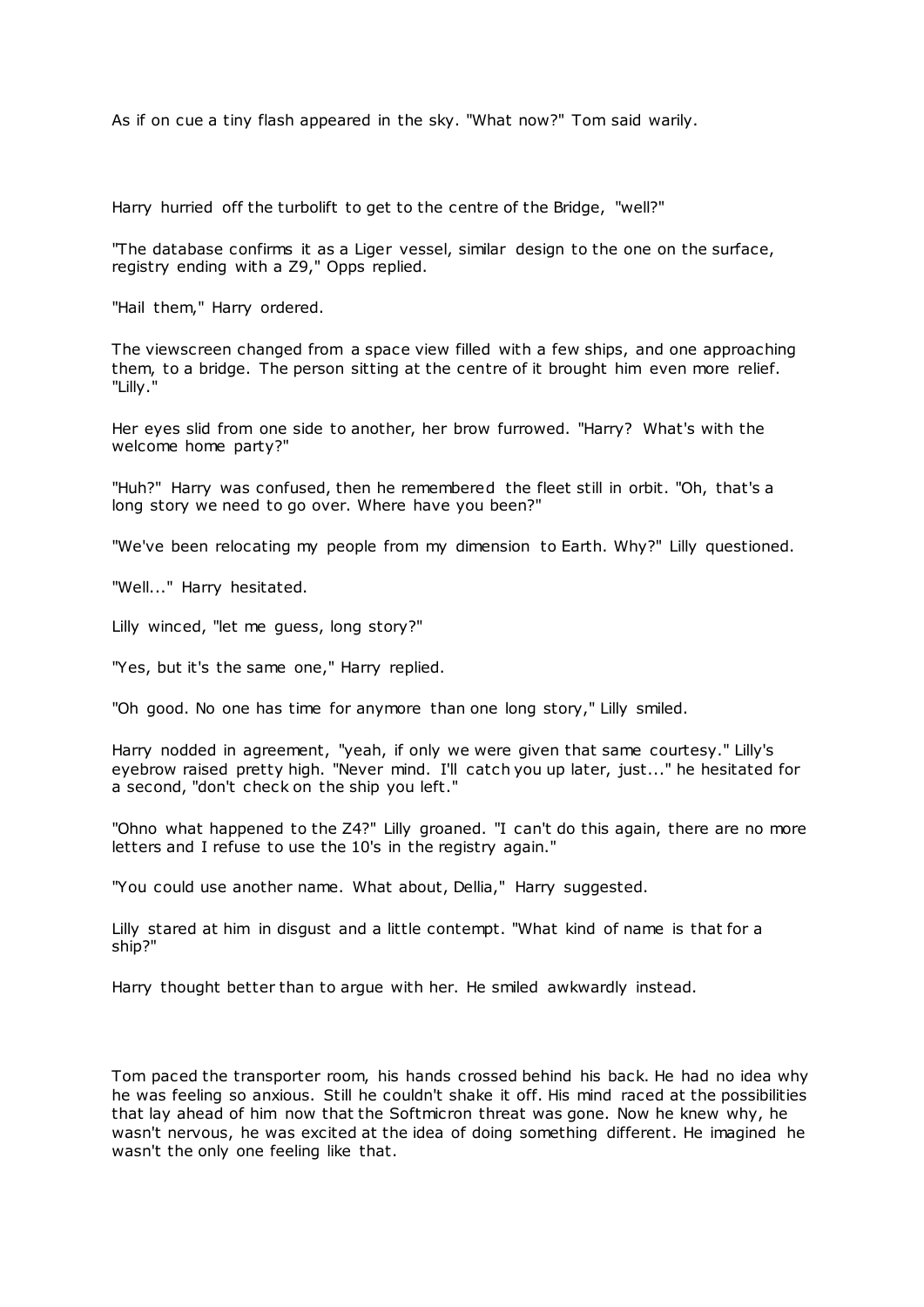The doors opened behind him, distracting him from that thought for the moment. He turned around to greet whoever came in. He was a little disappointed that his first transportees were the ones he knew the longest. He secretly hoped he could begin with someone a lot easier.

"Hey, just thought I'd..." Tom fell into a stutter. He cleared his throat, "I wanted to say, er, not goodbye, but see you next time."

Jessie smiled at him, he swore he saw a little smirk in there. "Until the next catastrophe you mean."

"Nope, I've had my fill," Tom admitted. "You'll be at next year's reunion right?"

"We haven't missed one yet," James said.

"Good, don't start now," Tom said. He looked down at Duncan first, giving him a friendly smile.

"Bye Tom," he responded in a similar manner, to his relief. "Don't miss us too much, okay."

Tom laughed as he dared to pat the young man on the shoulder, "oh I'll try." He then moved on to Sasha, who he hadn't really managed to see in a few years. A spitting image of her mother, only a lot nicer he thought to himself. "Keep your brother out of trouble, okay Sash."

"Too much effort," she commented, shaking her head.

"Yeah, you're probably right. Take care, kid," Tom said. She gave him a little wave as her goodbye, it was enough for him. Alisha was next in his line of sight, with Amy by her side. He struggled to find the words to say to them. After Duncan and Sasha, a simple bye wasn't enough. Then he realised his throat was feeling a little sore.

"Don't be a stranger okay," Jessie said, rescuing him. He wasn't sure if that was her intention, but he was thankful anyway.

"Thanks, that means a lot," Tom croaked, barely finding his voice. He turned to James last, once again he didn't know what to say or do. He decided to hold his hand out and hope for the best. "To another ten years of no punch ups," he found himself joking without thinking.

"I never agreed to that," James said with a straight face.

Tom withdrew his hand slightly with a wince, "oh, well..."

James couldn't keep his straight face up for long, he sniggered immediately at Tom's disappointed one. "Relax, I'm kidding." He surprised him by taking his hand to shake it once. "Maybe."

"Oh boy, I'm not going to miss that," Tom chuckled nervously.

"Glad I could help," James smiled.

Jessie looked at him, shaking her head. "I managed a nice goodbye, is it so hard?"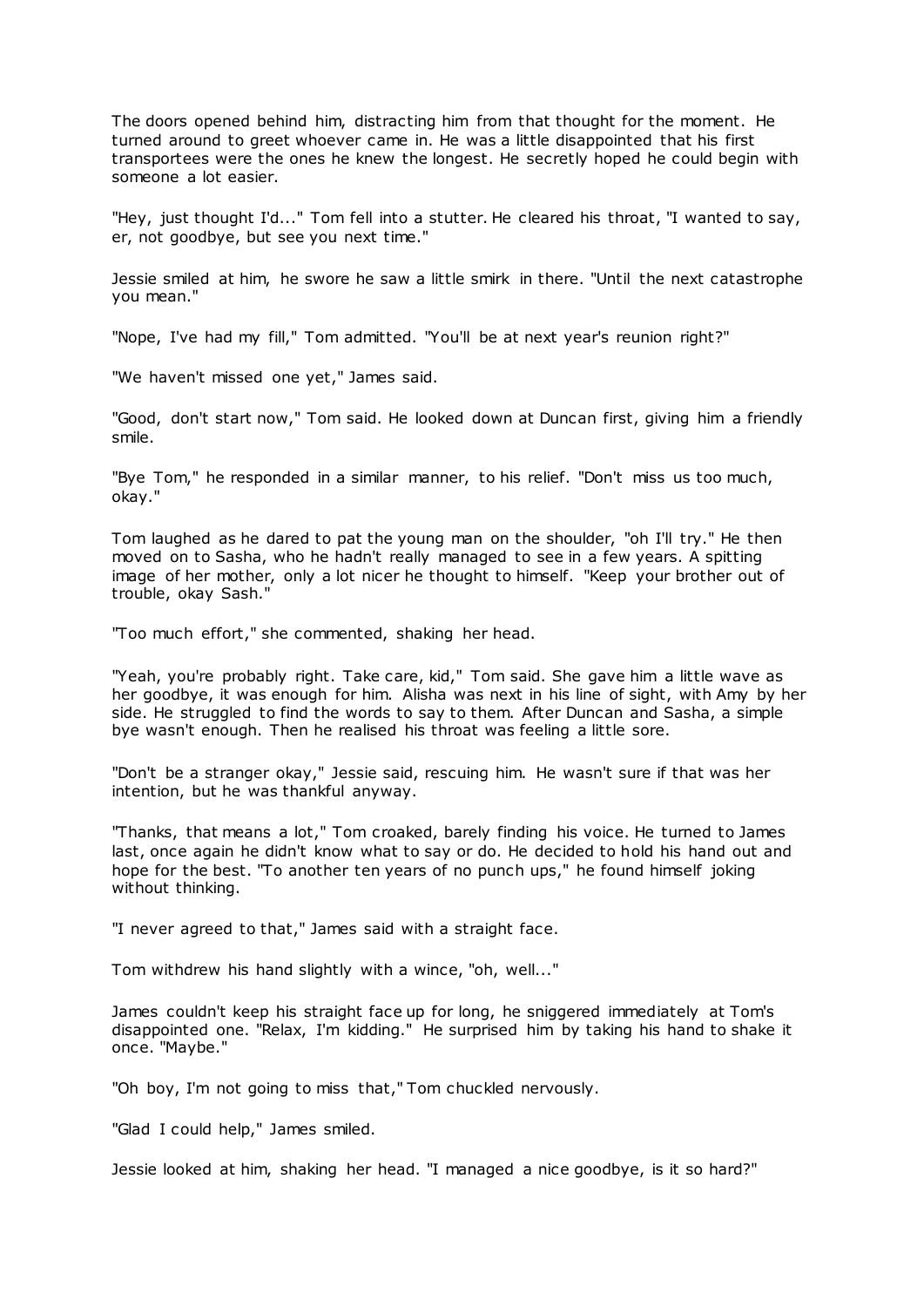"Yes," James and Duncan said at the same time. Tom wasn't sure if they planned that all along or if they were joking.

"Yes," Alisha added on a few seconds too late.

Tom couldn't help but laugh. Whether they tolerated him, liked him or none of the above, he was going to miss having them around. The new Voyager never felt as homely as the previous one without everybody, even if he was familiar with the class. It was no use dwelling on it. Things change, that was the point. Life without it would be pretty dull.

"Oh Tom, do you always narrate like that in your head?" James cringed.

Tom's face flushed bright red, "what, you can't read my mind when you feel like it. That's rude."

James laughed at him again, making Tom rethink his missing him feeling. "I didn't, but that was fun."

"Oh, get off my ship will you," Tom said only half seriously.

"Oooh huffy," Duncan sniggered.

Tom looked down at the boy, then at James and Jessie. He ended up laughing with them, if only for a moment. "See you, don't let the hypothetical door hit you on the way out."

"Doors don't hit daddy, daddy hits doors," Alisha said cutely.

"I know," Tom said. He watched the family get onto the transporter pad. Once they were on it he glanced behind him at the smirking transporter chief. He made a mental note to scold them for that later. "Energise." One word and they were gone, back to living their normal life on Earth. After a few more goodbyes he'd have to return to his on the Bridge of the new Voyager.

Harry watched him as he took his seat beside him. "How did it go?" he asked.

"Some people never change," Tom answered in jest.

"Yeah, I'm okay with it," Harry said. "So where to next Captain?"

"Set a course; for normal," Tom ordered with a smile.

"What do you think's going to happen now?"

It was a question Lena hadn't really given much thought. First with Kiara asking her, now Craig, Lena wondered why it hadn't really come to mind before. There was always something to do. A suspicious building had to be picked out from the thousands on a planet, then it would need to be infiltrated. Her spare time lately was either spent hanging out with her family, or on the stage, and even though she had too many lyrics